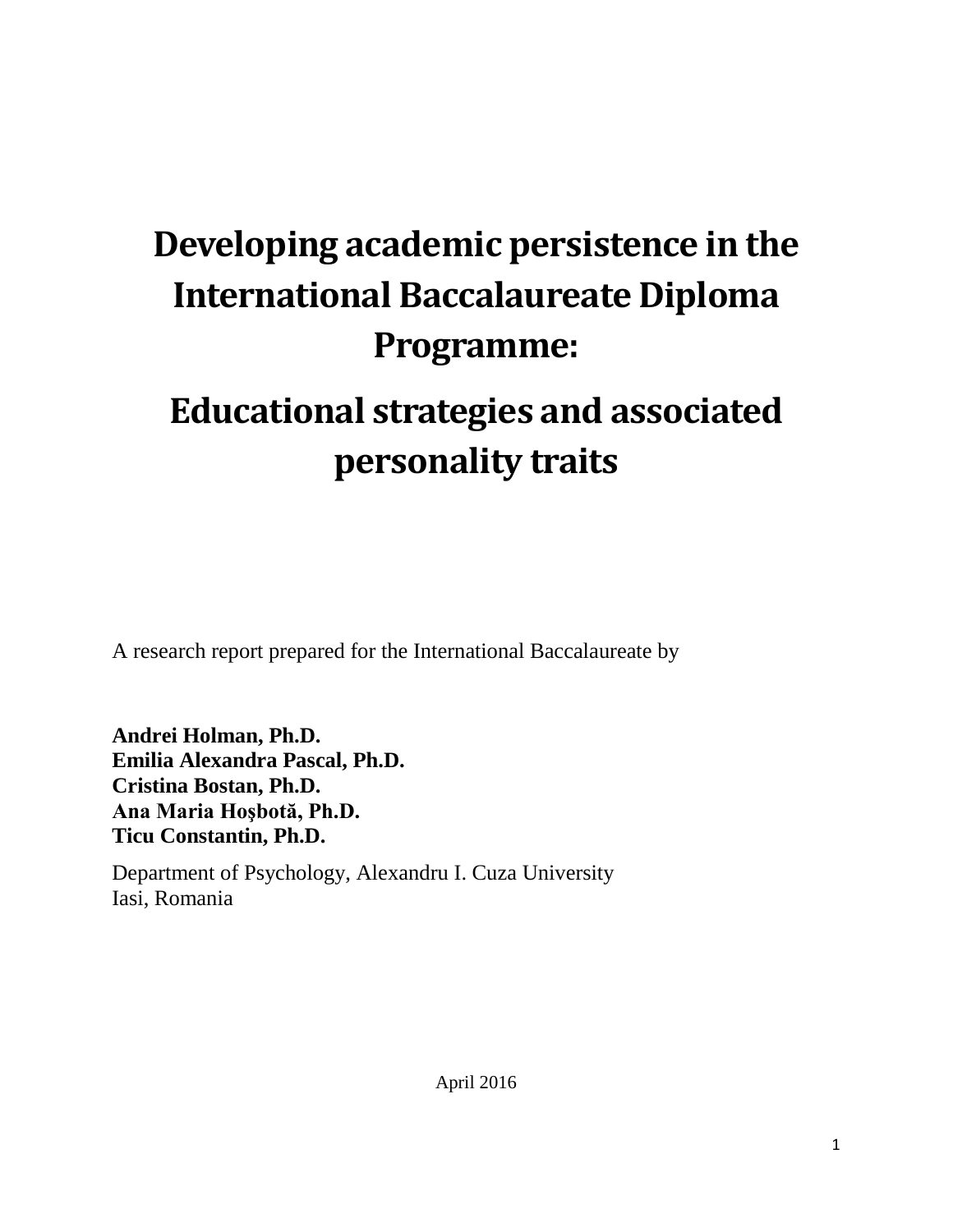# **Abstract**

The objective of the project was to reveal the components of the International Baccalaureate (IB) Diploma Programme (DP) that support academic persistence and its associated personality traits, and to investigate the impact of these educational components and traits on the relevant outcomes, as well as the potential mediating role of academic persistence in this impact. The first two phases of research entailed qualitative investigations of the relevant IB documents and of the IB DP teachers' perspective on these matters. Results indicated ten educational strategies and six personality traits presumed to foster academic persistence. The final research phase was a quantitative investigation on an IB students sample from schools located in 5 Eastern European countries and a non-IB sample from Romanian high schools. It supported the hypothesis that all these strategies and traits significantly sustain IB DP students' academic persistence. Two of the curriculum-related strategies and three personality traits emerged as having the strongest fostering effects. Moreover, results show that IB students' academic performance and dropout intentions are influenced by these traits and educational strategies, and that these effects are mediated by academic persistence. The differences between the two samples indicate that the IB programme ensures a climate that better supports students in completing their education.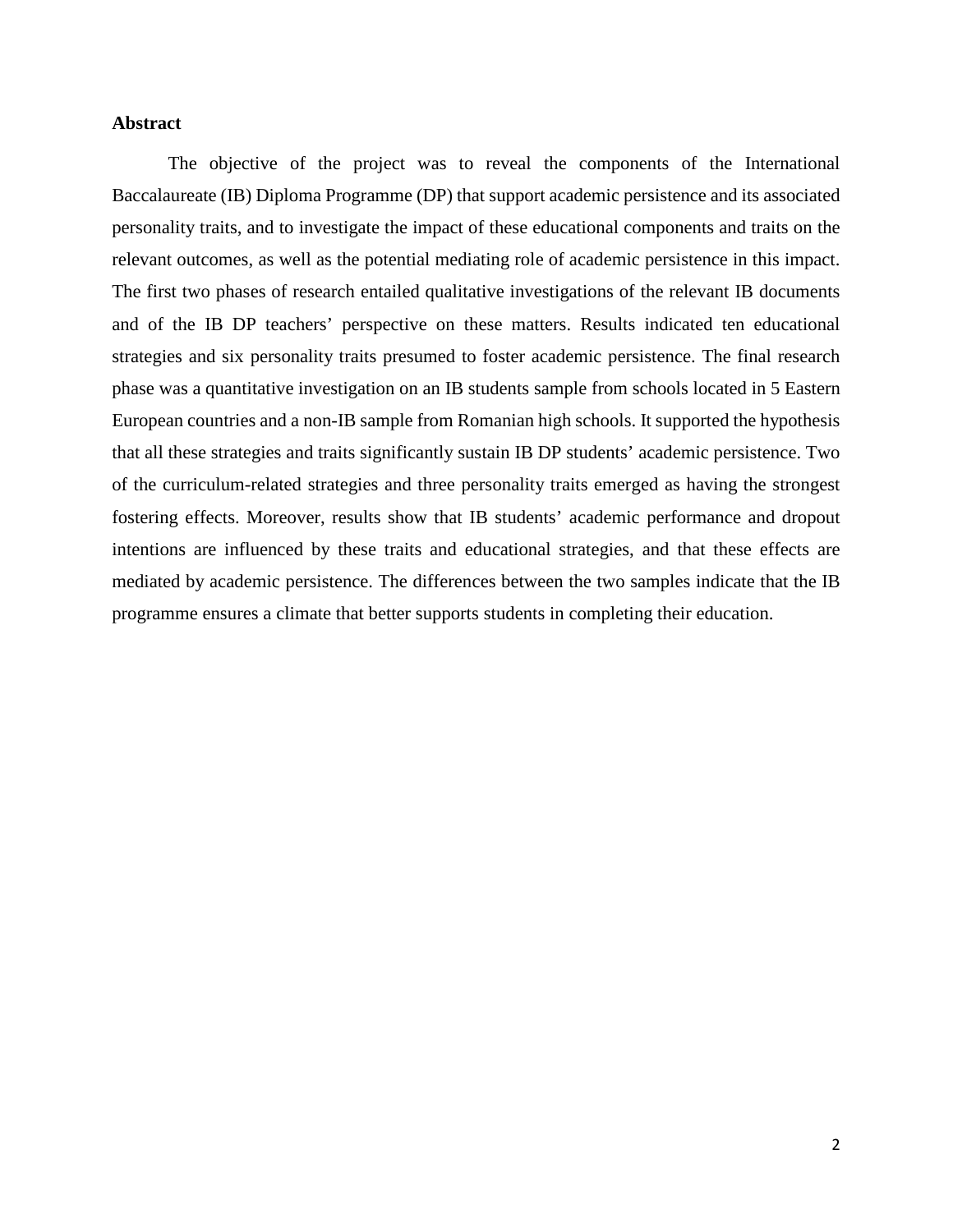# **TABLE OF CONTENTS**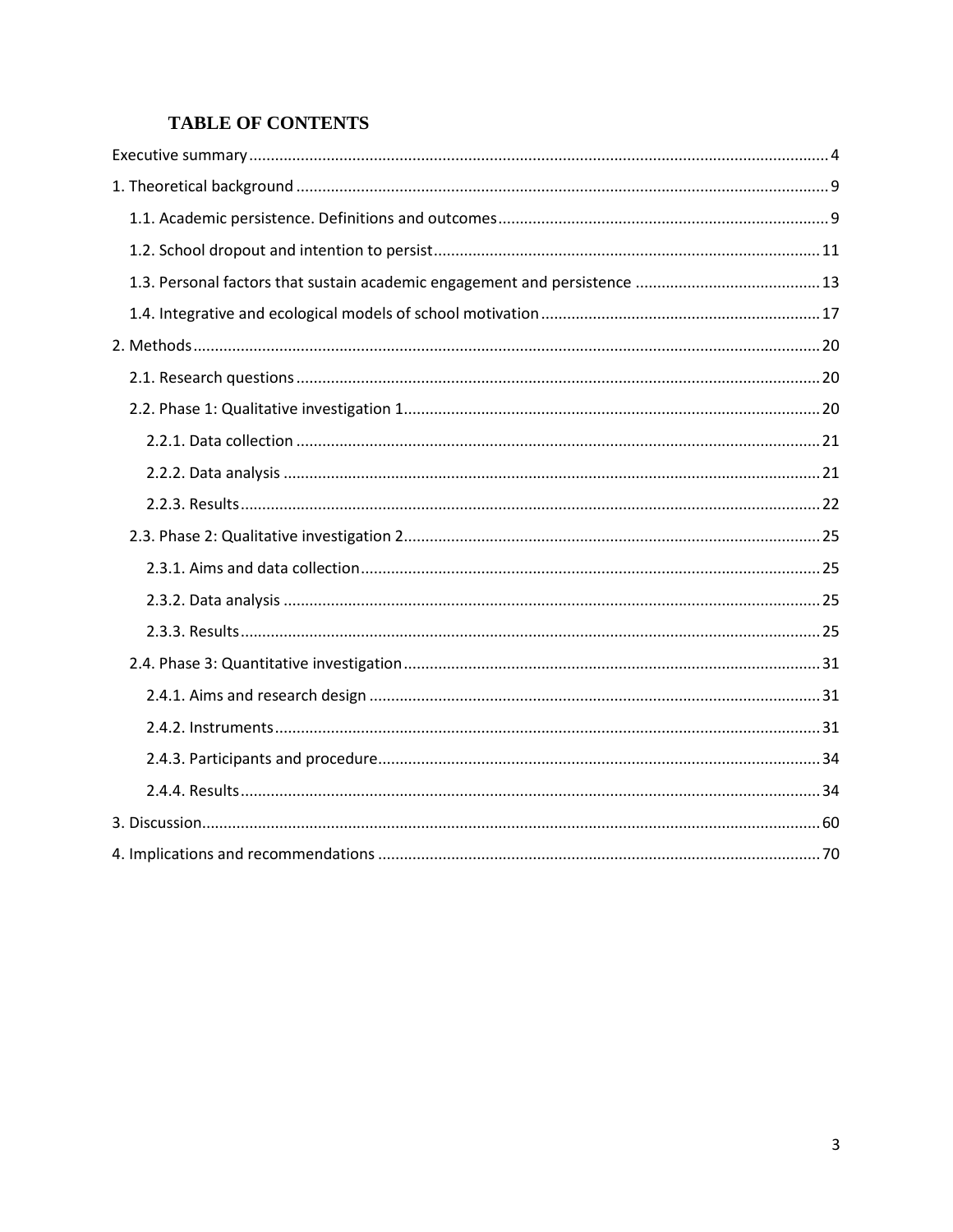# <span id="page-3-0"></span>**Executive summary**

The general objective of the project was to reveal the components of International Baccalaureate (IB) Diploma Programme (DP) that support academic persistence and its associated individual skills or personality traits, and to investigate the impact of these educational components and personal traits on the relevant academic outcomes, as well as the potential mediating role of academic persistence in this relationship. In order to investigate these relationships, we performed both an in-depth analysis of the IB educational components that might support academic persistence and its associated individual competencies, and a comparison between IB students and non-IB students on the relevant psychological and educational dimensions.

The first two phases of research entailed the qualitative investigation of the relevant IB documents and of the IB DP teachers' perspective (through three focus groups), on the following layers of our investigation: (a) the mechanisms, in terms of instructional strategies, pedagogic contents and class management practices, through which the IB programme fosters students' academic persistence; (b) the personality traits that might contribute to IB students' academic persistence which the IB programme aims to develop; (c) the mechanisms that the IB programme uses in order to foster these traits in students.

The third research phase entailed the administration of a questionnaire to a sample of IB students in 5 Eastern and Central European countries, and to a sample of a comparison sample of non-IB students in Romania. The questionnaire was built on the results of the previous research phases. First, we aimed to empirically verify the conclusions of the qualitative studies that precede it, in other words by checking whether the assumptions of the official IB documents and of the IB teachers translate into student outcomes in terms of the relationships between educational strategies and academic persistence. The qualitative results indicated ten strategies presumed to foster academic persistence: a) applicability of knowledge, b) clear framework, c) independent work style, d) teachers' involvement, e) focusing on the student, f) intense collaboration and partnership with the teachers, g) student class size, h) updated curricula, i) comprehensive curricula, j) curricula focused on students' real, practical needs. In the quantitative study, we built short scales evaluating students' perceptions concerning each of these strategies, asking them to estimate the degree to which they are reflected in their daily academic experience. Concerning the traits that foster academic persistence, we selected from the traits revealed by the qualitative results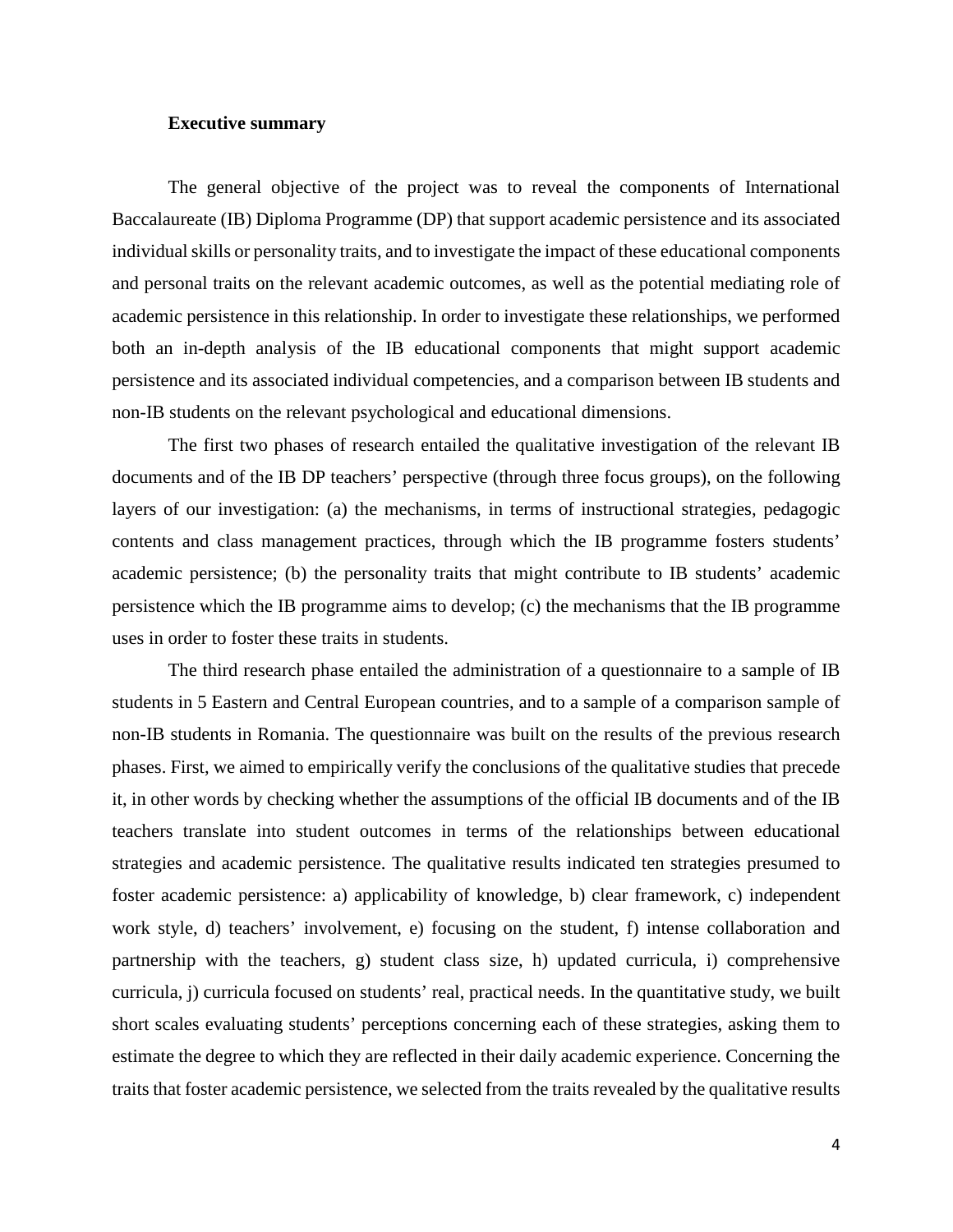a set of six traits that, based on the literature, are assumed to be strongly related to academic persistence, namely proactive attitude, self-efficacy, mastery goals, academic resilience, critical thinking, and restraint. Then, we identified in the scientific literature the optimal previously validated instruments that evaluate these traits. We also assessed students' perception of the degree in which their school helps them develop each of these six traits.

The second objective of the quantitative phase of research was to test the relationships between (a) the components of IB programme, as perceived by the IB students (b) students' individual traits, (c) students' academic persistence and (d) potential outcomes of academic persistence (academic performance, absenteeism, intention to drop out, academic aspirations). Focusing on the IB students, we verified the potential mediating role of academic persistence in the relationships between the ten relevant IB educational strategies and the students' individual traits, on one hand, and the hypothesized outcomes of academic persistence, on the other. Finally, the questionnaire data allowed us to explore the differences between IB students and equivalent non-IB students concerning both the set of variables under scrutiny (academic persistence, its associated traits and educational mechanisms, its relevant educational outcomes) and the relationships between these variables.

The hypothesized relationships between the variables in our research are presented in the Figure 1.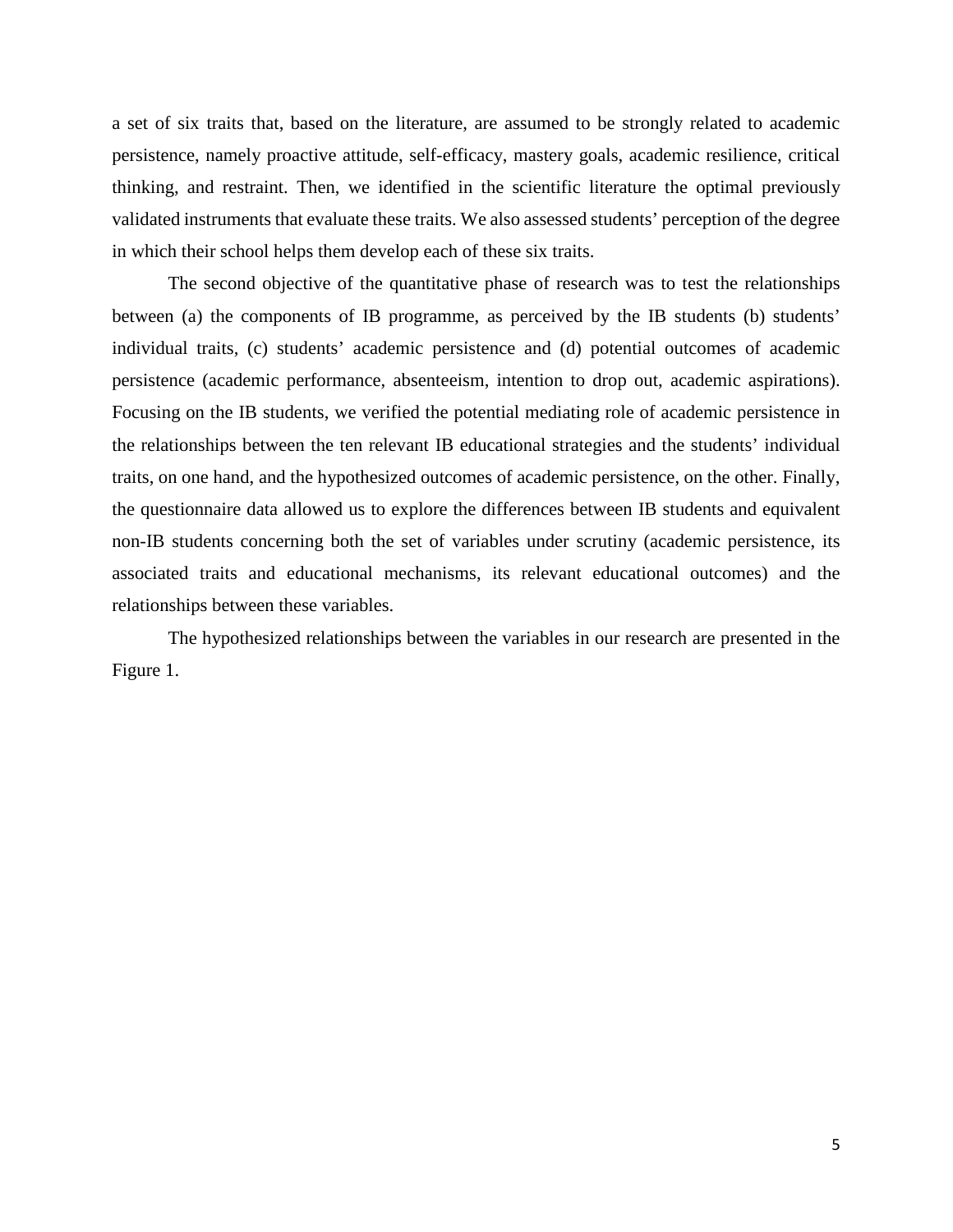

*Figure 1. The hypothesized relationships between the variables in our research*

The questionnaire was administered to two student samples. The IB sample includes 226 IB DP students in schools located in 5 Eastern European countries, while the non-IB sample includes 328 students in the 11th and 12th grade in top-ranking Romanian high schools.

In the IB sample, the results of the quantitative study support the hypothesis that all ten strategies presumed to sustain academic persistence have a significant fostering effect on this trait. Furthermore, among these strategies, the two strategies that have the greatest impact on academic persistence are the curricula focused on the real, practical needs of students and the comprehensive curricula. Concerning the personality traits presumed to sustain academic persistence, all six traits proved to significantly foster this dimension, in line with the previous studies on their associations in educational settings. Further analysis revealed that three of these traits have the strongest effect on academic persistence, namely mastery goals, restraint and general self-efficacy. Other findings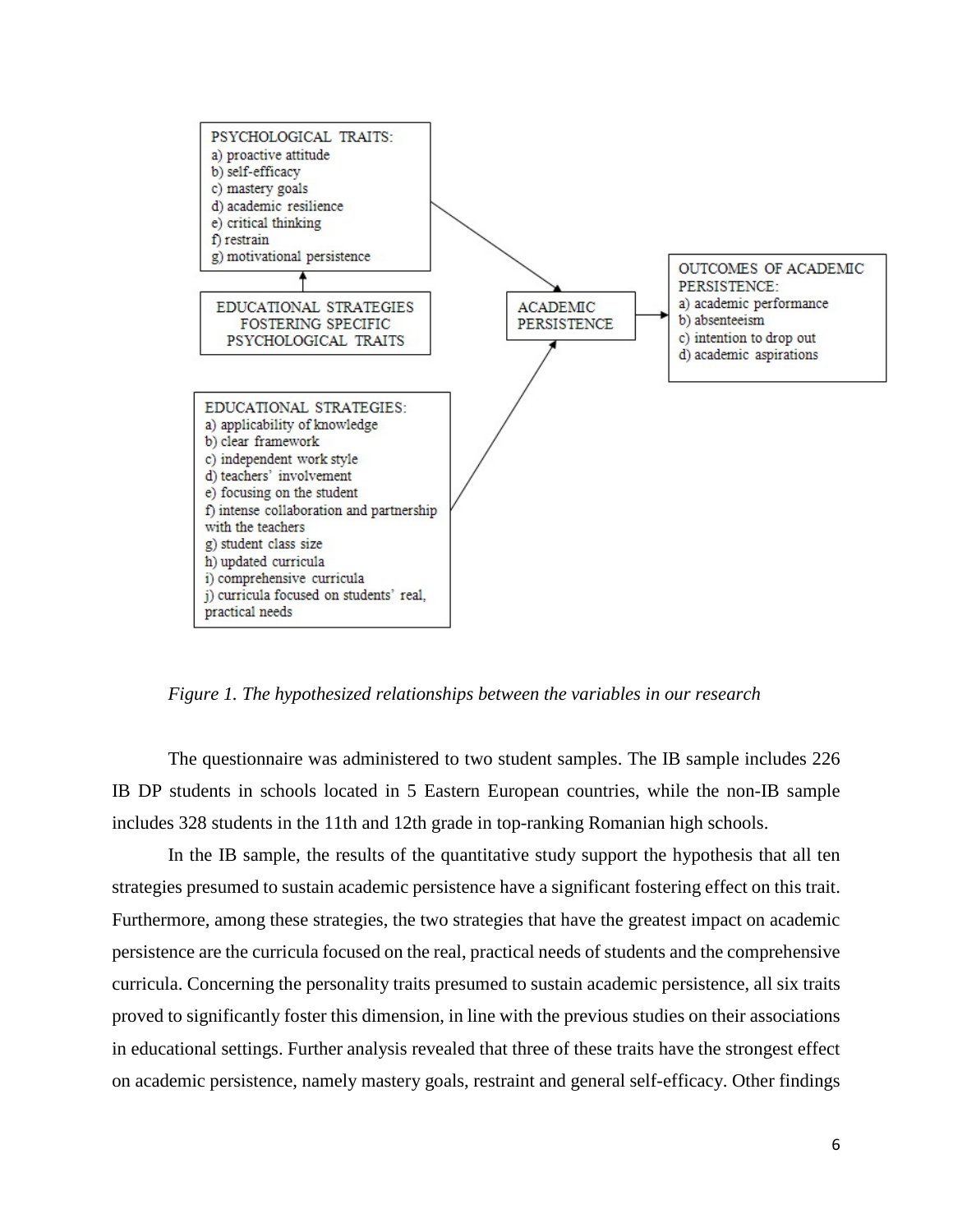show that the correlations between the scales assessing IB students' perception on the relevant educational mechanisms and the corresponding personality traits are all significant and positive.

We also examined the influences of the psychological traits, respectively of the educational mechanisms previously highlighted as most important for academic persistence on four outcomes: academic performance (operationalized as the overall mean grade), intention to dropout, absenteeism and academic aspirations. Overall, results show that the first two outcomes are influenced by the set of traits and educational strategies under consideration, and that these effects are fully or partially mediated by academic persistence. Hence, the positive influences of the psychological traits and educational strategies are not restrained at the psychological level of academic persistence, but they extend towards essential practical outcomes. Consequently, fostering academic persistence through the development of its background personality characteristics and through the appropriate educational experiences has a higher stake than just promoting appropriate persistent attitudes and behaviors; it also leads to lower dropout and to higher school performances. We also found an association between academic persistence and IB students' educational aspirations, as well as a significant influence - fully mediated by academic persistence - of mastery goals on these aspirations.

The results of the comparisons between IB students and equivalent non-IB students from Romanian schools show that relative to the traditional Romanian schools, the IB programme promotes a climate that better supports students in completing their education, as non-IB students perceive their educational experiences as less guided by the educational strategies aimed to develop their academic persistence. Non-IB students also score lower than the IB students on academic persistence and on three out of the seven personality traits associated with it. Furthermore, all correlations between non-IB students' perceptions of the school strategies that foster the personality traits associated with academic persistence and the respective traits are smaller than in the IB group.

In sum, we found that the IB DP programme fosters students' academic persistence to a higher degree than does the traditional educational system (at least than the Romanian one). This effect is mostly due to a set of distinct strategies that foster academic persistence both directly, especially through the adapted and comprehensive curricula, and indirectly, through the development of certain psychological skills supporting academic persistence. Moreover, IB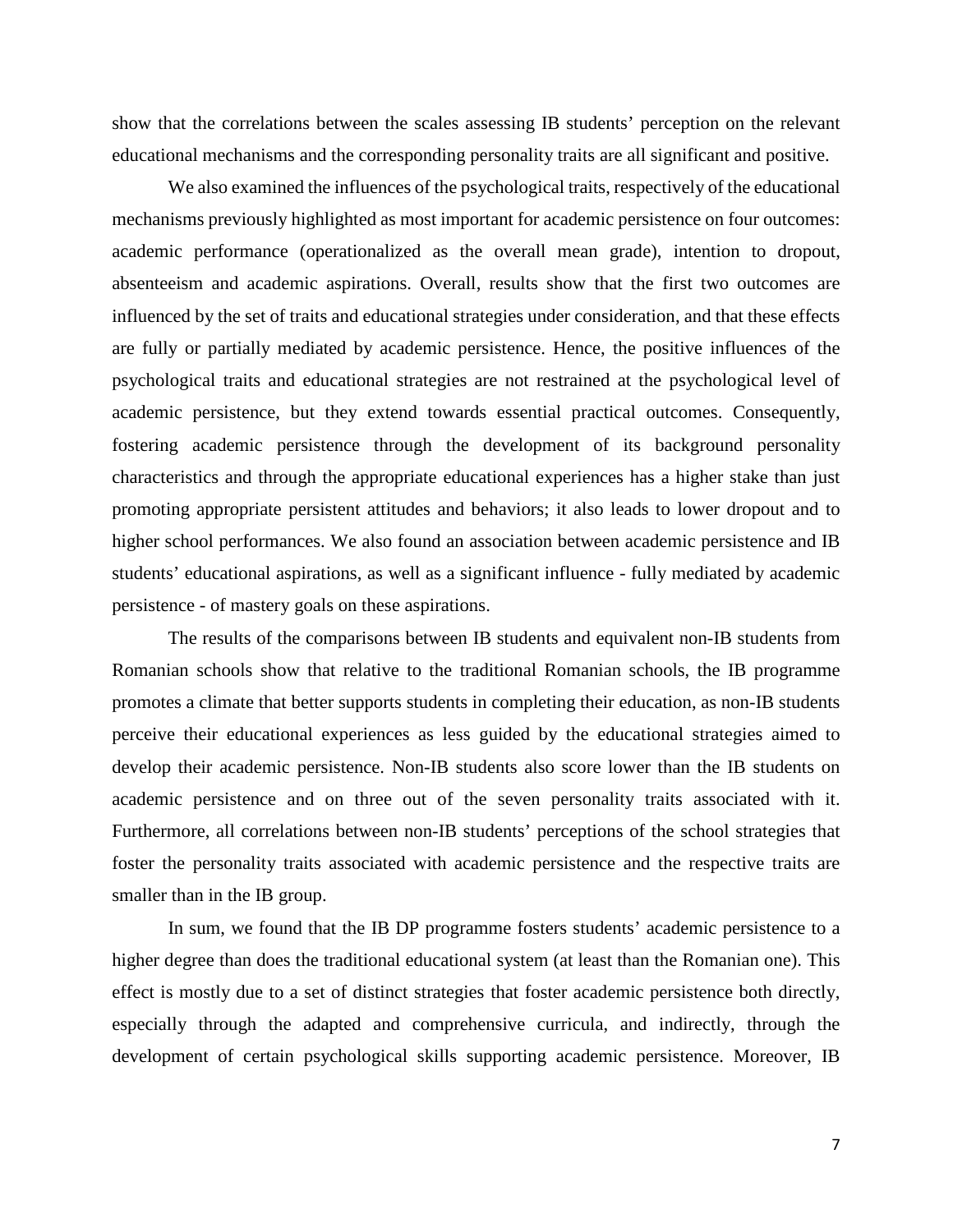students' academic persistence further stimulates their academic performance, their school commitment and their educational aspirations.

Research on the components of the individual motivation profile and educational system that lead to school completion is highly needed, as school are expected to prepare the youth for the rigors of postsecondary education and for the demands of advancing in a professional career. This goal is crucial in the countries where historically low levels of school graduation and baccalaureate pass rates have been registered in the last decade (Voicu, 2009). School dropout and poor academic preparation of students are two major indicators of the lack of quality of the educational system, which have widespread social and economic effects. In this context, the attention of the researchers and teachers focuses more and more on strategies and practices that could improve the quality of the educational system.

Schools are now, more than ever, expected to prepare students capable of self-regulated learning, not only during their secondary and postsecondary studies, but throughout their whole lives as engaged lifelong learners. In other words, school completion is required for future career success, since post-secondary education has become mandatory for the practice of most professions and the employment in more and more domains of activity (Caspi, Wright, Moffitt  $\&$ Silva, 1998). Post-secondary educational attainment is also correlated with health problems, regardless of the income level (Pleis, Ward & Lucas, 2010; Rumberger & Lamb, 2003).

In light of these problems, which are related to the internal indicators of educational systems, another set of variables that affects academic motivation and can be targeted by interventions are beliefs and attitudes regarding education, schooling, the credibility of the schools and the teaching profession and its role (Andrei, Teodorescu & Oancea, 2011a&b; Lamb & Markussen, 2011). As one has no control over the non-academic, non-alterable socio-demographic risk factors that can affect student persistence, and education budgets are generally limited, the school can only mediate the influence of the personal factors and skills that play a support role in fostering commitment.

This study aimed to identify the components of International Baccalaureate (IB) programme and instruction that support academic persistence and its associated individual skills or personality traits. Moreover, the study investigated the impact of the educational components and personal traits on the relevant academic outcomes, as well as the potential mediating role of academic persistence in this relationship.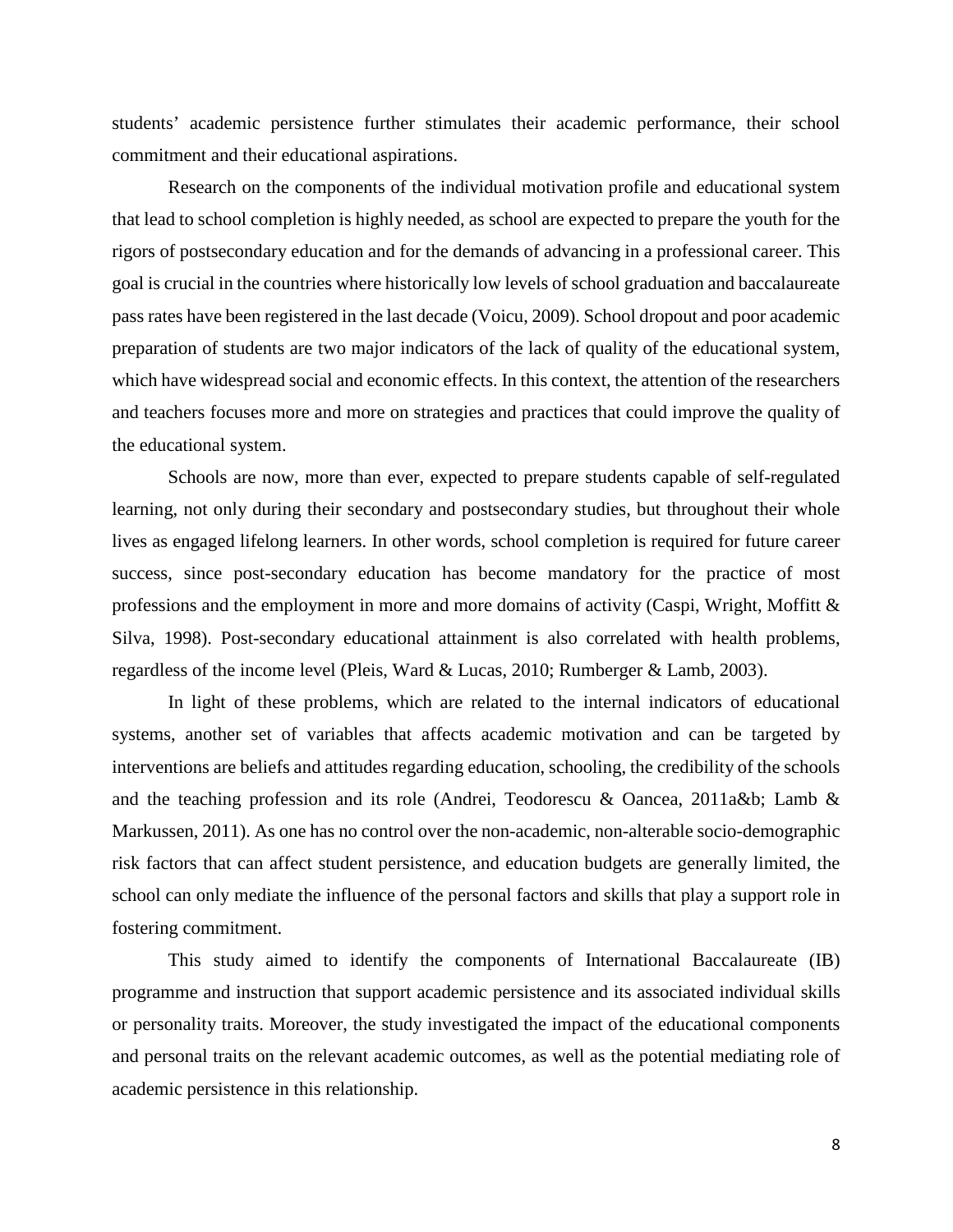#### <span id="page-8-0"></span>**1. Theoretical background**

#### **1.1. Academic persistence. Definitions and outcomes**

<span id="page-8-1"></span>Academic persistence has received wide attention from educational research, mainly as a primary outcome susceptible to multiple sources of influence, in both secondary and postsecondary education (Reason, 2003, 2009; Pascarella & Terrezini, 2005; Tinto, 2006-2007; Wentzel & Wigfield, 1998). For this reason, much of the theoretical discussion has revolved around the factors that shape this psychological phenomenon, with little attention to isolating its manifestations and consequences on learning outcomes, namely retention, dropout intentions and achievement.

Given the complex interconnections between the individual and environment in achievement contexts, we identified the need to better define and explain the features and consequences of academic persistence, first by pinpointing this versatile psychological construct. As noted above, most studies conceptualize academic persistence as an outcome or index of individual motivation, namely the success in academic goal attainment, and a diagnostic tool employed to assess the quality of an educational process, as a reflection of institutional retention, the overlap between the latter and academic persistence being also observed by previous scholars (e.g. Reason, 2009).

Another factor that contributes to the lack of conceptual clarity is the difficulty indistinguishing between the characteristics of academic persistence. Namely, authors fail to establish or agree on whether it should be defined as a trait-like feature (in the set of individual dispositions supporting educational completion, such as conscientiousness or tenacity) or rather as a subjective component of the individual experience resulting from the situational constraints, similar to commitment (Tinto, 1975), class involvement or the energy and time spent in preparing and completing school activities (Astin, 1985; Berger & Milem, 1999), engagement with academic work (Kuh et al, 2005), which are usually treated as mediating variables to retention behaviors or persistence outcomes.

In this section we will focus more on these two aspects, namely the trait-like features and the subjective, more transient experiences that have undoubtedly effects on the intent and decision to continue studies but have to be treated individually and measured adequately and directly. Academic persistence is mainly treated as an outcome and less as a predictor of academic outcomes such as success and performance; also, there have been more sporadic attempts at defining it as a personality trait, captured with specific self-report scales. Such attempts have been made by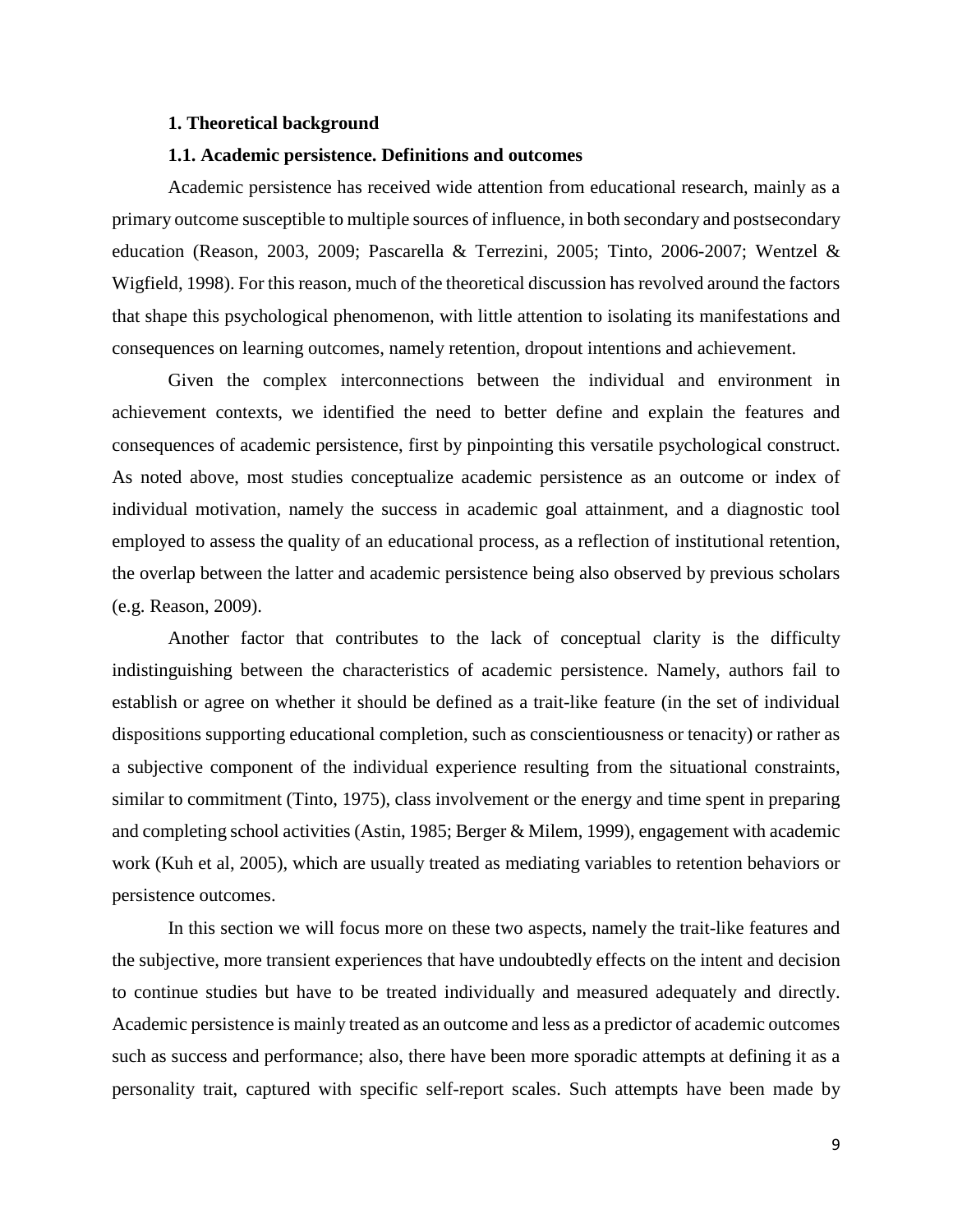various scholars that tried to design adequate measures for the academic context, such as the persistence scale for children (Lufi & Cohen, 1987), the persistence in school scale (Lufi, Parish-Plass, & Cohen, 2003), self-reported persistence/effort (Agbuga, 2010), the effort and perseverance subscale of the Student Approaches to Learning (SAL) Instrument (Marsh, Hau, Artelt, Baumert & Peschar, 2006), the grit scale (Duckworth & Quinn, 2009) or the College Persistence Questionnaire (Davidson, Beck & Milligan, 2009).

We approach academic persistence as the individual ability to direct personal resources towards the achievement of academic tasks and goals, including program completion. In other words, it is a modifiable individual non-cognitive aspect, operationalized as the degree to which students feel compelled to pursue the goals needed to finish their current level of studies, regardless of the difficulties and obstacles they face. Persistence and effort are part of the grit construct, which predicts academic performance, measured as cumulative grade point average (Duckworth, Peterson, Matthews, & Kelly, 2007). Also, it is important to note that persistence and selfdirectedness are as good of predictors of academic performance as other intellectual and personality dimensions (Moreira et al., 2012).

From all the conceptual models and measurement techniques previously mentioned, we prefer the one proposed by Davidson and colleagues (2009), which aims to identify students at risk of dropping out by measuring their scholastic conscientiousness, degree of involvement and institutional commitment, among other factors that are,–according to the authors,--predictors of retention. This model, although it originally described postsecondary educational settings, comprises the subjective, motivational features of academic persistence, namely commitment to the educational institution and to graduating. This motivational dimension is less salient in the other mentioned models and scales, which focus mainly on effort, tenacity or perseverance. The efforts that students invest in academic preparation in order to respect deadlines, participate in school activities and complete required assignments are also important and are depicted by the school conscientiousness dimension. The persistence score obtained with the instrument created by these authors predicted, in addition to the pre-enrollment performance scores, the correct classification of students at risk. Moreover, its multidimensionality is an argument in favor of its selection, since Davidson and colleagues (2009) indicate that some facets may be better predictors of school completion in some institutions, while other might be more important in other settings.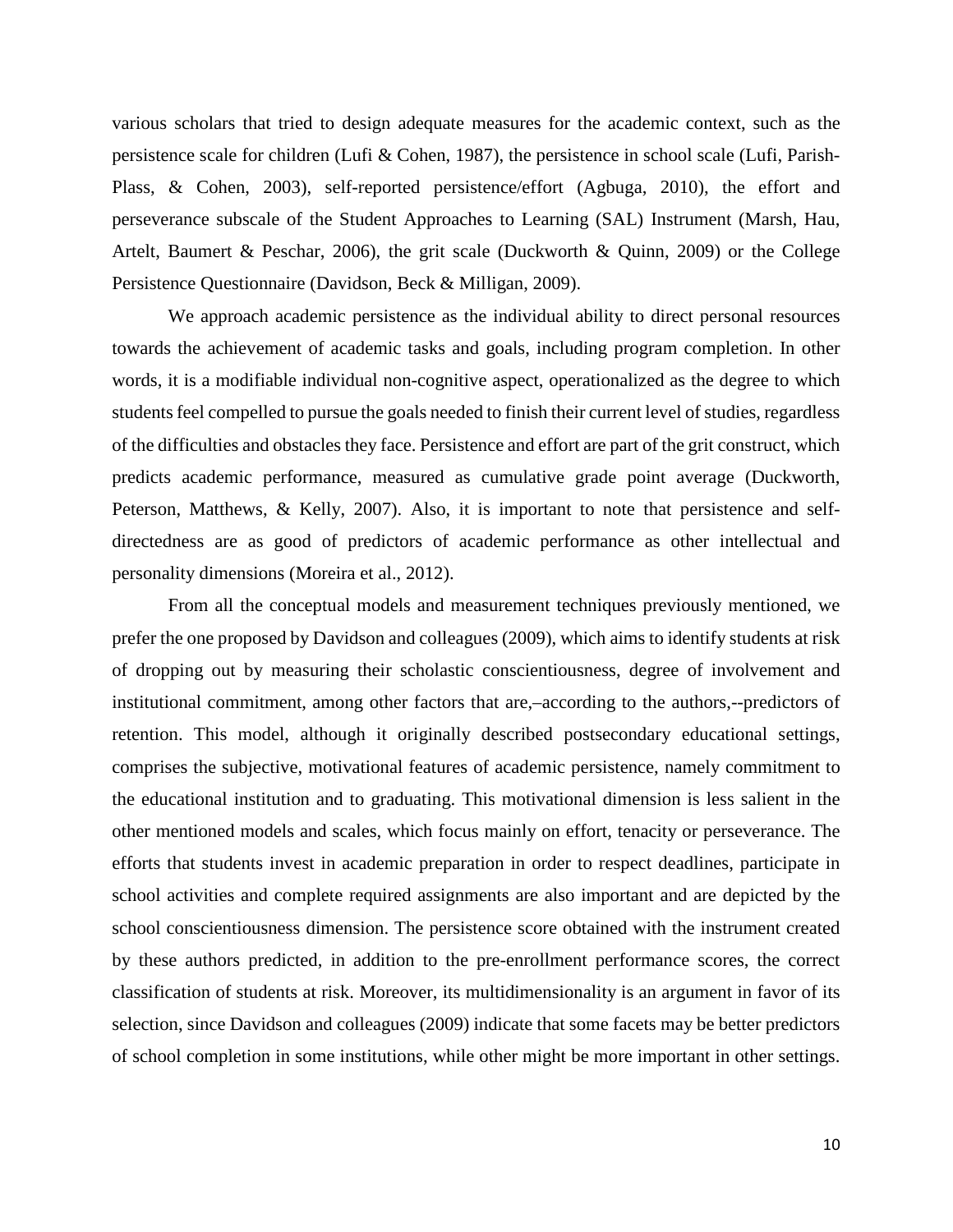As we attempt to compare the educational strategies and characteristics of the learners in two distinct educational systems, this quality of the model could provide additional benefits.

#### **1.2. School dropout and intention to persist**

<span id="page-10-0"></span>The reverse of academic persistence is school dropout, which results, according to some authors, from a process of continuous disengagement (Finn, 1989; Newmann, Wehlage & Lamborn, 1992; Rumberger, 2000). Studies that investigate who drops out and why try to examine the responsible factors on several levels. We will mention some of the responsible factors, and then move to the more subjective factors inside the classroom and pertaining to the learner, with a special focus on those that tend to foster academic motivation and achievement.

# *1.2.1. Dropout and push-out*

Some authors distinguish between two facets of the phenomenon of early school leaving, separating between drop-out and push-out (e.g. Zidărescu, 2009). Drop-out covers the cases in which the individual factors that lead to the decision of leaving school have the major role, such as nationality (Blue & Cook, 2004), learning difficulties and special education needs (Ingrum, 2006), low identification with school and feeling of belonging (Finn, 1989), aggressiveness (Crain-Dorough, 2003), substance abuse (Freudenberg & Ruglis, 2007), and truancy and discipline problems (Rumberger, 2000). Personal investment in school-related activities measured as absenteeism rates and records of grade retention (Lee & Burkam, 1992) and performance measured as teacher-assigned grades (Bowers, 2010) are other identified individual factors of dropout.

In the case of push-out, the school-related factors are seen as mainly responsible for the phenomenon: low level of teacher commitment or attendance (Crain-Dorough, 2003; Sabates, Akyeampong, Westbrook & Hunt, 2010; Surdu, 2011); teaching staff turnover (Voicu, 2010); inadequate curricula and instructional practices, coupled with lack of support in transitional stages from one level to another (Blue & Cook, 2004; Lee & Burkam, 2001); poor school practices and policies (Rumberger, 2000); student perception of the inadequate support received for solving school-related problems (Ajaja, 2012); deficient evaluation systems (Govindaraju & Venkatesan, 2010); and rates of teasing and bullying victimization (Cornell, Gregory, Huang & Fan, 2013). Structural and organizational problems are also potential factors in push-out, namely high studentteacher ratios (Andrei, Profiroiu, Iacob & Ileanu, 2011). Large institutions with over 1500 students (Lee & Bukram, 2001) and bureaucratized institutions that use rigid structures, policies and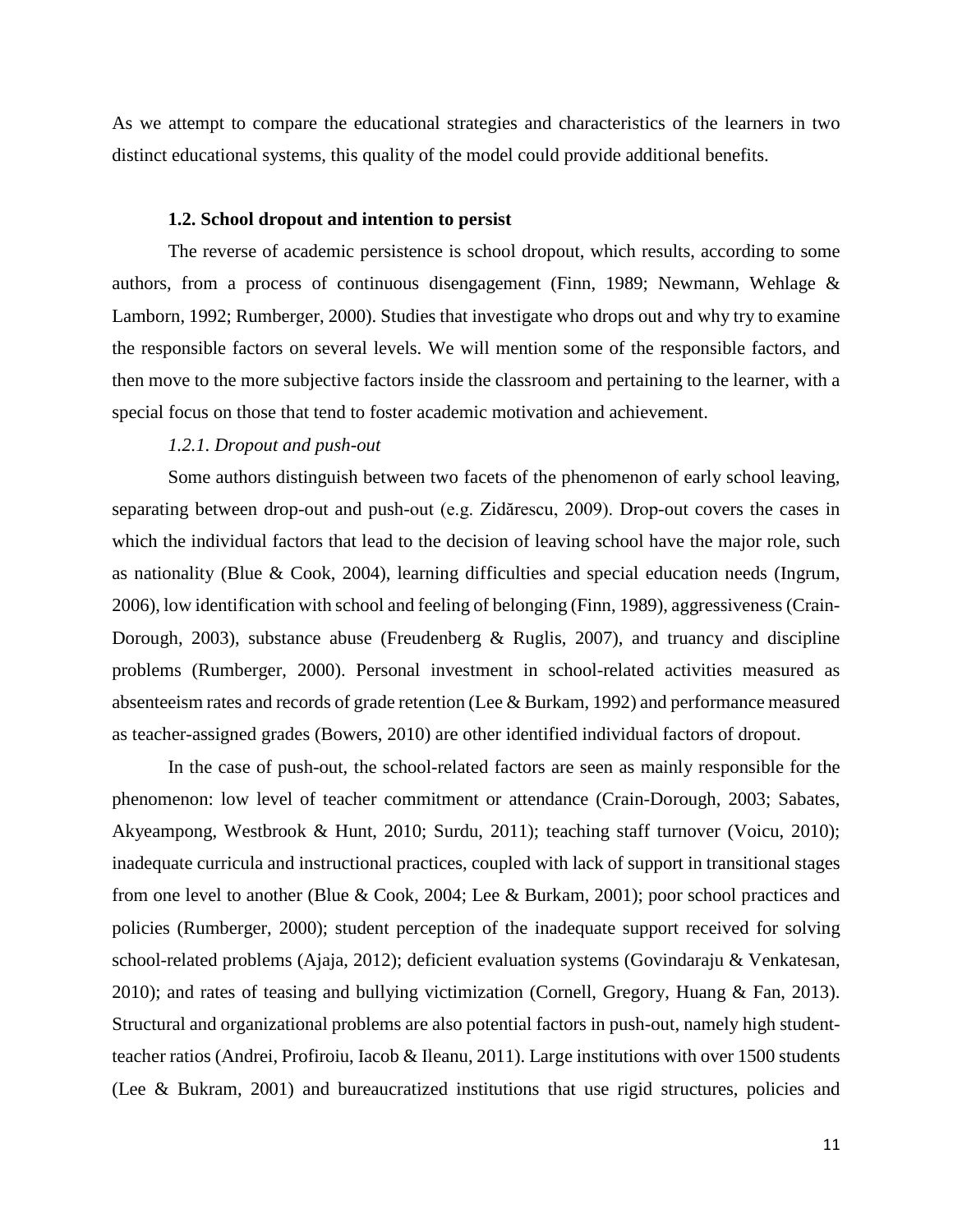practices that alienate students (Angus & Mirel, 1999) seem also to be conducive to push-out. Some of these variables are alterable and can be subject to the influence of teachers; thus, we will mainly approach the ones that affect students' connection to the school environment, the degree of enthusiasm, participation, and ultimately persistence and performance.

Qualitative approaches focusing on student subjective experience reveal that negative classroom experiences with explicit and implicit exclusion lead to feelings of inferiority and resentment that were followed by an increase in wellbeing after the decision to leave school (Lee & Breen, 2007). Bridgeland, DiIulio, and Morison (2006) also found, using mainly qualitative methods on participants that already left their school institutions, that school-related variables such as lack of belongingness or connection, boredom, or a lack of firm policies, coupled with reduced parental support and involvement, are among the most mentioned factors leading to the decision to quit school. For a review of push-out and dropout factors, see Lamb & Markussen (2011), and for a review of existing interventions see Lehr, Hanson, Sinclair & Christenson (2003). However, as Rumberger (2000) pointed out, it is difficult to discern and separate the dropout and push-out factors in understanding how students disengage gradually and, in some cases, reach the conclusion to resume school.

Regarding the design of interventions for dropout prevention, Lehr and colleagues (2003) recommend addressing the following alterable aspects: enhancing interpersonal adjustment with individual and group counseling and creating caring environments, supplementary tutoring and mentoring to sustain academic performance, and addressing attendance behaviors and the attitudes towards school and education. Schargel & Smink (2001) also mentioned family involvement, alternative schooling and afterschool scaffolding programs. Analyzing the perceptions of the variables that are considered by parents and teaching staff as efficient in preventing dropout, Majzub & Rais (2010, p. 1037) listed the following academic, socio-emotional and contextual factors: engagement with parents, developing safe and stimulating learning environments, early diagnosis and detection of warning signs for risk, building enthusiasm and a sense of relevance for academic work, providing challenging curriculum, and setting a class size that allows personalized learning and flexible schedules.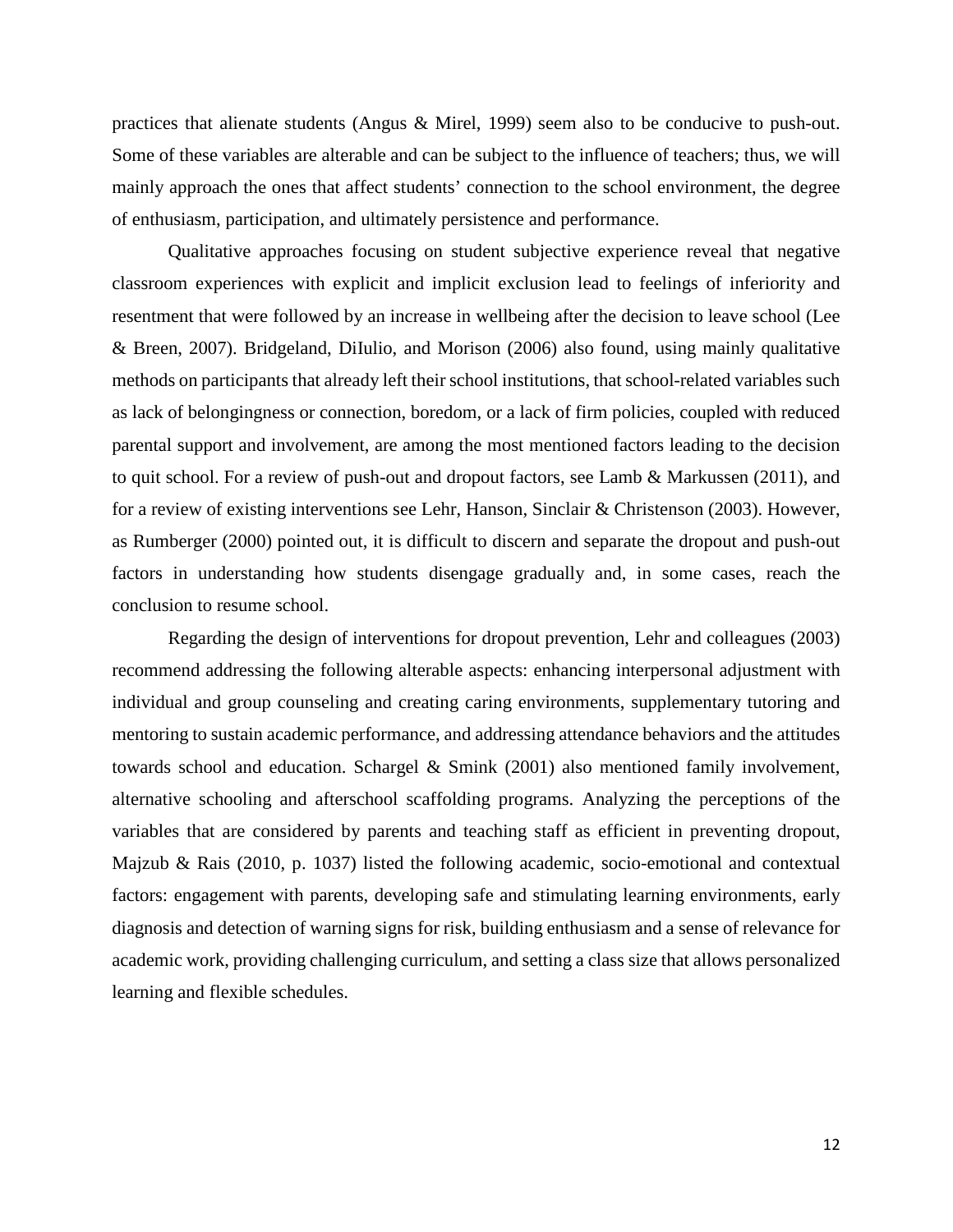# **1.3. Personal factors that sustain academic engagement and persistence**

<span id="page-12-0"></span>Some theoretical models of academic persistence, such as those from the social-cognitive perspective, place high importance on individual beliefs and confidence in one's ability to carry on academic tasks. For instance, Bandura (1977) and Harter (1978) build on the idea that confidence (*self-efficacy* in the case of the first author and *perceived competence* in the writing of the second) is a quality that can be fostered through teaching.

According to the confidence models, while engaged in a process that is mostly characterized by challenge and uncertainty, learners must acquire the conviction that they can execute certain behaviors well. Consequently, they will choose to enact those behaviors and will invest more effort and time (persistence) in them. The focus is on building the skills for selfregulated learning, translated into positively perceived competence and challenging goal-setting, which are crucial for acquiring new skills and dealing with complex information. Domain specific competence beliefs predict the effort invested in academic activities and achievement (Trautwein, Ludtke, Roberts, Schnyder & Niggli, 2009).

# *1.3.1. Perceived competence and self-efficacy*

Efficacy affects academic attainment both directly and indirectly, the latter by affecting goal setting, as Zimmerman, Bandura & Martinez-Pons (1998) point out: the higher the confidence, the higher the goals being set. Researchers have been mainly interested in instructional practices as behavioral and educational interventions that help build and maintain healthy levels of confidence in students, especially in underachiever groups. However, high levels of confidence in the absence of critical thinking and study skills to evaluate the knowledge and areas that need to be further developed can lead to a type of overestimation of performance that is detrimental to poor students. This can be caused, as some authors purported, due to the lack of acceptance of negative feedback (Nease, Mudgett, and Quiñones, 1999).

Related to competence beliefs that usually refer to the self, student motivation is also affected by the presence of growth mindset. Unlike self-efficacy beliefs, which refer to the conviction that one can learn and perform, growth mindset refers to considering abilities as malleable and requiring effort to be gained (Blackwell, Trzesniewski & Dweck, 2007). In contrast, individuals with fixed mindsets consider that academic abilities are unalterable properties that one is born with and either possesses or not. For those who hold fixed mindsets, also referred to as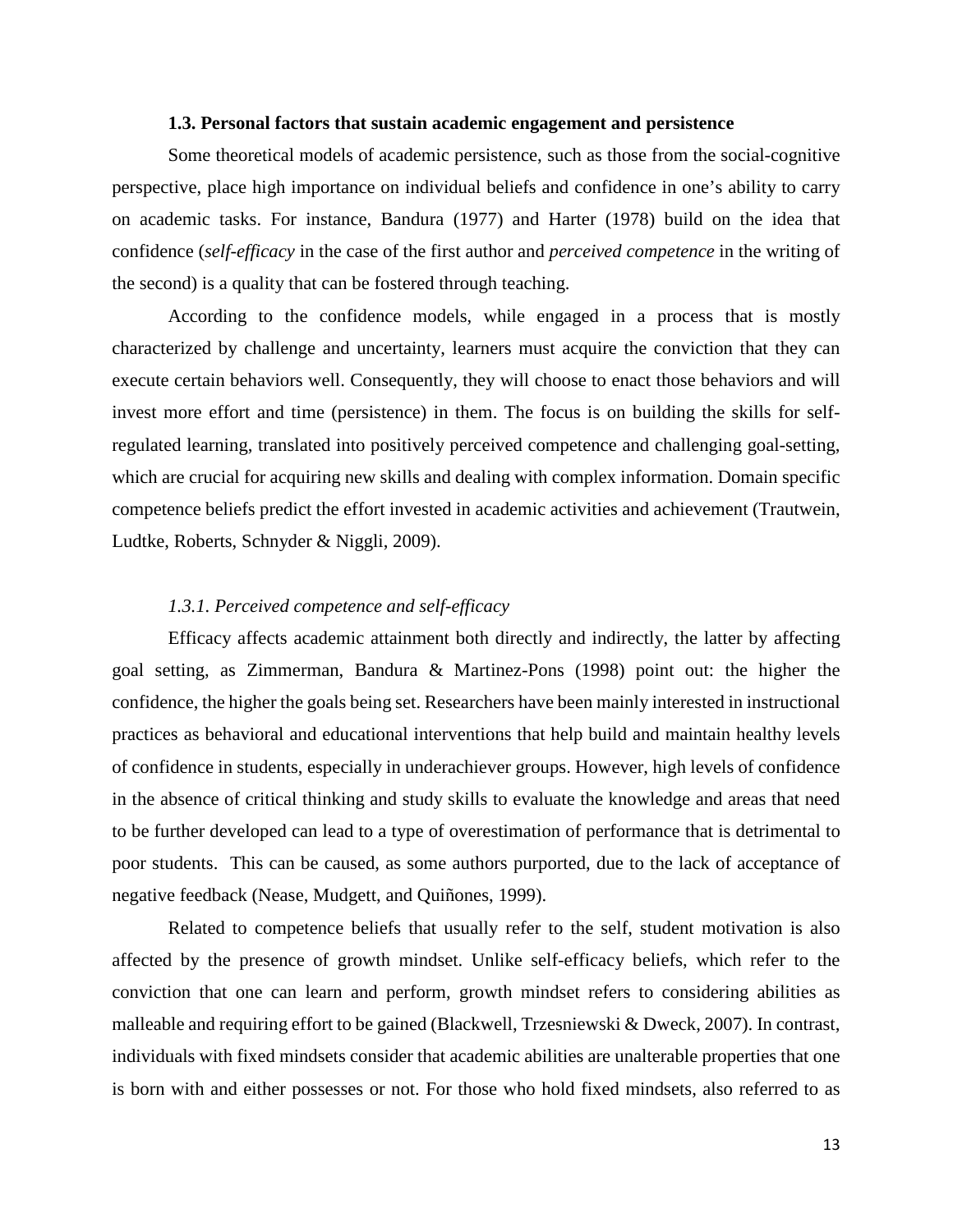entity theorists, effort is seen as an indicator of lack of ability; thus they are more likely than those with growth mindsets to disengage when the task is difficult (Dweck, 1996, Dweck, Chiu, & Hong, 1995).

# *1.3.2. Student engagement*

An equally useful concept popular in the area of study on academic motivation that is closely connected in many aspects to the construct of persistence is *student engagement* (Martin, 2007), defined as the learner's affective experience, the cognitive and behavioral investment directed towards learning and cognitive effort invested in academic pursuits. Engagement is often shown to be related to academic performance and often shapes classroom behaviors (Greenwood, Horton & Utley, 2002). Further, institutional characteristics and behaviors that promote engagement lead to persistence (Braxton, Bray, & Berger, 2000). Academic engagement, or the effort invested in acquiring skills and knowledge, is also among the main predictors of school completion (Fredricks, Blumenfeld, & Paris, 2004; Rumberger & Larson, 1998). Not surprisingly, this is one of the most important targeted aspects in intervention designed to prevent dropout (Christenson et al., 2008)--interventions including mentoring, building social-skills and positive self-esteem (Reschly & Christenson, 2006).

# *1.3.3. Intrinsic motivation and autonomy*

Teachers are asked to foster a supportive classroom environment that builds confidence and engagement, but at the same time, they have to look for ways and occasions that allow students to build autonomy and curiosity. A popular concept is intrinsic motivation (Deci & Ryan, 1985), which emphasizes the tendency of learners to seek challenge and enhance their self-determination. Extrinsic motivation is also important, but can, under certain circumstances, undermine intrinsic motivation. In what regards extrinsic motivation, Deci & Ryan (1985) distinguish between task completion-contingent rewards, which require completion of the task, and engagement-contingent rewards, which do not; the latter are more likely than the former to interfere with intrinsic motivation. More recently, they showed that expected tangible rewards (for task completion) are the most detrimental (Deci, Koestner & Ryan, 2001). In conclusion, in-class experiences that foster a tendency for autonomous inquiry, without special emphasis on grades, should be most supportive of engagement and, thus, of persistence. This means rewarding students for their efforts and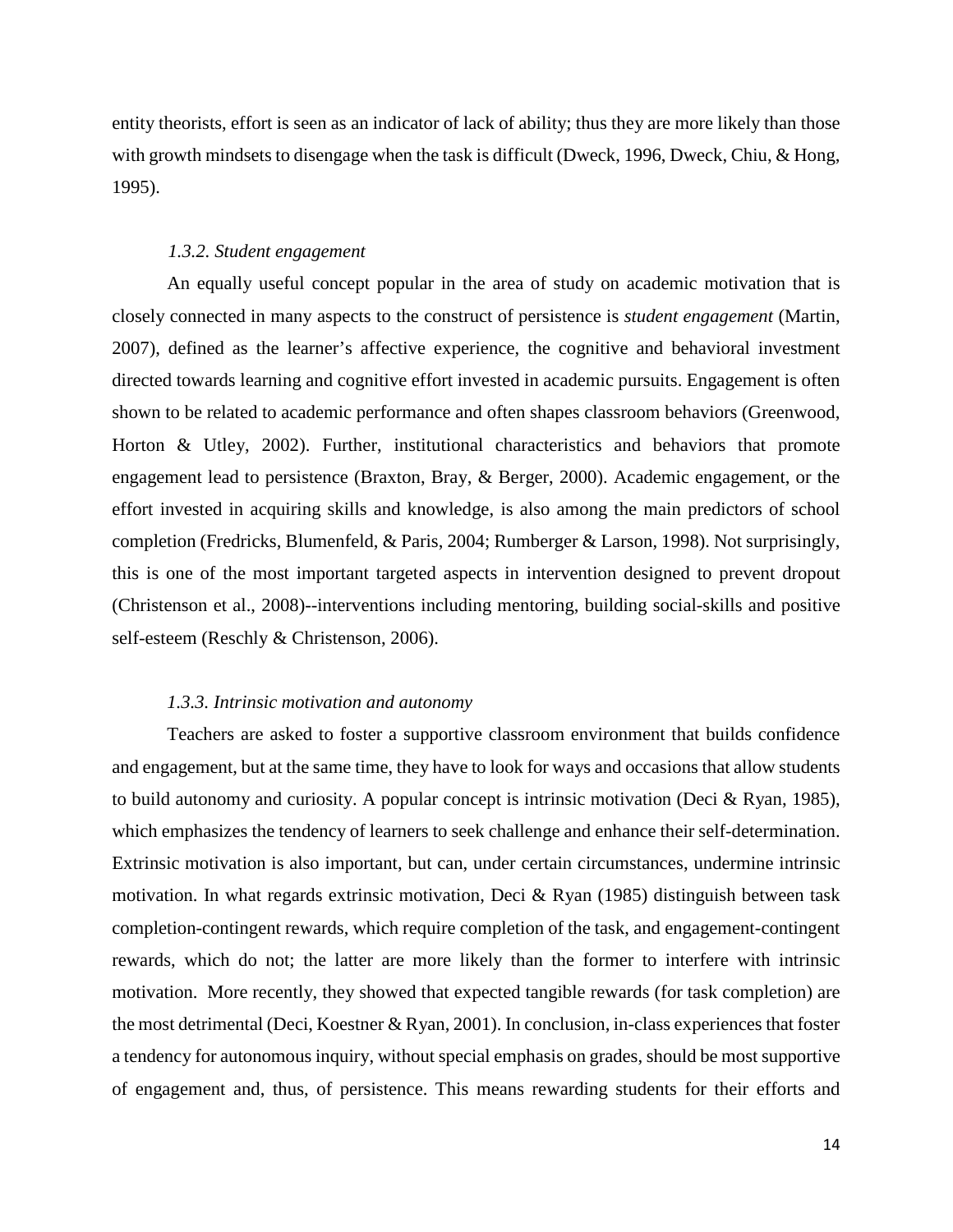involvement, not their accomplishment. The focus is now placed on the process instead of its end goal, and challenge becomes intrinsically motivating and failure an occasion for learning. Beyond its role in motivation, as we mentioned in the previous section, class experience also seems to be an important predictor of intention to drop out of highschool (Vitaro, Laroque, Janosz & Tremblay, 2001).

Other models expand on individual characteristics such as confidence as mediators of the effect of instructional approaches on persistence. Researchers preferring this approach seek the qualities and environmental factors that can be fostered or altered to build persistence. For instance, some models insist on the idea of empowerment of the learner and shared decision making on persistence (Locke, Shaw, Saari & Latham, 1981).

Autonomy is another related and crucial factor, as people are shown to persist more when trying to attain goals towards which they feel they can behave autonomously when they are cognitively involved and motivated at an intrinsic level and identify with the goals and the values that are attached to their endeavors (Deci & Ryan, 1985, 1987; Houser-Marko & Sheldon, 2006; Reeve, Ryan, Deci & Jang, 2007). Project-based activities in which students are empowered to decide on the topics and approach in such a way that matches their skills and interests seem to be a great way to build persistence. Also, adopting a teaching style that fosters applicability, interestingness and relevance of the material leads to autonomy-supportive classroom environments, in which respect for the student is promoted, while criticism and controlling language are avoided (Assor & Kaplan, 2001; Belmont, Skinner, Wellborn & Connell, 1992).

# *1.3.4. Academic resilience*

A fourth crucial factor that functions as a protective personal quality for students is *academic resilience*, as self-doubt, poor performance and dropout – the other side of persistence – are mainly caused by encounters with excessive pressure and stressors. It is defined as the ability to manage setbacks, challenges and other subjective and objective obstacles in school (Fallon, 2010), or a capacity that enables some students to deal with conditions that put them at risk for dropout and allows them to maintain high levels of motivation and achievement despite the adversities (Alva, 1991;Sinay, 2009). For these resilient students who invest and perform despite difficulties, obstacles and setbacks are inevitable parts of the road to success.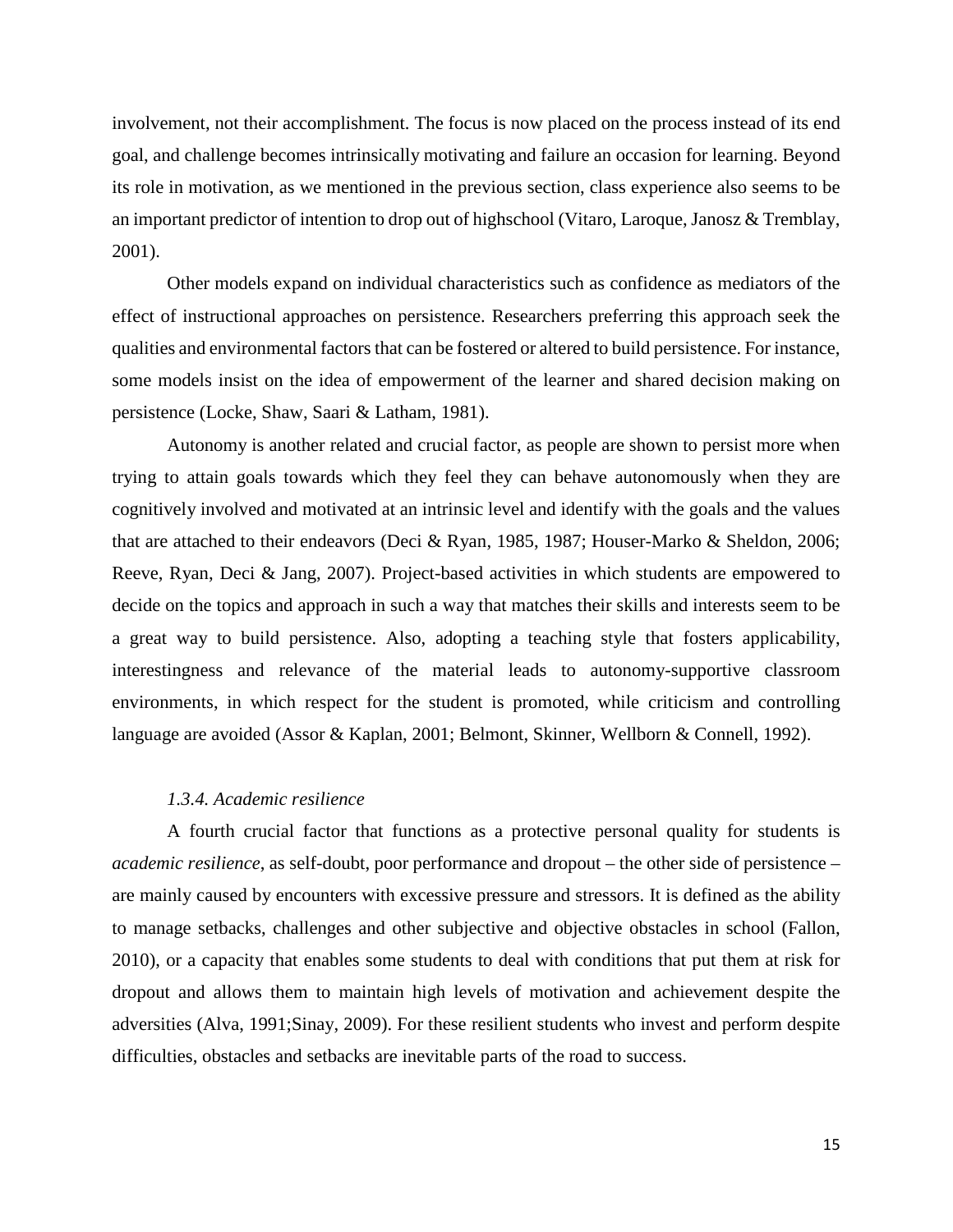Alva (1991) prefers the phrase "academic invulnerability" to express the hedging role of this psychological quality in encountering stressors. Studies show that this quality is not a fixed attribute, and there are ways to foster resilience through interventions (Jimerson, Reschly & Hess, 2008; Rak & Patterson, 1997). In addition to academic self-efficacy, choice of academic goals and confidence are also related to persistence in college students, according to meta-analytical studies (Brown et al, 2008; Robbins et al., 2004).

#### *1.3.5. Tenacity, perseverance and grit*

Finally, since these are the factors that are expected to mediate academic persistence to a great extent, we will present the mindsets, traits and skills that describe what keeps people motivated to invest in short- and long-term goals despite obstacles, failure, and repeated setbacks. Effortful self-control, measured as the time spent avoiding temptation, predicts later life test scores, as well as health and professional outcomes (Mischel, 2014). Conscientiousness is another predictor of effort across disciplines and achievement, as evidenced by GPA (De Raad & Schouwenburg, 1996; Noftl e& Robins, 2007; Trautwein et al., 2009). As Duckworth & Seligman (2005) note, failure to exercise self-discipline leads to underachievement more than other factors do, including intellectual quotient.

This last quality in our list represents the result of 40 years of research on factors of academic success, namely grit, defined as "perseverance and passion for long-term goals" that supports students' ability to overcome obstacles (Duckworth et al, 2007, p. 1087). This personality disposition that unites an orientation towards overcoming obstacles and a growth mindset is malleable over time (Hanford, 2012). The dimension has become increasingly popular and research has already shown its multiple benefits on school performance (Dweck, Walton & Cohen, 2011; Farrington et al., 2012) and ignited attempts at designing interventions. Farrington and colleagues (2012) talk about academic perseverance as the ability to complete school tasks in a timely and thorough way by confronting difficulties, obstacles, distractions, and requires selfdiscipline and delay of gratification. Other authors replace the term of grit or persistence with academic tenacity (Dweck et al., 2011) and refer to it in terms of mindsets and skills.

An Australian Department of Education report (2013) mentions the following aspects of the learning environment that promote perseverance, tenacity and grit: the existence of the opportunity to make worthy long-term, higher order goals, and the existence of supportive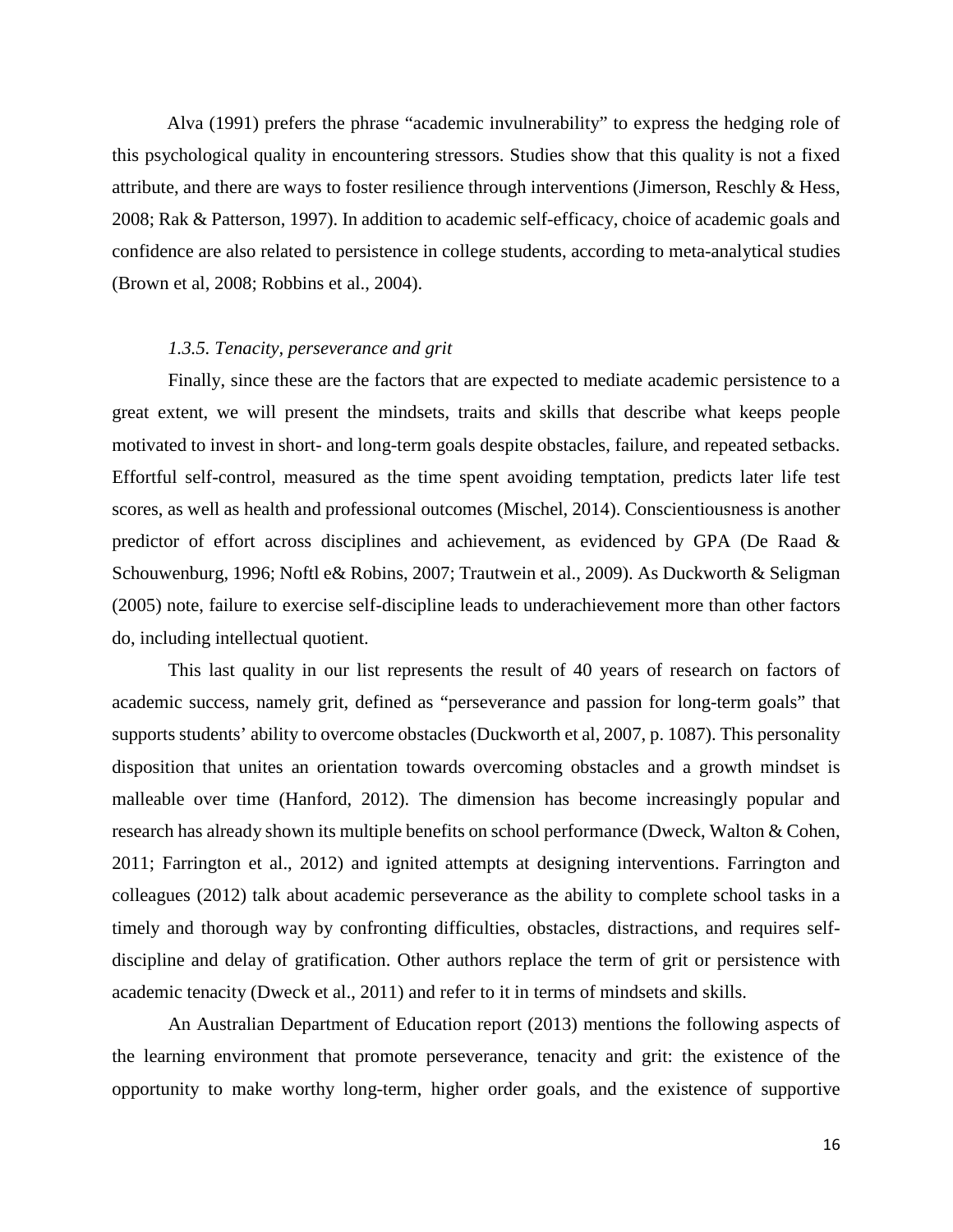contextual factors to help the pursuit of these goals. The first strategy refers to setting optimal challenges and allowing students to align their learning goals with their interests. Worthy goals reflect personal interests and values, and are set in an optimal challenge zone that doesn't lead to either boredom or extreme anxiety, as research on the concept of flow indicates (Csikszentmihalyi, 1990). Supportive environments seem to be indispensable in mitigating the reactions in the face of adversity and obstacles, whether they involve conceptual complexity, boredom, limited resources or environmental stressors in students' socioeconomic background (Bean & Eaton, 2001/2002).

#### **1.4. Integrative and ecological models of school motivation**

<span id="page-16-0"></span>A special kind of models are those attempting to integrate the vast array of factors that contribute to student persistence, including individual, academic, institutional and other wider social context risk and protective factors. Noting this interdependency, Viau (1997) defines school motivation as a dynamic state that relies on students' perceptions of their abilities and of the academic environment in which they are integrated. These beliefs and perceptions regulate perseverance during goal attainment. Among this type of model, the most notable and developed are Tinto's (1975, 1982) Student Integration Model(SIM) and Bean's (1980, 1982) Student Attrition Model(SAM), which extensively document factors leading to student dropout or continuation and the decision to continue studies at a postsecondary level.

Ecological models, such as the one proposed by Bronfenbrenner (1979), have the ambition to build exhaustive inventories of contextual influences on dropout, beginning with the microsystem (social identities of the individual), and continuing with the mesosystem (family, peers, school), exosystem, comprising the influences of the extended community, and finishing with the discussion on macrosystem, that include the norms and cultural values that affect the individual). Integrating all the concurring factors has several important consequences, such as the decrease in the focus on individual qualities such as perseverance, will-power, self-control or grit in explaining academic persistence and success. Some authors condemn the persistence narrative as an attempt of diverting the attention away from more structural, organizational problems that lead to school maladjustment (Kohn, 2014; Socol, 2014, Strauss, 2014). Critics of this approach also point to the practical consequences of perpetuating an explanatory view of school persistence based mainly on grit and related concepts, as the practices might have non-productive or even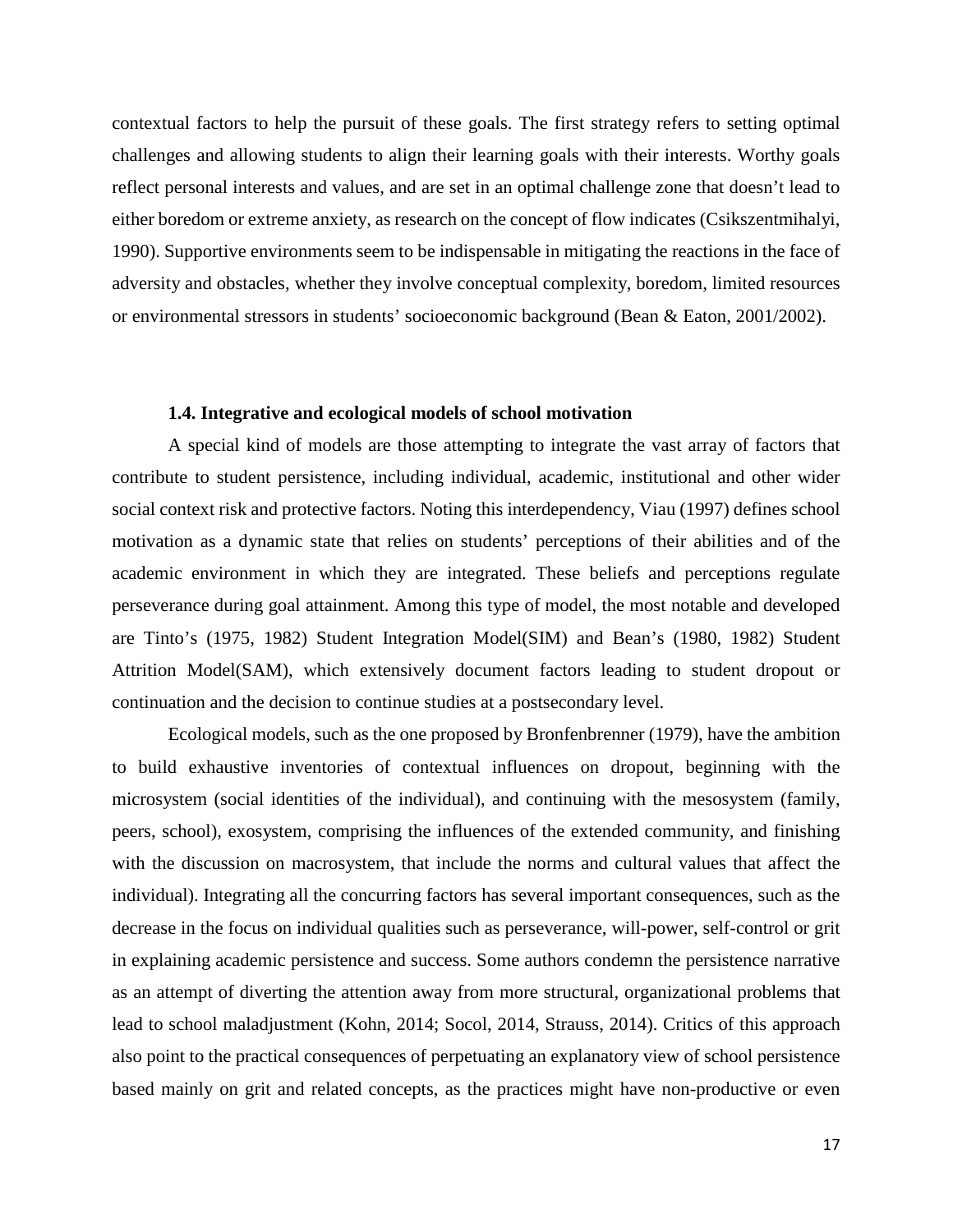counterproductive consequences on the student, as they put pressure on already disadvantaged students (Kohn, 2014). The discussion about misuse of non-cognitive factors that facilitate goaldirected efforts for student and teacher evaluation has become more salient recently. The major reason for this salience is the fact that the grit and persistence narratives have been accused of promoting a set of prescriptions that define the Protestant work ethic, namely the duty to strengthen willpower, delay gratification and resist temptation (Strauss, 2014).

SIM (Tinto, 1975, 1982) also states that dropout is mainly the result of poor social integration and poor adaptation to academic demands. It classifies four categories of factors that interact to lead to persistence and that facilitate the transition from some formative contexts to others: first, students' characteristics that exist before formal education, including family background, socio-demographic traits and psychological dispositions, second, the characteristics of the educational institution, third, student's academic integration and fourth, student's social integration. Terenzini & Reason (2005) also condemn the narrow focus of studies in the area and claim that concentrating on the changes on isolated sets of factors does not allow measuring what seems to affect student outcomes, namely the interconnected factor variations. Since organizational factors such as culture and climate are specific to institutions, they recommend inclusion of multiple types of schools.

# *1.4.1. School factors that promote persistence*

Among these organizational factors, the literature on persistence and achievement in secondary and postsecondary studies mention: the school's budgetary allocation to student services and low student-teacher ratio (Chen, 2012); school quality (Bound, Lovenheim & Turner, 2010; Pascarella & Terenzini, 2005); perceived institutional support for all needs of the students, including social and emotional (LanRong & Preissle, 2009); teachers that act like mentors who offer support and encouragement (Hu & Ma, 2010); active teaching pedagogies (Braxton, Bray & Berger, 2000); promoting civic engagement, curiosity, initiative and deep action learning (Allen, 2011); and fostering a culture of collaboration, open dialogue, teamwork and constructive debate (AlKandari, 2012). Teaching study skills and metacognitive abilities explicitly helps students outperform other students taking more traditional approaches of the same scientific subjects (White & Fredericksen, 1998).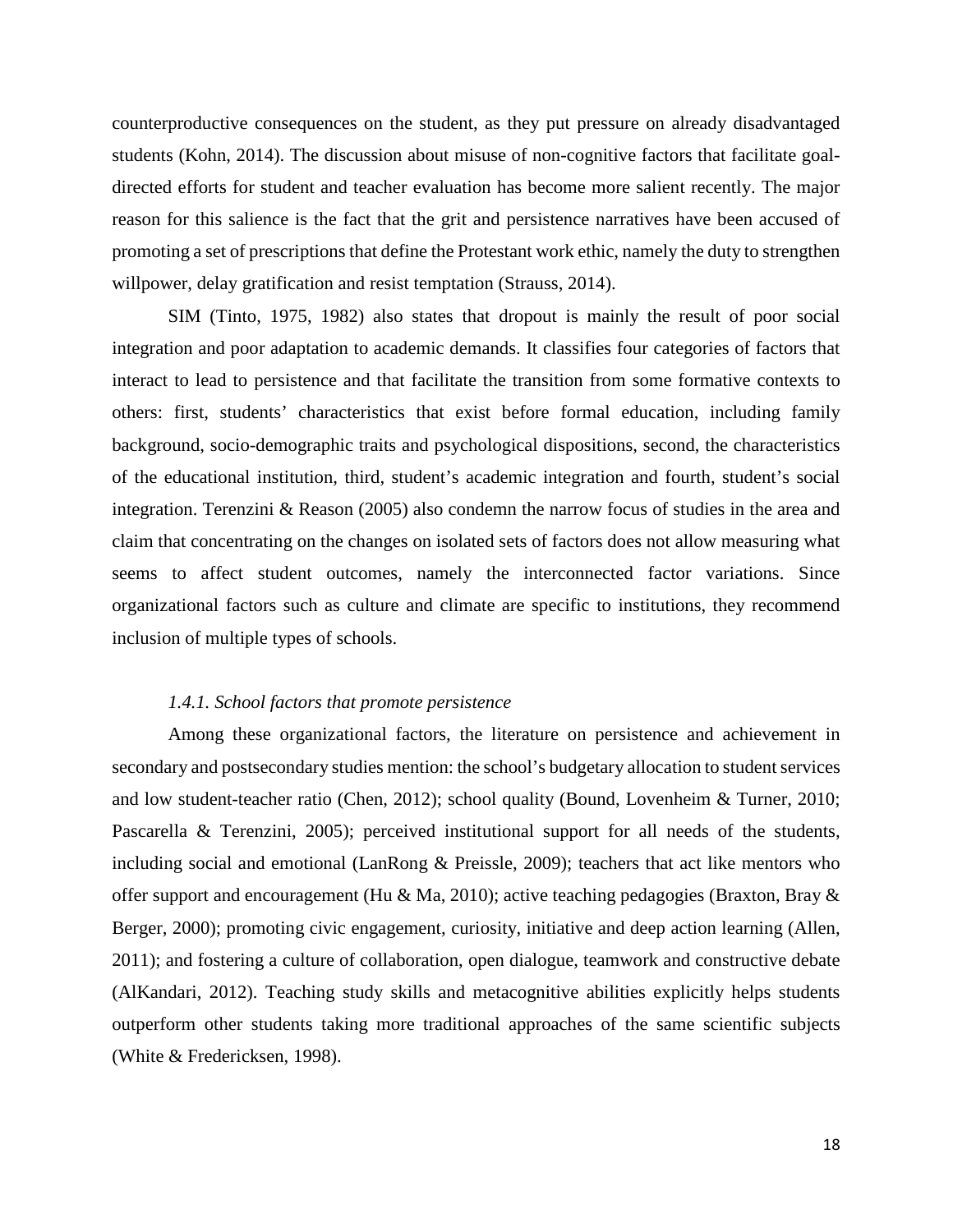Moreover, making students aware of the relationship between their interests and values and what they are learning leads to increased interest and higher grades (Hulleman & Harackiewicz, 2009). Choice of task, involvement and performance are improved when working to acquire knowledge and skills that are viewed as important and relevant (Eccles et al., 1983; McKnight & Kashdan, 2009). Thus, providing relevant knowledge and fostering environments that promote openness and initiative in learning as well as preparedness for the real world seem to be key elements in maintaining engagement.

Analyzing the qualities of effective institutional programs and strategies, Rumberger (2006) cites the following strategies that influence beliefs, values and behaviors that maintain academic motivation and prevent dropout: cultivating a nonthreatening learning environment; attraction and retention of motivated, caring teaching staff that identifies with the mission of helping students achieve; school cultures that promote embracing uncertainty and risk; selfregulated learning and decision making; collegiality and the composition of the student body; and small class sizes.

#### *1.4.2. Particularities of the IB programme*

Many of these factors resemble the strategies and practices the IB Diploma Programme uses to impact the learner's conative characteristics, to directly influence their intentions and intensity of engagement in assuming responsibilities and attaining tasks (Bullock, 2011). The IB programme intends to actively promote students' identification with the stated values. This allows an intensive communication between three programme features: theory of knowledge; creativity, action, service; and the extended essay. The cornerstone of this system is based on the realities of the dynamics of the young learners. The students are required to choose personal goals based on the social conditions in which they live, their personal life perspectives (which are shaped through education but also through everyday experiences) and the projected final result.

Fostering high levels of school engagement requires the continual stimulation of all types of student motivation, which is achieved through maintaining an active process of learning that is mainly based on trust, competence and values that promote well-informed decisions regarding their future academic and vocational track.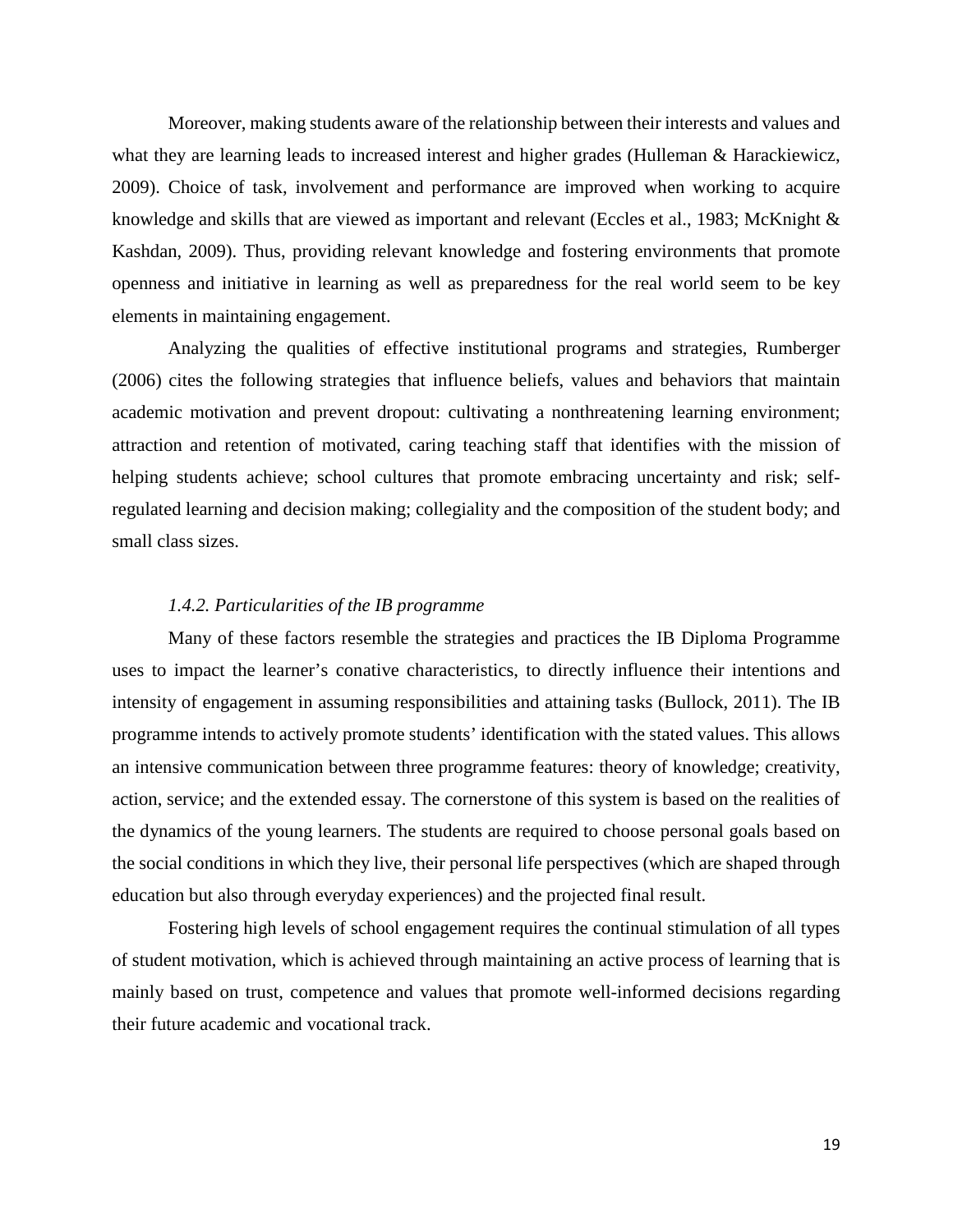# <span id="page-19-0"></span>**2. Methods**

# <span id="page-19-1"></span>**2.1. Research questions**

The specific research questions addressed by the project are:

RQ1. Which components of the IB Diploma Programme support academic persistence?

RQ2. What are the individual skills or personality traits that contribute to academic persistence?

RQ3. How do the components of the IB DP influence these traits contributing to academic persistence?

RQ4. What are the relationships between (a) the components of the IB DP, (b) the individual traits, (c) academic persistence and (d) the outcomes of academic persistence?

RQ5. What are the differences between IB students and equivalent non-IB students in regards to academic persistence and its associated traits, on one hand, and their relationships with the relevant educational outcomes, on the other?

We developed a three-phase empirical study (two qualitative and one quantitative) in order to answer these research questions. The first two phases consisted of qualitative studies (one on the relevant IB documents and one using focus groups with IB DP teachers), their results being used in the process of building the instruments distributed in the final research stage. In what follows, we present the research design of each of these phases of empirical research, as well as the corresponding research questions, methodology, and results.

#### **2.2. Phase 1: Qualitative investigation 1**

<span id="page-19-2"></span>The first investigation was performed on a set of IB official documents, aiming to find answers to the first three research questions in the official and public guidelines of the IB Diploma Programme. Specifically, each of the first research questions stated above was operationalized through a layer of analysis of the IB documents:

a) the mechanisms, in terms of instructional strategies, pedagogical content and management practices, through which the IB DP purports to foster students' academic persistence – corresponding to RQ1.

b) the personality traits that the IB DP aims to develop in the students , especially those that might contribute to their academic persistence – corresponding to RQ2.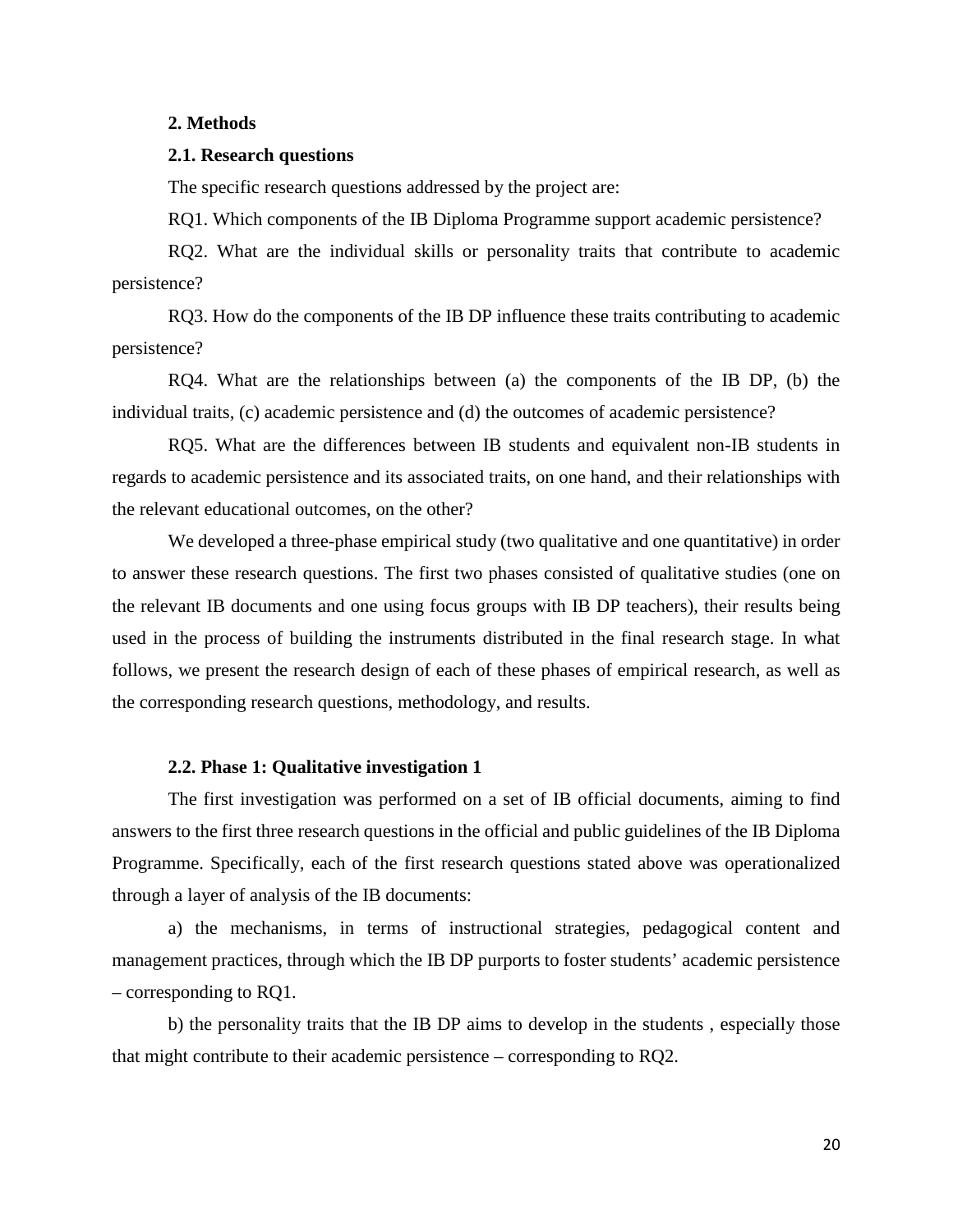c) the mechanisms (instructional strategies, pedagogic content and management practices) that the IB DP uses in an effort to foster these traits in students – corresponding to RQ3.

#### <span id="page-20-0"></span>**2.2.1. Data collection**

The IB documents analyzed in the first study were:

• International Baccalaureate Organisation (2004/2010). *Diploma Programme assessment: Principles and practice*. Cardiff: Peterson House.

• International Baccalaureate Organisation (2009). *The Diploma Programme: From principles into practice*. Cardiff: Peterson House.

• International Baccalaureate Organisation(2011). *General regulations: Diploma Programme*. Cardiff: Peterson House.

• International Baccalaureate Organisation (2014). *Handbook of procedures for the Diploma Programme 2014*. Cardiff: Peterson House.

• International Baccalaureate Organisation(2012). *What is an IB education?* Cardiff: Peterson House.

• International Baccalaureate Organisation(2013). *IB learner profile.*

#### **2.2.2. Data analysis**

<span id="page-20-1"></span>Our approach in data analysis was thematic analysis (Miles & Huberman, 1994; Gibbs, 2002). First, we selected from the IB documents the text sections relevant for our aim. Then, we performed a thematic analysis, by first distributing the material among the six team members. Each elaborated a coding scheme to classify the relevant parts of the IB documents into distinct categories on the three layers mentioned above (corresponding to the first three research questions) and previously decided upon. The set of codes that emerged in the initial phase were then discussed and synthesized into an initial collective coding scheme. Each coder then reanalyzed a part of their initial material through this collective scheme. The final version of the collective coding scheme was decided upon in another session, in which the six coders proposed, discussed and agreed upon its modifications. The final coding scheme was then applied individually by each coder on his/her part of the material, and the resulting classifications (the associations between each code and the corresponding textual segments) were merged. Finally, all coders checked the overall classification, discussed and decided upon its final version.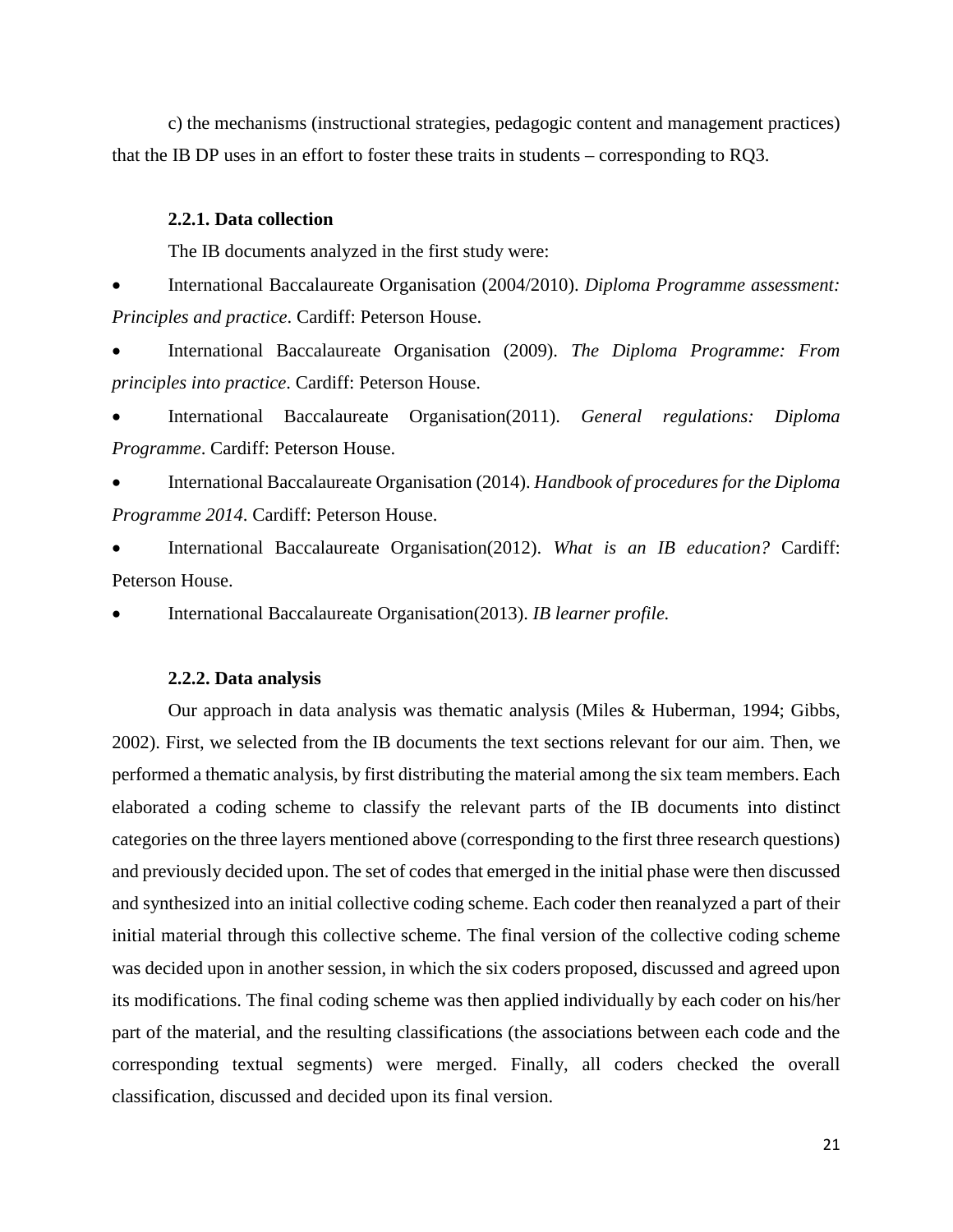### **2.2.3. Results**

<span id="page-21-0"></span>On the first layer, the educational mechanisms purported to foster academic persistence revealed by our analysis of the IB documents are:

a. *clear framework*, as emphasized by the following excerpts (among others): "Students learn best when values and expectations are explicit" and "they understand how judgments about learning are made, and how to provide evidence of their learning" (IBO, 2009, p. 43-44); "Students need to understand what the assessment expectations, standards and practices are and these should all be introduced early in the course and be the focus of class and homework activities" (IBO, 2009, p. 45).

b. *teachers' involvement and modeling*: "Adults in the school—including the school leadership, staff and even parents--need to model the beliefs, values and behavior indicated in the learner profile" (IBO, 2009, p. 31); "Teachers should use a variety of different approaches at different times, employing a mixture of whole-class, group and individual activities that are representative of the learner profile (IBO, 2009, p. 37); "Adults… are expected to… become involved with school activities beyond the classroom" (IBO, 2009, p. 37).

c. *focusing on the student's psychological needs*, in order to ensure the proper conditions for their development, such as their well-being: "Along with cognitive development, IB programmes address students' social, emotional and physical well-being" (IBO, 2012, p. 3), avoiding burnout; "Appropriate internal assessment timelines are a very useful instrument in helping students and teachers realistically plan their work in manageable loads"; "Well-designed timelines reduce stress on students" (IBO, 2009, p. 27-28), creating a positive climate; "Adults… are expected to care about the atmosphere and climate of learning created in the classrooms and corridors" (IBO, 2009, p. 31).

d. *individualization*: "Students learn best when diverse learning styles are understood and accommodated" (IBO, 2009, p. 44); "Students of all ages come to school with combinations of unique and shared patterns of values, knowledge and experience of the world and their place in it" (IBO, 2012, p. 3); "Teachers plan and prepare their own course of instruction; […] teachers are the best-placed professionals to know their own students and understand the context in which they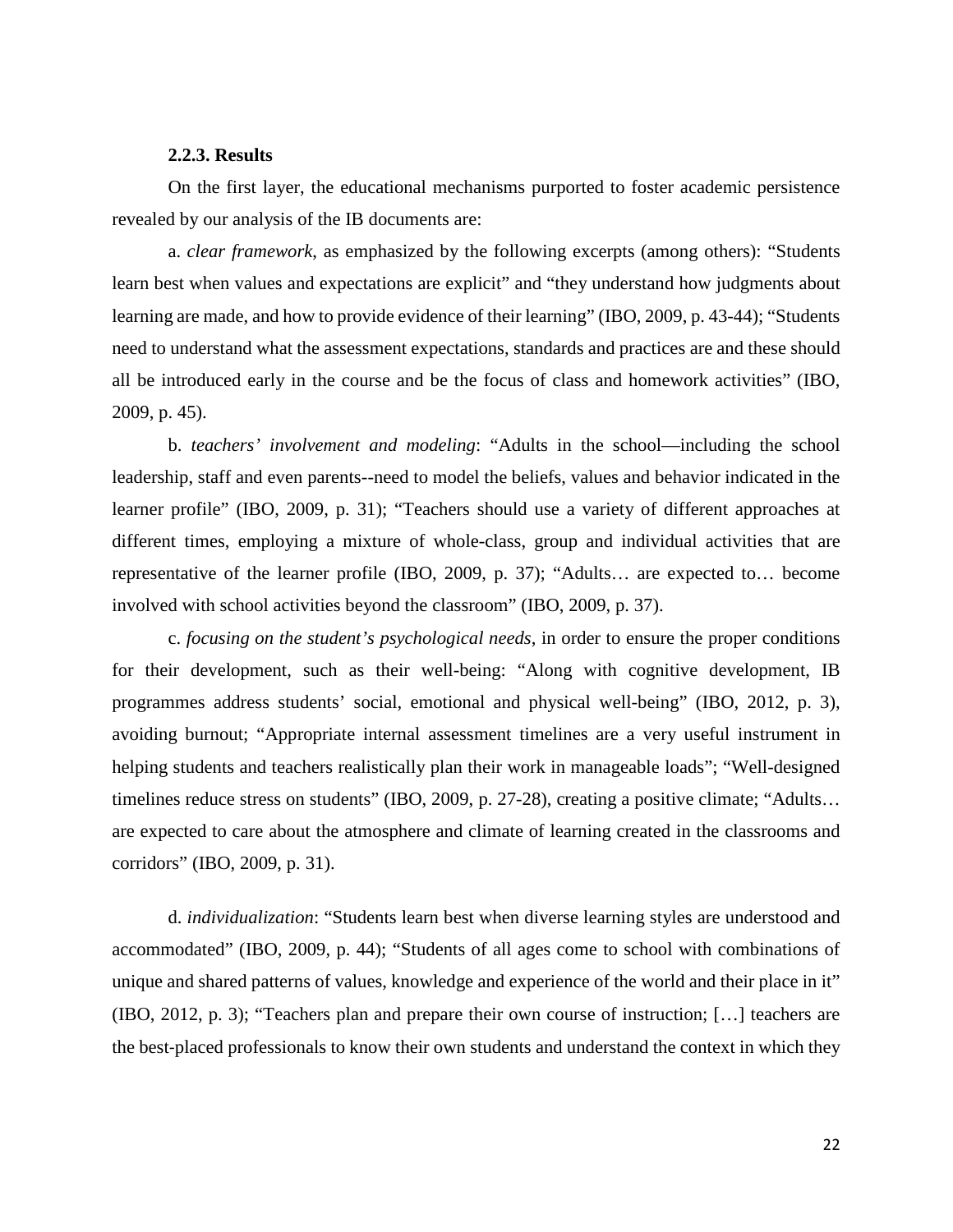are teaching. Instruction also needs to be differentiated, engaging with and challenging each learner's current level of understanding" (IBO, 2009, p. 35).

e. *independent work style*: "Students learn best when … they are encouraged in everything they do in school to become autonomous lifelong learners"; "IB assessments are designed to reward evidence of independent student thinking leading to considered individual responses" (IBO, 2009, p. 37).

On the second layer, the traits supporting academic performance that our analysis of the IB documents revealed as relevant in the IB environment are:

a. *ambition (academic goal setting and pursuit)*: "IB programmes challenge students to excel not only in their studies but also in their personal growth" (IBO, 2012, p. 10); "teachers encourage peak performance, not just average ones, and these are publicly recognized"; "IB programmes aim to increase access to the curriculum and engagement in learning for all students" (IBO, 2012, p. 3).

b. *autonomy and academic purposes related to self-development* : "They acquire the skills necessary to conduct inquiry and research and show independence in learning" (IBO, 2009, p. 4); "The core competencies include… independent study skills" (IBO, 2009, p. 16).

c. *self-confidence*: "In order to become independent learners, students need to develop powers of reflection, self-confidence and self-awareness" (IBO, 2009, p. 37); "Opportunities outside the classroom to help students reinforce their skills and knowledge in specific subjects, or in reading and writing, can help students gain the confidence they need to access the Diploma Programme." (IBO, 2009, p. 23);

d. *the ability to work collaboratively in groups*: "They work effectively and willingly in collaboration with others" (IBO, 2009, p. 4); "Students learn best when they can learn collaboratively" (IBO, 2009, p. 38).

e. *openness towards other cultures*: "The Diploma Programme prepares students for university and encourages them to develop the ability to communicate with and understand people from other countries and cultures" (IBO, 2014, p. 9); "To increase intercultural understanding, IB programmes foster learning how to appreciate critically many beliefs, values, experiences and ways of knowing" (IBO, 2012, p. 6).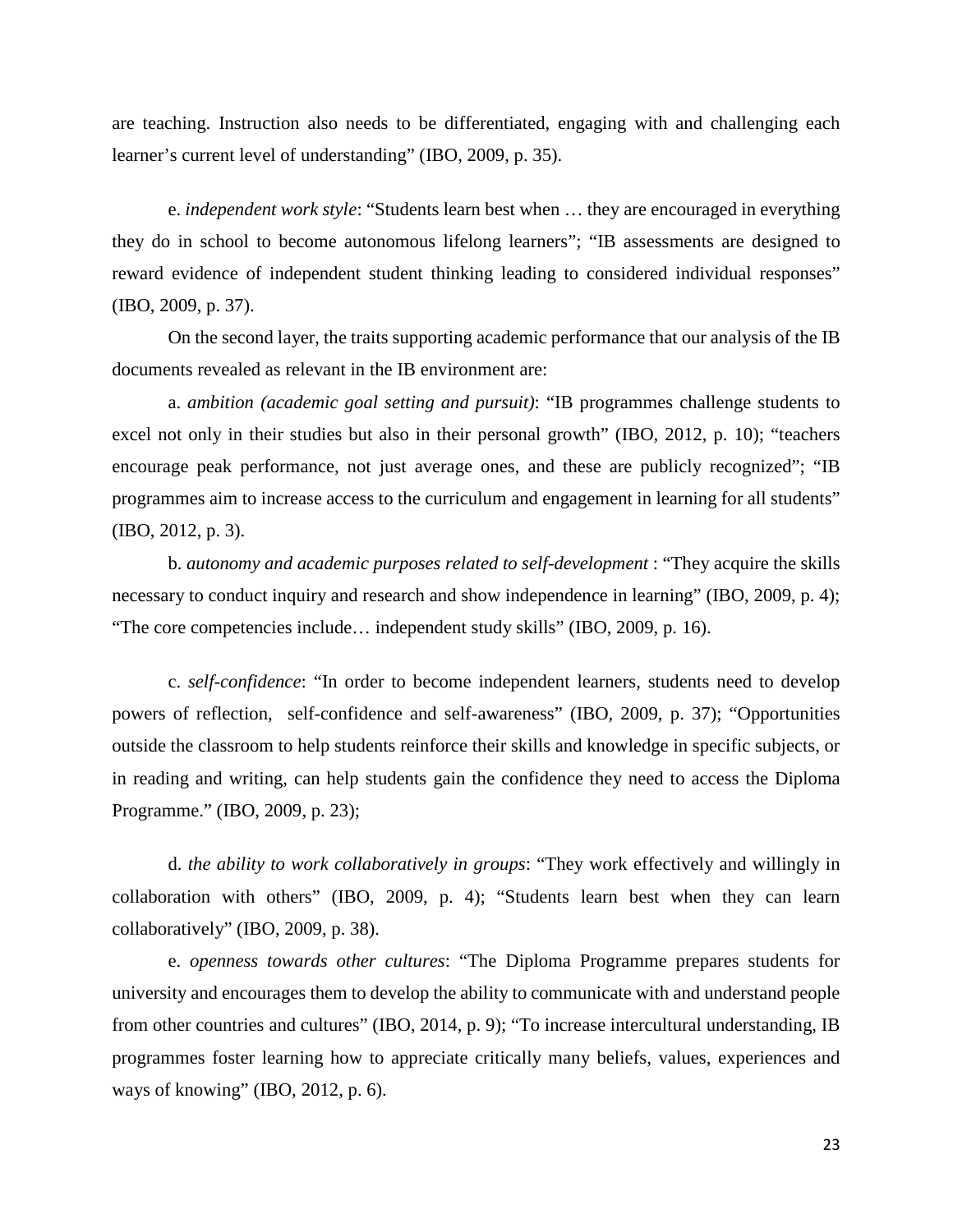f. *commitment to values*: "Our students must develop the necessary skills, habits of mind and the moral and ethical values to be able to understand and manage the interconnectivity and complexity of the modern world" (IBO, 2009, p. 30); "IB World Schools value action that encompasses a concern for integrity and honesty, as well as a strong sense of fairness that respects the dignity of individuals and groups" (IBO, 2012, p. 4).

g. *critical thinking*: "We use critical and creative thinking skills to analyze and take responsible action on complex problems" (IBO, 2012, p. V); "Reflective thinkers must become critically aware of their evidence, methods and conclusions" (IBO, 2012, p. V); "Students are also expected to think for themselves so that they can approach complex problems and apply their knowledge and skills critically" (IBO, 2009, p. 37).

h. *cultural identity*: "IB programmes promote the development of schools that: […] encourage the creation of rich personal and cultural identities" (IBO, 2012, p. 3); "The Diploma Programme prepares students for university and encourages them to […] develop a strong sense of their own identity and culture" (IBO, 2014, p. 9).

i. *interdisciplinary approach*: "Students are expected to make connections between different academic disciplines and not to study subjects in isolation from each other" (IBO, 2009, p. 22); "An IB education provides opportunities to develop both disciplinary and interdisciplinary understanding" (IBO, 2012, p. 8); "Concurrency of learning is expected in the Diploma Programme as it provides one important means of supporting interdisciplinary learning" (IBO, 2009, p. 6).

j. *creativity*: "An IB education fosters creativity and imagination" (IBO, 2012, p. 5); "Three forces shaped the initial development of the Diploma Programme. These were: […] pedagogical the promotion of critical and creative thinking skills…" (IBO, 2009, p. 35).

k. *metacognitive skills*: "Students learn best when… they become aware of and understand how they learn; [...] metacognition, structured inquiry and critical thinking are central to teaching in the school" (IBO, 2009, p. 38); "IB programmes emphasize learning how to learn" (IBO, 2012, p. 3); "This metacognitive approach to learning helps students develop the higher-order thinking strategies needed to become lifelong independent learners" (IBO, 2009, p. 8).

l. *epistemic curiosity*: "Students learn best when…there is a culture of curiosity at the school" (IBO, 2009, p. 38); "We nurture our curiosity, developing skills for inquiry and research"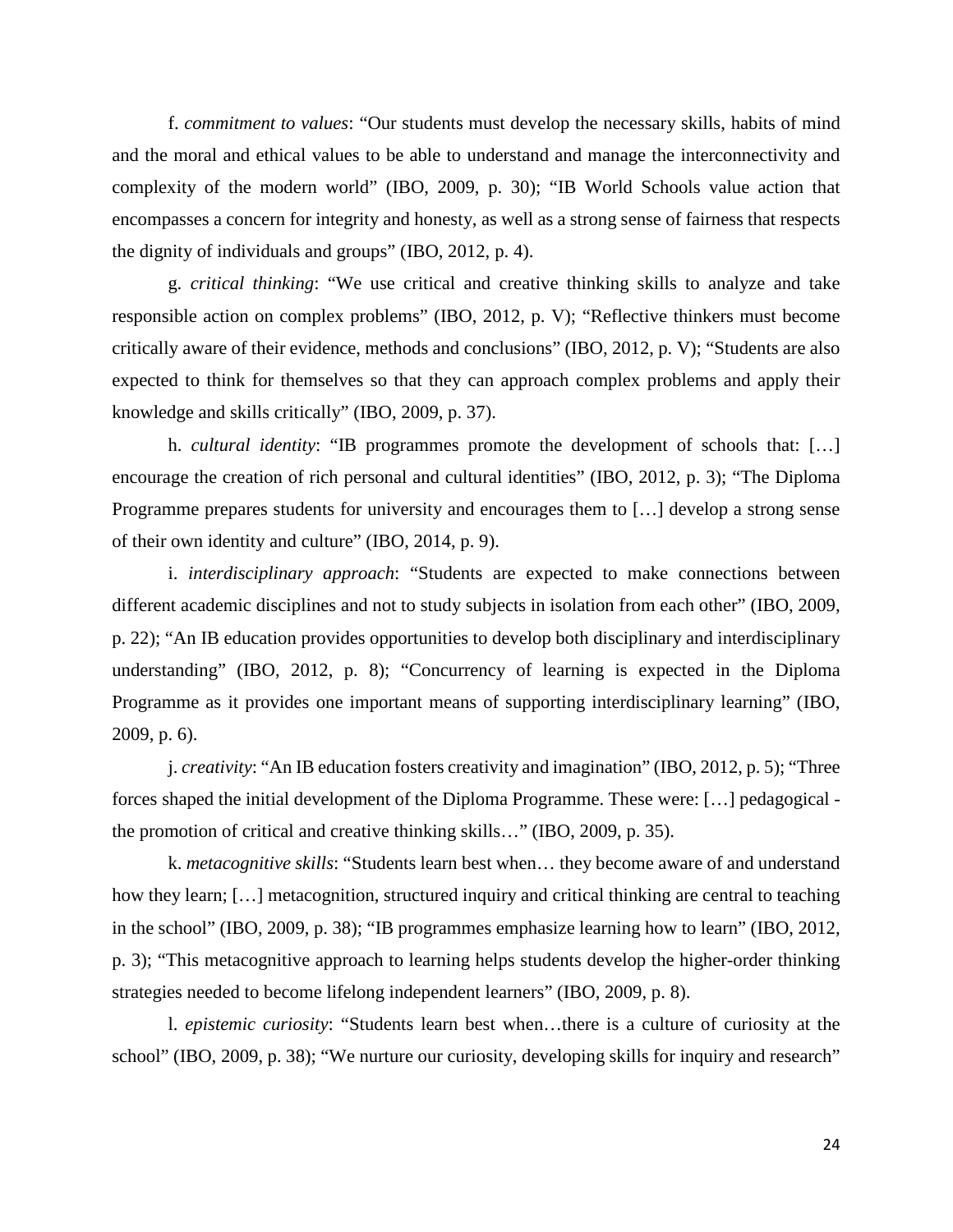(IBO, 2012, p. V); "students' own curiosity provides the most effective provocation for learning that is engaging, relevant, challenging and significant" (IBO, 2012, p. 4).

m. *in-depth understanding*: "Each academic discipline provides its own methodological framework that students learn to understand and use. This understanding is essential in order to provide a deep appreciation of the nature of an academic discipline as well as a solid foundation for future university-level work" (IBO, 2009, p. 6); "The emphasis is on engaging and challenging the learner's existing mental models in order to develop a greater depth of understanding and to improve performance" (IBO, 2009, p. 37).

#### <span id="page-24-0"></span>**2.3. Phase 2: Qualitative investigation 2**

# **2.3.1. Aims and data collection**

<span id="page-24-1"></span>In the second qualitative research phase, we conducted three focus groups with teachers in the IB DP programme in December 2014. Three samples of 10 teachers each from three IB schools in Romania participated in the focus groups. Similar to the first study, the second aimed to provide answers to the first three research questions, this time from the perspective of the IB DP teachers, who are expected to put into practice the official guidelines of the DP. Consequently, the focus group interview guide (presented in the Appendix) consisted of questions aiming at the same three layers of investigation stated above. Each focus group took approximately one hour.

#### **2.3.2. Data analysis**

<span id="page-24-2"></span>Analysis of the focus group data was similar to the one described above in analyzing the IB documents, with one major difference: after fully transcribing all focus group discussions, the textual material was not split among the coders. Instead, each team member analyzed the whole transcript and developed his or her own coding scheme organized by the same three layers as in the previous analysis. Then, a collective coding scheme was decided upon and applied on the whole focus group material (Miles & Huberman, 1994; Gibbs, 2002). As before, in the end all coders checked the overall classification, discussed and decided upon its final version.

#### **2.3.3. Results**

<span id="page-24-3"></span>On the first layer, the educational strategies fostering academic persistence derived from the analysis of the focus groups data are presented as follows. Participants are referred to by the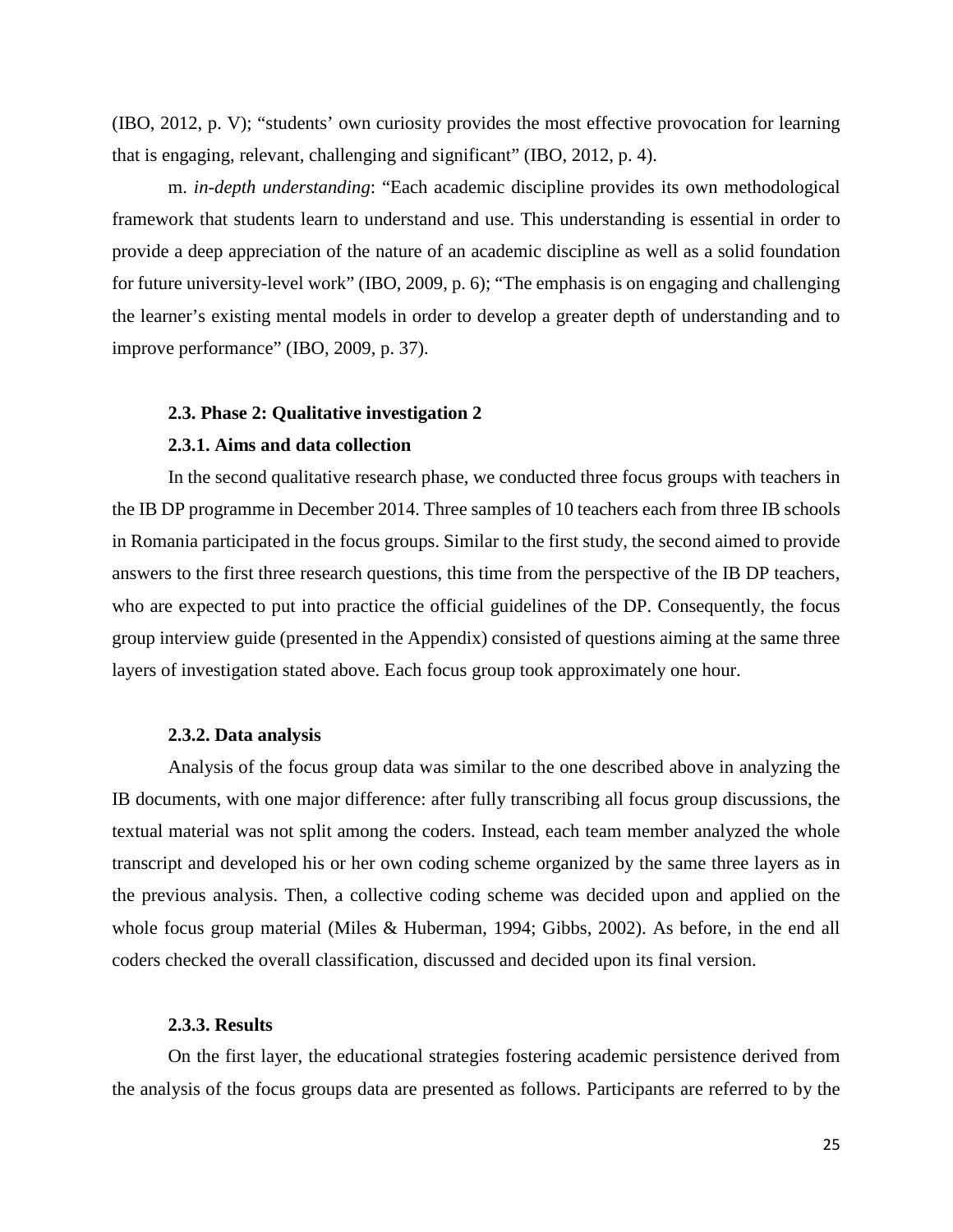letter "P" followed by two numbers: the first showing the school affiliation and the second, participant's position within the group.

a. *Applicability of knowledge*: "In the IB evaluation, the children must apply what they learn in a practical setting what they had learnt in theory" (P2-7); "While in the Romanian system you are trained to passively receive certain things, that you take as such and learn, the IB student discovers on his own the respective thing; and in the end in life you have to manage with the things you can use, not with what you read in the books" (P2-8); "Even in math we use a type of problem that is a real life situation, and they come to see that you can do something with math, we don't learn it just because we have to" (P1-7).

b. *Clear framework*: "But I think it is also that IB actually sets a framework for kids, that they know what they need to do to be successful" (P3-5); "If things are harder, but they know how to get to it, they see them on a trajectory, to be able to improve them and to get to it, that is when persistence kicks in" (P3-4); "The standards are explained at the beginning of the year. That is the role of the coordinator, to set the standard at the beginning of the year, so they know what to do" (P3-1).

c. *Independent work style*: "[Non-IB] students feel like--what do you want? Just tell me what you need me to do and I will do it" (P3-6); "In the Romanian system they are used to be fed with information, while here it's more about their own effort and research" (P2-3); "Children [in IB schools] must come up with an idea for an experiment that they have to put to work and test it"… They gather information from the internet, they make connections and then they ask themselves: could I do this?" (P2-5).

d. *Teachers' ' involvement*: "They [IB students] spend a lot of time with us, more than with their parents. I spend 8 hours in the school, their parents see them in the evenings, after 9, maybe" (P3-7); "I think that when the teacher is involved, it changes the whole place" (P2-3); "Another difference is represented by the teachers – not everybody can teach in the IB… I've learned a lot since I came in the school. It was very challenging. A teacher's work in the first years is enormous, day and night"  $(P3-1)$ .

e. *Focusing on the student*: "At first you play the role of a guide, you have to stand by his side, but in the end he becomes capable of managing on his own. This system [IB] puts in the center the student, not the teacher" (P3-2); "We are here to help them to walk on their own" (P3- 6).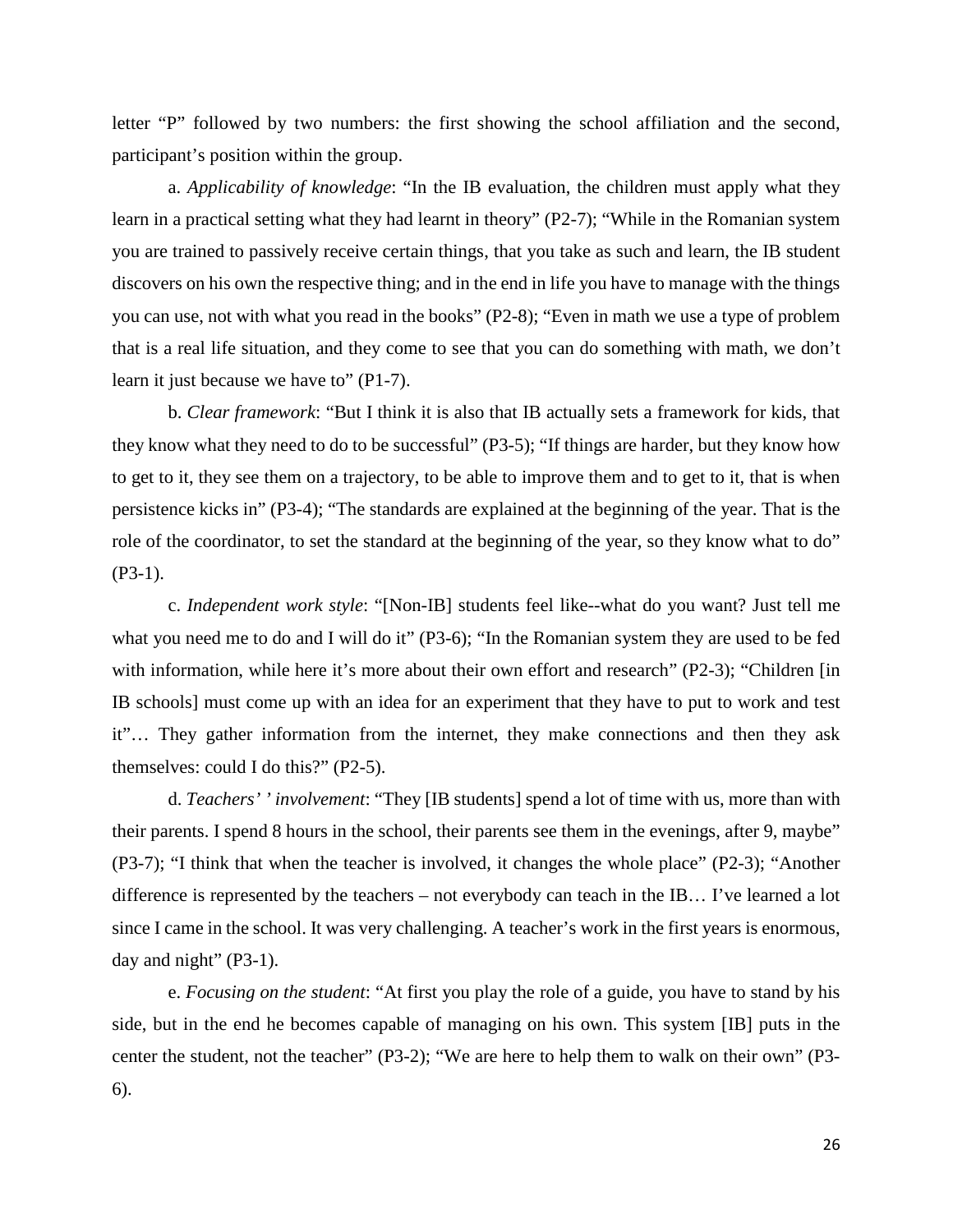f. *Intense collaboration and partnership with the teachers*: "[In the IB system] One of the factors supporting academic persistence, especially in the second year, when they have to do those papers, is teachers' support" (P3-2); "It's a very close relationship; they come, ask for our help, we make up time to assist them" (P2-5); "He [the IB student] trusts you; then, he communicates very easily, you stimulate him at the cognitive level" (P3-2); "If you fail, it's not the end of the world; you have the power to repair the situation. The teacher is not God" (P3-8).

g. *Students class size*: "[In the IB system] Having a lot more time one-on-one… More opportunity for feedback, individually, from teacher" (P3-9); "working with small groups, this allows you to work individually with each student; you have to pay attention to each student… Sometimes you spend an hour with him. You stay just by his side, you feed his universe" (P3-3).

h. *Updated curricula*: "The information is very updated [In the IB system], the content of the curriculum is permanently updated… so you are permanently aware of what happened 20 years ago and what's happening right now" (P1-3); "When I was teaching in the Romanian system, I was teaching the same information that I learned when I was in high school. While in the IB, compared to what I was teaching 5 years ago, the studies in this year's handbook are different, I can't find studies done before 2005, it is updated" (P1-6).

i. *Comprehensive curricula*: "The 6 groups of disciplines cover everything you would want to pursue after high school" (P2-9); "you can make a choice from each group so that you would reach your goal, your ideal" (P2-1); "there are important subjects that are not studied in the Romanian system… Very few of the Romanian students have the chance to study such disciplines" (P2-8).

j. *Curricula focused on the real, practical needs of students*: "I think we all [in the IB system] try to keep materials fairly relevant for the needs of our students, for what students are looking for" (P3-8); "We, as a school, try to improve the set of disciplines that we offer… For instance, there are generations that tend to go towards a specific topic--business or computer science, for instance. Then, you as an institution and as a business have to adapt to these requests" (P2-6); "The IB students, when they choose these disciplines, they don't necessarily think about what they might like, but especially about what will be useful for them in the future" (P2-4).

This set of ten educational mechanisms includes and expands upon the one resulting from the analysis of the IB documents in the first research phase, listed above. In the development of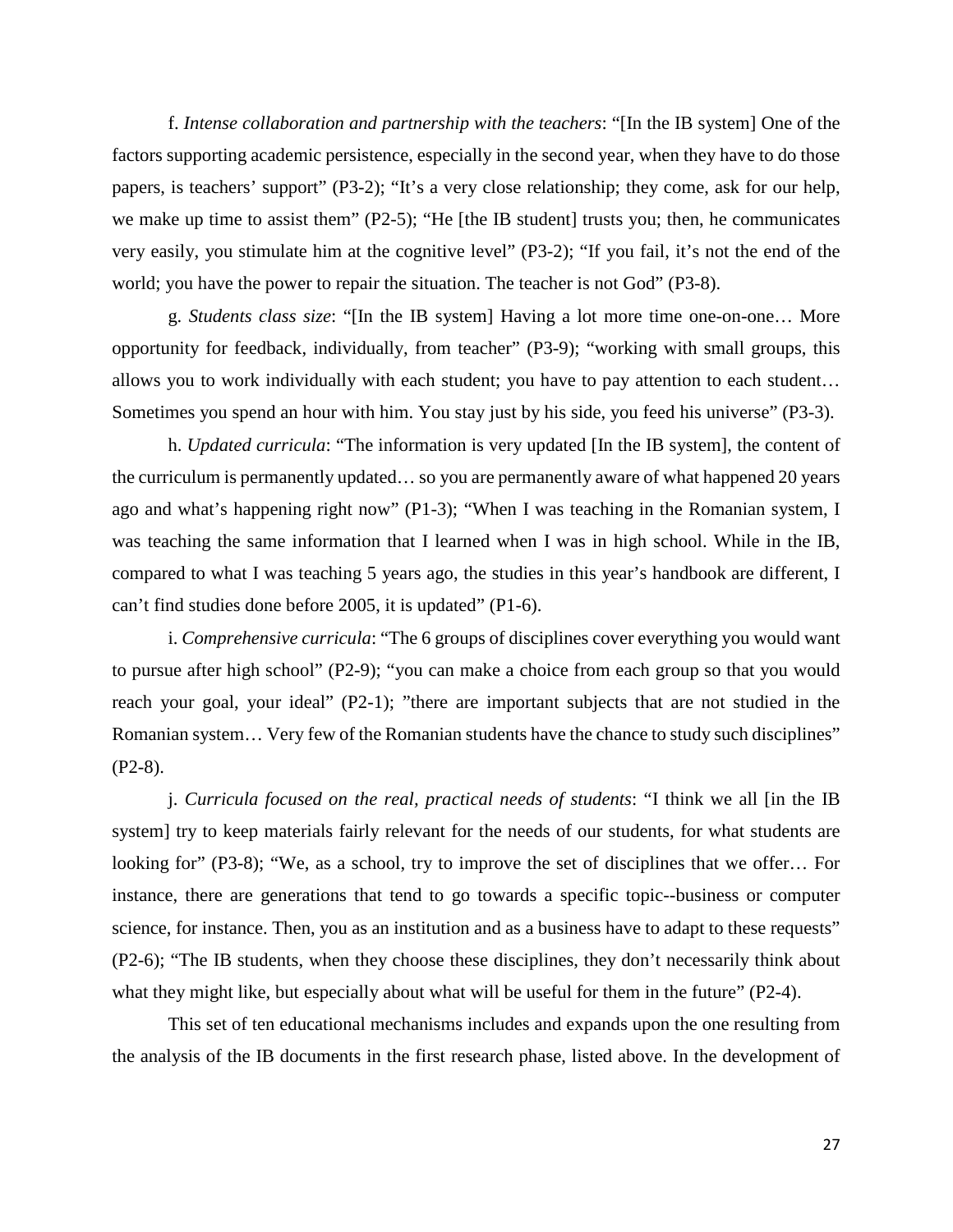the questionnaire to be administered in the second research phase (described in the following section), we addressed each of these ten educational mechanisms.

On the second layer, we analyzed the focus group data to identify the traits supporting academic performance. The analysis of the focus group data revealed the following traits relevant to the IB environment:

a. *Ambition (academic goal setting and pursuit)*: "The most persistent students are the ones that have a clear vision about what they are going to do post-secondary--education or even career" (P3-4); "I have conversations with those students that are ambitious, their scores mean something, they want to go to a particular university then they will persist in training themselves to do the exams" (P3-6); "The kids know that there are two years until they are off to college and that is a goal that is within reach and working for something very specific. It is the final part of the race, so it matters to them, they can see the relevance" (P3-2).

b*. academic purposes related to self-development*: "They are very focused right now, there's a strong desire for self-improvement" (P2-8); "In the IB school they are required to be unique, which is very beautiful, but also very hard, so that all is left for them is to continuously develop themselves" (P2-6).

c. *Critical thinking*: "The persistent student is… Inquiring, open minded, capable and enthusiastic about objective critical thinking. Reading more than one book on one subject, comparing multiple sources of information" (P2-1); "The teacher teaches him how to think and, moreover, he asks him to think on his own, offering him certain materials. Thus, you create a feeling that he is on his own, you are his guide that assists him, but in the end he can do this on his own" (P1-7); "They come up with original solutions, think outside the box" (P2-6).

d. *Self-confidence*: "The kids who have a certain level of confidence and an understanding of themselves seem to have that persistence" (P3-2); "Coming from an IB background, me and my wife have both noticed certain character traits specific to the IB programme --one would be confidence, one would be critical thinking, and I do not know if those are product of being told the IB learner profile. When I would walk down the halls of the elementary schools I find that a student is not afraid to talk to me--they say "hello!" to me before I do to them. This is confidence, the power to engage, even with a stranger, an adult. High school [IB] student are definitely not afraid to engage in critiquing a foreign policy or any type of policies that are implemented in the school. And they can argue that in a very articulate and intelligent way" (P3-10).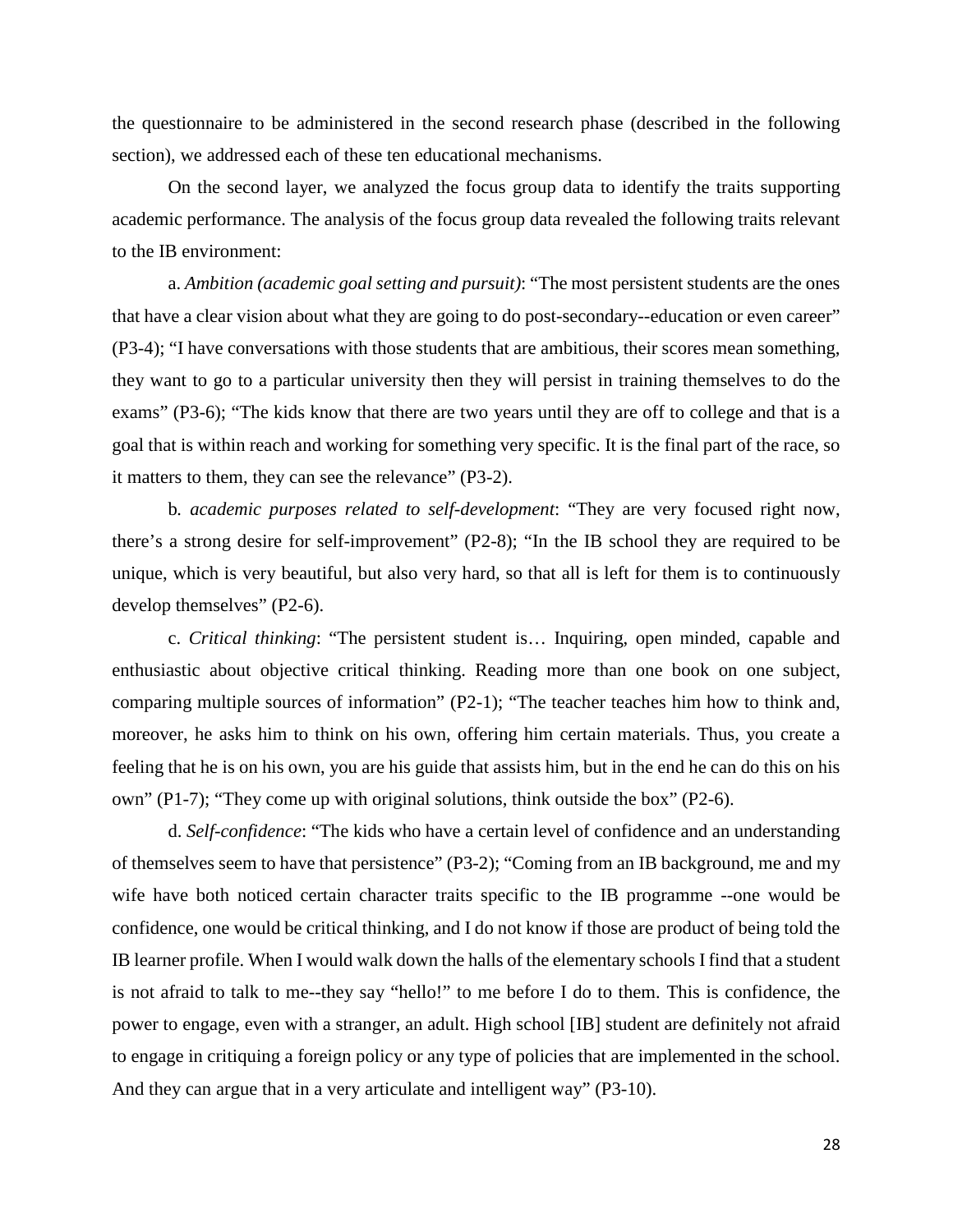e. *Self-discipline and restraint*: "You have to be conscientious from the standpoint of doing your tasks, even those that are not very pleasant for you" (P2-2); "[the persistent student] doesn't look for excuses, does not hide, he just controls himself and does what it needs to be done" (P3- 5); "[the IB students] have to study without being controlled by somebody else, they have to become self-disciplined" (P2-7).

f. *Academic resilience*: "Sometimes, managing the academic difficulties of work. I think it's the intensity that burdens students… In terms of persistence students – the successful are those that can power again, and the next day and next week" (P3-6); "If they don't know how to manage their intellectual effort and their emotions, it becomes very hard" (P1-5); "Sometimes the pressure is very high… some students panic, get the feeling that they don't know enough and fail, because they think too much about the grade and not about what they should do, how they should motivate themselves in order to get a high grade" (P2-5).

g. *Openness towards other points of view*: "Many times they have to accept the other's point of view, even though it differs from his own, even if it contradicts his opinion on the topic" (P2-9); "Persistent students… have to be curious, involved and open in his ideas" (P2-9).

h. *Epistemic curiosity:* "The passion is there because you want to know more about these people, and how they lived and what was going on, something, and that is what persistence and curiosity, curiosity has to have a ground" (P3-2); "A student with high persistence has curiosity, enthusiasm in doing his tasks, he has to like it, to research on his own certain things" (P2-4); "He has to be interested in what he does" (P2-1).

i. *Time management skills*: "Highly persistent students… are very organized, they manage their time very well, they don't waste their time" (P1-7); "He doesn't lose time, doesn't look for excuses to stall" (P1-4); "He is used to respecting deadlines" (P2-3).

j. *In-depth understanding*: "Understanding that there may not be a right answer, there may not be a correct answer. Understanding and not becoming anxious when there is not a correct answer that takes them out of their comfort zone"(P2-10); "And an understanding of themselves seem to have that persistence even if they do not necessarily know what the final goal is" (P3-6).

k. *Intrinsic motivation*: "Persistent students are… those who read without being required to read, who know the latest research in the field. They study even when nobody asks them to study and nobody checks whether they studied" (P1-6); "He is the student that is always ready to engage and even comes up with new ideas for activities" (P2-5).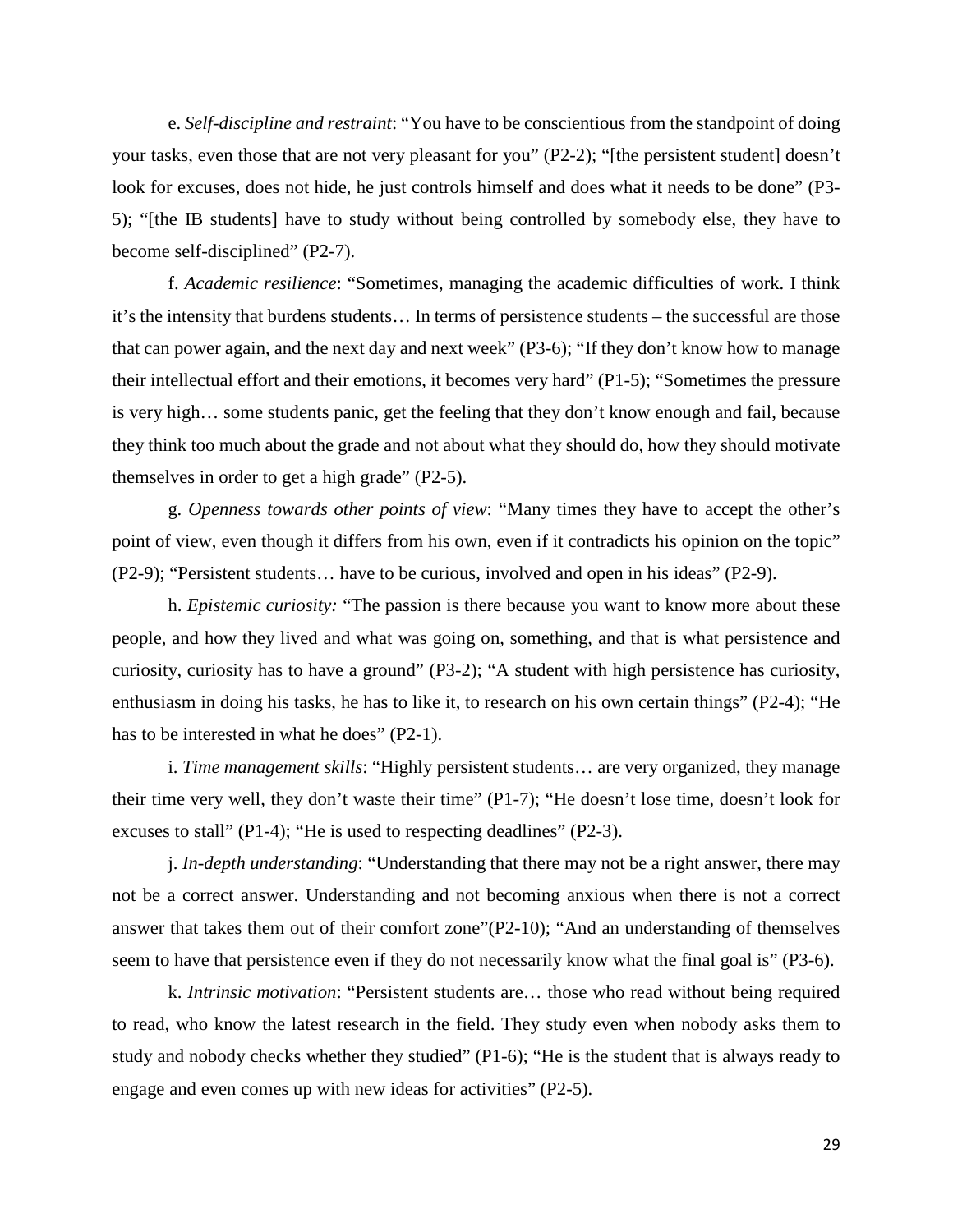l. *Interdisciplinary approach*: "Application of skills and the transferrable skills, you see kids when they learn something in my class then they transfer it over to geography" (P3-4); "they apply very well the elements, the information from various fields, they make connections… they are very versatile with what they do with their knowledge" (P1-7).

m. *Vision about their role in the society: "*Persistent students… are involved not only in the activities of the academic community, but in volunteering as well. They understand that society nowadays expects not only informed citizens, but also citizens that assume a role in society and wish to help make things better" (P1-7); "They realize that the world around them needs people with principles, that give without expecting something in return" (P2-2).

n. *Openness towards other cultures:* "It is about being international, more or less, about being aware, receptive of the other cultures, being diverse" (P3-8); "you have to accept those around you just the way they are… and to try to understand different cultures, without being limited by your own culture or your own beliefs" (P2-5).

o. *Integrity*: "They are expected to do certain things for themselves and they cannot pretend. It is an honest thing to do, being asked to do, to provide the evidence they need to back up what their conclusions are on any particular subject. So I think it reinforces themselves in terms of honesty" (P2-1); "Persistence is about… how to develop a human being into a responsible human being" (P3-3).

There is a certain degree of overlap on this layer between the results of the other two phases of research, but there are also traits that are highlighted by only one data source (IB documents or IB teachers). In the final research phase, we selected a set of six traits to be addressed by the questionnaire administered on the students, those that our previous research phases and the existing theoretical accounts in the area describe as having the strongest relationships with academic persistence. Four of these traits were revealed as relevant both in the IB documents and in the IB teachers' perspective: *ambition (academic goal setting and pursuit), academic purposes related to self-development, critical thinking,* and *self-confidence*. The other two are seen less frequently in the IB documents, but they are regarded as highly important for students' academic persistence by the IB teachers, namely *self-discipline* and *academic resilience*.

The results of both research phases also reveal educational strategies used by the IB schools in order to foster each of these six traits. Consequently, we developed the questionnaire items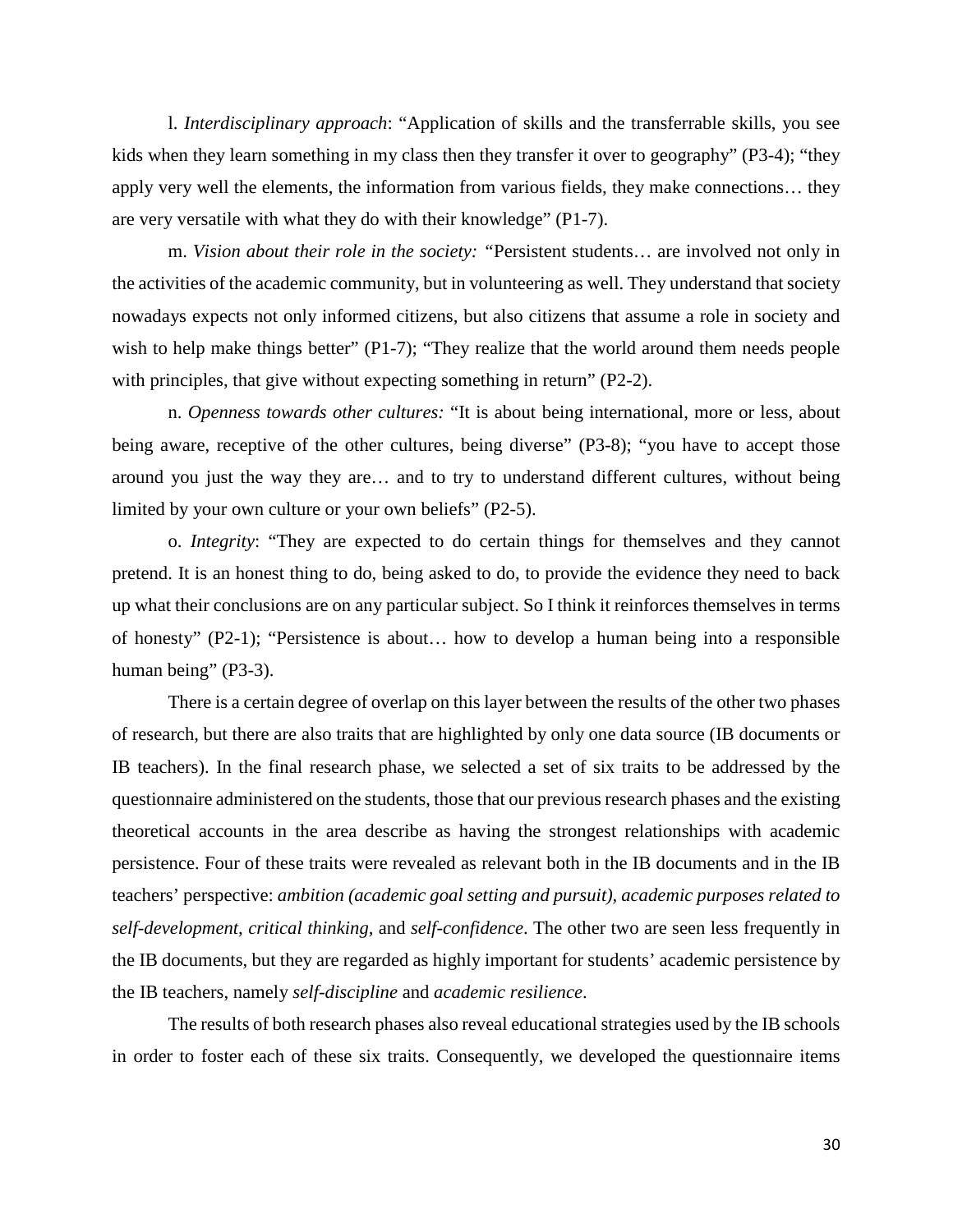concerning this third layer of investigation - students' perception of the degree in which their school helps them develop these traits – based on the results of the qualitative analysis of this data.

#### <span id="page-30-0"></span>**2.4. Phase 3: Quantitative investigation**

# **2.4.1. Aims and research design**

<span id="page-30-1"></span>The third research phase entailed the administration of a questionnaire to a sample of IB students, both from Romania and from other Eastern and Central European countries, and to a sample of equivalent non-IB students in Romania. As described in the following section, this research phase was built on the results of the first two phases and aimed to address all our five research questions.

More specifically, it addresses the first three research questions by empirically verifying the conclusions of the qualitative studies that precede it by checking whether the assumptions of the official IB documents, on one hand, and of the IB teachers, on the other, translate into student outcomes. Regarding RQ4, the data collected through the questionnaire allows us to test the relationships between (a) the components of IB programme, as perceived by the IB students (b) students' individual traits, (c) students' academic persistence and (d) potential outcomes of academic persistence. Focusing on the IB students, we verified the potential mediating role of academic persistence in the relationships between the relevant IB educational mechanisms and the students' psychological traits, on one hand, and the hypothesized outcomes of academic persistence (academic performance, absenteeism, intention to drop out, academic aspirations), on the other. In regards to RQ5, the questionnaire data allows us to explore the differences between IB students and comparable non-IB students concerning both the set of variables under scrutiny (academic persistence, its associated traits and educational mechanisms, its relevant educational outcomes) and the relationships between these variables. The data analysis strategy and procedures used in answering each of these research questions are detailed in the Results section.

# **2.4.2. Instruments**

<span id="page-30-2"></span>The questionnaire administered to students was built on the results of the previous research phases, and it addresses not only the three layers of investigation described above, but also the hypothesized outcomes of academic persistence, as well as students' socio-demographic characteristics (see the appendix for a copy of the questionnaire). The instruments were pretested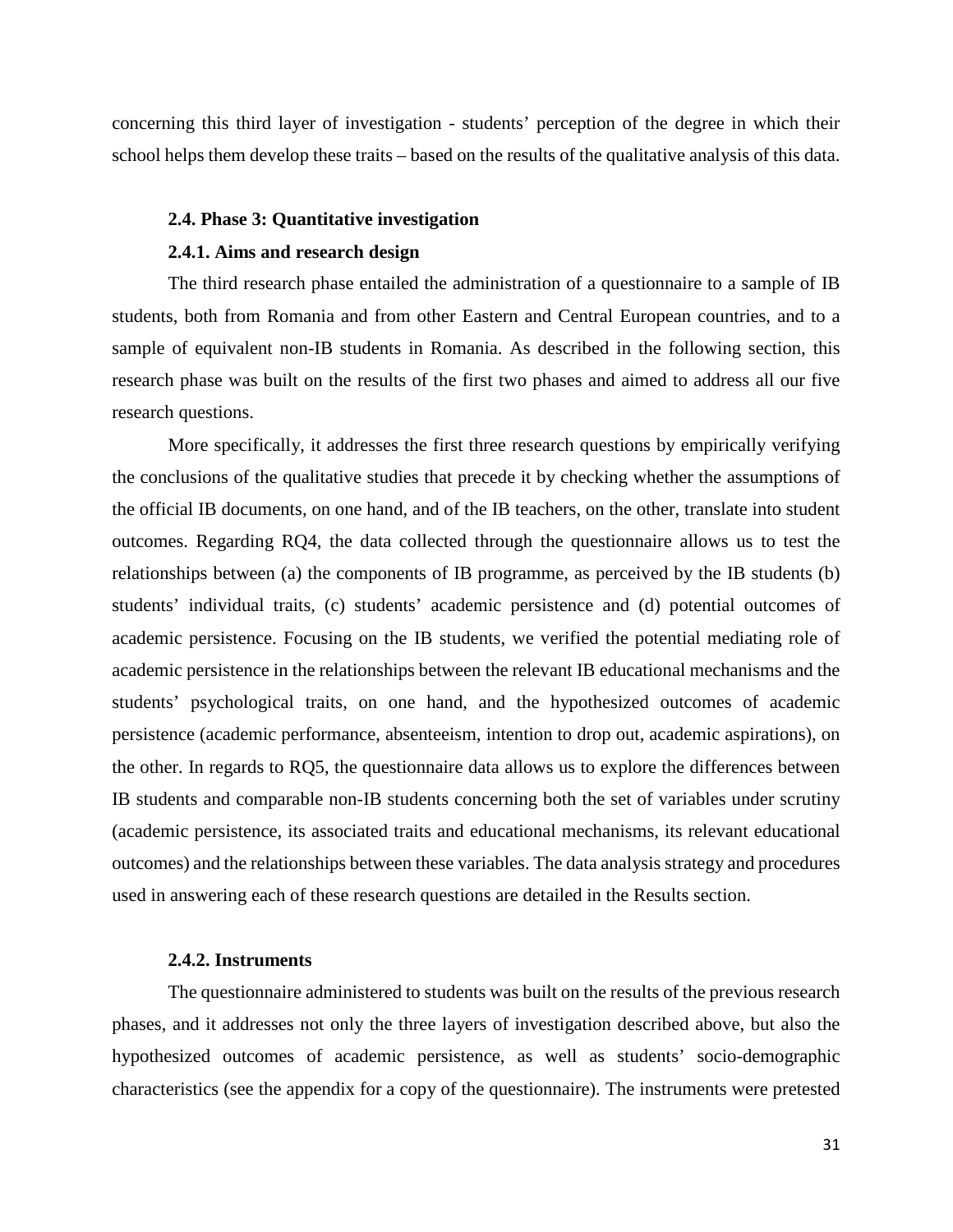on a sample of 103 non-IB high-school students in the 11th and 12th grade in a large town in Romania. The instruments were pretested in Romanian; in the actual study, the instruments distributed in the non-IB sample were also in Romanian, while those distributed in the IB sample were in English. The following description of the instruments also includes their reliability indices in each case, as emerged from this preliminary test. We computed both the mean inter-item correlation and Cronbach's alpha (which tends to underestimate the true reliability level of short scales) as reliability indices. Mean inter-item correlations (MIIC) higher than .15 indicate acceptable scale reliability (Clark & Watson, 1995).

a. The first layer concerns the **educational strategies through which the IB programme fosters students' academic persistence**. In order to address this topic, given the specificity of these mechanisms and the lack of instruments on these dimensions in the scientific literature, we built short (3-item) scales evaluating each of these 10 strategies that the IB schools employ (or are expected to employ) in order to foster academic persistence, asking them to estimate the degree to which each is reflected in their daily academic experience. The items of these instruments were derived from the qualitative data collected (focus group and IB documents). The response scale for each instrument ranged from  $1 =$  "strongly disagree" to  $6 =$  "strongly agree". The descriptions of each scale, its reliability estimates and sample items are presented in Table 1 in Appendix C.

b. On the second layer, concerning the **traits that foster academic persistence**, we selected from the traits revealed by the analysis of the IB documents and the focus group data the traits that, based on the literature, are hypothesized to be strongly related to academic persistence. Consequently, from the possible factors suggested by the two data sources, we selected six psychological traits (*ambition – or academic goal setting and pursuit -, academic purposes related to self-development, critical thinking, self-confidence, self-discipline* and *academic resilience*) that are hypothesized to support academic persistence. Then, we identified in the scientific literature the optimal previously validated instruments that evaluate these traits. We also included in this set of instruments the *Motivational persistence scale* (Constantin et al., 2011), addressing the general personality predisposition to persist. The descriptions of each of these scales (and of the instrument evaluating *Academic persistence*), their reliability estimates and sample items are presented in Table 2 in Appendix C: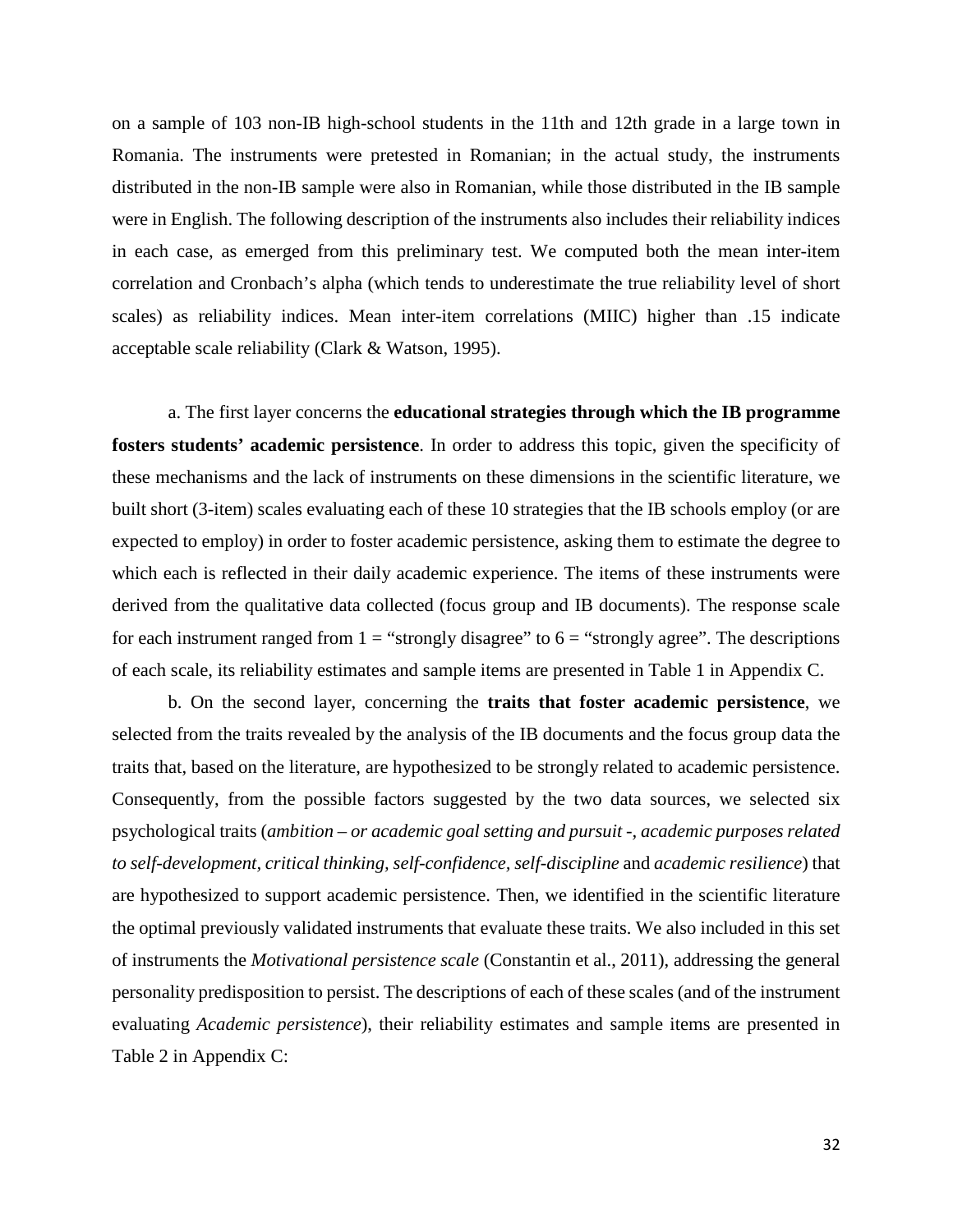c. On the third layer, concerning the **strategies used by the schools in order to foster these specific traits**, we built our own short (3-item) scales in order to address students' perception of the degree to which their school helps them develop each of these six traits. As before, the items were built with direct reference to the teachers' comments in the focus groups and to the IB documents analyzed. The construct names were chosen based on the traits the strategies were designed to foster, not the strategies themselves. The response scale for each instrument ranged from  $1 =$  "strongly disagree" to  $6 =$  "strongly agree". The descriptions of each scale, its reliability estimates and sample items are presented in Table 3 in Appendix C.

d. **Outcomes of academic persistence**: intention to dropout, absenteeism, academic performance, academic aspirations.

d1. *Intention to dropout scale* (Hardre & Reeve, 2003) is composed of three items focused on the present academic aspirations including future schooling intentions, early indicators of persistence and dropout (the items are "I sometimes consider dropping out of school"; "I intend to drop out of school" and "I sometimes feel unsure about continuing my studies year after year"). The reliability coefficients in the present sample were: Cronbach's alpha  $= 0.79$ ; MIIC=.50.

d2. *Absenteeism* was evaluated through the following item: "Approximately how many classes have you missed this semester for reasons other than illness or school-sponsored activities?"

d3. *Academic performance* was operationalized through students' overall average grade on the previous semester, which they were required to write in the questionnaire.

d4. *Academic aspirations* were addressed through a question regarding the highest educational degree that participants aspire to complete, wherein they wererequired to choose one of the following response options: high school diploma, university, Masters, or doctorate (PhD).

e. The set of items covering participants' **socio-demographic characteristics**: gender, age, length of experience in the IB programs, grade, country of residence, parents' level of education (high school/university/master studies/PhD), ethnicity (Caucasian (White), Black, Asian, Other, Unknown), nationality, and native language.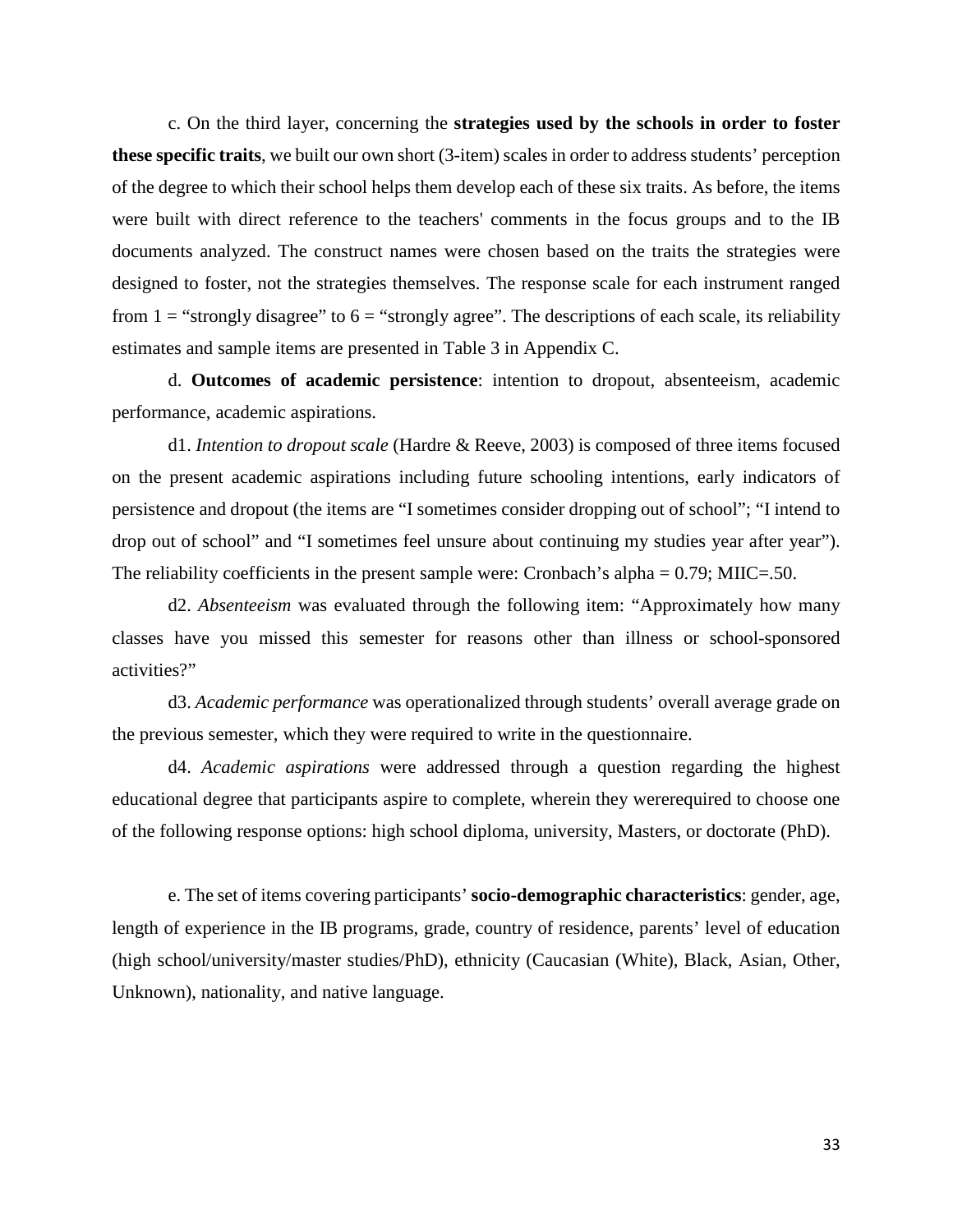#### **2.4.3. Participants and procedure**

<span id="page-33-0"></span>The questionnaire was distributed to 571 high school students in May 2015. The final IB sample includes 243 students enrolled in the IB DP (150 or 62% females) in schools located in 5 Eastern European countries (Romania, Poland, Czech Republic, Hungary and Serbia), out of which 17 did not fill in the items concerning the outcomes of academic persistence; hence they were eliminated from the final sample. The final non-IB sample includes 328 students (234 or 71.3% females) in the  $11<sup>th</sup>$  and  $12<sup>th</sup>$  grade in top-ranking Romanian high schools.

The two samples are comparable given the fact that parental educational level is similar in the two samples; neither the difference between the students in the IB sample and those in the non-IB sample on the mother's educational level  $(p=.42)$  nor the difference on the father's educational level (p=.57) are significant as indicated by the Mann-Whitney test.

# **2.4.4. Results**

<span id="page-33-1"></span>**RQ1.** Which components of the IB DP, as perceived by the IB students, are significantly associated with their academic persistence? Our data analysis strategy concerning this question was first to analyze, in the IB sample, the correlations between each of the 10 IB educational mechanisms suggested as relevant by the qualitative analyses and academic persistence. Next we used multiple regression analysis in order to pinpoint those educational mechanisms that have the strongest influence on academic persistence.

**RQ1.1.**Pearson correlations between IB educational mechanisms and academic persistence Results indicate that 9 out of the 10 educational mechanisms are significantly and positively correlated to academic persistence, and the tenth was marginally significant. The actual correlations of each mechanism were: applicability of knowledge: *r*=.34, *p*<.01, clear framework: *r*=.29, *p*<.01, independent work style: *r*=.29, *p*<.01, teachers' involvement: *r*=.23, *p*<.01, focusing on the student:  $r=19$ ,  $p<01$ , intense collaboration and partnership with the teachers:  $r=.29$ ,  $p<01$ , students class size:  $r=13$ ,  $p=.06$  (ns.), updated curricula:  $r=.30$ ,  $p<.01$ , comprehensive curricula: *r*=.39, *p*<.01, curricula focused on the real, practical needs of students: *r*=.46, *p*<.01.

**RQ1.2.** Second, we introduced the 9 significant educational mechanisms as predictors in a multiple stepwise regression analyze (with academic persistence as criterion) in order to determine those with the strongest relationship to this variable. The regression model was significant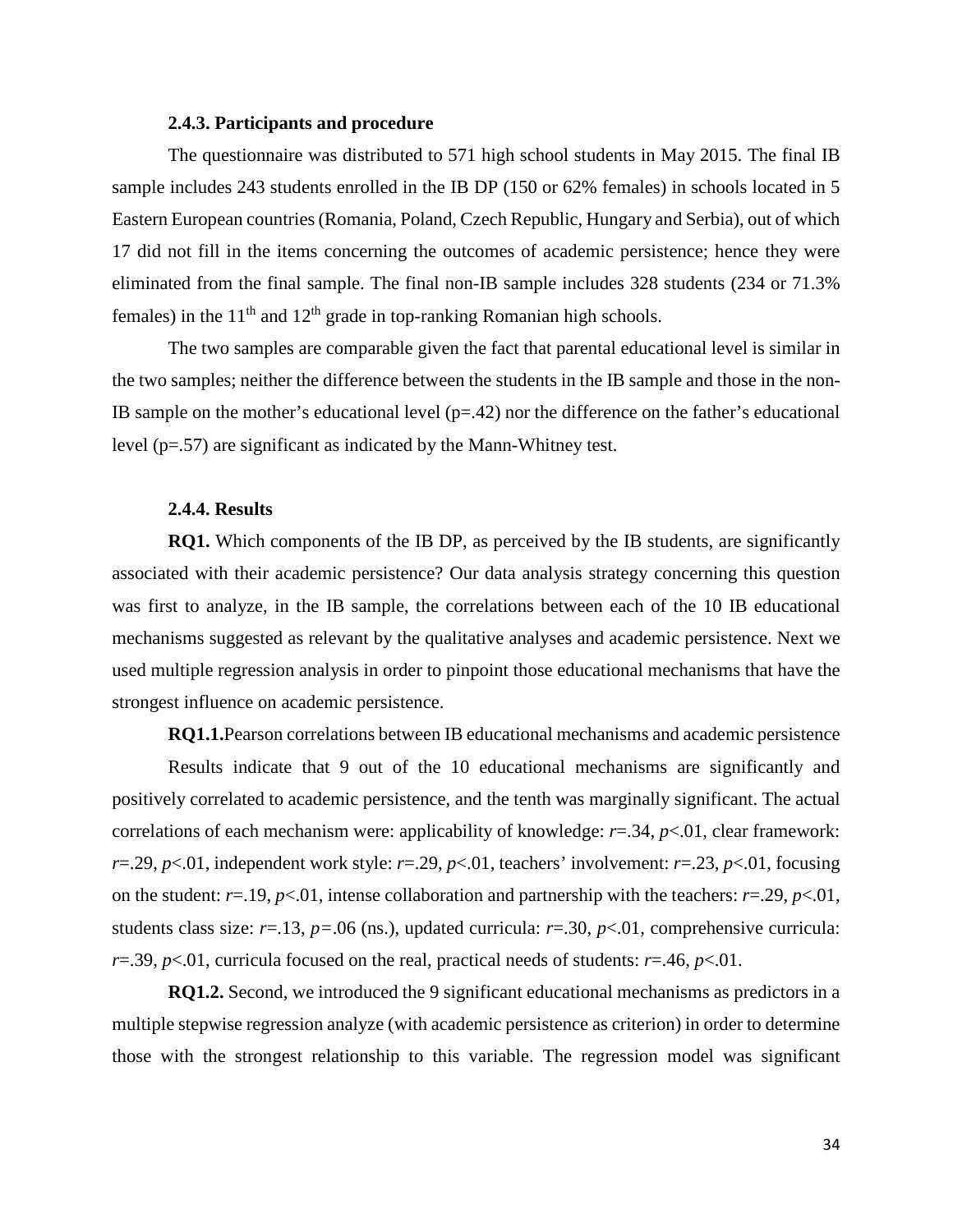$(F(2,223) = 32.21, p < .001)$ , --with two significant predictors: curricula focused on the real, practical needs of students ( $\beta = .35$ , p<.001), and comprehensive curricula ( $\beta = .16$ , p<.05).

**RQ2.** What are the students' individual traits that *significantly* contribute to academic persistence? Similar to the analysis concerning RQ1, first we analyzed the correlations between each of the 6 traits and academic persistence, then we used multiple regression analysis in order to pinpoint the traits with the highest contribution to IB students' academic persistence.

**RQ2.1.** Pearson correlations between traits and academic persistence

Results indicate that all six traits are significantly and positively correlated to academic persistence: general self-efficacy: *r*=.39, *p*<.01; proactive attitude: *r*=.34, *p*<.01; academic resilience:  $r=0.33$ ,  $p<0.01$ ; critical thinking:  $r=.30$ ,  $p<0.01$ ; mastery goals:  $r=.40$ ,  $p<0.01$ ; restraint: *r*=.34, *p*<.01.

We also computed the correlation between IB students' overall scores on the Motivational Persistence instrument (assessing the general and stable personality dimension of motivational persistence) and their academic persistence. This association is also significant and positive: *r*=.30; *p*<.01.

**RQ2.2.** Second, we introduced the 7 traits under scrutiny (the six traits that emerged from the previous research phases, plus motivational persistence) as predictors in a multiple stepwise regression analysis (with academic persistence as criterion) in order to determine those with the strongest influence on this variable. The regression model was significant ( $F(3,222) = 27.24$ ,  $p <$ .001)--and included three significant predictors: mastery goals ( $\beta$  = .28, p<.001), restraint ( $\beta$  = .22, *p*<.001) and general self-efficacy ( $\beta$  = .22, *p*<.01).

In order to assess the joint influence of the educational mechanisms and the psychological traits on academic persistence, we further tested the model including the significant predictors from the previous analyses. We performed a hierarchical multiple regression analysis, also controlling for age, class, parents' educational level, country, years of IB education and gender. In the regression model that already included the control variables, we introduced at each step each of the five predictors in a fixed order, to check whether they significantly increase the predictive power of the model. The order of introducing the predictors was set on the basis of their standardized regression coefficients (*β*) that emerged in the previous two regression analysis,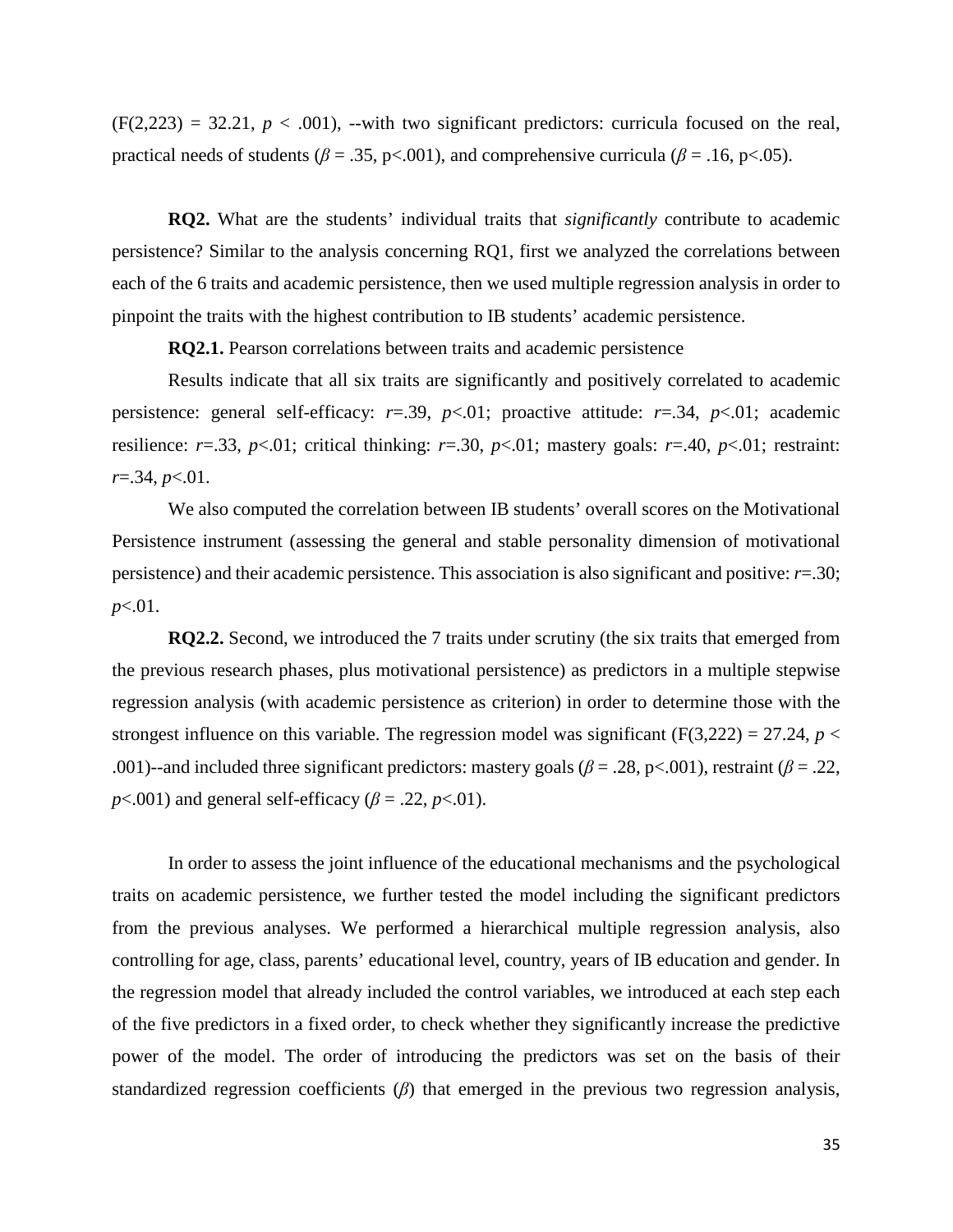described above, beginning with the predictor with the highest *β* (curricula focused on the real, practical needs of students) and ending with the predictor with the lowest *β* (comprehensive curricula).

The addition of four predictors (curricula focused on the real, practical needs of students; mastery goals; restraint; and general self-efficacy) significantly improves the prediction power of the regression model (in all four cases, the  $F$  statistic change was significant,  $p < .05$ ). In the case of the fifth predictor (comprehensive curricula), its inclusion did not significantly increase the percentage of variability of academic persistence explained by the model (Sig F Change *p*= .45).

To conclude, the joint statistical evaluation of both categories of factors – educational mechanisms and psychological traits – indicates that the strongest predictors of IB students' academic persistence are, in order: curricula focused on the real, practical needs of students; mastery goals; restraint; and general self-efficacy. All the relationships between these predictors and academic persistence are positive, in the sense that the higher the score on these measures, the higher the level of academic persistence.

**RQ3.** How do the components of the IB DP relate to these individual traits contributing to academic persistence, or, more specifically, which IB educational mechanisms, as perceived by the IB students, foster these traits? In order to answer this question, we computed the correlations between each individual trait and students' perceptions concerning the strategies used by the schools in order to foster it. In all six cases, the correlations between the trait and students' perceptions concerning its fostering in school are significant and positive:

- a. General self-efficacy (self-confidence): *r*=.38, *p*<.01.
- b. Proactive attitude (academic goal setting and pursuit): *r*=.36, *p*<.01.
- c. Academic resilience: *r*=.42, *p*<.01.
- d. Restraint: *r*=.37, *p*<.01.
- e. Critical thinking: *r*=.31, *p*<.01.
- f. Mastery goals: *r*=.36, *p*<.01.

In conclusion, in the IB sample, the educational strategies used in fostering these traits that further support academic persistence have a significant positive effect: the students reporting high levels of these traits tend to also perceive their school as stimulating environment for developing these facets of their personalities.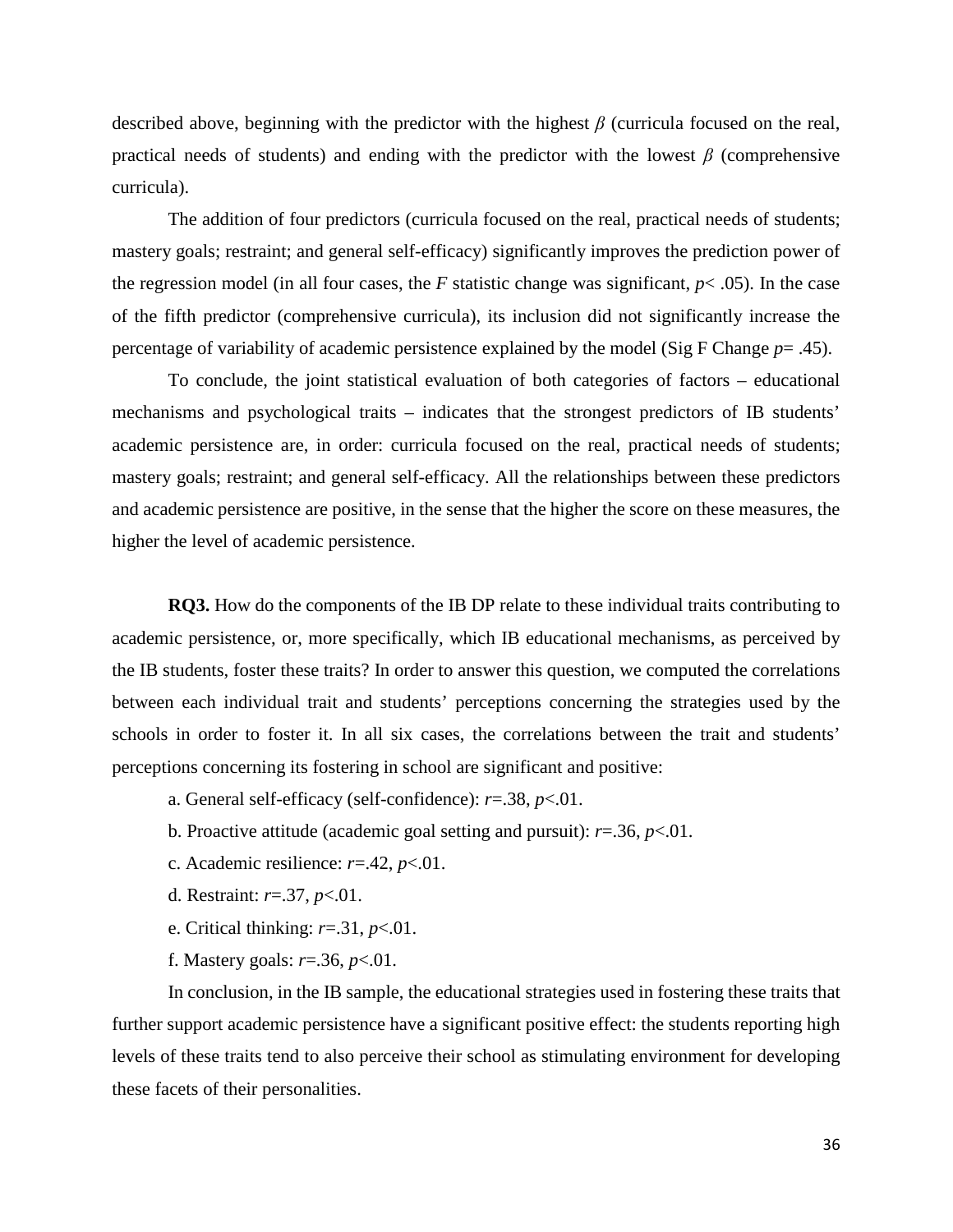**RQ4.** What are the relationships between (a) the components of the IB DP, (b) the individual traits, (c) academic persistence and (d) the outcomes of academic persistence? In order to answer this question, we checked whether academic persistence mediates the influence of the relevant IB educational mechanisms and of students' psychological traits on the outcomes of academic persistence (academic performance, absenteeism, intention to drop out, and academic aspirations). We performed separate sets of mediation analyses concerning each of the four outcomes. In each set we used as predictors the four factors that emerged in the previous analysis as the most important determinants of academic persistence, focusing on the relationship with the four outcomes and whether this relationship is mediated by academic persistence. In accordance with Baron & Kenny (1986), mediation is first indicated by the significant relationships between the three variables (predictor, outcome and mediator). Then, two regression analyses should be performed, with the outcome as dependent variable: one that includes only the respective predictor, and one including both the predictor and the presumed mediator. Mediation is indicated by the reduction of the effect of the predictor on the outcome when the mediator is included in the model. The relationships between the three types of variables (predictor, mediator and outcome) are presented in Figure 2.



Figure 2.The relationships between the predictor, the mediator and the outcome in a mediation analysis

### **RQ4.1. Outcome 1: Overall average grade on the previous semester**

First, we examined the relationship between the presumed mediator-- academic persistence -- and student's overall average grade, through linear regression. Results show that academic persistence significantly predicted the overall average grade ( $\beta = .23$ ,  $p < .01$ ). Then, we verified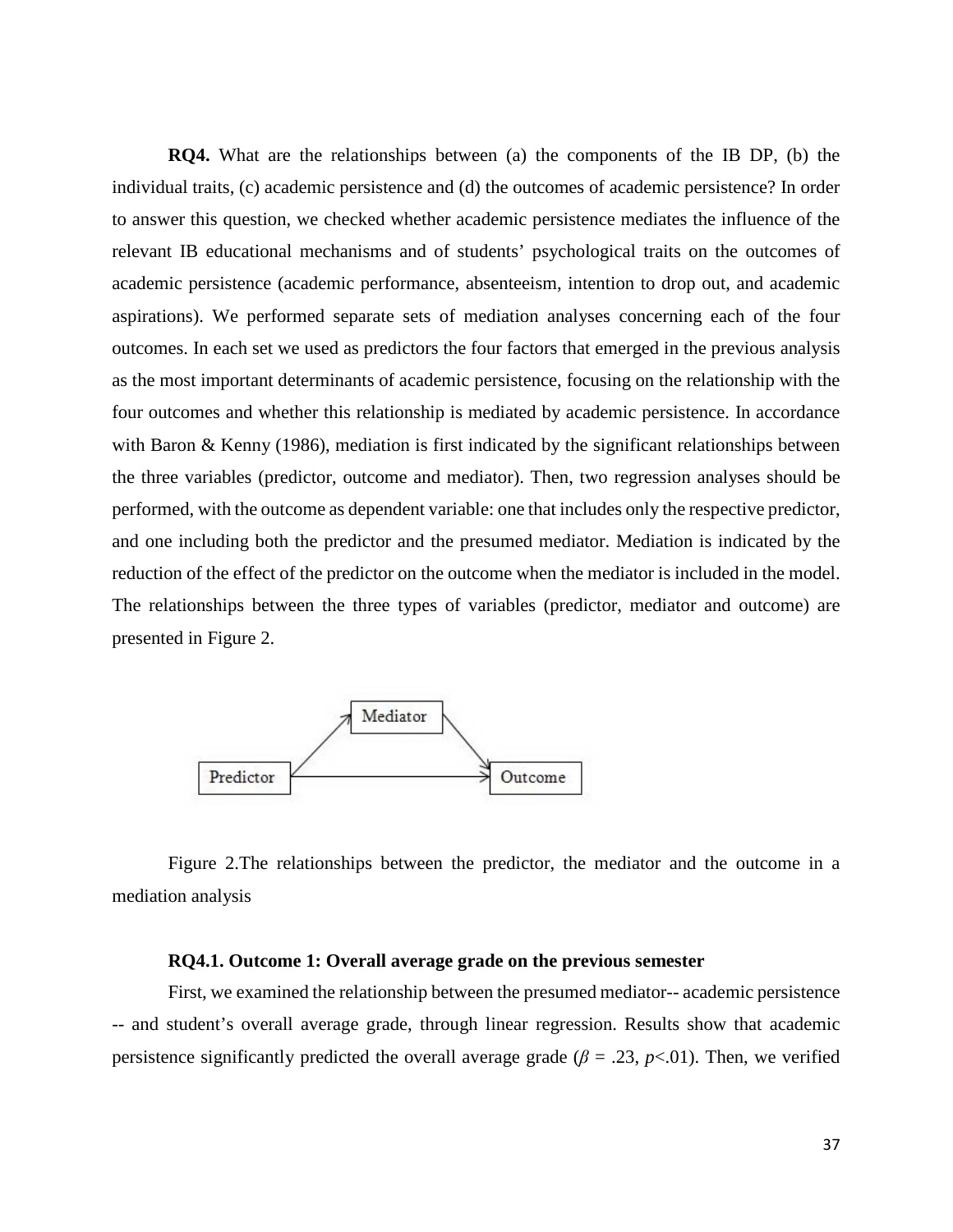the effect of each of the four factors of academic persistence on the overall average grade and the mediation effect of academic persistence in these relationships.

# *1.a. Curricula focused on the real, practical needs of students*

The previous stage of data analysis already indicated a significant association between this educational mechanism and academic persistence. The relationship between this factor and the overall average grade is also significant, as the latter is significantly predicted by the perception of curricula as focused on the real, practical needs of students ( $\beta = .15$ ,  $p < .05$ ). Finally, we tested the model including as dependent variable the overall average grade and as predictors both the perception of curricula as focused on the real, practical needs of students and academic persistence. Only academic persistence emerged as a significant predictor  $(\beta = .21, p<.01)$ , while the perception of curricula as focused on the real, practical needs of students is no longer significant ( $\beta$  = .005, *p*=.54). According to Baron & Kenny (1986), this pattern of results (the lowering of predictive power--as indicated by *β*–below significance in the model with the addition of the mediator indicates that the influence of the predictor (the perception of curricula as focused on the real, practical needs of students) on the criterion (overall average grade) is fully mediated by the mediator (academic persistence).

*1.b. Mastery goals*: this personality trait significantly predicts the overall average grade (*β*  $=$  .25, p<.001). In the model including both this predictor and the presumed mediator, both factors emerged as significantly predicting the overall average grade: academic persistence ( $\beta = .17$ , *p*<.05) and mastery goals ( $\beta$  = .19, *p*<.01). According to Baron and Kenny (1986), this pattern of results indicates partial mediation, in the sense that besides the effect mediated by academic persistence, the predictor (mastery goals) also exerts other types of influence on the overall average grade (a direct influence and/or influences mediated by other variables).

*1.c. Restraint:* this personality trait significantly predicts the overall average grade( $\beta$  = .20, p<.01). In the model including both this predictor and the presumed mediator, only academic persistence significantly predicts the overall average grade ( $\beta$  = .19,  $p$ <.01), while restraint is no longer a significant predictor ( $\beta$  = .13,  $p$ =.06), indicating that its effect on the overall mean grade is fully mediated by academic persistence.

*1.d. General self-efficacy*: this personality trait significantly predicts the overall average grade ( $\beta$  = .26, p<.001). In the model including both this predictor and the presumed mediator, both factors emerged as significantly predicting the overall average grade: academic persistence ( $\beta$  =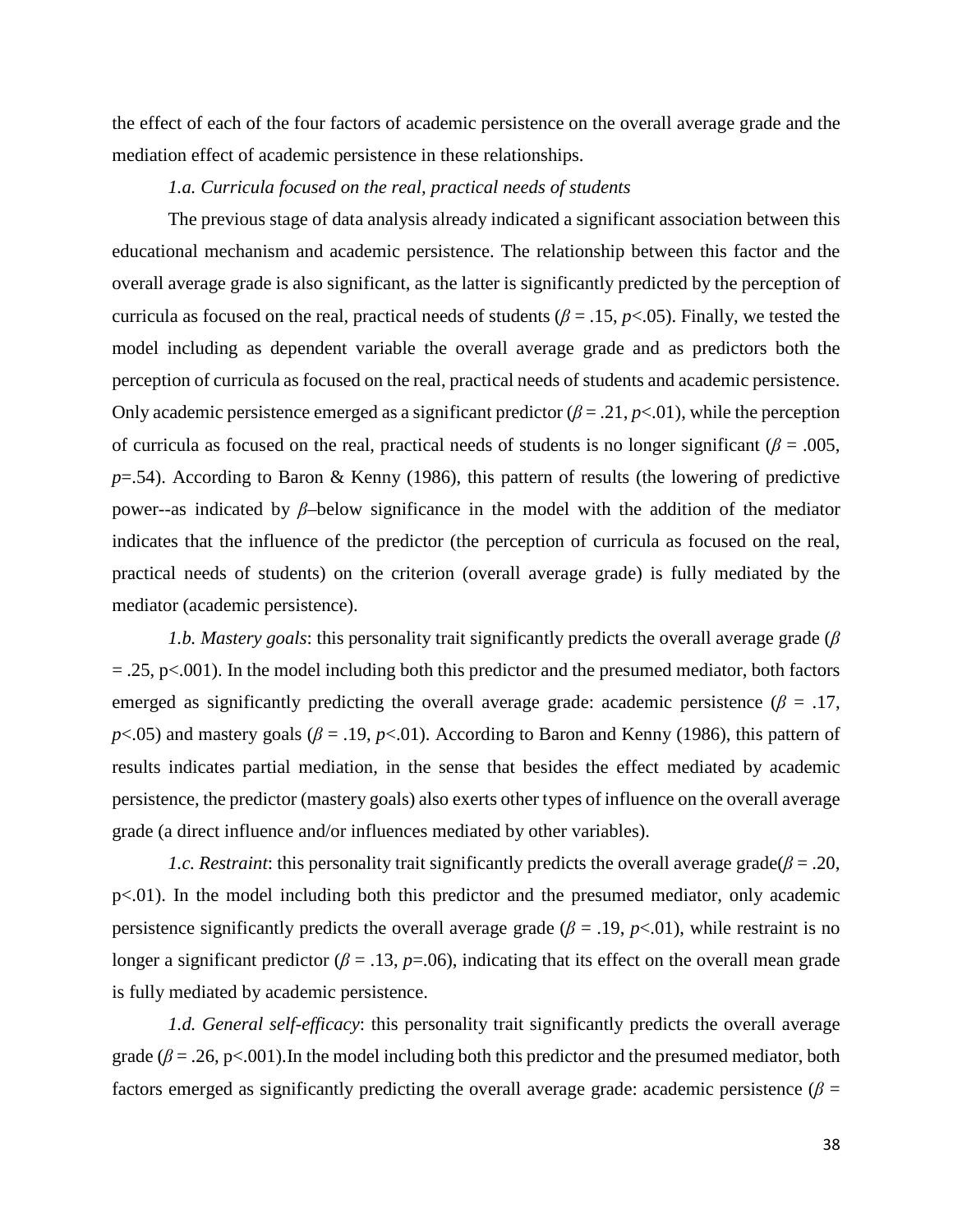.17,  $p$ <.05) and general self-efficacy( $\beta$  = .20,  $p$ <.01), indicating that the effect of students' general self-efficacy on their overall average grade is partially mediated by academic persistence.

#### **RQ4.2. Outcome 2: Dropout intentions**

The relationship between the presumed mediator (academic persistence) and students' dropout intentions is significant and negative  $(\beta = -0.41, p < 0.001)$ , showing that students with high academic persistence are less likely to drop out of school.

2.a. *Curricula focused on the real, practical needs of students*: this educational mechanism significantly predicts dropout intentions ( $\beta$  = -.33,  $p$ <.001). In the model including both this predictor and the presumed mediator, both factors emerged as significantly predicting dropout intentions: academic persistence ( $\beta$  = -.33,  $p$ <.001) and the perception of curricula as focused on the real, practical needs of students ( $\beta$  = -.17,  $p$ <.05), indicating that the effect of this educational mechanism on dropout intentions is partially mediated by academic persistence.

2.b. *Mastery goals*: this personality trait significantly predicts dropout intentions ( $\beta$  = -.16, p<.05).In the model including both this predictor and the presumed mediator, only academic persistence significantly predicts dropout intentions ( $\beta$  = -.41,  $p$ <.001), while mastery goals are no longer significant ( $\beta$  = -.001,  $p$ =.99), indicating that their effect on dropout intentions is fully mediated by academic persistence.

2.c. *Restraint*: this personality trait significantly predicts dropout intentions ( $\beta$  = -.25,  $p<.001$ ). In the model including both this predictor and the presumed mediator, only academic persistence significantly predicts dropout intentions ( $\beta$  = -.37,  $p$ <.001), while restraint is no longer a significant predictor ( $\beta$  = -.13,  $p$ =.052), indicating that its effect on dropout intentions is fully mediated by academic persistence.

2.d. *General self-efficacy*: this personality trait significantly predicts dropout intentions (*β*  $=$  -.27, p $<$ .001). In the model including both this predictor and the presumed mediator, both factors emerged as significantly predicting the overall mean mark: academic persistence ( $\beta$  = -.36, *p*<.001) and general self-efficacy ( $\beta$  = -.13,  $p$ <.05), indicating that the effect of students' general selfefficacy on their dropout intentions is partially mediated by academic persistence.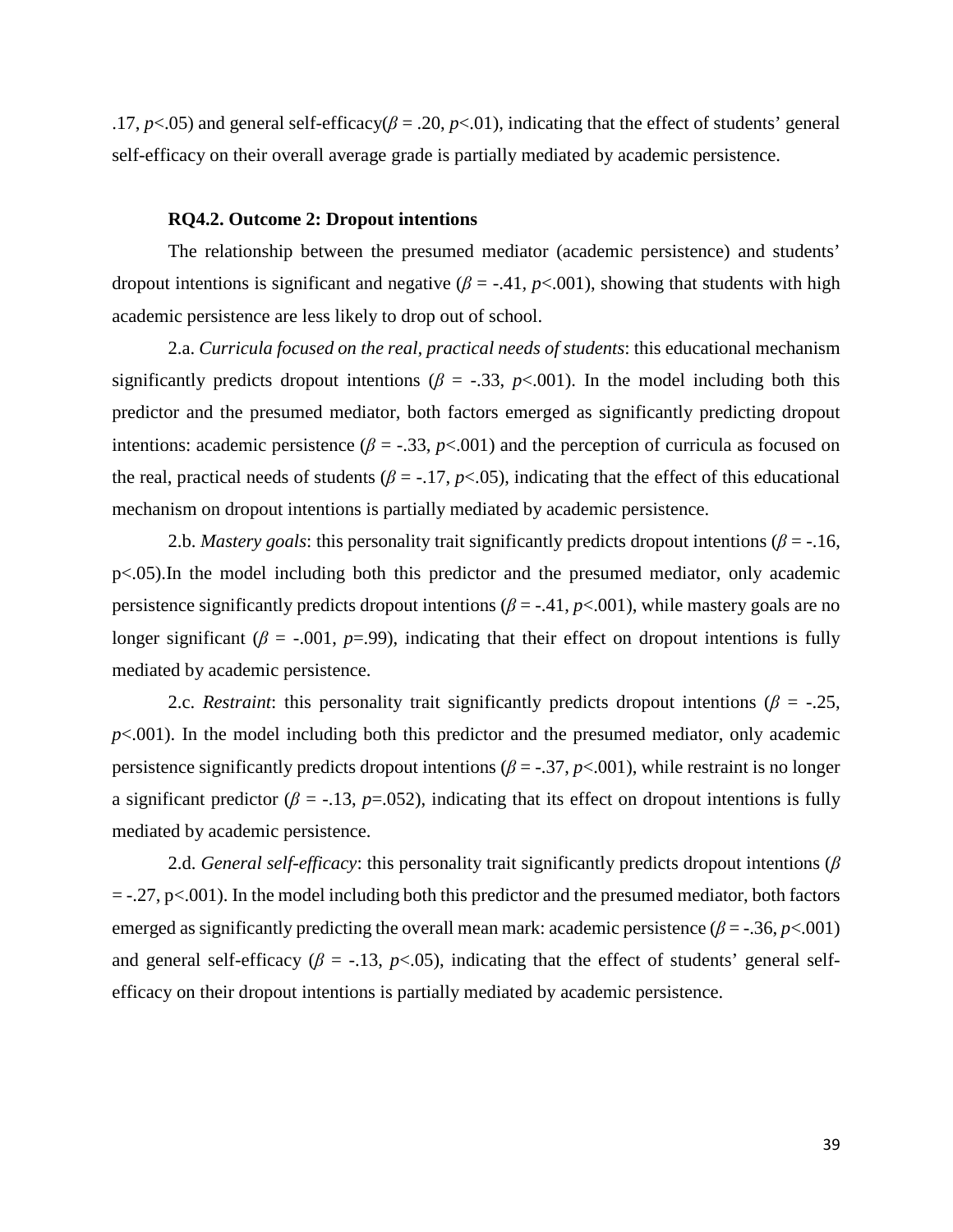### **RQ4.3. Outcome 3: Absenteeism**

The relationship between the presumed mediator (academic persistence) and students' absenteeism is not significant; academic persistence is not a significant predictor of absenteeism  $(\beta = -11, p=11)$ . In order to explore the determinants of absenteeism, we examined its relationships with the other four most important factors of academic persistence; we found only a marginal significant effect of restraint on absenteeism ( $\beta$  = -.12,  $p$  = .06), a factor that has a direct negative effect on absenteeism, without being mediated by academic persistence.

#### **RQ4.4. Outcome 4: Academic aspirations**

The relationship between the presumed mediator (academic persistence) and students' aspirations is significant and positive, showing that the higher the level of academic persistence the higher the level of educational aspirations ( $\beta$  = .16*, p*<.05).

4.a. *Curricula focused on the real, practical needs of students*: this educational mechanism is not a significant predictor of students' aspirations ( $\beta$  = .09, *p*=.16).

4.b. *Mastery goals*: this personality trait significantly and positively predicts student's aspirations ( $\beta$  = .14,  $p$ <.05). In the model including both this predictor and the presumed mediator, only academic persistence marginally significantly predicts dropout intentions ( $\beta$  = .12, *p*=.08), while mastery goals are no longer significant ( $\beta = .09$ ,  $p=0.21$ ), indicating that their effect on students' aspirations is fully mediated by academic persistence.

4.c. *Restraint*: this personality trait is not a significant predictor of students' aspirations (*β*  $= .07, p = .27$ ).

4.d. *General self-efficacy:* this personality trait is not a significant predictor of students' aspirations ( $\beta$  = .09,  $p$  = .19).

### **RQ4.2. Structural Equation Modeling**

In order to check the results of the previous analysis concerning RQ4, we also performed structural equation modeling analyses using maximum likelihood estimation in AMOS 16.0 for each of the three outcomes (Academic performance, Dropout intention and Academic aspirations) that the previous results showed that they are influenced by academic persistence, which mediates the effects of other variables. In each case, we built and tested a causal model with latent variables. In each case, Academic Persistence and the four constructs (three personality traits and one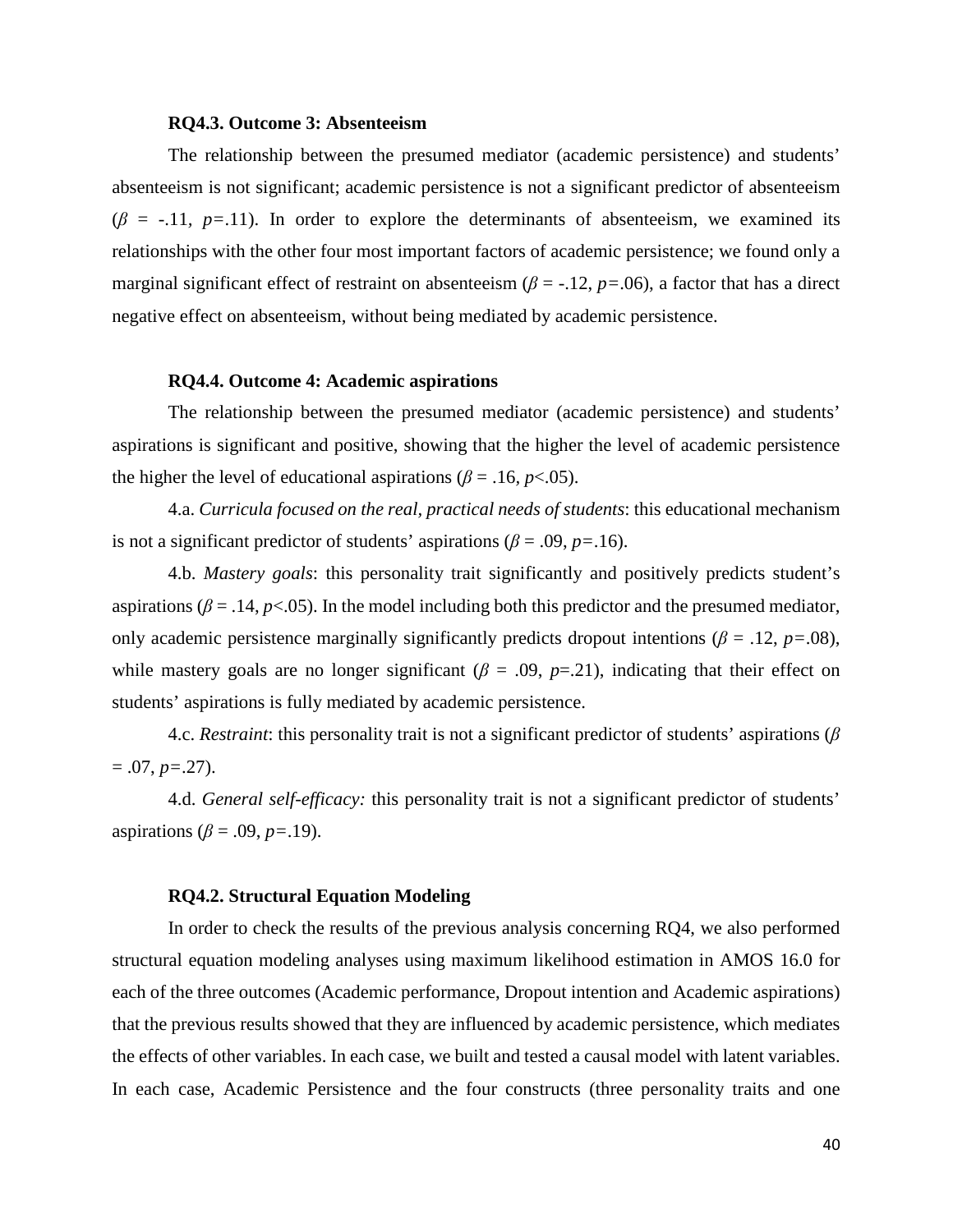educational components of the IB) that emerged as significantly predicting it in the previous stage of data analysis were introduced as latent variables, each being hypothesized to predict participants' scores on the items measuring the respective variable. The causal relationships among these variables and those between them and each of the three outcomes were also introduced in the model. Hence, the SEM approach is a mix of confirmatory factor analysis and path analysis, allowing the verification of two types of models.

First, it allows the verification of the measurement model, through a first – order confirmatory factor analysis; in our case, this entails the assessment of the psychometric adequacy of the items in the instruments we used in order to measure the latent variables. In this respect, first we expect each item to have a nonzero loading on the variable it was designed to measure, and nonsignificant loadings on other variables, both indicated by the magnitude and the significance of the corresponding regression weights. While the factor loadings in the first category are directly estimated, the *Modification Indices* produced by AMOS offer, among other data, information concerning the second category – concerning item's cross-loadings on other variables in the model. Second, the squared multiple correlation of each item should be at least .20, thus indicating that its latent factor explains a substantial percentage of the variance of the responses it elicits. Second, large (above 2.58 – Jöreskog & Sörbom, 1993) standardized residual covariances pinpoint strong relationships between pairs of observed variables that are not accounted for (included in) the model. The items with a large number of such residual covariances affect the discriminant validity of the instrument.

Also, each item has a measurement error (either random or systematic and specific to the respective item, the latter representing error uniqueness – Byrne, 2013). In the SEM terminology, the items are the directly measured variables, and they are represented in rectangles; the latent constructs they are expected to address (and which are indirectly measured) are represented in ellipses. Errors – either measurement or residual, which occur in the prediction of a variable from other variables – are also represented in ellipses, since they are also unobserved. The construct validity of the instrument also requires the measurement errors of the items to be uncorrelated.

Second, SEM allows the verification of the structural model, composed of the causal and the correlational links between variables. In our case, this mostly entails the statistical examination of the causal paths between the four predictors – indicated as such by the previous stage of data analyses – namely General Self Efficacy, Mastery Goals, Restraint and the perception of curricula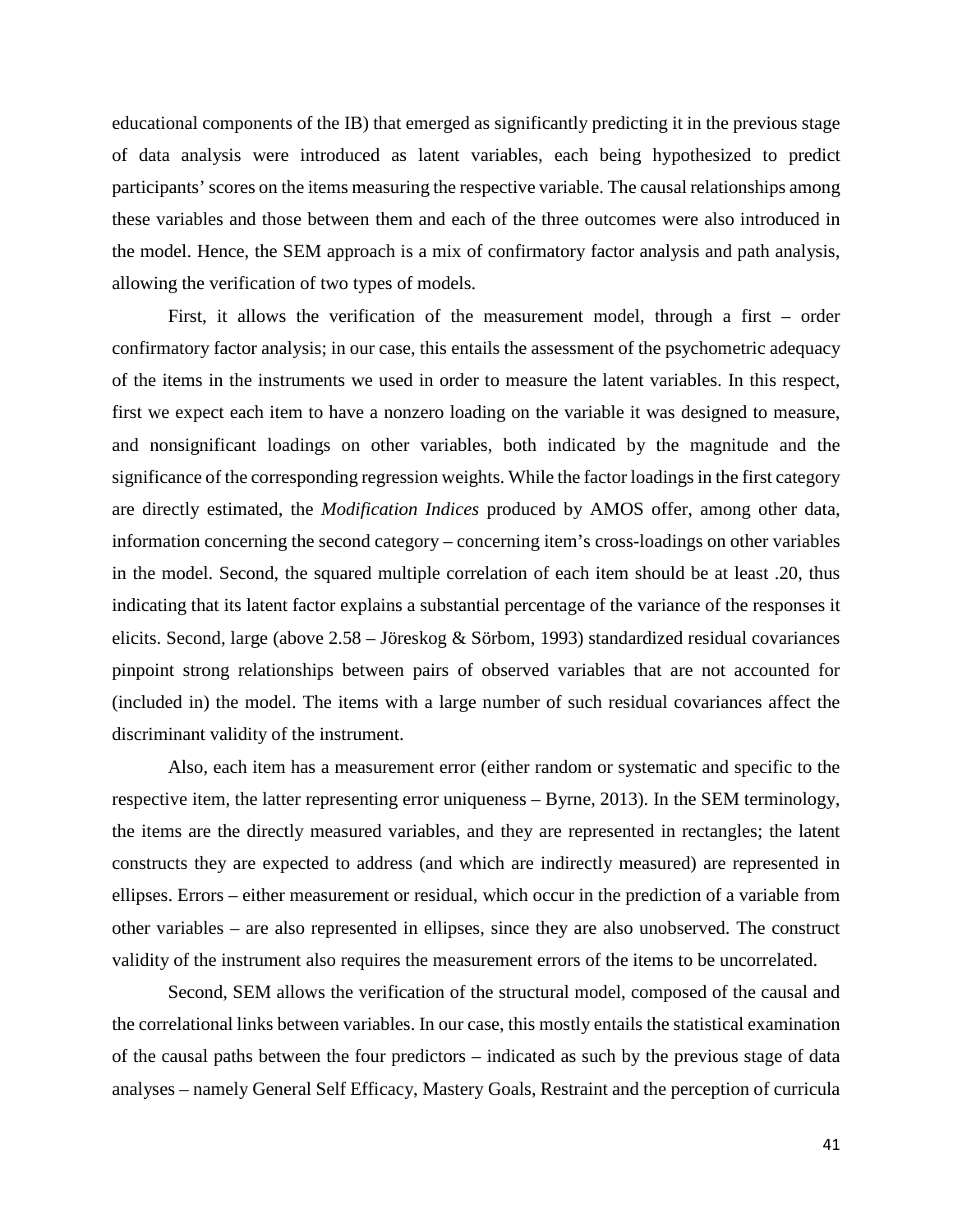as focused on the real, practical needs of students, Academic Persistence and its outcomes (Academic performance, Dropout intention and Academic aspirations). While each of the multiple regression analyses previously performed focused individually on a unique layer of these relationships – from predictors to Academic Persistence and from the latter to the outcomes –, SEM allows the simultaneous examination of all the links included in the model. Specifically, it tests whether these relationships remain significant when all the links between variables are considered at once. Hence, a primary indicator of the validity of the causal model is the magnitude and the significance of the regression weights between variables, evaluated in relation to those hypothesized. Second, the SEM approach can detect supplementary significant relations between variables that need to be included in the model.

The overall validity of both types of models – measurement and structural – is indicated in SEM by the goodness-of-fit indices, which offer an overall assessment of the model tested. Poor model fit reveals that the theoretical model tested does not offer a correct representation of the empirical data, and that there are important sources of misfit that should be identified and eliminated. In a causal model with latent variables, these sources could belong to the measurement model (poor psychometric adequacy of some instrument items) and / or to the causal model (insignificant causal links in the model and/or significant connections that are currently missing).There are a large number of fit indices currently yielded by most of the SEM software; we chose those most frequently utilized in the social science studies, as follows:

- the chi-square  $(\chi^2)$  goodness of fit, or the Likelihood Ratio Test statistic (labeled CMIN in the AMOS output) and its probability value. On this criterion, models with higher probability associated to their  $\chi^2$  have a better fit (the fit between them and the perfect model is closer - Bollen, 1989). In practice, several problems with this indicator have been noted (Byrne, 2013), such as its dependency on sample size, which undermine its validity in judging model fit. In fact, findings of large  $\chi^2$  values (and low associated probability values) are common, even though the model has an adequate fit. Consequently, scholars have developed alternative and more pragmatic goodness-offit indices that are to be interpreted besides this primary indicator. When these indices suggest that the model has an acceptable fit, the common practice is to disregard the  $\chi^2$  criterion, especially when the sample size exceeds 200 participants.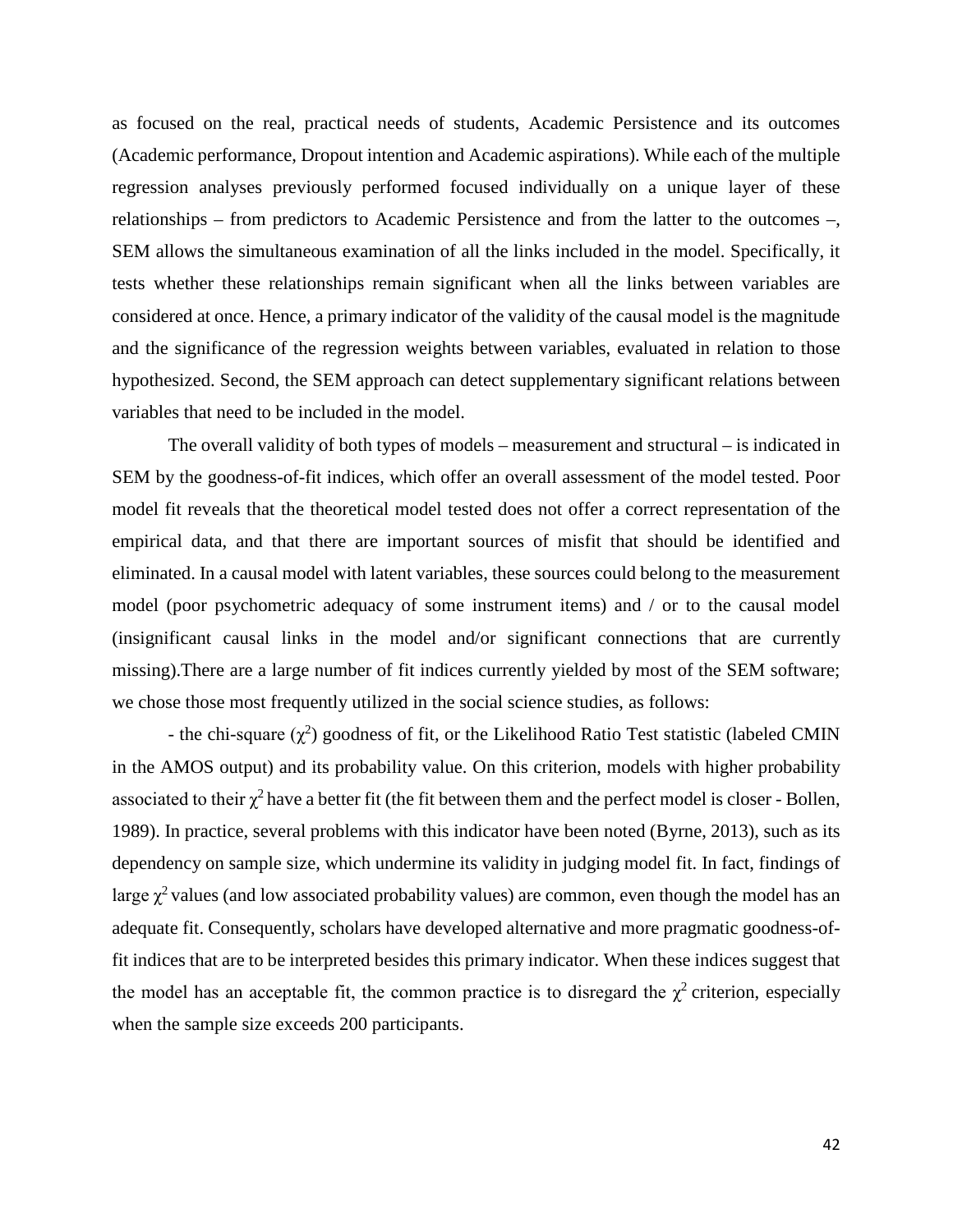- The relative chi-square (or the normed chi-square) is one of these alternative indices, computed by dividing the chi-square index by the degrees of freedom and labeled CMIN/DF in the AMOS output. CMIN/DF values lower than 2 indicate acceptable fit (Ullman, 2001).

- The comparative fit index (CFI), also known as the Bentler Comparative Fit Index, compares the fit of the hypothesized model to that of the Independence model (in which all variables are assumed to be uncorrelated). CFI values higher than .95 indicate an acceptable fit of the hypothesized model, and those higher than .97 indicate a good fit (Schermelleh-Engel, Moosbrugger, & Müller, 2003).

- The Goodness-of-Fit Index (GFI) measures the amount of variance and covariance explained by the model; GFI values higher than .90 indicate an acceptable fit of the hypothesized model, and those higher than .95 indicate a good fit (Schermelleh-Engel, Moosbrugger, & Müller, 2003).

- The Adjusted Goodness-of-Fit Index (AGFI) adjusts for the number of degrees of freedom in the hypothesized model; AGFI values higher than .85 indicate an acceptable fit of the hypothesized model, and those higher than .90 indicate a good fit (Schermelleh-Engel, Moosbrugger, & Müller, 2003).

- the root mean square error of approximation (RMSEA) estimates the discrepancy between the model and the population covariance matrix. Low (less than .05) RMSEA values (or errors in approximating the population) indicate good fit (Stieger, 1990), and those less than .08 indicate acceptable fit. AMOS also reports a 90% confidence interval around the RMSEA value; in this respect, models with a good fit are those with an upper RMSEA confidence limit below .08 (Hu & Bentler, 1998). Moreover, AMOS tests for the closeness of fit and reports the PCLOSE value, which indicates the probability that the population from which the sample was drawn has a good (below .05) RMSEA value. PCLOSE values above .50 indicate a good fit of the model from this standpoint (Jöreskog & Sörbom, 1996).

- The Expected Cross-Validation Index (ECVI) estimates the probability that the model cross-validates across samples of similar sizes drawn from the same population (Browne & Cudeck, 1989). AMOS computes the ECVI value of the hypothesized model and that of other two hypothetical reference models: the Independence model and the Saturated model (in which the number of estimated parameters equals the number of data points – Byrne, 2013). The good fit of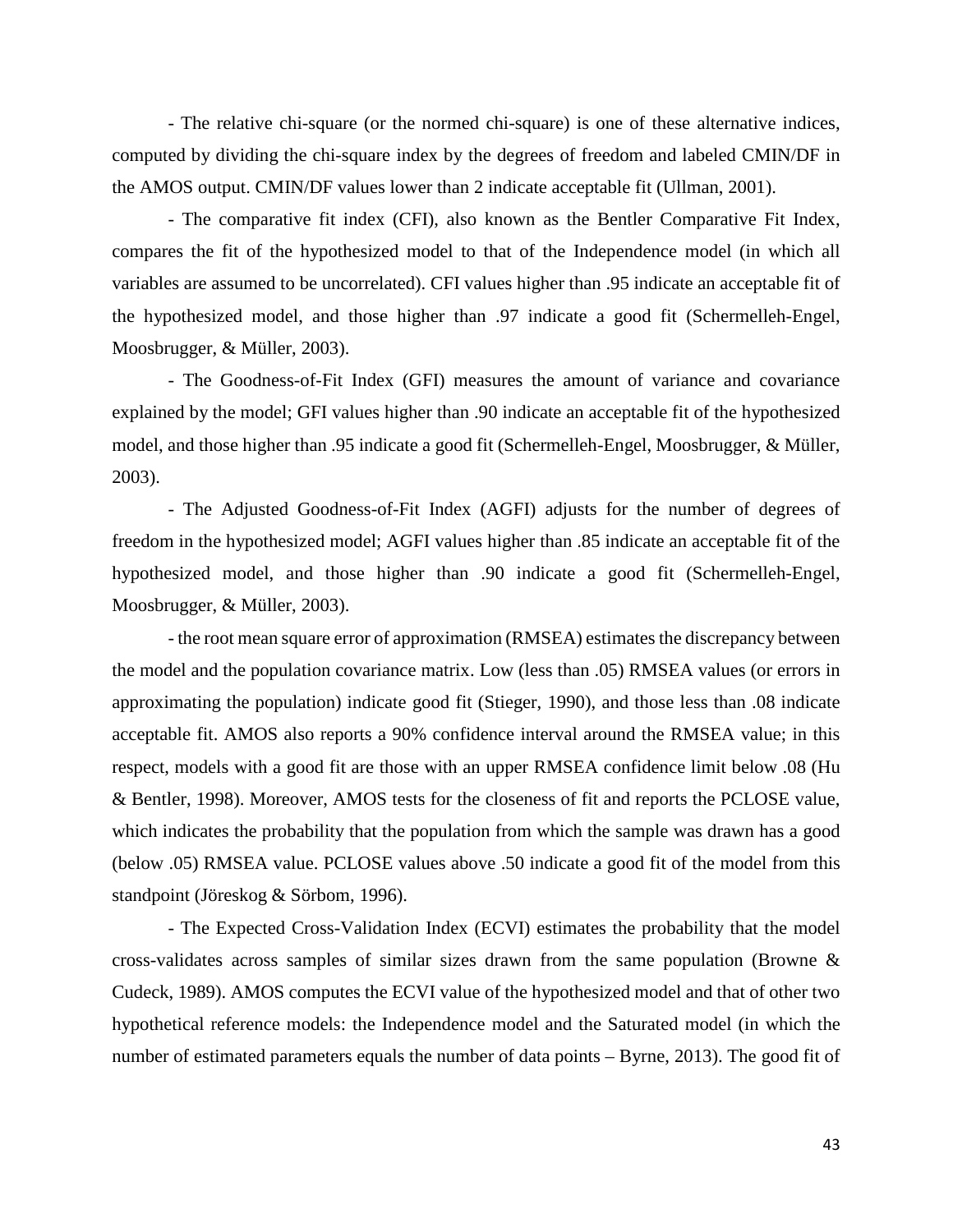the hypothesized model is indicated by a lower ECVI value for the hypothesized model compared to the ECVI values of the other two models (Byrne, 2013).

- the Incremental Index of Fit (IFI) is based on the Normative Index of Fit (NFI), which compares the hypothesized model to the Independence model; the IFI has the advantage of addressing the issues of parsimony and sample size associated with the NFI (Bollen, 1989). IFI values higher than .95 indicate a good fit of the model.

Before running the SEM analyses in AMOS on the IB database, we eliminated the participants with missing data on the variables introduced in the model, due to the requirements of the SEM approach (Byrne, 2013). We also checked the normality of the distribution of the dependent variables and we eliminated the outliers. The final sample analyzed includes 218 IB students.

#### **Results**

### **RQ4.2.1. Academic performance**

In order to test the effects emerged from the previous stage of data analysis, we built an SEM model including as dependent variable Academic performance, as predictors General Self Efficacy, Mastery Goals, Restraint and the perception of curricula as focused on the real, practical needs of students, and as mediator Academic Persistence. The model also includes a direct influence of Mastery Goals and Restraint on Academic performance (since the previous results suggested that the effects of these two predictors on Academic performance are only partially mediated by Academic Persistence). The model tested in AMOS is displayed in Figure 1.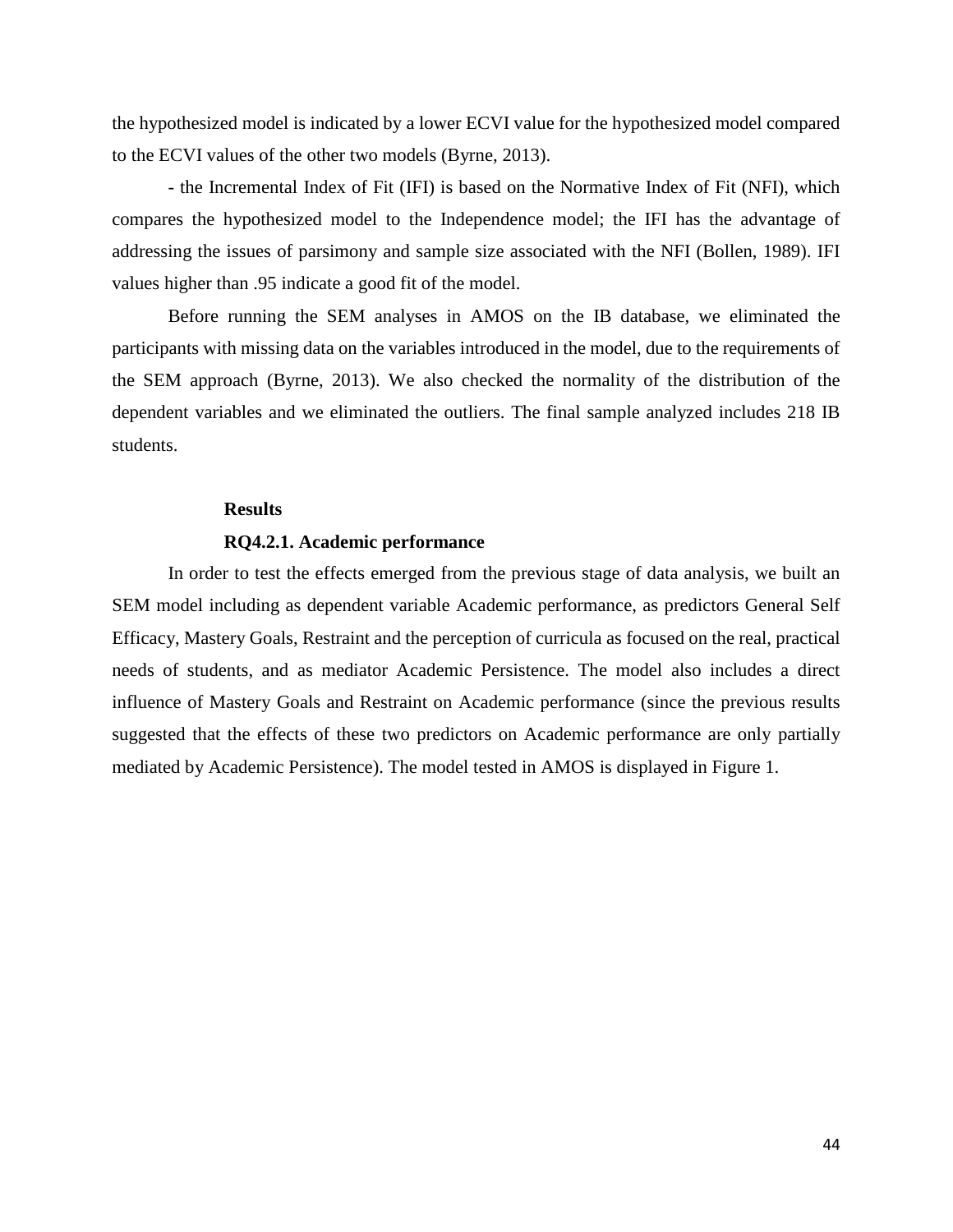

*Figure 1. The hypothesized model of the predictors of Academic performance in the IB sample and of the mediating role of Academic Persistence*

As explained above, the model has a measurement part (the items of each instrument used in order to measure the latent variables and their measurement errors), and a structural part. The latter includes the causal relationships hypothesized, as well as one correlation (between General Self Efficacy and Mastery Goals) that emerged in the previous stage of data analysis.

Most of the results of the SEM data analysis indicated a poor fit of the hypothesized model:  $\chi^2_{243}=419.17$ ; p <.01; CFI = .854 (< .95), GFI=.857 (< .09); AGFI=.826 (< .85); IFI = .857 (< .95). The only indexes suggesting an acceptable fit were the relative chi-square (CMIN/DF) =  $1.704 <$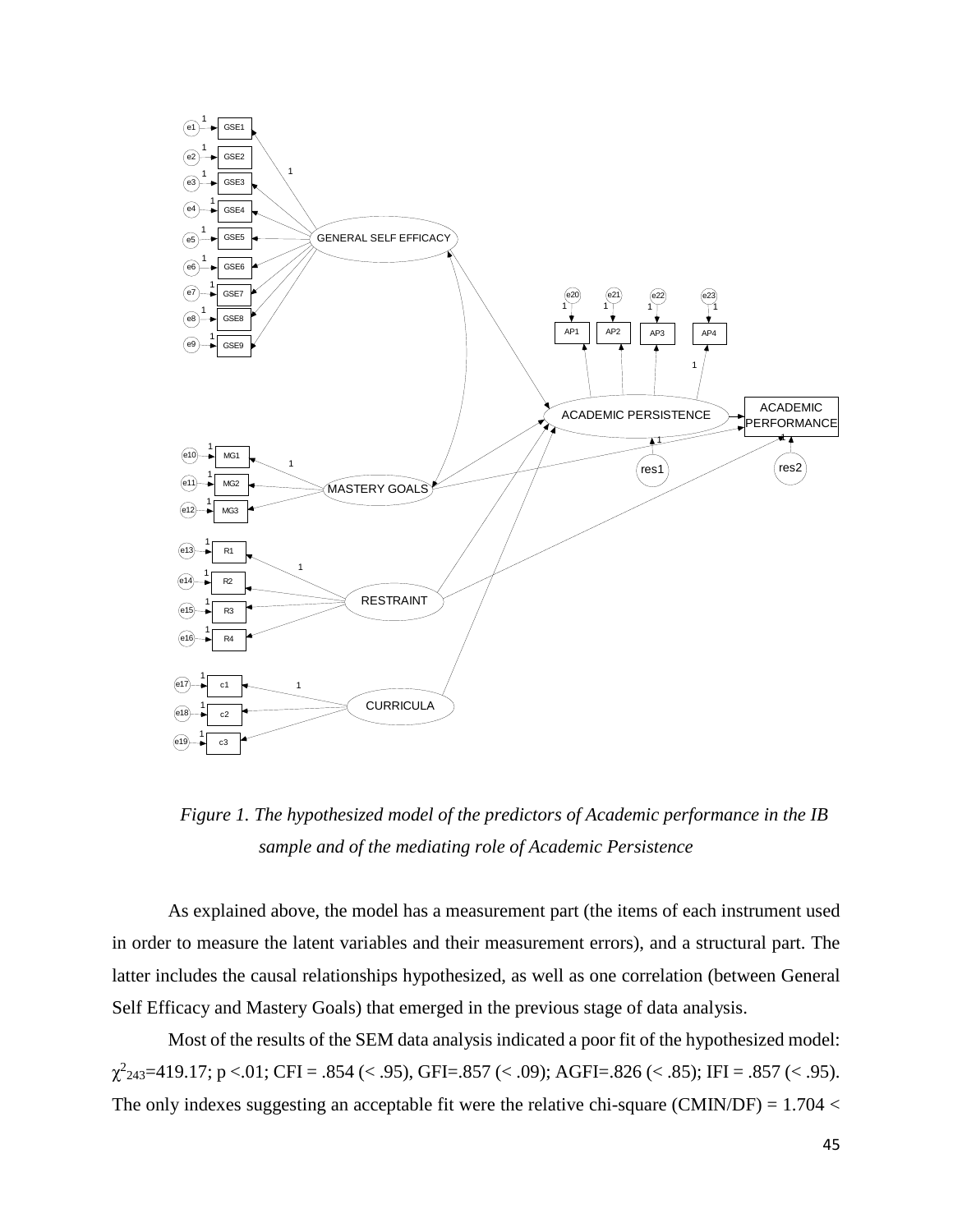2 and the RMSEA value  $=$  0.057 (with a 90% confidence interval  $.048 - .066$ ), but with a PCLOSE value of  $.11 > .50$ .

Examining the estimates of the coefficients in the causal part of the overall model, we noticed that all the regression weights between the latent variables are significant, with the exception of the direct influence of Restraint on Academic performance ( $p = .34 > .05$ ). Consequently, in order to increase the fit of the general model, we first addressed its measurement dimension, by checking the statistical adequacy of the individual items that comprise each of the instruments. In other words, in the first stage of model respecification we searched for the sources of misfit in the measurement model, by verifying each of the relevant parameter estimates of the items.

First, we noticed several problems with one of the items in the instrument measuring Restraint (R4): it had a squared multiple correlation of .14, lower than .20, which indicated that a very high percentage of the variance of the item scores is error variance, unexplained by the latent variable (Restraint) that is presumed to be the source of these scores, and a low (.30) standardized regression weight from its presumed latent variable. It also had 7 standardized residual covariances higher than 2.58 (with GSE6 – 4.92, GSE2 – 5.20; MG1 – 3.29; GSE9 – 2.80; GSE4 – 2.92; MG1 – 2.882; GS9 = 2.590). Moreover, the modification indexes indicated a large number (17) of significant regression weights from other latent constructs and items addressing other constructs in the model to this item, or from it to other variables. Both these sets of results suggest that R4 lacks specificity; hence, we eliminated it from the model in order to increase the construct validity of the Restraint measurement and we performed a new test of the model.

The model fit results of this second step of data analysis were:  $\chi^2$ <sub>223</sub>=319.33; p <.01; CFI = .914, GFI=.886; AGFI=.859; IFI = .917; RMSEA=.045 (with a 90% confidence interval .033 – .055 and a PCLOSE value of .788); relative chi-square (CMIN/DF) = 1.43. Three indices still indicate poor model fit (CFI, GFI and IFI); hence, we looked for other sources of misfit in the measurement model, and we noticed that one of the items measuring General Self Efficacy (GSE6) had a squared multiple correlation of .18, lower than .20, and a low (.31) standardized regression weight from its presumed latent variable (General Self Efficacy), as well as two standardized residual covariances higher than 2.58. These parameters suggest that the item is not a valid measure of the latent factor evaluated by the other items in the instrument. Consequently, we eliminated it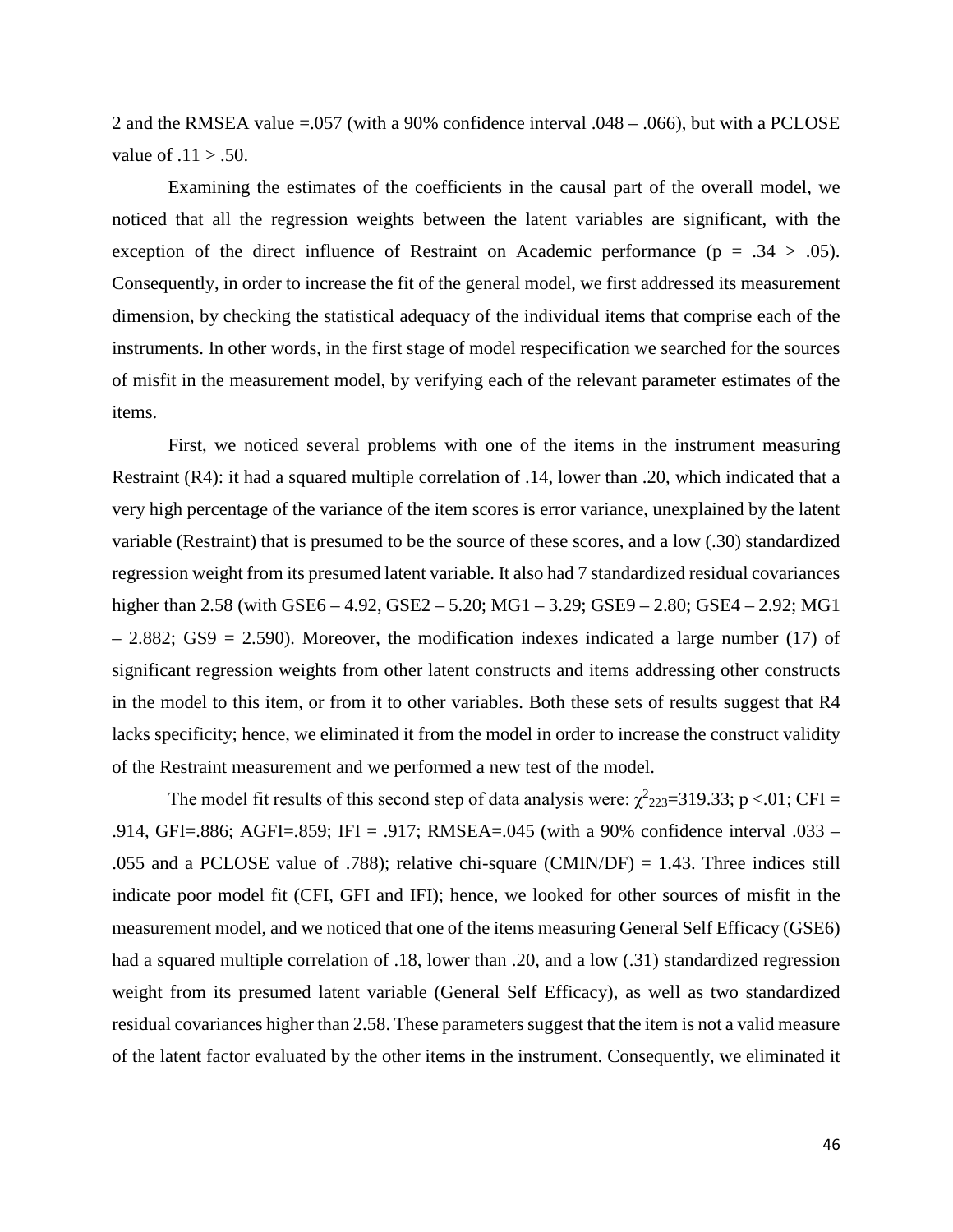from the model in order to increase the construct validity of the General Self Efficacy measurement and we tested the respecified model.

The model fit results of this third step of data analysis were:  $\chi^2_{202}=279.32$ ; p <.01; CFI = .929, GFI=.894; AGFI=.867; IFI = .930; RMSEA=.042 (with a 90% confidence interval .029 – .053 and a PCLOSE value of .869); relative chi-square (CMIN/DF) = 1.383. The same three indices still indicate poor model fit. We identified another source of misfit in the measurement model, namely another item measuring General Self Efficacy (GSE2), which had a squared multiple correlation of .13, lower than .20, and three standardized residual covariances higher than 2.58. Consequently, we eliminated it from the model in order to increase the construct validity of the General Self Efficacy measurement, and we tested the respecified model.

The model fit results of this fourth step of data analysis were:  $\chi^2_{182}$ =256.73; p <.01; CFI = .929, GFI=.897; AGFI=.869; IFI = .931; RMSEA=.044 (with a 90% confidence interval .030 – .055 and a PCLOSE value of .806); relative chi-square (CMIN/DF) = 1.411. Again, the same three indices still indicate poor model fit; we identified an item measuring Academic Persistence (AP3) as a source of misfit in the measurement model, since it had a low squared multiple correlation (.28) and five standardized residual covariances higher than 2.58. Moreover, the modification indexes indicated a large number (14) of significant regression weights from other latent constructs and items addressing other constructs in the model to this item, or from it to other variables. Both these sets of results suggest that AP3 lacks specificity; hence, we eliminated it from the model in order to increase the construct validity of the Academic Persistence measurement, and we tested the respecified model.

The model fit results of this fifth step of data analysis were:  $\chi^2_{163}=202.95$ ; p <.01; CFI = .958, GFI=.918; AGFI=.894; IFI = .959; RMSEA=.034 (with a 90% confidence interval .015 – .048 and a PCLOSE value of .975); relative chi-square (CMIN/DF) = 1.245. All indices indicate good model fit, but in the examination of the estimates of the coefficients in the causal part of the overall model we noticed that the direct influence of Restraint on Academic performance is still below significance in this overall model ( $p = .36 > .05$ ). Thus, we excluded this causal link from Restraint to Academic performance and recomputed the model parameters.

The model fit results of this fifth step of data analysis were:  $\chi^2_{164}=203.76$ ; p <.01; CFI = .958, GFI=.917; AGFI=.894; IFI = .959; RMSEA=.033(with a 90% confidence interval .015 – .047 and a PCLOSE value of .976); relative chi-square (CMIN/DF) = 1.242. Also, the ECVI value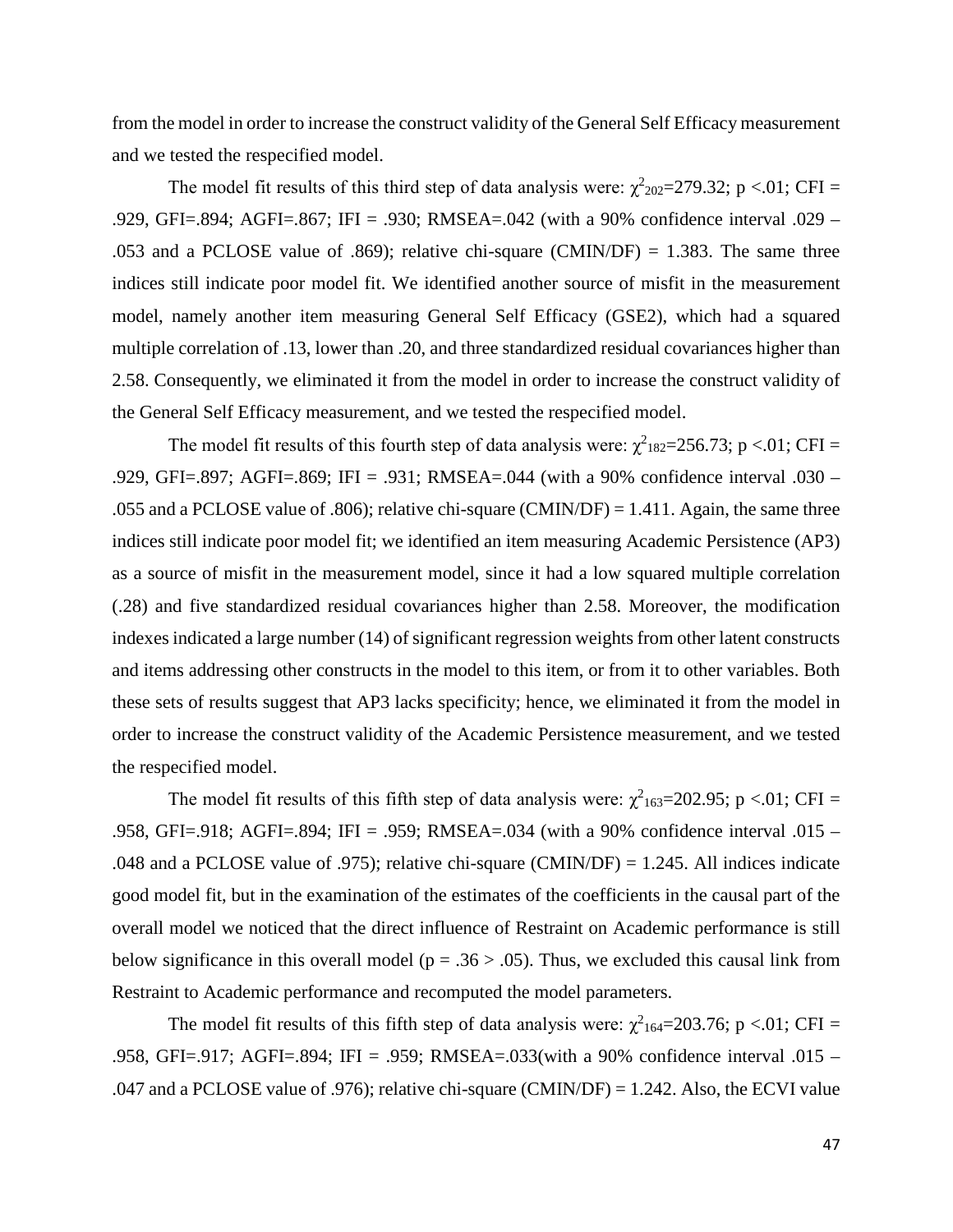of our model (1.36) is lower than that of the saturated model (1.93) and that of the Independence model (5.47), indicating that our model represents the best fit to the data. Taking into account the recommended thresholds of these values, the fact that all estimated parameters were of acceptable magnitude and significant at the .05 level, as well as the absence of any significant modification indexes or large standardized residuals we can conclude that the model has a good fit.

The final model of the influences of the four predictors (General Self-Efficacy, Mastery Goals, Restraint and the perception of curricula as focused on the real, practical needs of students) on academic performance, mediated by academic persistence, is displayed in Figure 2, including the standardized regression weights that quantify the amplitude of the respective causal effect.



*Figure 2. The model of the predictors of Academic performance in the IB sample and of the mediating role of Academic Persistence as emerged from the SEM analysis*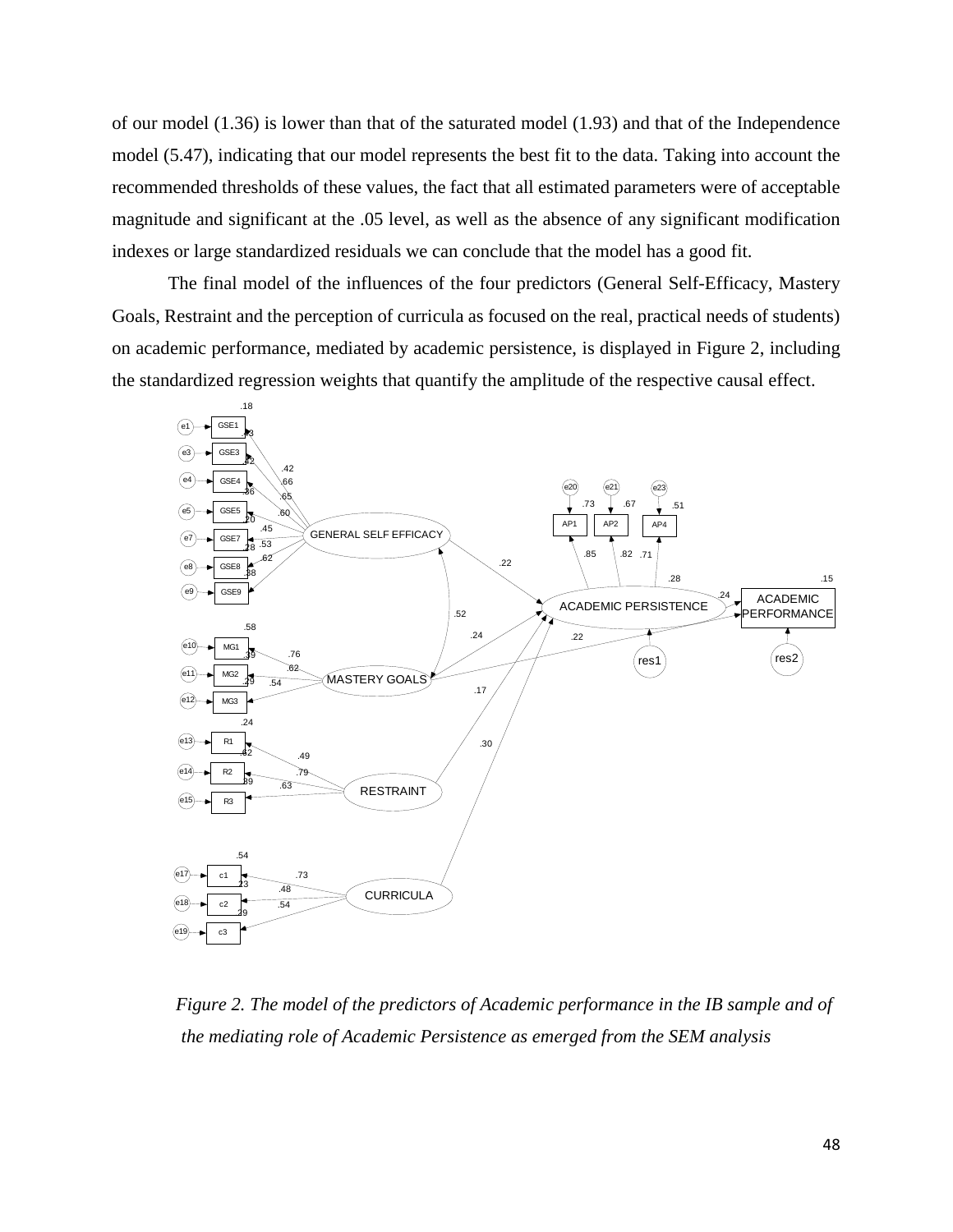All the regression weights between the latent variables in the causal model are significant and in line with the results of the previous stage of data analysis: General Self Efficacy, Mastery Goals, Restraint and the perception of curricula as focused on the real, practical needs of students positively influence academic performance, and their effects are mediated by Academic Persistence. Mastery Goals also have a direct effect on Academic performance (unmediated by Academic Persistence). The only result yielded by the previous stage of data analysis that was not confirmed by the SEM analysis was the equivalent direct effect of Restraint on Academic performance.

#### **RQ4.2.2. Dropout intention**

The SEM model built in this respect includes as dependent variable Dropout intention, as predictors General Self Efficacy, Mastery Goals, Restraint and the perception of curricula as focused on the real, practical needs of students, and as mediator Academic Persistence. The model also includes a direct influence of General Self Efficacy and the perception of curricula as focused on the real, practical needs of students on Dropout intention (since the previous results suggested that the effects of these two predictors on Dropout intention are only partially mediated by Academic Persistence). The measurement model used was the one that emerged as psychometrically valid in the previous set on analyses, focused on Academic performance as dependent variable. As Dropout intention was measured indirectly, through the three items in the instrument evaluating this variable, the model also addresses this measurement issue concerning the psychometric validity of these items. The model tested in AMOS is displayed in Figure 3.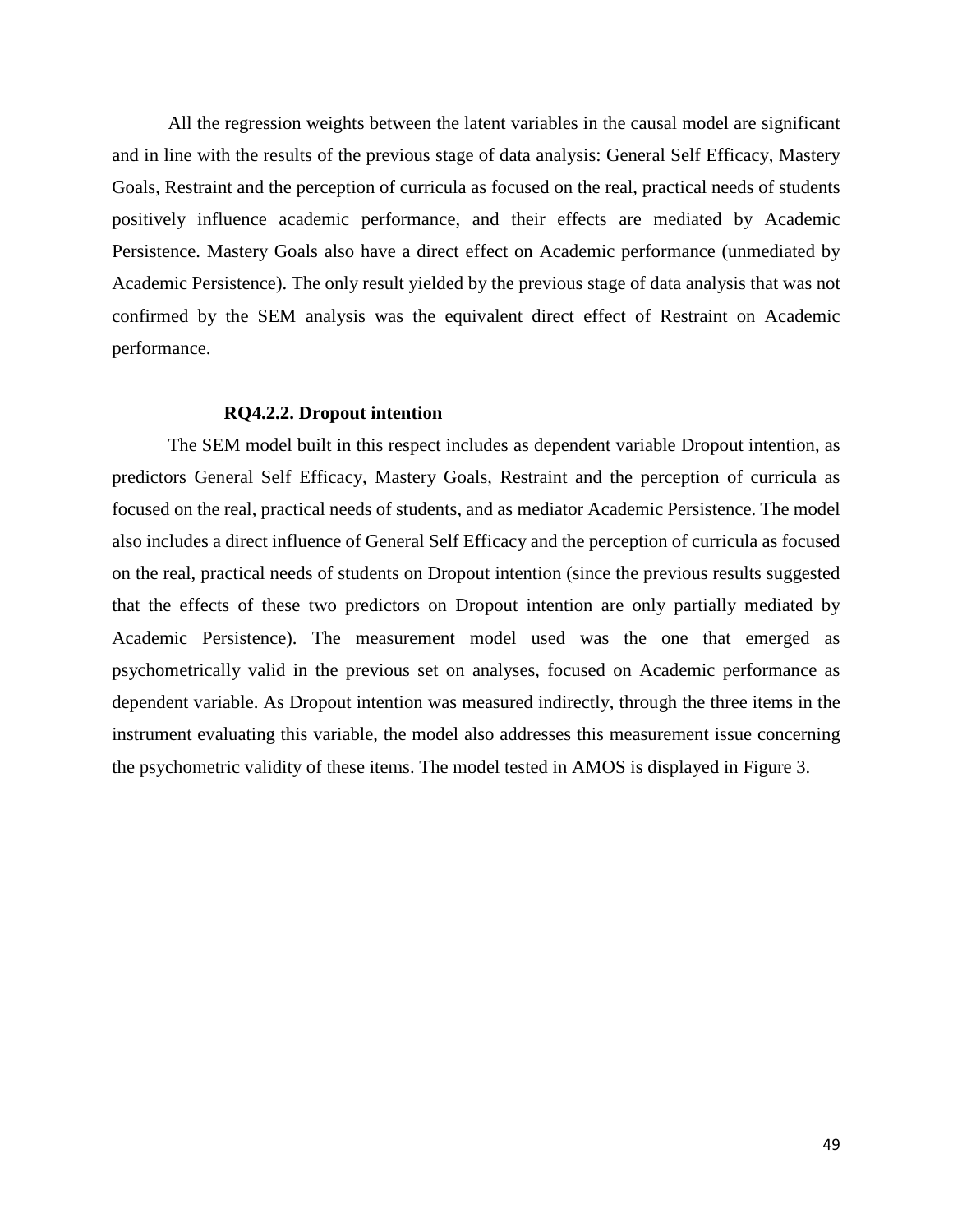

*Figure 3. The hypothesized model of the predictors of Dropout intention in the IB sample and of the mediating role of Academic Persistence*

The results indicated a good fit of the model:  $\chi^2_{201}$ =242.99; p = .023<.05; CFI = .962, GFI=.910; AGFI=.887; IFI = .963; RMSEA=.031 (with a 90% confidence interval .012 – .044 and a PCLOSE value of .993); relative chi-square (CMIN/DF) = 1.209. Yet, checking the parameter estimates, we discovered that two regression weights between the latent variables in the causal model are not significant, specifically the direct influence of General Self-Efficacy on Dropout Intentions ( $p=42 > .05$ ), and the direct influence of the perception of curricula as focused on the real, practical needs of students on Dropout Intentions ( $p=.33 > .05$ ). Thus, we excluded these causal links from the model and recomputed its parameters.

The model fit results of this second step of data analysis were:  $\chi^2$ <sub>203</sub>=244.73; p = .024 <.05;  $CFI = .962$ ,  $GFI = .910$ ;  $AGFI = .888$ ;  $IFI = .963$ ;  $RMSEA = .031$  (with a 90% confidence interval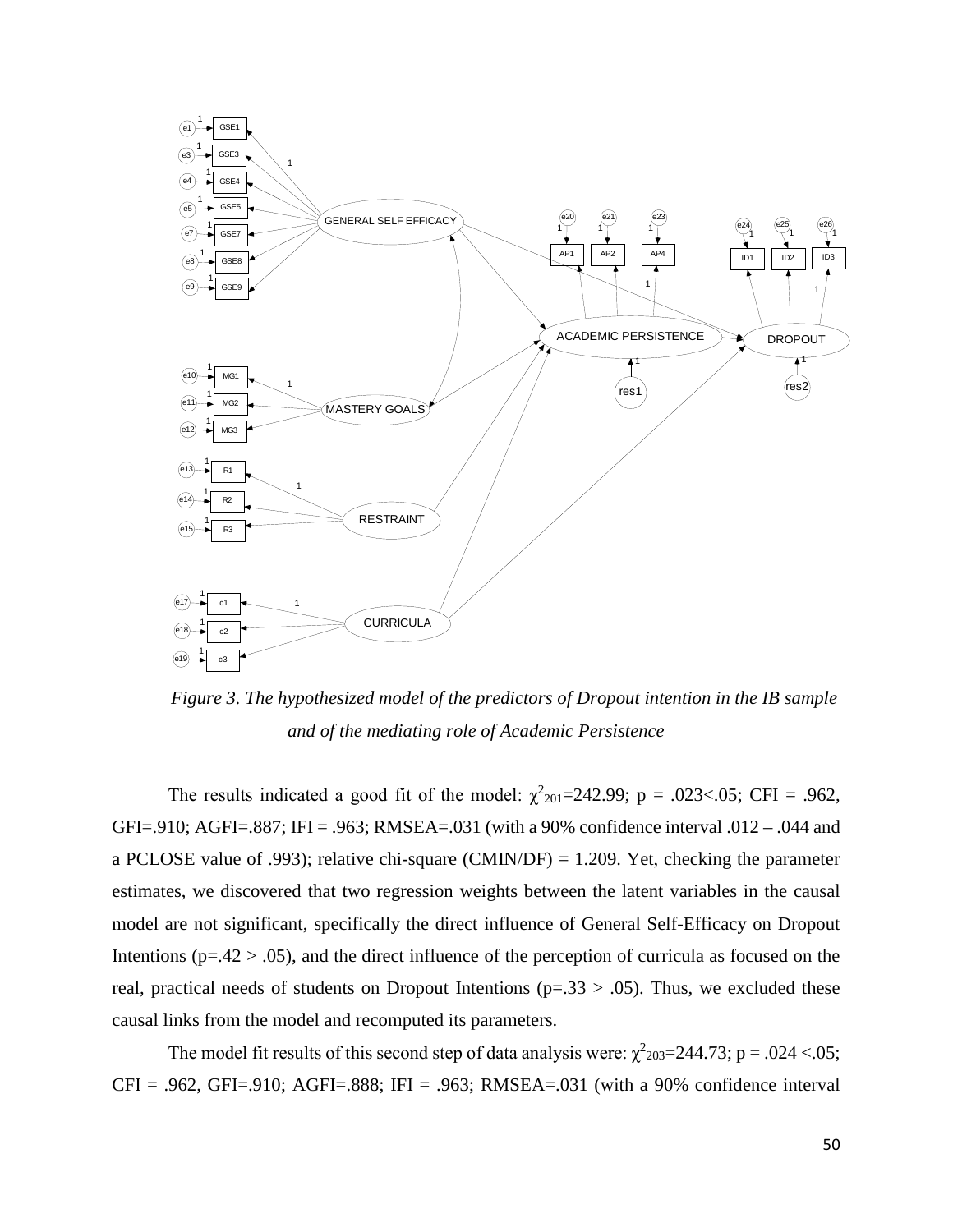.012 – .044 and a PCLOSE value of .994); relative chi-square (CMIN/DF) = 1.206. Also, the ECVI value of our model (1.59) is lower than that of the saturated model (2.33) and that of the Independence model (6.37), indicating that our model represents the best fit to the data. These indices suggest that the model has a good fit; also, all estimated parameters were of acceptable magnitude and significant at the .05 level, and there are no significant modification indexes or large standardized residuals.

The final model of the influences of the four predictors (General Self-Efficacy, Mastery Goals, Restraint and the perception of curricula as focused on the real, practical needs of students) on Dropout intention, mediated by Academic Persistence, is displayed in Figure 4. Most of the significant regression weights between the latent variables in the causal model are in line with the results of the previous stage of data analysis: General Self Efficacy, Mastery Goals, Restraint and the perception of curricula as focused on the real, practical needs of students positively influence Dropout intention, and their effects are mediated by Academic Persistence. Contrarily to the results of the previous stage of data analysis, the SEM results indicate that the direct effects of General Self Efficacy and the perception of curricula as focused on the real, practical needs of students are not significant; hence, their influences on Dropout intention are fully mediated by Academic Persistence.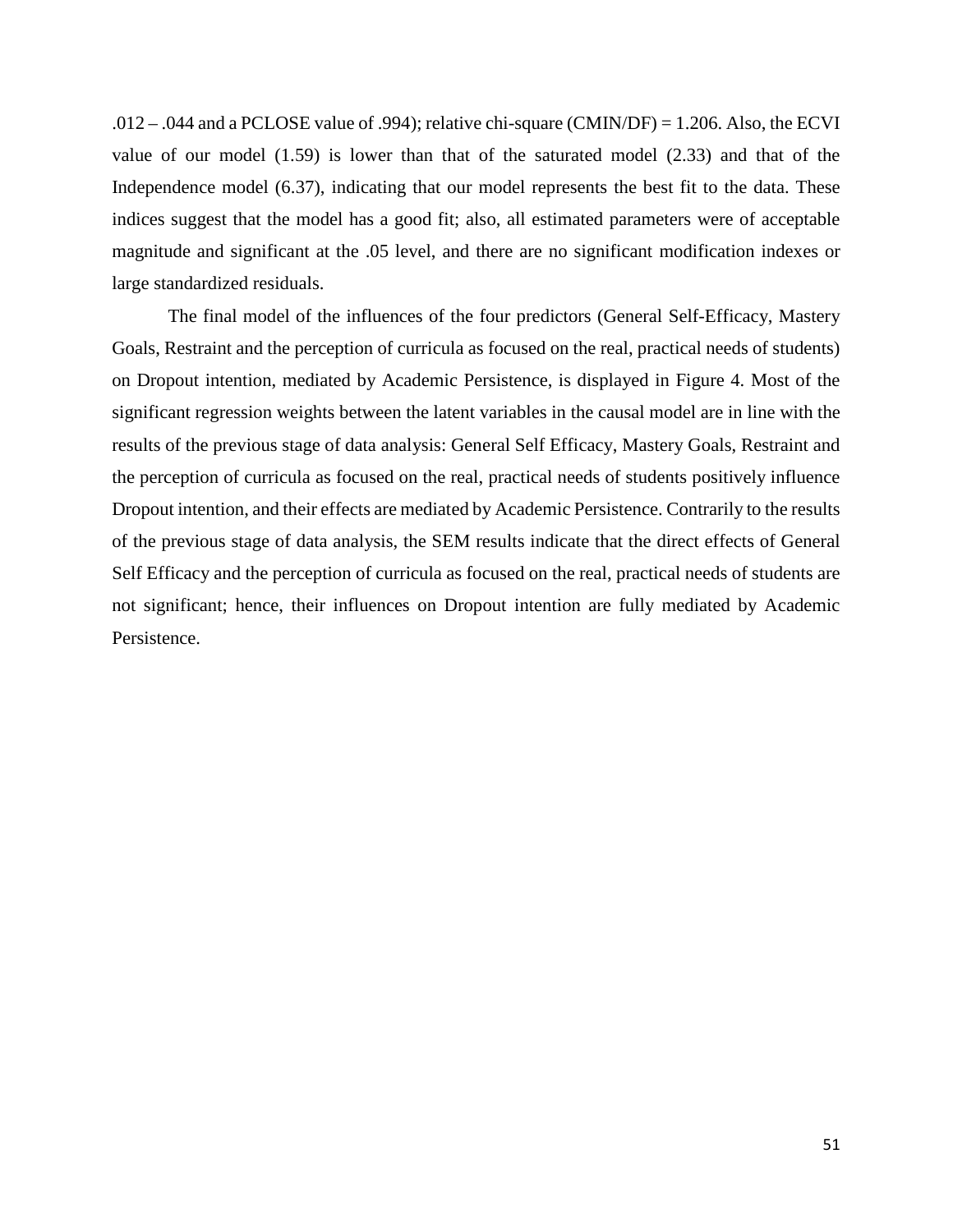

*Figure 4. The model of the predictors of Academic performance in the IB sample and of the mediating role of Academic Persistence as emerged from the SEM analysis* 

# **RQ4.2.3. Academic aspirations**

The SEM model built in this respect includes as dependent variable Academic aspirations, as predictor Mastery Goals, and as mediator Academic Persistence. The model tested in AMOS is displayed in Figure 5.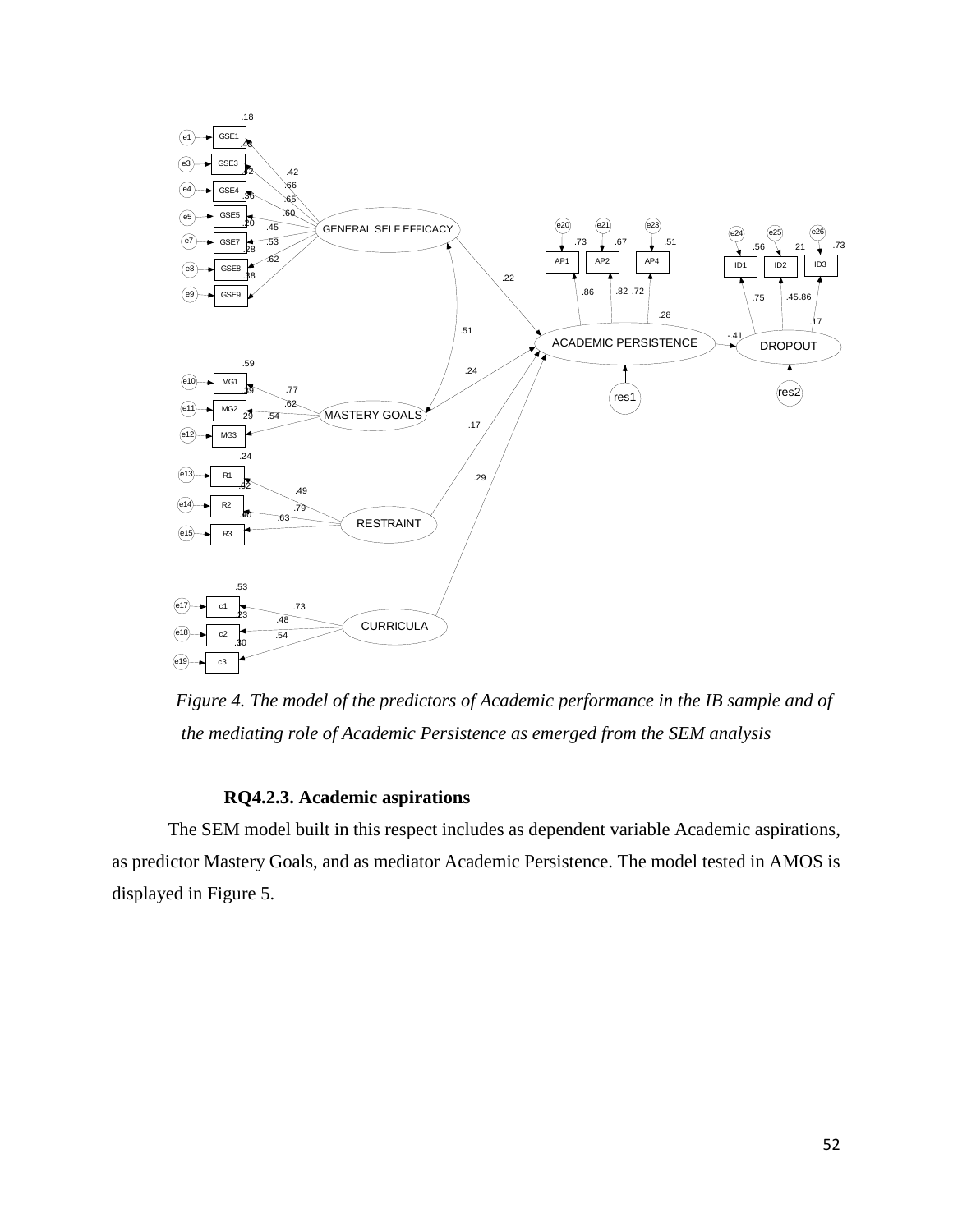

*Figure 5. The hypothesized model of the predictor of Academic aspirations in the IB sample and of the mediating role of Academic Persistence*

The results indicated a good fit of the model:  $\chi^2_{13}=14.39$ ; p = .035 >.05; CFI = .997, GFI=.982; AGFI=.961; IFI = .997; RMSEA=.022 (with a 90% confidence interval .00 – .073 and a PCLOSE value of .767); relative chi-square (CMIN/DF) = 1.107. Also, the ECVI value of our model (.20) is lower than that of the saturated model (.26) and that of the Independence model (2.00), indicating that our model represents the best fit to the data. Taking into account the recommended thresholds of these values, the fact that all estimated parameters were of acceptable magnitude and significant at the .05 level, as well as the absence of any significant modification indexes or large standardized residuals we can conclude that the model has a good fit. The final model of the influence of Mastery Goals on Academic aspirations, mediated by Academic Persistence, is displayed in Figure 6.



*Figure 6. The model of the predictor of Academic aspirations in the IB sample and of the mediating role of Academic Persistence as emerged from the SEM analysis*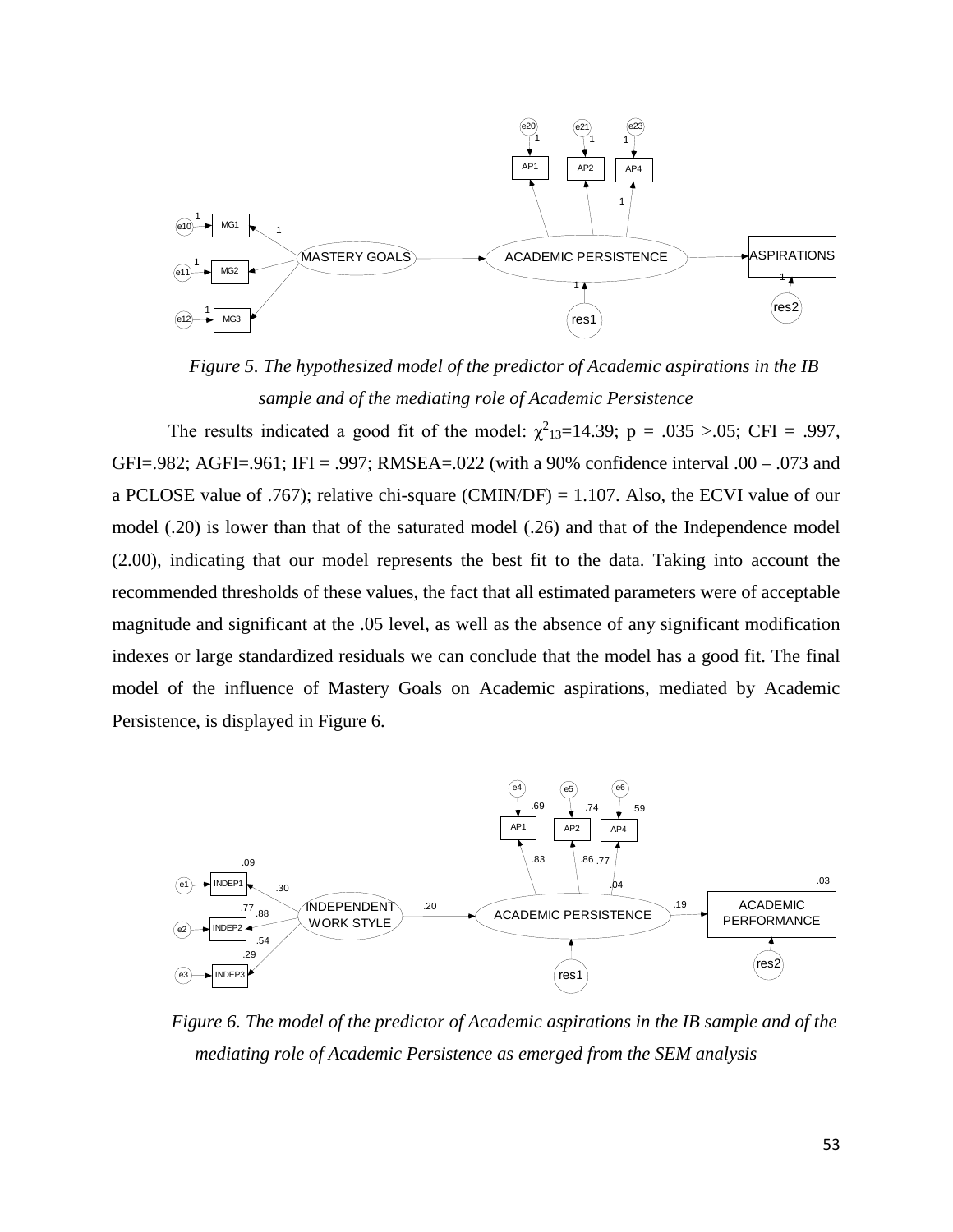The regression weights between the latent variables in the causal model are in line with the results of the previous stage of data analysis: Mastery Goals positively influence Academic aspirations, their effect being fully mediated by Academic Persistence.

In conclusion, the SEM analyses support the causal paths identified in the previous stage of data analysis, with the exception of some of the direct effects between the four predictors and two of the outcomes, namely Academic performance and Dropout intention. Overall, they show that these two outcomes are influenced by a set of three personality traits (General Self Efficacy, Mastery Goals and Restraint) and one important educational component (the curricula focused on the real, practical needs of students), and that these influences are mediated by their effect on another essential traits – Academic Persistence. The same mediating role of Academic Persistence was confirmed in the case of the influence of Mastery Goals on the third outcome under scrutiny, namely Academic aspirations.

**RQ5.** What are the differences between the IB students and non-IB students in regards to academic persistence and its associated traits, on one hand, and their relationships with the relevant educational outcomes, on the other?

In order to answer this question, we performed two sets of analyses. First, we compared the two samples (IB and non-IB) on all the variables included in the hypothesized causal model: students' perceptions of educational mechanisms, psychological traits (including academic persistence) and the relevant educational outcomes. Second, we performed the same analyses described above, this time for the non-IB sample. We did this to examine whether the causal model that links IB students' traits and academic persistence to their academic outcomes is also valid in the case of the non-IB students, or whether the IB educational environment generates a distinctive set of influences on academic persistence (and its supporting traits) on these outcomes.

### **RQ5.1.** Comparisons between the two samples (IB and non-IB)

#### *a. Comparisons on the psychological traits associated to academic persistence*

The results of the independent samples *t* test comparing the two student samples revealed significant mean differences on four of the seven traits, presented in the following table.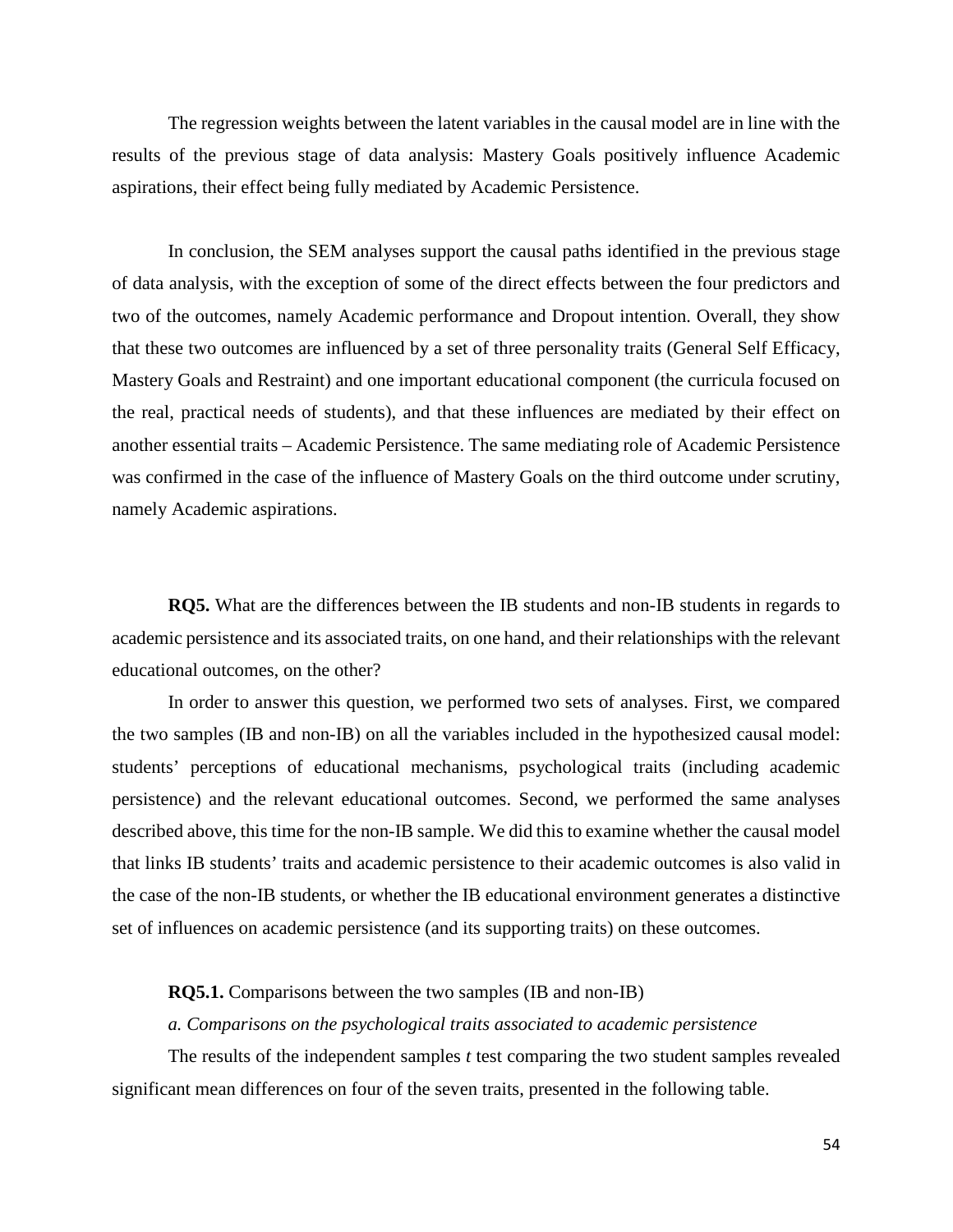| <b>Trait</b>          | <b>Mean</b> <sub>B</sub> | Meannon-IB | t(569) | $\boldsymbol{p}$ |
|-----------------------|--------------------------|------------|--------|------------------|
| General self-efficacy | 3.16                     | 3.09       | 2.03   | < 0.05           |
| Proactive attitude    | 3.24                     | 3.14       | 2.78   | < 01             |
| Critical thinking     | 4.97                     | 4.61       | 3.34   | < 0.05           |
| Academic resilience   | 4.79                     | 5.08       | 2.64   | < 01             |

The IB sample scored significantly higher than the non-IB sample on the first three of these traits, while the non-IB sample scored significantly higher on academic resilience.

The differences on the other traits (mastery goals, restraint and general motivational persistence) were not significant.

### *b. Comparisons on the perception of the educational mechanisms fostering these traits*

The results of the comparisons between the two samples are presented in the following table.

| <b>Educational mechanisms</b> | <b>Mean</b> <sub>B</sub> | Meannon-IB | t(569) | $\boldsymbol{p}$ |
|-------------------------------|--------------------------|------------|--------|------------------|
| General self-efficacy         | 4.21                     | 3.81       | 4.06   | < .001           |
| Proactive attitude            | 4.21                     | 3.72       | 5.75   | < .001           |
| Restraint                     | 4.19                     | 3.93       | 2.79   | < 01             |
| Critical thinking             | 4.41                     | 3.81       | 6.69   | < 0.001          |
| Mastery goals                 | 4.23                     | 3.68       | 4.45   | < .001           |
| Academic resilience           | 3.85                     | 3.80       | .25    | .80              |

The IB students scored significantly higher than the non-IB students on the first five of the six educational mechanisms, while in the case of Academic resilience the difference was not significant.

*c. Comparisons on the perception of the educational mechanisms fostering academic persistence*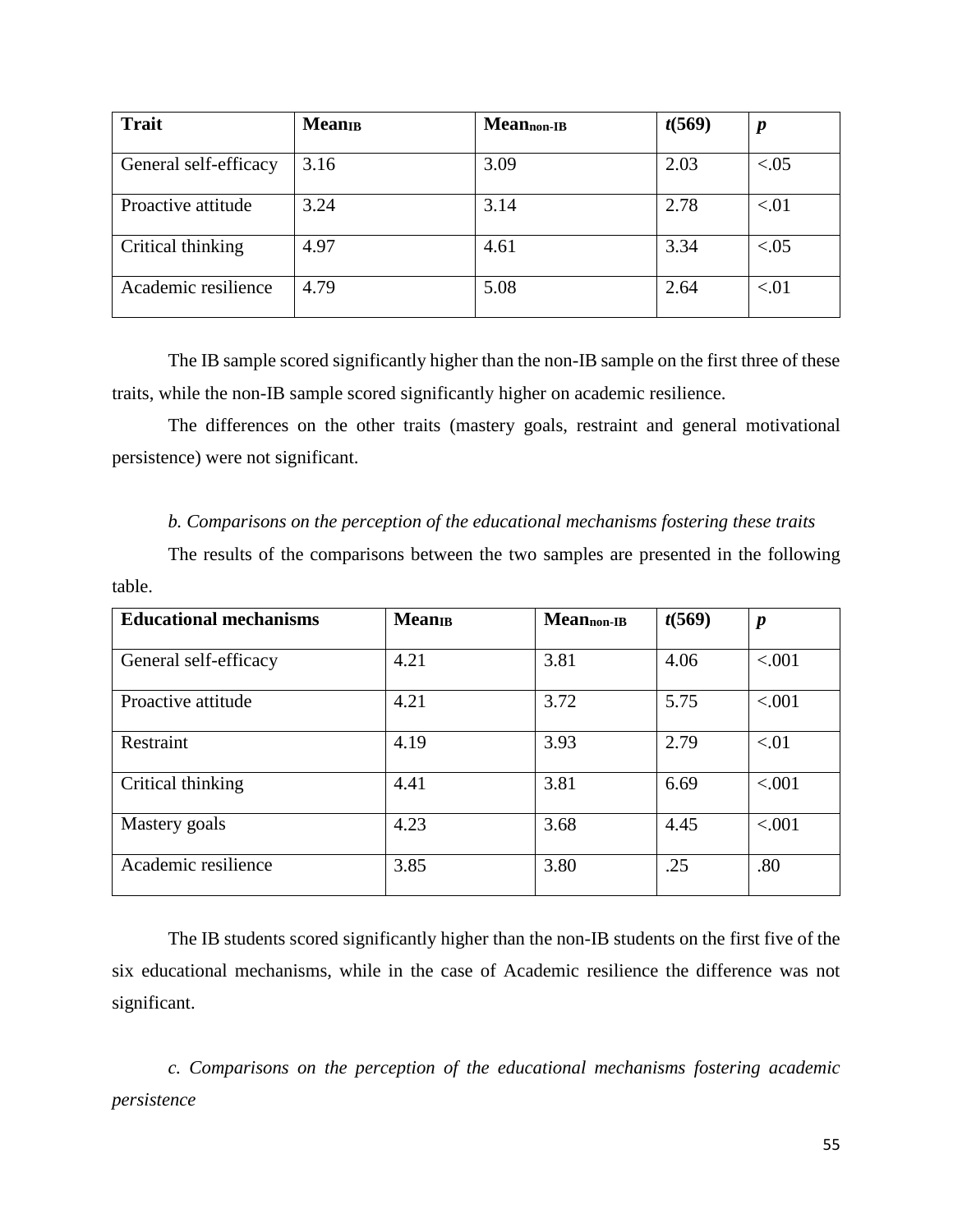| <b>Educational mechanisms</b>                                 | <b>Mean</b> <sub>B</sub> | Mean <sub>non-IB</sub> | t(569) | $\boldsymbol{p}$ |
|---------------------------------------------------------------|--------------------------|------------------------|--------|------------------|
| applicability of knowledge                                    | 4.23                     | 3.36                   | 9.76   | < .001           |
| clear framework                                               | 3.88                     | 3.70                   | 2.17   | < 0.05           |
| independent work style                                        | 4.09                     | 3.82                   | 3.53   | < .001           |
| teachers' involvement                                         | 4.32                     | 3.73                   | 6.80   | < .001           |
| focusing on the student                                       | 3.80                     | 3.39                   | 4.92   | < .001           |
| intense collaboration and<br>partnership with the teachers    | 4.25                     | 3.58                   | 7.14   | < .001           |
| students class size                                           | 4.07                     | 3.43                   | 8.11   | < .001           |
| updated curricula                                             | 4.31                     | 3.42                   | 12.74  | < .001           |
| comprehensive curricula                                       | 4.04                     | 3.47                   | 7.24   | < .001           |
| curricula focused on the real,<br>practical needs of students | 4.06                     | 3.13                   | 8.74   | < .001           |

The results of the comparisons between the two samples are presented in the following table.

The IB students scored significantly higher on all the ten educational mechanisms fostering academic persistence.

### *d. Comparisons on academic persistence*

The IB students scored significantly higher on the measure of academic persistence:  $Mean_{IB} = 4.52$ ,  $Mean_{non-IB} = 4.39$ ;  $t(569)=2.00$ ;  $p<.05$ .

# e. *Comparisons on the outcomes of academic persistence*

e1. intention to dropout: the difference between the two student samples is not significant: *t*(569)=1.37; *p=*.17.

e2. absenteeism: the difference between the two student samples in the number of school absences is not significant:  $t(569)=0.49$ ;  $p=.56$ .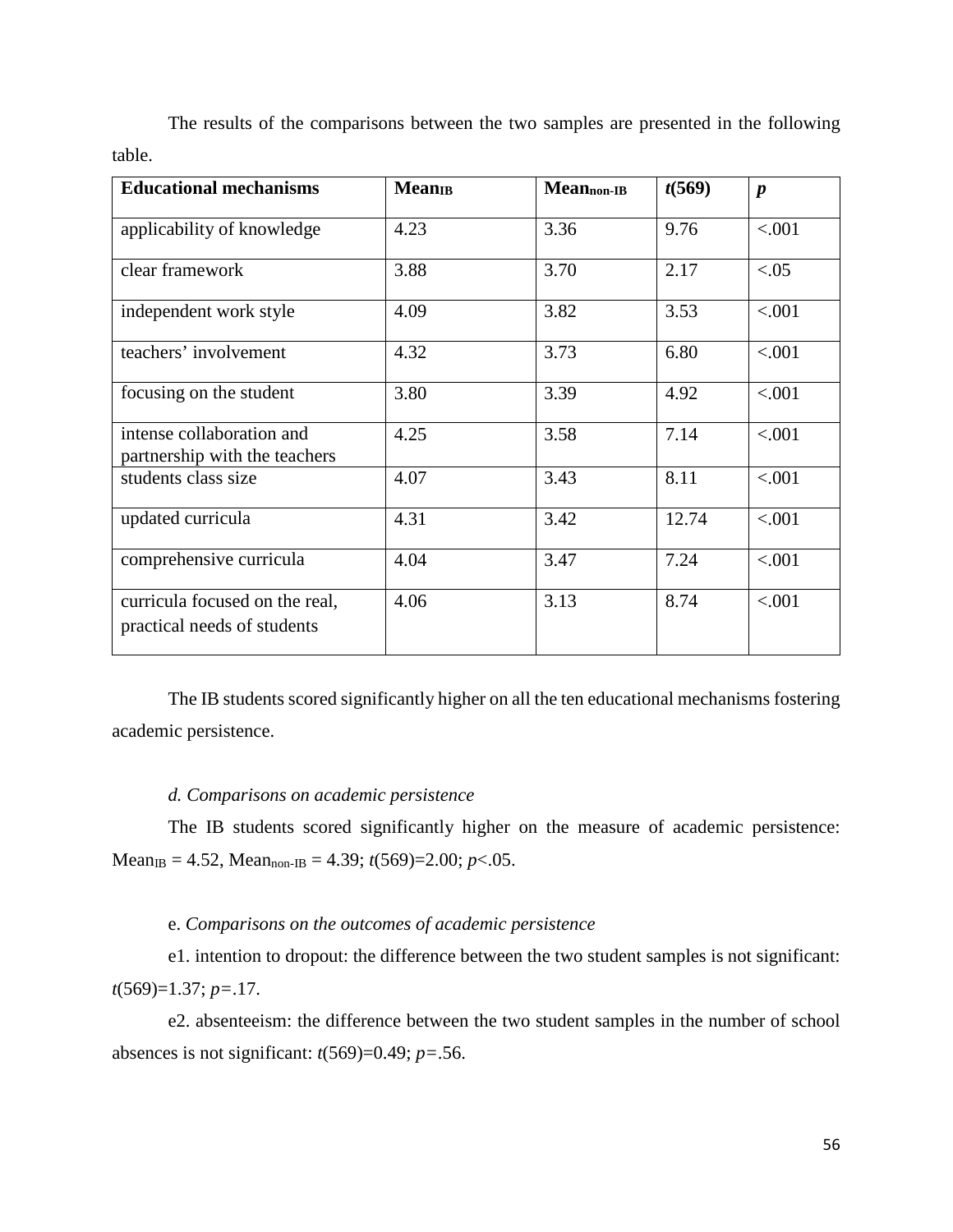e3. aspirations: the results of the Mann-Whitney test (used due to the ordinal nature of the scale measuring aspirations) reveal that the difference between the two student samples in the number of school absences is not significant:  $z = 0.97$ ;  $p = 0.33$ .

### **RQ5.2.** Relationships between variables in the non-IB sample

### *a. relationships between IB educational mechanisms and academic persistence*

In the non-IB sample, 6 out of the 10 educational strategies are significantly associated with students' academic persistence, with lower correlations than those in the IB sample: applicability of knowledge: *r*=.15; *p*<.01, clear framework: *r*=.16; *p*<.01, independent work style: *r*=.26; *p*<.01, teachers' involvement: *r*=.20; *p*<.01, intense collaboration and partnership with the teachers:  $r=19$ ;  $p<01$ , comprehensive curricula:  $r=.18$ ;  $p<01$ . Similar to the analysis performed in the IB sample, we identified the strongest predictors of academic persistence in this group of educational mechanisms through a multiple stepwise regression. The regression model was significant (F(1,326) = 24.50,  $p < .001$ ) and included only one significant predictor: independent work style ( $\beta$  = .26, *p*<.001).

### *b. relationships between traits and academic persistence*

In the non-IB sample, only 4 out of the 6 traits are significantly correlated to academic persistence: general self-efficacy:  $r=0.30$ ;  $p<0.01$ ; proactive attitude:  $r=.34$ ;  $p<0.01$ ; academic resilience:  $r=0.21$ ;  $p<0.01$ ; mastery goals:  $r=0.19$ ;  $p<0.01$ . Motivational persistence is also related to academic persistence:  $r=17$ ;  $p<01$ . In the multiple regression analysis performed in order to identify the strongest predictors of academic persistence in this category, a significant regression model emerged ( $F(1,326) = 43.56$ ,  $p < .001$ ) which included only one predictor: proactive attitude  $(\beta = .34, p < .001)$ .

# *c. correlations between each individual trait and students' perceptions concerning the strategies used by the schools in order to foster it*

In the non-IB sample, five out of the six correlations are significant: general self-efficacy (self-confidence):  $r=0.30$ ,  $p<0.01$ ; proactive attitude (academic goal setting and pursuit):  $r=.30$ , *p*<.01; academic resilience: *r*=.34, *p*<.01; critical thinking: *r*=.25, *p*<.01; mastery goals: *r*=.19,  $p<.01$ . In the case of restraint, the correlation is not significant ( $r=.07$ ).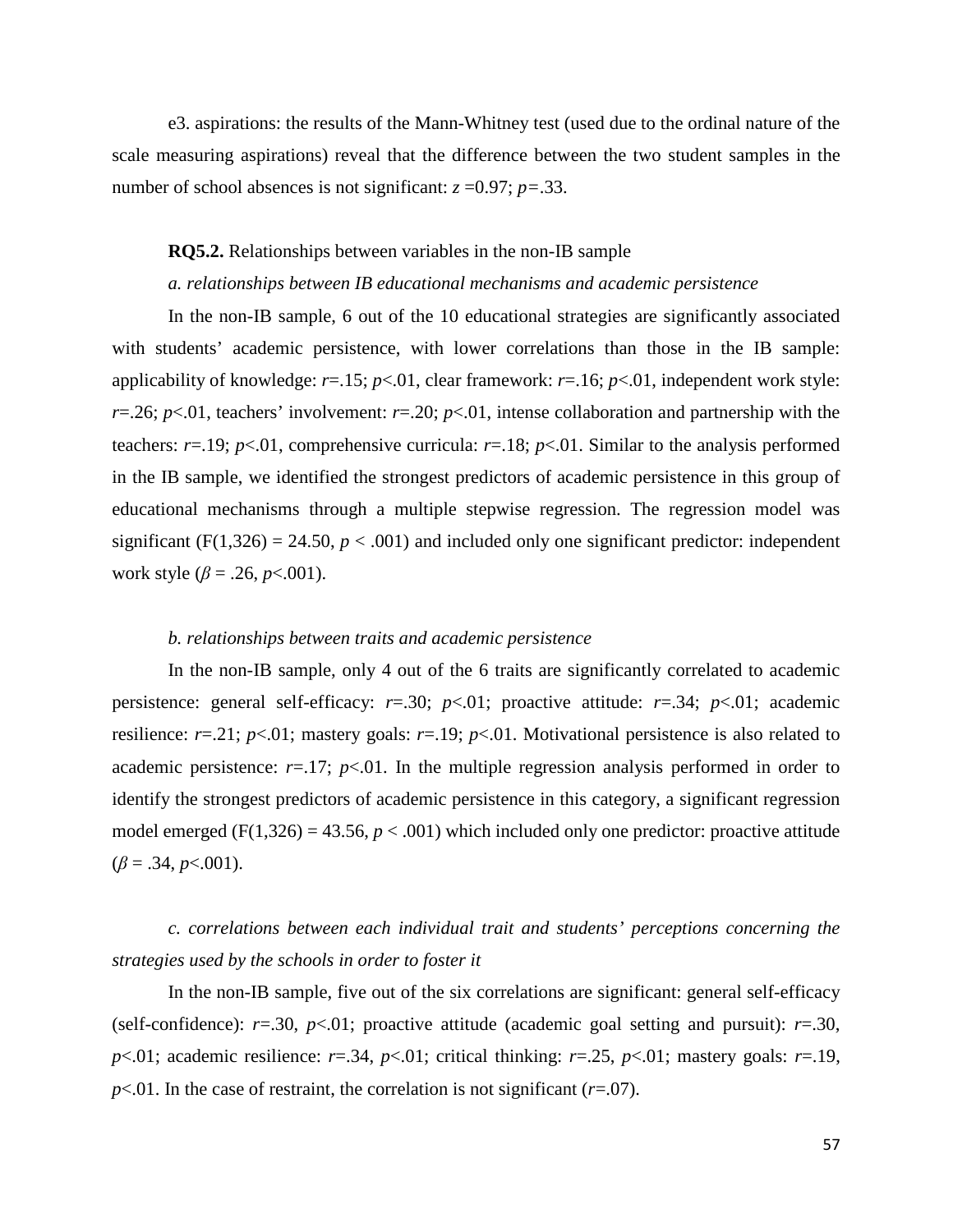*d. mediation analyses concerning the relationships between (a) the components of the programme, (b) the individual traits, (c) academic persistence and (d) the outcomes of academic persistence*

### **d1: overall average grade on the previous semester**

The relationship between the presumed mediator (academic persistence) and the overall average grade is significant and positive ( $\beta$  = .15, p<.01). Then, we verified the effect of each of the two factors of academic persistence in the non-IB sample (independent work style and proactive attitude) on the overall average grade and the mediation effect of academic persistence in these relationships.

- *independent work style* significantly predicts the overall average grade ( $\beta$  = .15, *p*<.01). In the model including both this predictor and the presumed mediator, both factors emerged as significantly predicting the overall average grade: academic persistence ( $\beta$  = .13,  $p$ <.05) and independent work style ( $\beta = 0.12$ ,  $p < 0.05$ ), indicating that the effect of this educational mechanism on the overall average grade is partially mediated by academic persistence.

- *proactive attitude* is not a significant predictor of the overall average grade (*β* = .05, *p=*.33).

In order to identify the psychological traits significantly influencing the non-IB students' overall average grade, we performed a stepwise multiple regression analysis including all the 7 traits as potential predictors. Only restraint emerged as a significant predictor of the overall average grade ( $\beta = .12$ ,  $p < .05$ ), a trait that is not significantly related to academic persistence in the non-IB sample  $(r=.08; p=.17)$  and that students perceive as not significantly fostered by school, as indicated by the correlation between this trait and the perception of its corresponding educational mechanism, reported above.

### **d2: dropout intentions**

The relationship between the presumed mediator (academic persistence) and student's dropout intentions is significant and negative, high academic persistence significantly predicting low levels of dropout intentions ( $\beta$  = -.30, *p*<.001).

- *independent work style* is not a significant predictor of dropout intentions ( $\beta$  = -.06, *p=*.28).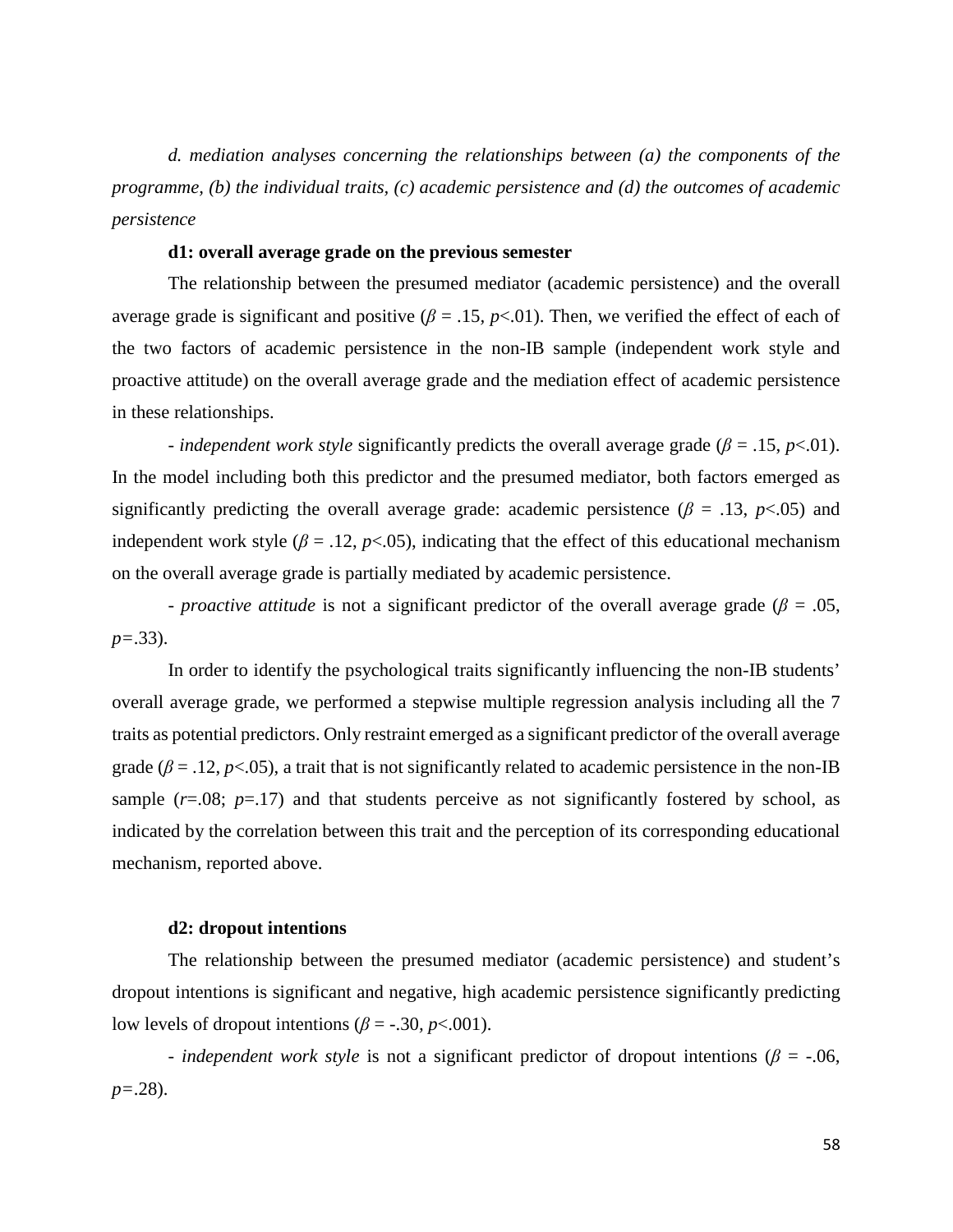- *proactive attitude* is not a significant predictor of dropout intentions (*β* = .01, *p=*.07).

In search for the determinant of non-IB students' dropout intentions, we performed separate stepwise regression analyses taking as predictors the set of psychological traits, respectively the set of educational mechanisms fostering academic persistence. No significant predictor emerged in either of the two analyses.

### **d3. absenteeism**

The relationship between the presumed mediator – academic persistence – and student's absenteeism is not significant ( $\beta$  = -.09,  $p$ =.11). In order to explore the determinants of absenteeism, we first examined its relationships with the two most important factors of academic persistence in this sample; we found a significant effect of independent work style on absenteeism  $(\beta = -16, p < 0.05)$ , a factor that has a direct negative effect on this behavior, without being mediated by academic persistence. Similar to the IB sample, we also found a direct effect of restraint on absenteeism ( $\beta$  = -.11, *p* <.05).

### **d4. Academic aspirations**

The relationship between the presumed mediator – academic persistence – and student's aspirations is significant and positive, high academic persistence significantly predicting high levels of aspirations ( $\beta$  = .16*, p*<.05).

- *independent work style* significantly predicts students' aspirations(*β* = .12, *p*<.05). In the model including both this predictor and the presumed mediator, only academic persistence significantly predicts aspirations ( $\beta$  = .19,  $p$ <.01), while independent work style is no longer a significant predictor ( $\beta$  = .07,  $p$ =.25), indicating that its effect on student's aspirations is fully mediated by academic persistence.

- *proactive attitude* significantly predicts student's aspirations (*β* = .2, *p*<.001). In the model including both this predictor and the presumed mediator, both factors emerged as significantly predicting the overall mean grade: academic persistence ( $\beta$  = .16, *p*<.01) and proactive attitude ( $\beta$  = .14,  $p$ <.05), indicating that the effect of this trait on students' aspirations is partially mediated by academic persistence.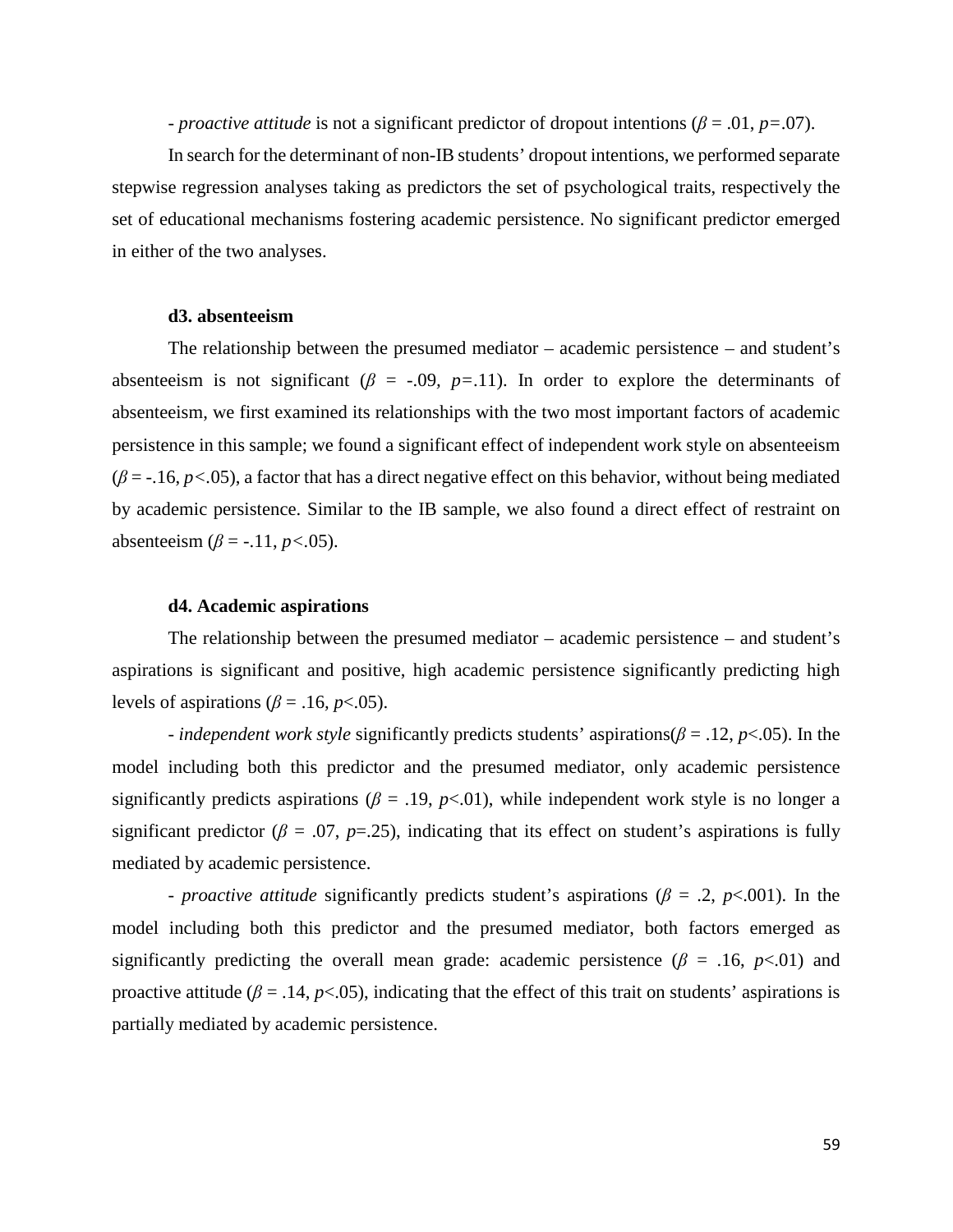### **3. Discussion**

The general objective of the project was to develop an empirical research aiming to identify the components of the IB programme and instruction that support academic persistence and its associated individual skills or personality traits. We also examined the relationship between the IB instructional approaches and the individual traits that we identified as factors purportedly contribute to academic persistence. Moreover, we investigated the impact of these educational components and these personal traits, respectively, on the relevant academic outcomes, and the potential mediating role of academic persistence in this relationship. In order to examine these relationships, we performed both an in-depth analysis of the IB educational components that might support academic persistence and individual competencies associated with academic persistence, together with a comparison between IB students and non-IB students on relevant psychological and educational dimensions.

In what follows, first we discuss the results of the three research phases in the IB sample, and then we turn to the comparisons between these results and those in the non-IB sample.

One purpose of this study was to identify the most relevant IB DP programme components that enhance and improve students` academic persistence, as well as the outcomes thereof (school performance, absenteeism and students' intention to commit both in the current program as well as in long-term future educational projects). This focus on the educational components of the DP programme extends the usual perspective adopted in most studies on educational outcomes, most of which only take into account students' personality traits and/or socio-demographical variables. Both these aspects are included in our research, either as determinants of academic persistence (in the case of the personality traits) or as controlled variables (in the case of some students' sociodemographical characteristics). Moreover, we were also interested in the role of school strategies in developing engaged, confident, and resilient students, always ready to challenge themselves, and commit responsibly to their academic goals. Effective schooling is a multi-faceted endeavor, which requires the energies of teachers and students to the same extent. The connection between teacher efforts and student outcomes will ultimately reflect the efficiency of the institution in preparing students to thrive academically, first in order to obtain a high school diploma, then in their postsecondary studies. Other studies in this field have also focused on the educational strategies that might support the needs of the three-factor system of school-student-teacher and its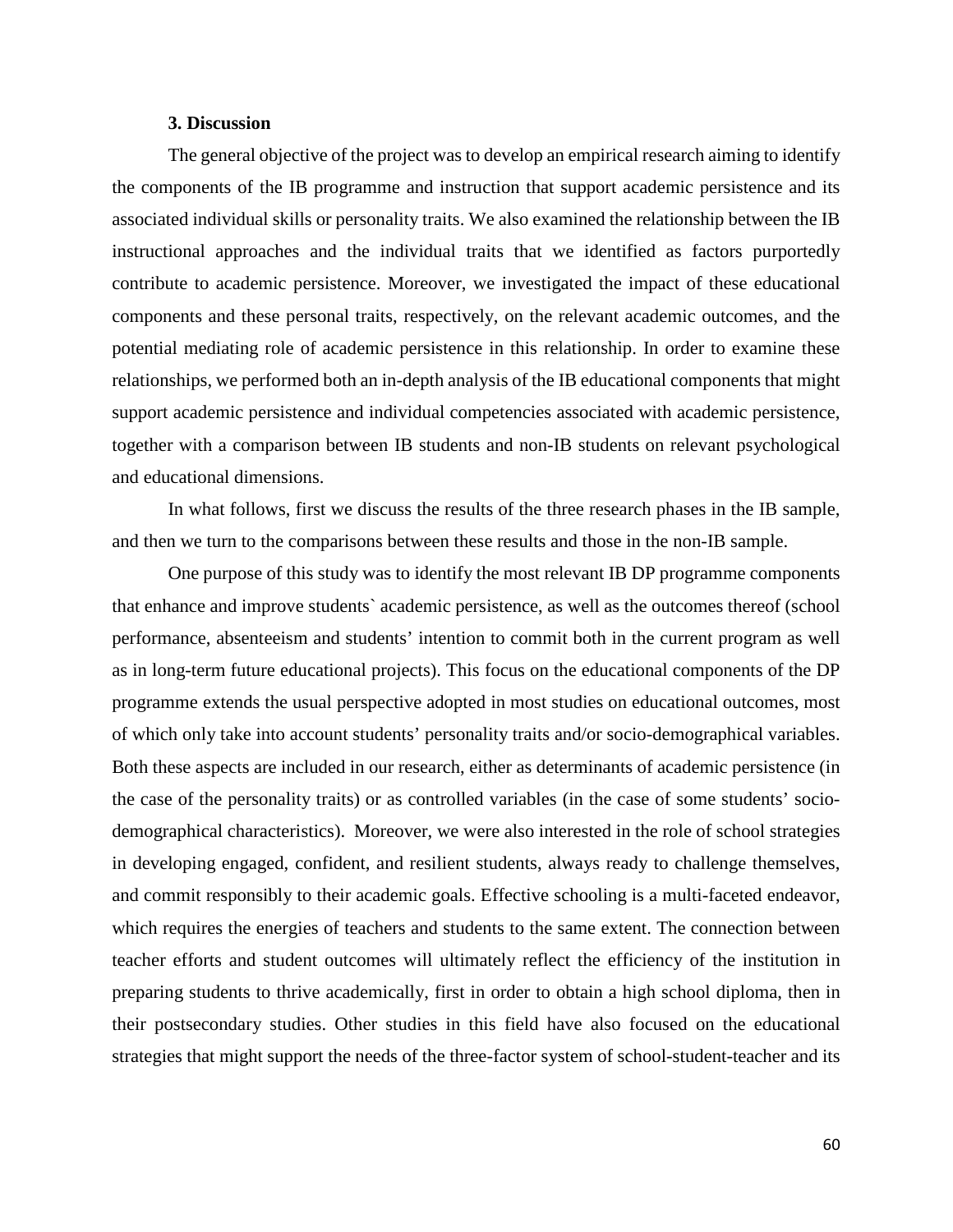positive effects on students' performance, personal attainment and long-term growth (Harden, Sowden & Dunn, 1984; Pierce & Cameron, 2002; Bordieri, Kellum & Wilson, 2012).

It is not only the joint efforts and engagement of the educator and the student that guide this journey to success, but also the perceived congruence between the motivations, philosophies and actions of the main actors. In this sense, the educational vision and the school mission that guides teachers' approaches to foster academic persistence should be generally recognized by the students. Subsequently, this acknowledgement is expected to influence the specific qualities that enable students to persist in their endeavors. Thus, our study combined two perspectives: the students' and the teachers', in order to gain a more comprehensive, holistic understanding of the investigated set of phenomena. Our main expectation was that the perceptions of the strategies would be reflected in the presence of the traits they are expected to influence positively and directly.

IB instructional strategies were investigated and described through a mixed-method approach through the analysis of IB documents and through focus-groups with IB DP teachers. Results isolated ten strategies presumed to foster academic persistence: a) applicability of knowledge, b) clear framework, c) independent work style, d) teachers' involvement, e) focusing on the student, f) intense collaboration and partnership with the teachers, g) student class size, h) updated curricula, i) comprehensive curricula, and j) curricula focused on students' real, practical needs. The results of the quantitative study confirm that all these strategies have a significant fostering effect on academic persistence: the IB students with high levels of academic persistence also tend to perceive their school as actively employing these educational mechanisms. Their common factor is the sense of being a part of a system that regards abstract academic material as an integrated part of human reality and not as concepts that students use only in order to successfully complete an educational stage. Thus, the main psychological benefit brought by these strategies is the fact that the IB DP programme is not designed only to ensure high quality education, but it also involves students as active agents that can engage with confidence in actions that are significant for their own needs and future. Through such strategies, the IB DP programme promotes a learning experience that facilitates students' holistic intellectual, cognitive, professional and personal development, and, consequently, their long-term educational engagement. Also, the practical use of knowledge, direct connections between information and the chance to interact with those concepts in real life is positively associated with long-term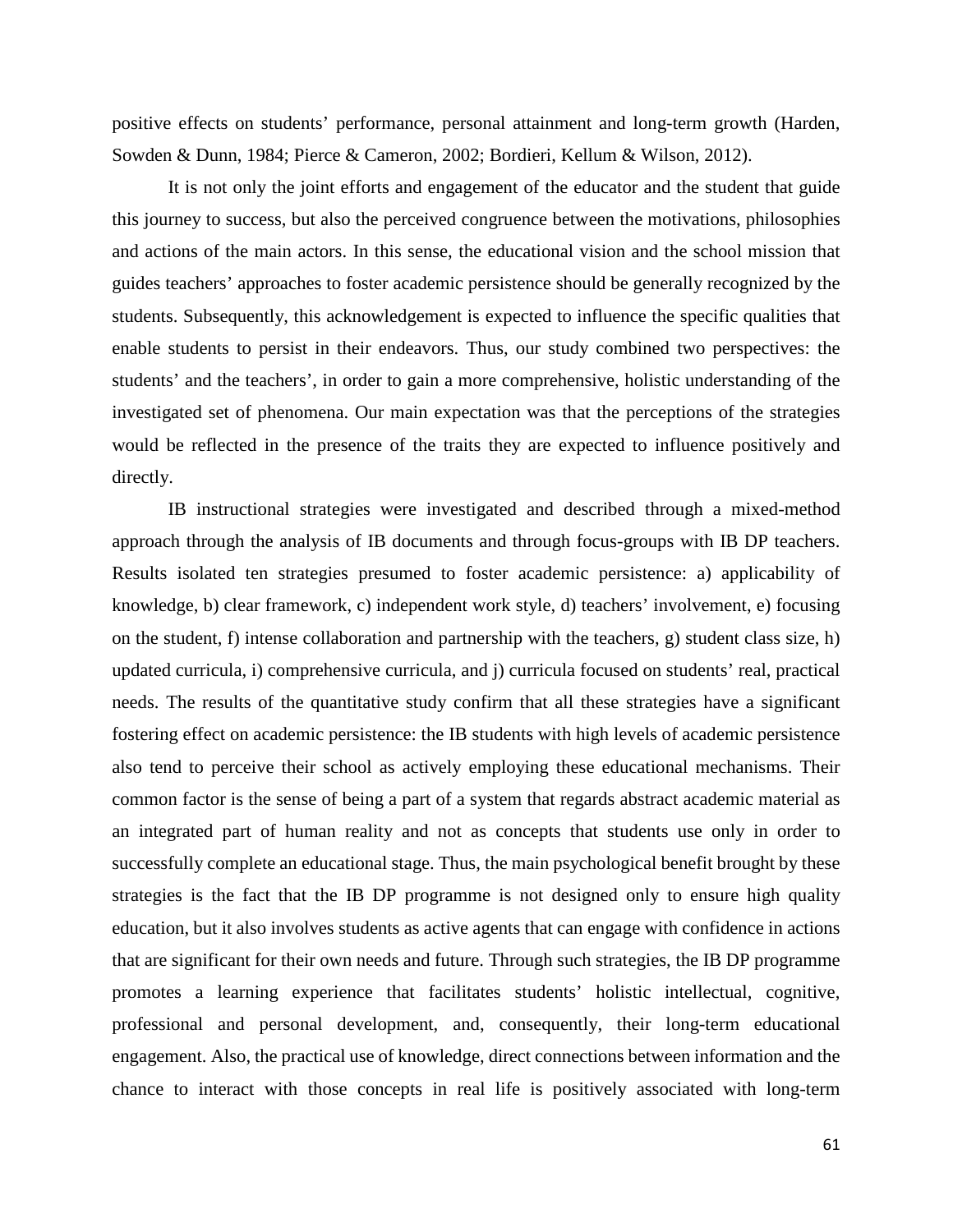commitment. Similarly, academic persistence is strengthened when students are working to acquire knowledge and skills that are viewed as important and relevant, in line with the results of previous studies (Eccles et al., 1983; McKnight & Kashdan, 2009). Other empirical results support previous findings that making students aware of the relationship between their interests and values and what they are learning leads to increased interest and higher grades (Hulleman & Harackiewicz, 2009). Moreover, a clear framework in describing personal goals and the means to achieve them is also a positive factor in academic persistence; such dimensions of class management are very important for the success of the educational system (Fenollar, Roman & Cuestas, 2007).

Previous empirical results also suggest a relationship between academic persistence and both teachers` involvement and their intense collaboration and partnership with the students, since quality of student – teacher interaction is one of the primary factors affecting college retention (Habley & McClanahan, 2004).On the other hand, a low-level of teacher commitment or attendance (Crain-Dorough, 2003; Sabates, Akyeampong, Westbrook & Hunt, 2011), teaching staff turnover (Voicu, 2010), deficient evaluation systems (Govindaraju & Venkatesan, 2010), and bureaucratized institutions that use rigid structures and policies and practices that alienate students (Angus & Mirel, 1999) lead to dropout. Teachers that act like mentors who offer support and encouragement (Hu & Ma, 2010), using active teaching pedagogies (Braxton, Bray & Berger, 2000) foster students' connection to the school environment, their enthusiasm, participation and ultimately their persistence and performance.

In the next step of our analysis, we were interested in isolating the strategies that best sustain academic persistence. The results revealed that among the ten strategies under scrutiny, the curricula focused on the real, practical needs of students and the comprehensive curricula have the greatest impact on academic persistence. Promoting civic engagement, curiosity, initiative and deep action learning (Allen, 2011) has been previously shown to have an important impact on commitment in difficult tasks. On the other hand, inadequate curricula and instructional practices, coupled with lack for support in transitional stages from a level to another (Blue & Cook, 2004; Lee & Burkam, 2001), and poor school practices and policies (Rumberger, 2000) predispose students to dropout. A comprehensive curriculum is becoming a world-wide requirement and it is clear that its full and constant update is necessary in order to instill a sense of connection with the outside world, as the lack of such connection is associated with poor school performance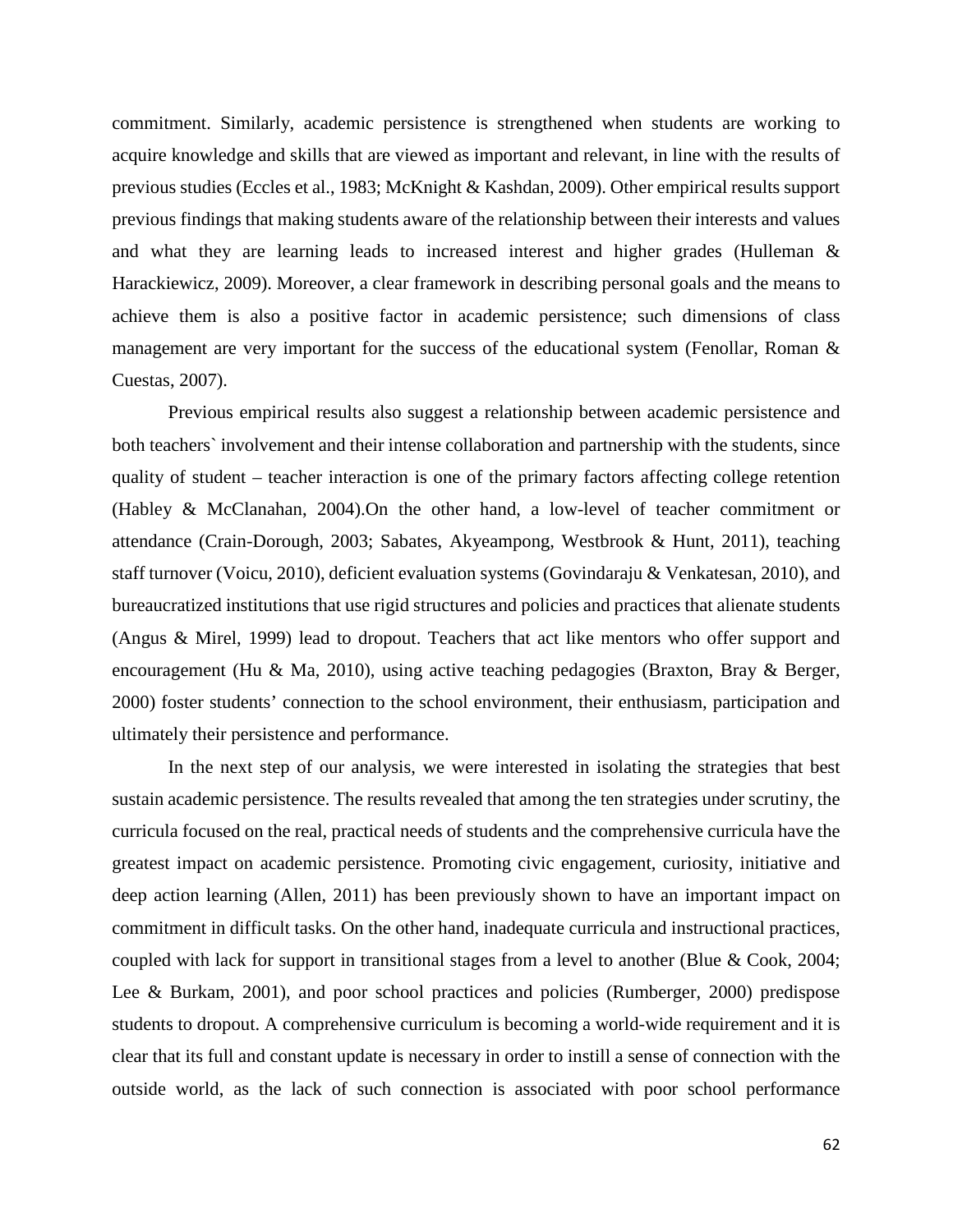(Bridgeland, DiIulio & Morison, 2006). The IB students that perceive the comprehensiveness of the DP curricula tend to have higher levels of academic persistence perhaps because they acknowledge the potential of the IB education to generate in its students an ability to adapt to any future educational requirements in its students. Together, these two strategies instill in the IB students the sense that the IB education is an educational path worthy of their best efforts to thoroughly pursue.

Our second research question refers to the students' individual traits that significantly contribute to academic persistence. We extracted from the results of the two qualitative research phases and the literature review on the topic a set of six psychological traits that, together with general motivational persistence, were subsequently tested in the quantitative phase in regards to their actual relationship with academic persistence. The six traits are proactive attitude, selfefficacy, mastery goals, academic resilience, critical thinking, and restraint. Mastery goals refer to students' tendency to choose goals and tasks in a way that allows them to focus on growth and development of their skills, not only achieving formal acknowledgment and rewards for their work (Pintrich et al., 1993; Daniels et al., 2009). Restraint reflects the students' capacity to engage in long term tasks by avoiding being sidetracked by momentary distractions and temptations, with minimum adult supervision(Tangney, Baumeister, & Boone, 2004; Maloney, Grawitch, & Barber, 2012).General self-efficacy covers the beliefs and confidence in the ability to face difficult and challenging tasks (Schwarzer & Jerusalem, 1995). Another dimension is proactive attitude, or the predisposition towards initiative (Schmitz & Schwarzer, 1999). Critical thinking refers to the higher order set of skills and strategies employed in applying information and knowledge to new problems or when critically evaluating new concepts and ideas (Pintrich et al., 1993).Academic resilience is also a prominent factor, as surpassing obstacles and being able to cope with stress is essential in order to adapt to the challenges specific to demanding academic environments (Martin & Marsh, 2006).

In the IB sample, all these traits were shown to be significantly associated with academic persistence, in line with the previous studies on their associations in educational settings. Further analysis revealed that three traits that have the strongest effect on academic persistence are mastery goals, restraint and general self-efficacy, personal characteristics with an essential self-regulating role in a person`s life. Concerning the latter, the positive connection with self-confidence and selfefficacy beliefs has been frequently reported in the educational literature (Brown et al, 2008;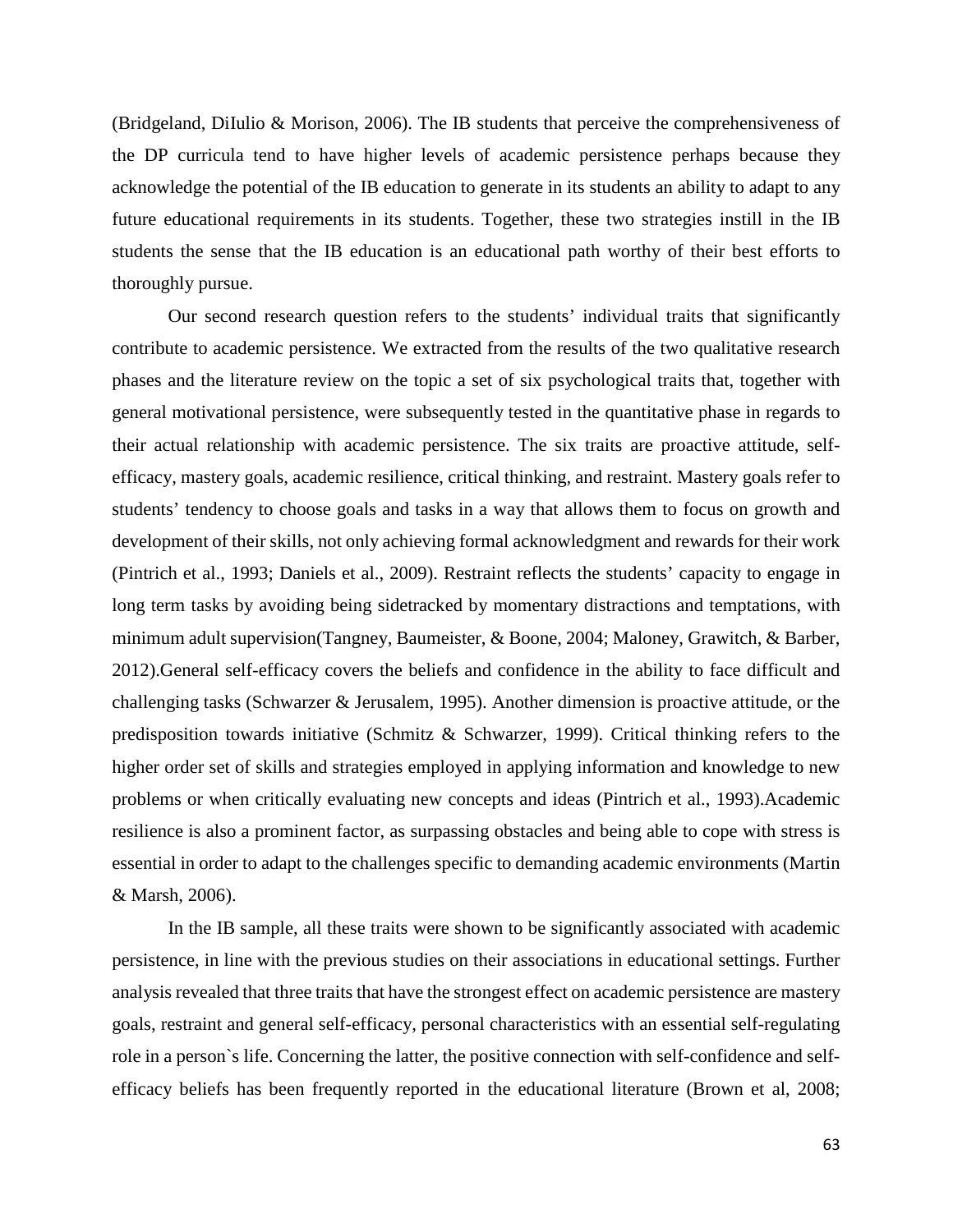Robbins et al., 2004). Such beliefs predict the effort invested in academic activities and, consequently, students' persistence (Trautwein, et al., 2009). Similarly, students oriented towards self-development that is those who approach learning situations as opportunities and, thus, perceive their educational efforts as investments towards mastery goals, have higher levels of academic persistence, in line with the dominant conceptualizations of this type of motivation (Harter, 1978). Finally, the special position of restraint in the set of predictors of the IB students' academic persistence can be explained by taking into account the fact that the learning process frequently requires the capacity to delay immediate gratification. Thus, as other studies also show, exercising effortful self-control in avoiding temptation predicts higher test scores, and other health and professional outcomes (Mischel, 2014). Previous results also show that conscientiousness, a related trait, is a predictor of effort across disciplines and achievement, such as GPA (De Raad & Schouwenburg, 1996; Noftle & Robins, 2007; Trautwein et al., 2009).

The purpose of our third research question was to identify whether there is a relationship between the components of the IB programme and the traits that are considered to contribute to academic persistence, both of which were identified through the qualitative approach in the first phases of the study. To achieve this, we examined the relationship between students' perceptions about the degree to which the main IB educational mechanisms are reflected in their daily academic experience and the specific corresponding competencies designated as important.

In diagnosing the IB educational mechanisms that foster these traits, as they are perceived by the IB students, we analyzed the patterns of the associations between the two sets of variables. The correlations between the scales assessing IB students' perceptions on the relevant educational mechanisms and the corresponding dispositional variables are all significant and positive. In other words, the higher students rated their schools on the relevant educational mechanisms, the higher they rated themselves on the corresponding traits. This result is quite indicative of the congruence between the philosophies promoted by the IB programme and the IB actual practice. Previous studies have repeatedly indicated that student-teacher relations are central for creating academic success in the classroom (Hamre & Pianta, 2001; Harris, 2006; Miller, 2000). Completing this observation, Doll, Zucker, & Brehm (2004) noted that it is not only the provided support and quality of teaching that builds positive qualities, but also its consistency. Thus, part of what makes a teacher's work effective is a foundation in a set of guiding principles that ensure coherence and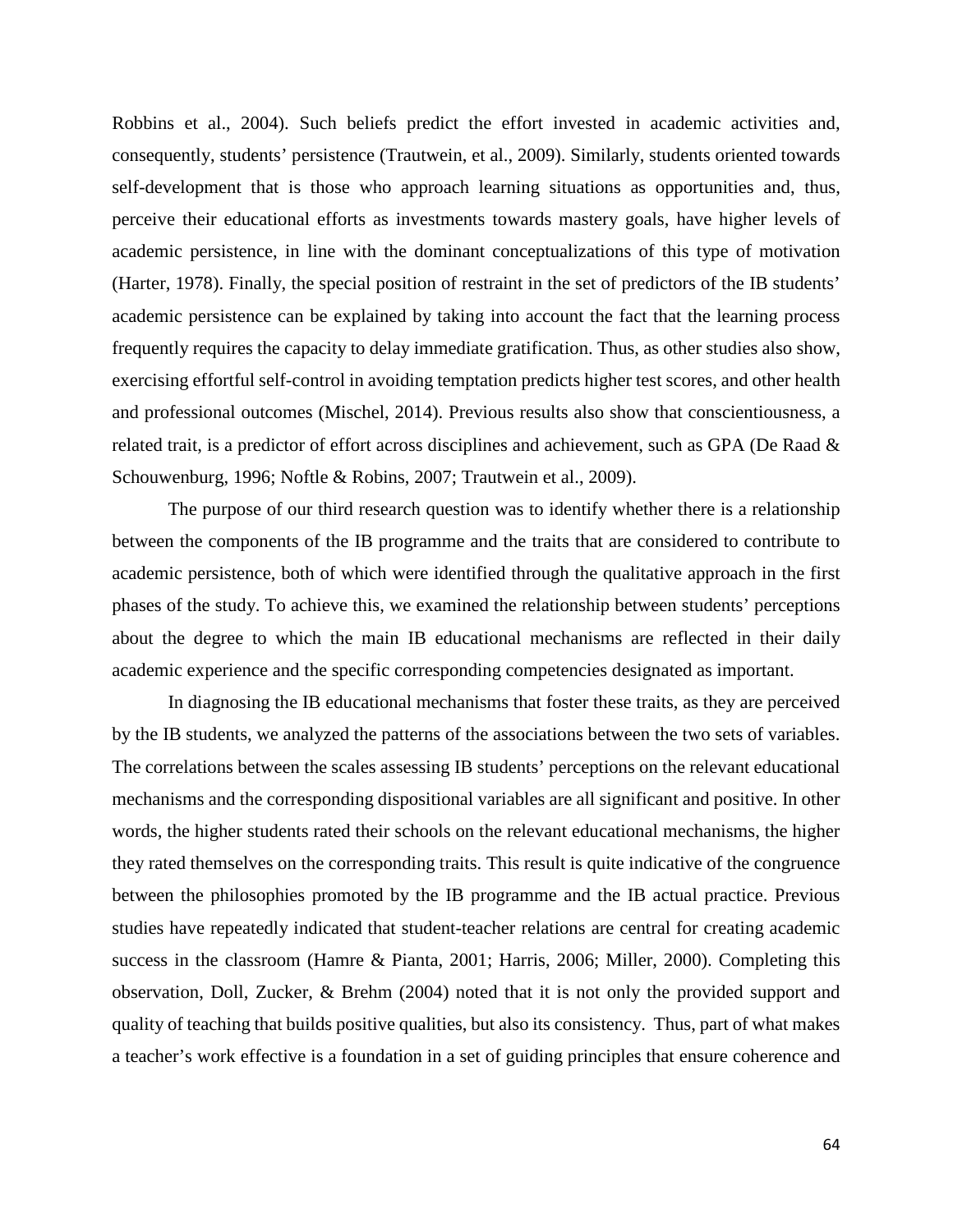converge towards higher level purposes, such as fostering and building upon traits that will serve the students in their subsequent studies and professional career.

The present results offer some insights regarding the importance of teacher efforts in the direction of sustaining student engagement and persistence, through specific practices. Also, the patterns of statistical results shed light on the importance of achieving satisfactory congruence between teaching strategies and student skills, traits and outcomes, indicating that the IB educational efforts are neither arbitrary nor fruitless. Future studies should complement these results through comprehensive accounts of student experiences, especially through qualitative investigations. Also, multi-level designs analyzing the individual, classroom and school-level indicators should complement the observations regarding the teaching strategies and other administrative factors that lead to success.

The fourth research question pertains to the relationships between the components of the IB DP, the individual traits, academic persistence and its outcomes. We examined the association between psychological traits, on one hand, and educational mechanisms previously highlighted as most important for academic persistence, on the other hand, with four outcomes: academic performance (operationalized as the overall average grade), intention to dropout, absenteeism and academic aspirations. Overall, results show that the first two outcomes are related to all the traits and educational strategies under consideration, and that these effects are fully or partially mediated by academic persistence. This complex type of determination is in line with the results of previous studies, that suggest that models of causality involved in generating school outcomes are more diverse nowadays, involving a wide variety of factors, both environmental and personal, with the non-cognitive personality traits representing an important part of the latter category (Farington et al., 2012). Moreover, our results reveal that both the personality traits strongly associated with academic performance (specifically mastery goals, restraint and general self-efficacy) and the educational mechanisms supporting it further relate to school performance and intentions to dropout. Students with intense mastery goals, who also believe in their abilities to successfully overcome academic obstacles and attain their objectives, and who are able to engage in effortful restrained behaviors and delay gratification are those with high academic persistence. Furthermore, their commitment leads to higher academic performance and lower intentions to drop out. A similar influence on the two outcomes is that exerted by the perception of the curricula as focused on the real practical needs of the student, an effect that is also mediated by academic persistence.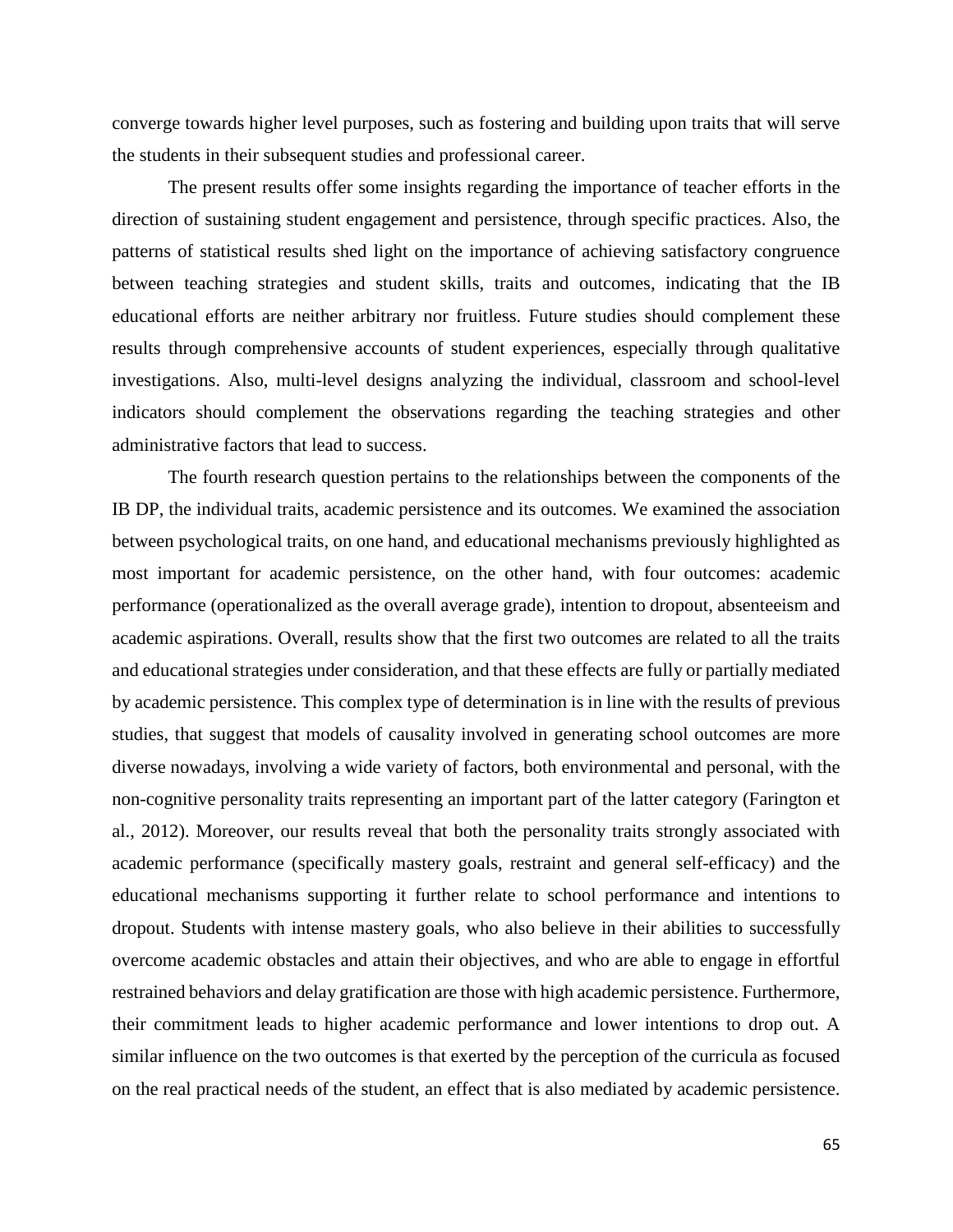Previous studies revealed the importance of some of these dimensions in the educational setting; for instance, general self-efficacy was shown to have a potentially preventive role in academic dropout (Shannon & Bylsma, 2005), while other studies have concluded that personal beliefs about one`s capabilities of succeeding can explain educational outcomes (Zajacova, Lynch, & Espenshade, 2005). Our results add more depth to the understanding of to these relationships by revealing that they are at least partially mediated by academic persistence, thus pinpointing one of the psychological mechanisms of these effects: the aforementioned psychological and educational variables foster students' academic persistence, which in turn are associated with more positive educational outcomes.

Hence, the positive influences of the psychological traits and educational strategies we studied are not restrained to the psychological level of academic persistence, but they extend towards practical outcomes. Consequently, fostering academic persistence through the development of its related personality characteristics and through the appropriate educational experiences has a higher stake than just promoting appropriate persistent attitudes and behaviors; it also leads to lower dropout and to higher school performances, both of which are essential educational outcomes.

Class attendance is usually conceived as linked to academic performance, although recent studies contest this relationship (Moore, Armstrong, & Pearson, 2008). Our results show that in the case of absenteeism, the personality and educational predictors we measured do not exert the same pattern of influences that we observed in the case of the previous two academic outcomes (academic performance and intention to dropout). We only found a marginal direct effect of restraint on absenteeism, but without any significant mediation by academic persistence; moreover, the latter is not significantly related to class attendance. It seems that academic persistence does not guarantee the lack of school absences. It is possible that absenteeism is rather sensitive to students' personal perspective on the consequences of this behavior and on their habits more than to their level of academic persistence. In other words, high commitment and involvement in the educational processes can coexist with a high number of school absences. Further analysis should take into account students' perceptions and attitudes towards this issue in order to gain more insight about its psychological, educational and environmental determinants.

The last educational outcome that we investigated was students' aspirations towards further academic achievements. We found a positive relationship between academic persistence and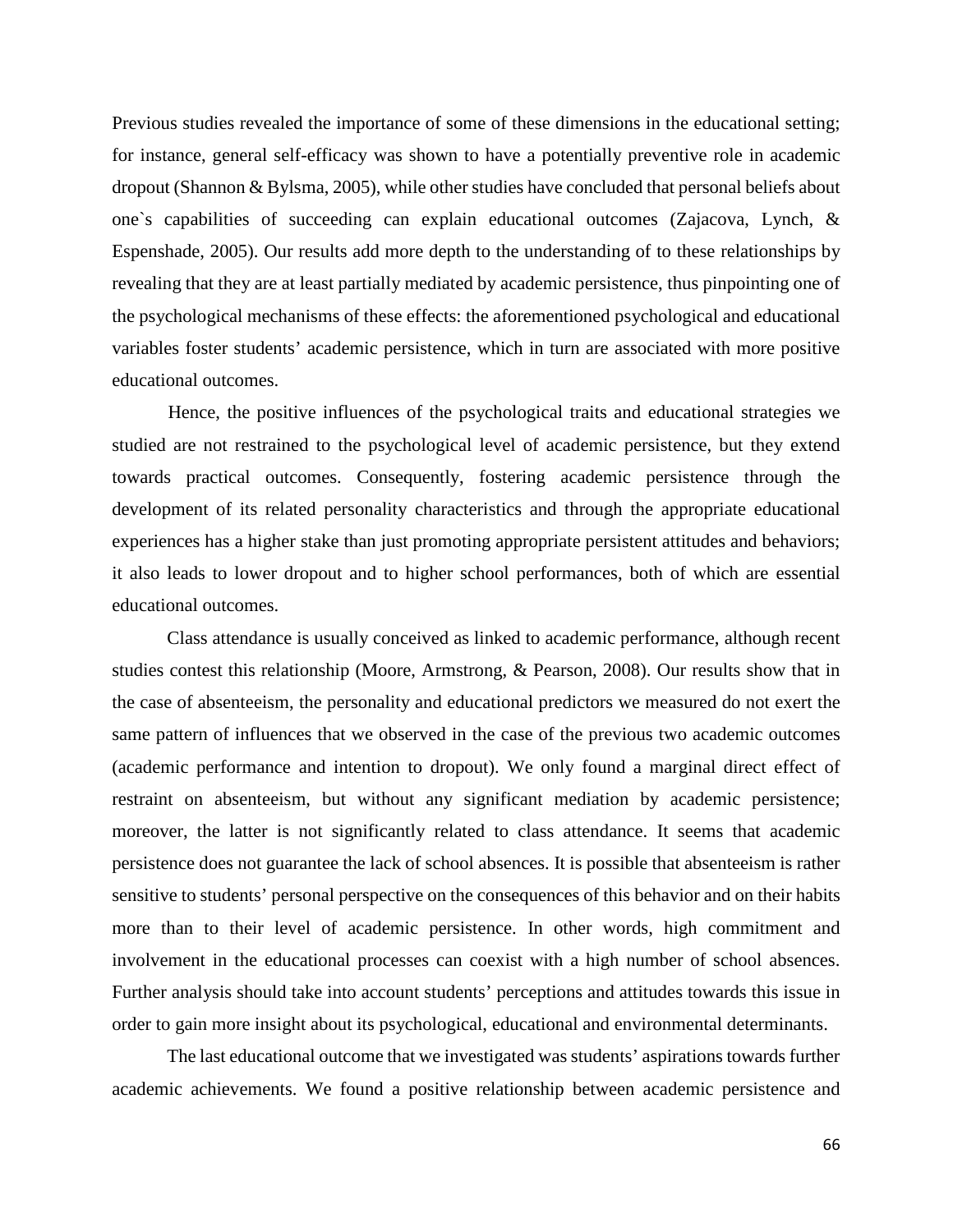students' level of academic aspirations, as well as a significant influence of one of the psychological traits investigated, namely mastery goals, on students' aspirations. This influence is fully mediated by academic persistence. Hence, developing academic persistence appears as an important aim also due to its positive influence on future aspirations, as it appears to instill the desire to pursuit higher academic goals.

Our final research question refers to the comparison between IB students and equivalent non-IB students in Romanian schools in what regards academic persistence and its associated traits, on one hand, and their relationships with the relevant educational outcomes, on the other. Recent studies show that the Romanian public educational system has certain flaws that cause, among other factors, a high frequency of school dropout (Serban, Perju, & Macovei, 2011). In this context, a comparison between the IB schools and the traditional Romanian schools can highlight which personality traits and school strategies can stimulate students to strive to obtain better grades and finish their education.

An overview of our results concerning this question confirms our expectations: compared to the traditional Romanian schools, the IB programme promotes a climate that better supports students in completing their education, as non-IB students perceive their educational experiences as less guided by the educational strategies aimed to develop their academic persistence. Thus, in the non-IB students' dominant perspective, the traditional Romanian schools seem to be lacking such mechanisms. Even when the mechanism are perceived as present, their actual effects on students' academic persistence are weaker than in the IB environment, since only six out of the ten strategies that we have tested were significantly associated with academic persistence, with lower correlations than those in the IB sample. Similarly, all correlations between non-IB students' perceptions of the school strategies that best foster the personality traits associated with academic persistence and the respective traits are smaller than in the IB group; in fact in the case of restraint, this association is non-significant. One possible explanation for this would be a lower ability of the traditional Romanian schools to encourage the development of the personality traits associated with academic persistence. Moreover, non-IB students scored lower than the IB students on academic persistence and on three out of the seven personality traits associated with it.

We also found that the educational strategy with the strongest effect on non-IB students' academic persistence is independent work style. In the Romanian educational system, students seem to be most persistent when they are encouraged to work on their own, when their success or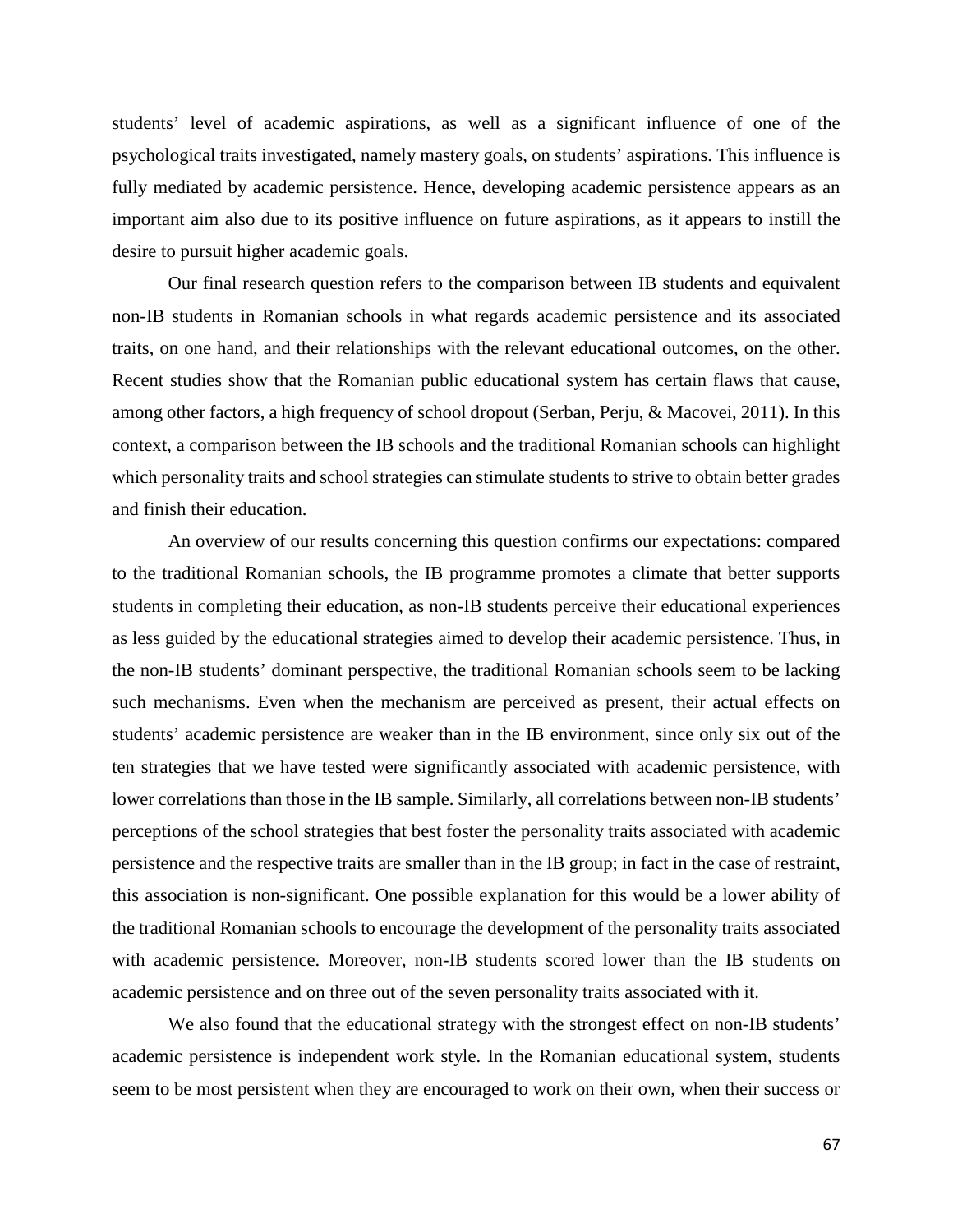failure is contingent only on their own work. Several authors state that students need an environment in which they do not feel controlled but are stimulated to work freely (Kohn, 2011). However, the primary use of this strategy, to the detriment of others, may lead, to long term negative effects such as low school engagement, associated with decreased academic persistence (Appleton, Christenson & Furlong, 2008). Moreover, previous studies have shown that students' academic persistence is best stimulated through a synergy of school strategies. For instance, in a meta-analysis of over 800 papers, Hattie (2013) underlines the importance of classroom size and management, teacher-student relationships, teacher's specific teaching strategies and curricula on students' educational achievement.

A similar pattern of results was noticed when we analyzed the students' specific traits that contribute to academic persistence. As opposed to the IB students, where all seven individual traits were associated with academic persistence, in the non-IB students only five such associations were significant. Critical thinking and restraint, which are among the most important individual personality traits associated with increased academic persistence in the IB group, did not correlate with academic persistence in the non-IB group. This finding is also in accordance with previous studies that have found that the Romanian traditional school system lacks the means to encourage student's curiosity and mostly rewards memorization (Nita, 2013). In such a context that discourages students' originality and values the exact reproduction of learnt material, the students' academic persistence seems to be associated with other personality traits. Specifically, as our result show, non-IB students' academic persistence is most associated with their proactive attitude.

Individuals with a proactive attitude believe that they have enough resources to be able to overcome all challenges and pursue all of their goals, taking responsibility for their own growth, for the future and past events in their life (Schwarzer, 1999). Proactive attitude is also associated with a positive perception of the individual's overall self-efficacy and with proactive coping strategies (Albion, Fernie & Burton, 2005). Students with a proactive attitude have a sense of control over their education and believe that they are solely responsible for their success or failure. They prefer to work independently, setting their own goals, and they believe that school has limited influence on their future (Harvey, Blouin & Stout, 2006). It seems that, in the context of a traditional educational system that still overuses coercive measures, and does not support students' creativity and where students' perceive their teachers as being disengaged (Nita, 2013), the most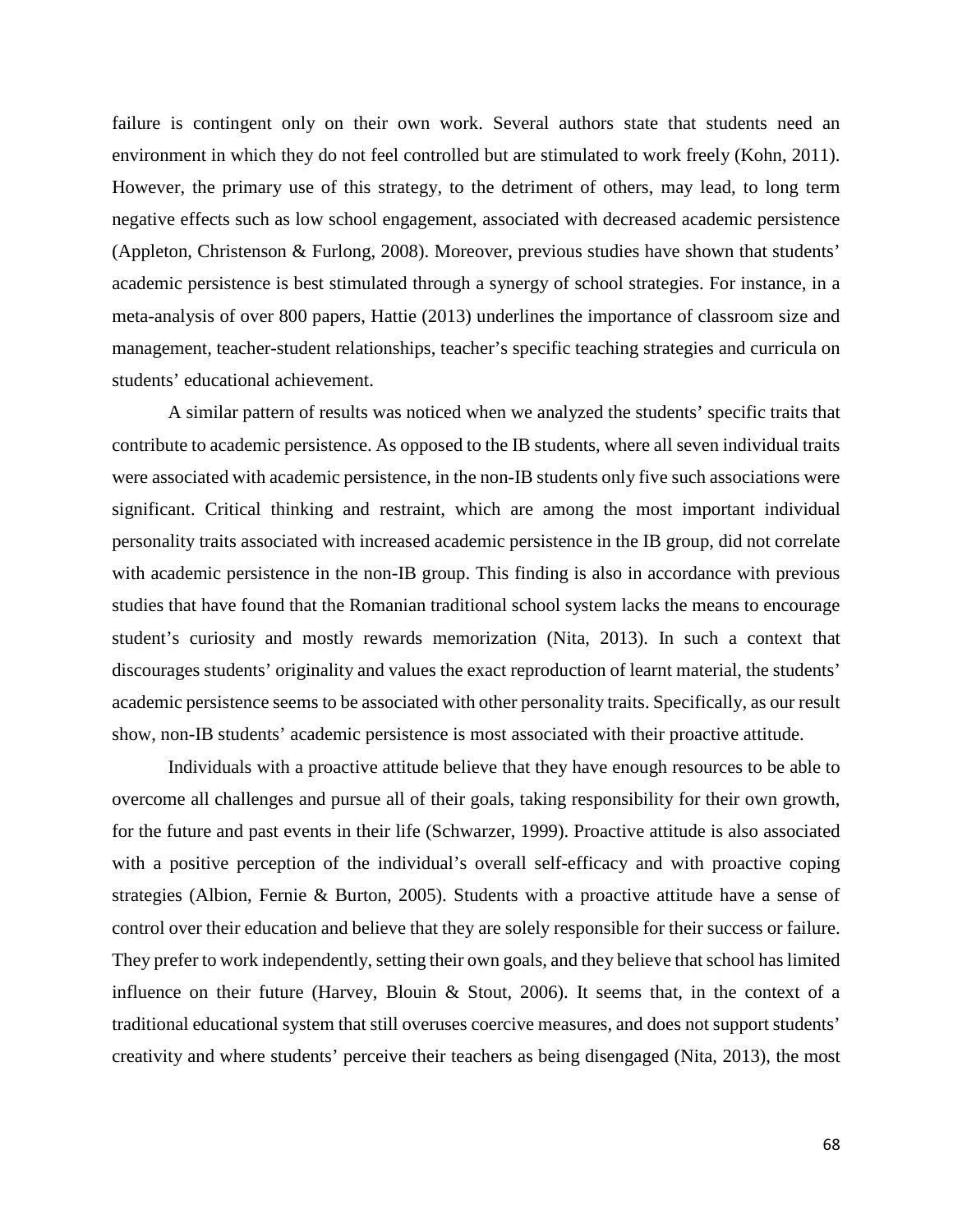persistent are those students who are used to work on their own and who believe that they are solely responsible for their education and future.

In our mediation analyses, we found that the only educational strategy associated with non-IB students' academic performance was independent work style and this relationship was mediated by students' academic persistence. This result brings further support to the idea that the students who have the capacity to work on their own and develop various skills independently are the ones most likely to thrive in the Romanian public schools. On the other hand, students' proactive attitudes, although significantly predicting their academic persistence, have no further effect on their academic performance, a result suggesting the traditional educational system does not reward proactive individuals. Somehow paradoxically, the most academically persistent non-IB students also tend to have the most proactive attitudes, but this attitude doesn't translate into higher school grades. This pattern of results suggests that the Romanian traditional school system is not consciously assuming the mission of developing students' proactivity, since this psychological trait only has significant relationships with other subjective dimensions, such as academic persistence and aspirations, but it is not externally reinforced through higher grades. Furthermore, results pinpoint restraint as another significant predictor of non-IB students' academic performance. Interestingly, however, our previous results showed that this personal trait is perceived by the non-IB student as not being fostered by their educational environment and that it has no significant effect on academic persistence. Further studies should try to identify the precise mechanisms that support academic performances in the Romanian schools, and the educational strategies that should be developed to this aim.

Concerning the second educational outcome, dropout intentions, our results show that none of the factors of academic persistence strongly relate to dropout intentions in the non-IB sample. Moreover, enlarging the set of potential predictors by including all the educational and psychological variables that we measured, we still found no significant association with dropout intentions among non-IB students. Hence, these intentions seem to have a very distinct causal mechanism in this sample. Since dropout is a serious problem in the Romanian educational system, further studies are necessary in order to explore its significant factors.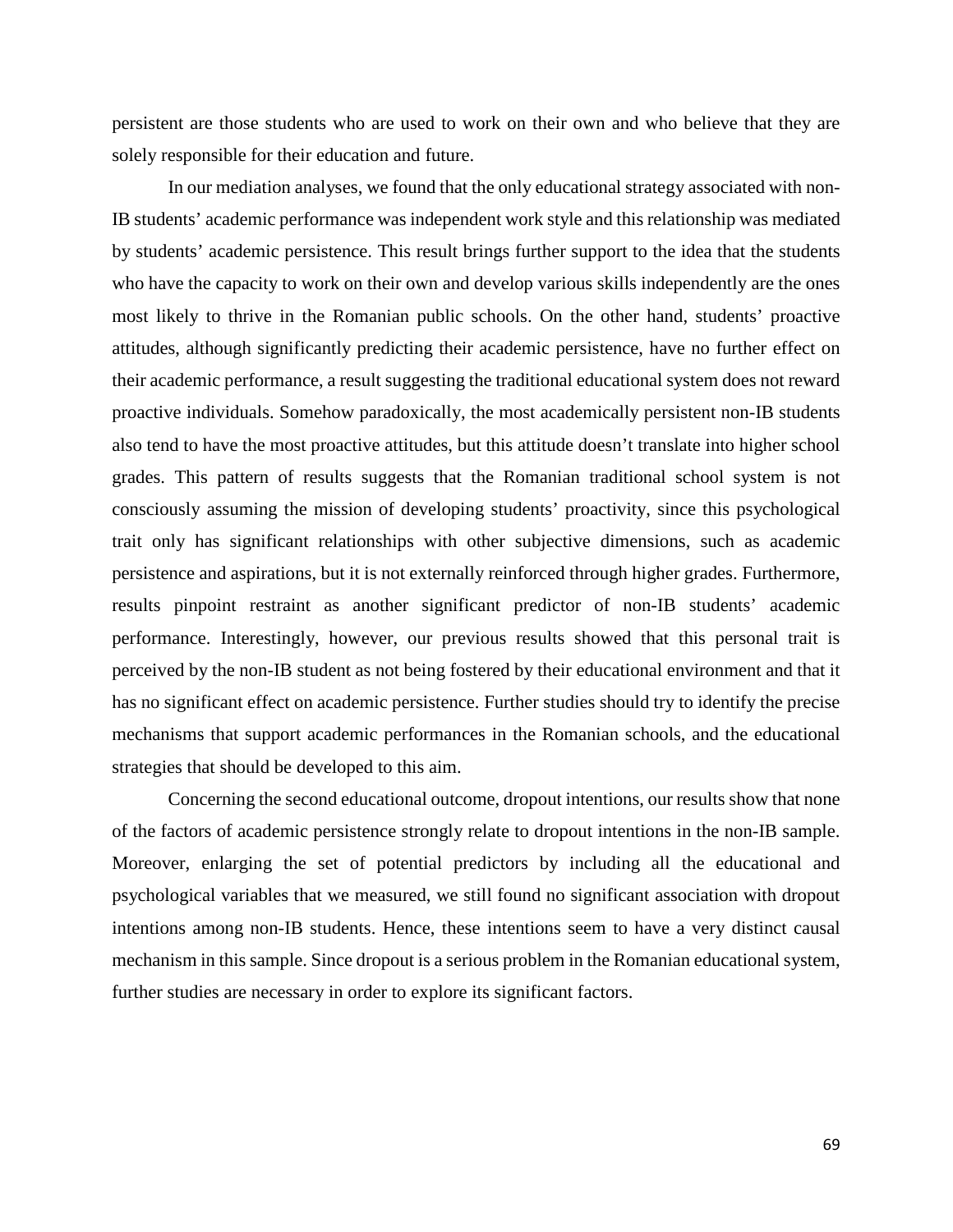#### **4. Implications and recommendations**

Given this important role of academic persistence for the IB students' academic performance and other educational outcomes, we think that teachers working in the IB programme should be made aware of the relevance of developing this trait in their students. Also, the set of educational strategies, both general and specific to each trait that supports academic persistence, should be made explicit to them and they should be encouraged to fully apply the strategies under their control, such as building relationships with their students, promoting an independent work style, thoroughly explaining the IB framework to them, helping them develop the six traits that further support academic persistence (self-confidence, proactive attitude, restraint, critical thinking, mastery goals and academic resilience). On the other hand, the essential role in academic persistence of the two qualities of the IB curricula highlighted as such by our results, namely their comprehensiveness and their focus on the real, practical need of the students, should be acknowledged and reflected in any future review of the IB DP curricula.

Beyond these positive effects, another set of implications and subsequent recommendations for improvement stems from several elements highlighted by the IB teachers and/or by the results of our quantitative research phase. First, looking at the overall means of the IB students' perceptions of the ten educational strategies that foster academic persistence, it can be noticed that two of these strategies, namely clear framework and focusing on the student, have a mean score below 4 (which is the point of "somewhat agreement" of the response scale used in the questionnaire). Consequently, the general perception among IB students is not decisively positive on these two aspects of the IB programme. Concerning focusing on the student, its improvement would primarily entail offering students more guidance and taking into greater account their needs when developing educational activities and tasks. The clear framework dimension, as it is represented in the questionnaire items, is focused on the clarity of the assessment criteria, and on the consistency between requirements and the evaluation of their fulfillment. Its essential status for students' performances is highlighted by studies showing that having a clear goal in mind and knowing the necessary steps to be taken in order to accomplish it can help one effectively plan the endeavors necessary in order to successfully attain it (Belcourt & McBey, 2010).

Another suggestion that emerged from the focus groups with the IB teachers, is to stimulate IB students' long-term future perspectives by emphasizing the benefits of the IB diploma for their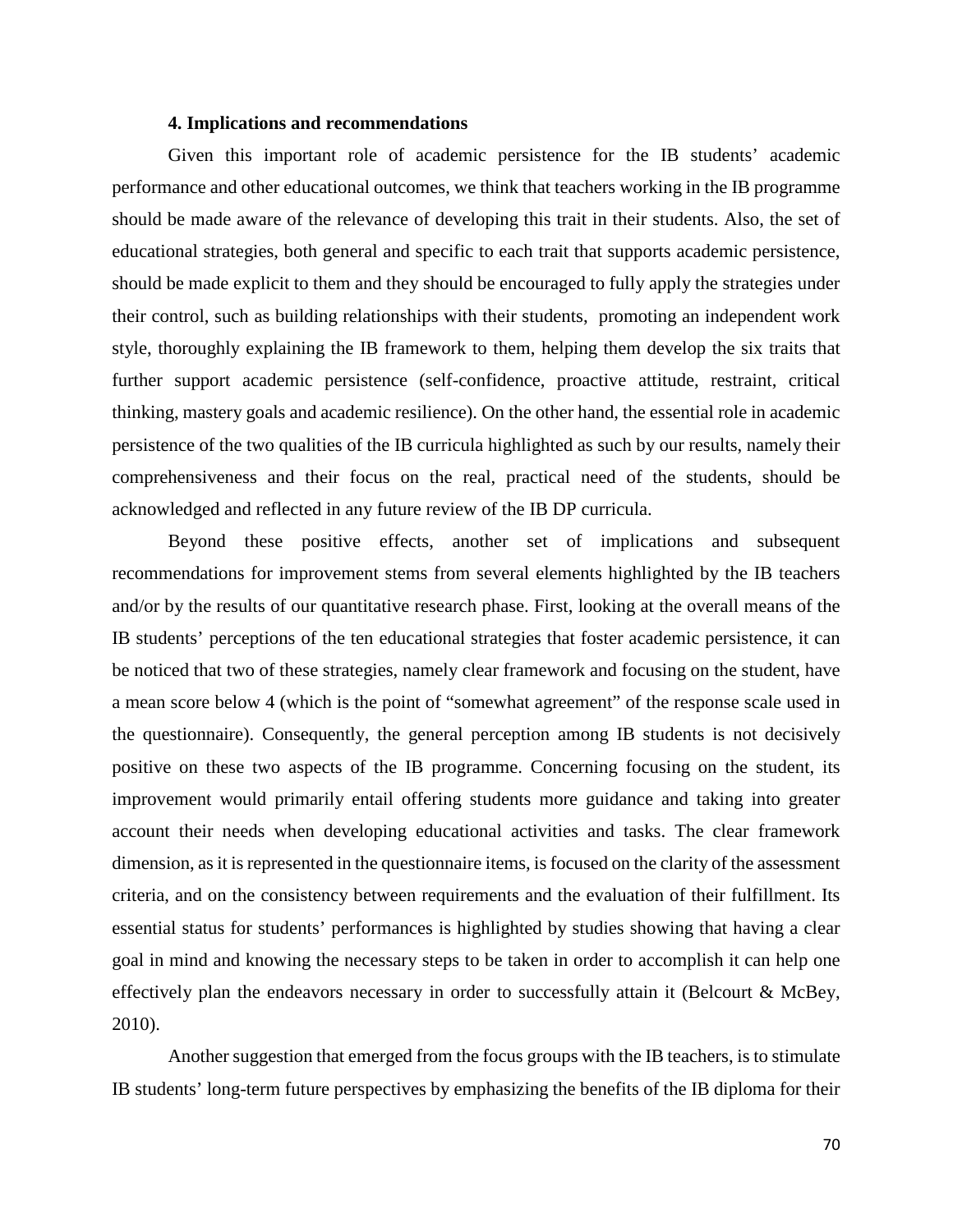future educational opportunities. For example, schools could provide students with more information about how and where the IB diploma is recognized among universities. This, in turn, would help develop students' academic persistence and educational commitment, in line with the empirical studies revealing that students' learning motivation is sustained by their awareness of the manners in which education can help their future career plans(Barrett, 2000). On this topic, there were IB teachers in our sample who stated that "the most persistent students are the ones that have a clear vision about what they are going to do post-secondary" and that students' academic persistence is stimulated by "the options they feel are available for them at the end of the high schools studies". Besides the evident advantages in the "educational market" of having an IB education, students could be made more aware of the practical skills that the experiences in the IB system have helped them develop. On this issue, some teachers remarked that the IB learner profile, which synthesizes the skills fostered in the IB students, is not very efficient in this purpose, as students do not acknowledge it as truly reflective of their true personalities. For instance, one opinion among those expressed by the IB teachers was that "a lot of the students do not respond well to the IB learner profile because they feel it's artificial". A solution might be to further explain the relevance of the learner profile attributes to their lives and experiences and the practical skills derived from them that students develop, as well as the ways in which these skills could help further their careers and education.

Another implication is related to the assessment process that seems, in the opinion of the teachers interviewed, "antithetical to a lot of the teaching strategies" that they are employing. The primary reason is that while the teaching aims to develop "curiosity" and "inquiry" in students, the final examinations are "really stressful" and do not actually reward students' creativity. Consequently, the students are "very stressed in preparing themselves for this [examination] process which becomes quite tedious and exhausting". The results of our quantitative research phase also show that academic resilience, a psychological trait that could help students better overcome these difficulties, is the only personality dimension among the seven that we investigated on which IB students scored lower than the non-IB ones. This difference is in line with the fact that the educational mechanism of fostering academic resilience is perceived by the IB students as being somewhat under-implemented, as it is the only one among the six strategies aimed at the traits supporting academic persistence with an overall mean below 4. Hence, IB students perceive that the teaching periods in their academic year do not prepare them enough for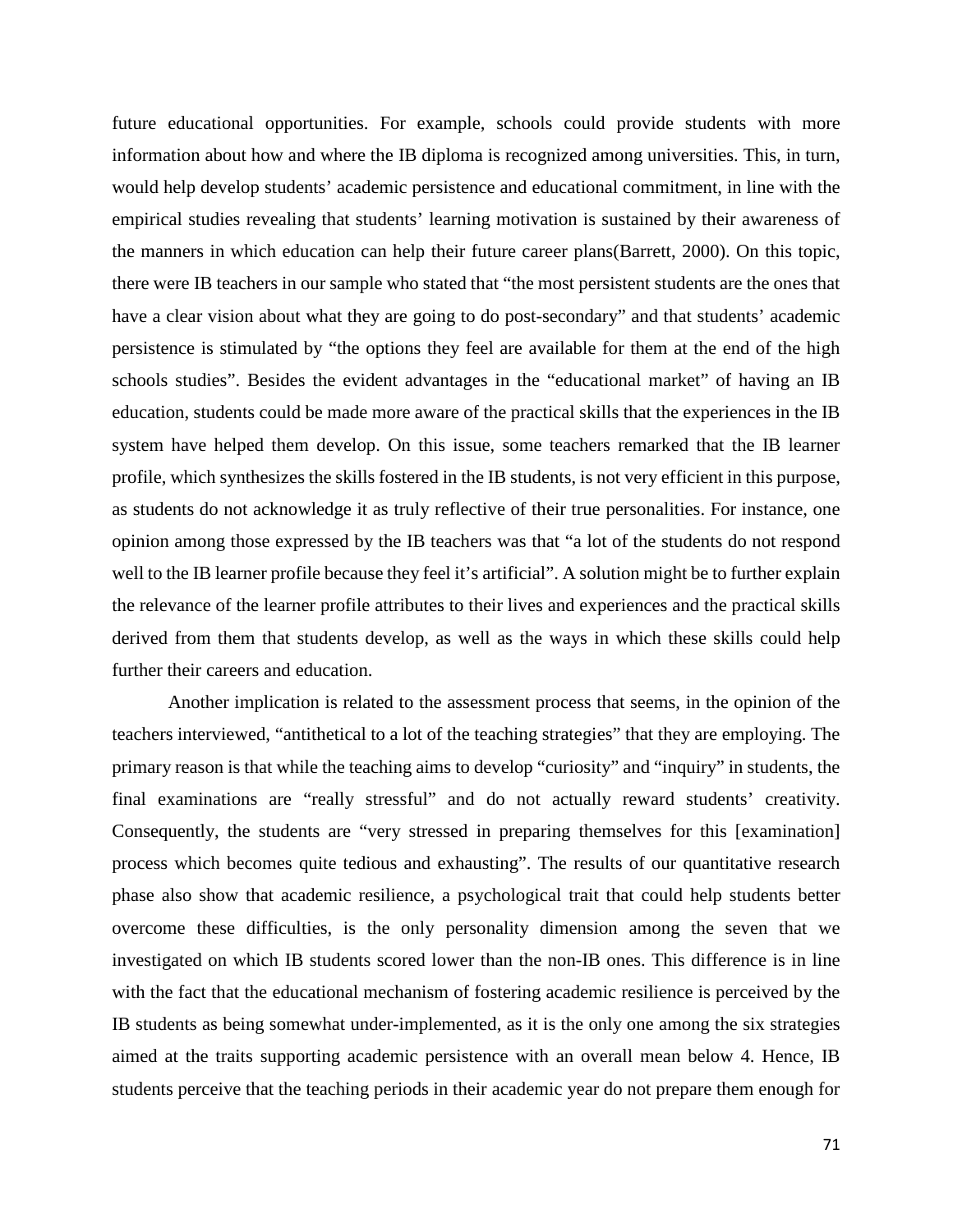the requirements and the pressures of the examination period, so that they could be more able to adapt to its difficulties.

In conclusion, our results show that the IB DP programme fosters students' academic persistence to a higher degree than the traditional educational system (at least the Romanian one) does. The generalizability of the findings concerning this comparison is limited by the fact that we only used Romanian students as a control group; further studies could test the cultural variability of these effects by comparing IB students to non-IB students enrolled in traditional school systems in other countries. This effect is mostly due to a set of distinct strategies that stimulate this trait both directly and indirectly, especially through the adapted and comprehensive curricula, and through the development of certain psychological skills supporting academic persistence. Moreover, IB students' academic persistence is associated with their academic performances, their school commitment and their educational aspirations. The importance of academic persistence among the educational effects of the IB programme has also been highlighted by previous studies, although only at an implicit level. For instance, Wright(2014), in a synthetic overview of the long term outcomes of the IB programmes, shows that their mission and instruction focus on enhancing people with an integrated personal system of social values and dispositional orientations that ensure long-lasting effects in their life by becoming lifelong learners. Our study reveals some of the actual mechanisms of those effects, as well as the role of academic persistence and the educational strategies that can enhance it.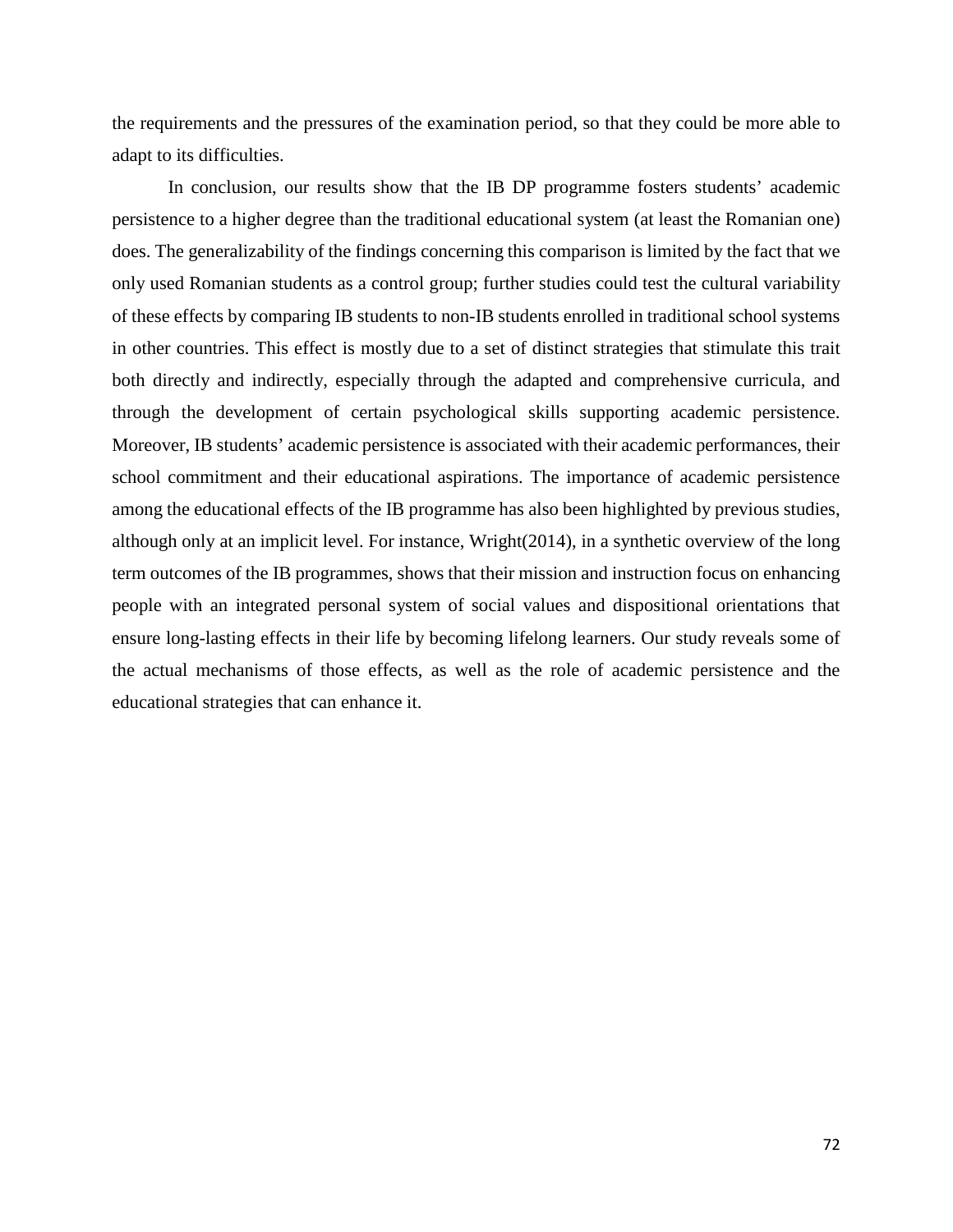#### **References**

- Agbuga, B. (2010). Gender differences in achievement goals and their relations to self-reported persistence / Effort.*Journal of Educational Research, 44*, 1-18.
- Ajaja, O. P. (2012). School dropout pattern among senior secondary schools in Delta State, Nigeria. *International Education Studies, 5*(2), 145-153.
- Albion, M. J., Fernie, K. M., & Burton, L. J. (2005).Individual differences in age and self-efficacy in the unemployed. *Australian Journal of Psychology*, *57*(1), 11-19.
- AlKandari, N. (2012). Students' communication and positive outcomes in college classrooms. *Education, 133* (1), 19-30.
- Allen, J. K., (2011). Teaching for civic engagement: lesson learned from integrating positive psychology and future studies, *Journal of University Teaching & Learning Practice, 8* (3), 1-15.
- Alva, S. A. (1991). Academic invulnerability among Mexican-American students: The importance of protective resources and appraisals. *Hispanic Journal of Behavioral Sciences, 13* (1), 18-34.
- Andrei, T., Profiroiu, A., Profiroiu, M. & Iacob, A. I. (2011).School dropout in Romania at the level of disadvantaged groups. *Procedia-Social and Behavioral Sciences, 28*, 337-341.
- Andrei, T., Teodorescu, D. & Oancea, B. (2011a).Characteristics and causes of school dropout in the countries of the European Union. *Procedia-Social and Behavioral Sciences, 28*, 328- 332.
- Andrei, T., Teodorescu, D., & Oancea, B. (2011b). Quantitative methods used to identify the causes of school dropout in EU countries. *Procedia-Social and Behavioral Sciences, 31*, 188-192.
- Angus, D. L., & Mirel, J. (1999). *The failed promise of the American high school, 1890-1995*. New York: Teachers College Press
- Appleton, J. J., Christenson, S. L., & Furlong, M. J. (2008). Student engagement with school: Critical conceptual and methodological issues of the construct. *Psychology in the Schools*, *45* (5), 369-386.
- Assor, A., & Kaplan, H. (2001).Mapping the domain of autonomy support: Five important ways to undermine student's experience of autonomy in learning. In A. Efklides, J. Kuhl, & R. M. Sorrentino (Eds.), *Trends and prospects in motivation research* (pp. 101-120). Dordrecht, The Netherlands: Kluwer.
- Astin, A. W. (1985). *Achieving educational excellence: A critical assessment of priorities and practices in higher education*. San Francisco: Jossey-Bass.
- Bandura, A. (1977). Self-efficacy: Toward a unifying theory of behavioral change. *Psychological Review, 84*(2), 191-215.
- Baron, R.M., & Kenny, D.A. (1986). The moderator–mediator variable distinction in social psychological research: conceptual, strategic, and statistical considerations. *Journal of Personality and Social Psychology, 51*, 1173–1182.
- Barrett, H. (2000). Electronic Teaching Portfolios: Multimedia Skills + Portfolio Development = Powerful Professional Development. In D. Willis, J. Price & J. Willis (Eds.), *Proceedings of Society for Information Technology & Teacher Education International Conference 2000* (pp. 1111-1116). Chesapeake, Virginia: Association for the Advancement of Computing in Education (AACE).
- Bean, J. (1980). Dropouts and turnover. The synthesis and test of a causal model of student attrition. *Research in Higher Education, 12*, 155-187.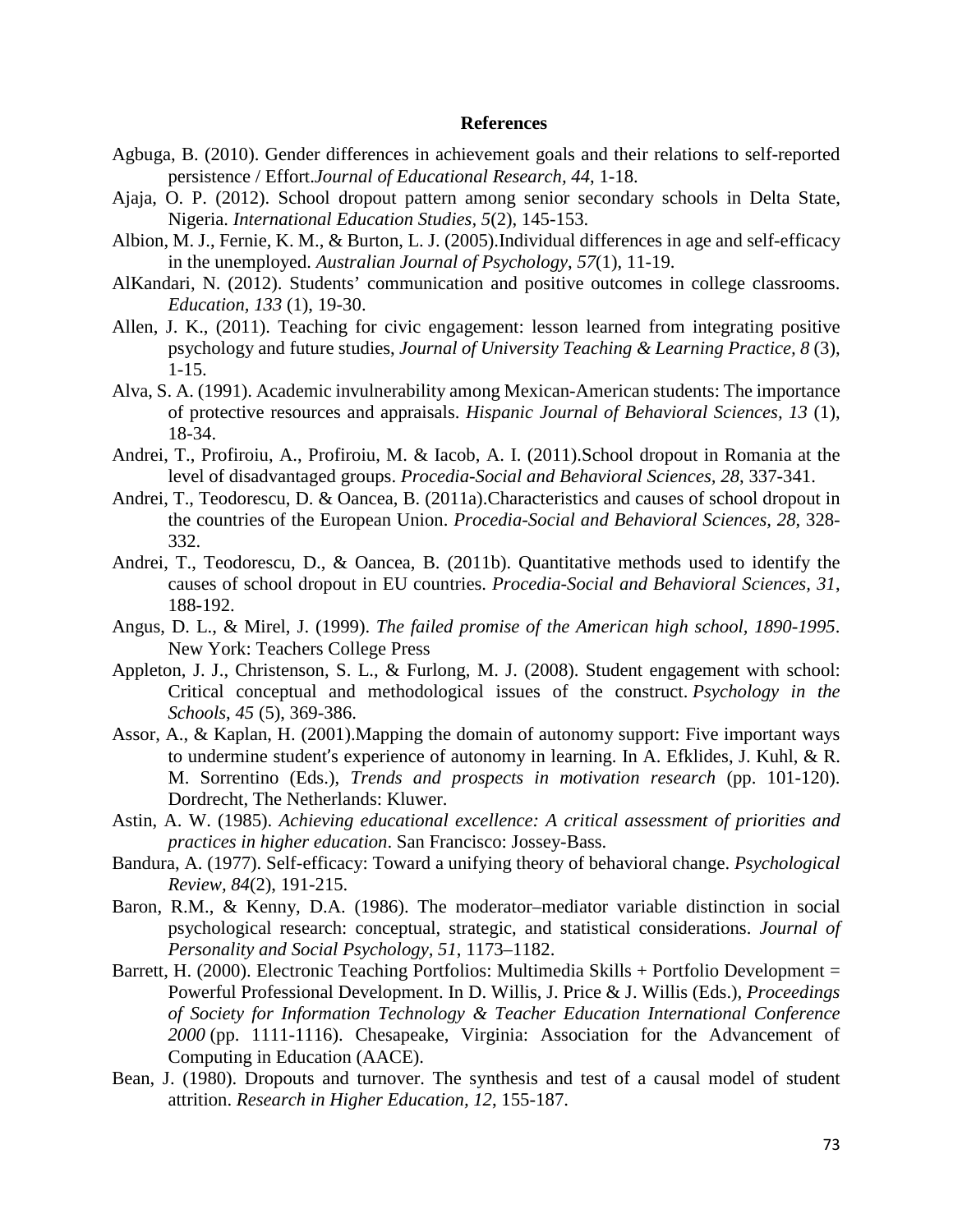- Bean, J. (1982). Student attrition, intentions, and confidence: interaction effects in a path model. *Research in Higher Education, 17*, 291-319.
- Bean, J., & Eaton, S. B. (2001/2002). The psychology underlying successful retention practices. *Journal of College Student Retention, 3*, 73–89.
- Belcourt, M., & McBey, K. J. (2010). *Strategic human resources planning*.Nelson Education.
- Belmont, M., Skinner, E., Wellborn, J., & Connell, J. (1988). Teacher as social context: A measure of student perceptions of teacher provision of involvement, structure, and autonomy support (Tech. Rep. No. 102). New York: University of Rochester, Rochester.
- Berger, J.B., & Milem, J. F. (1999).The role of student involvement and perceptions of integration in a causal model of student persistence. *Research in Higher Education, 40*, 641–664
- Blackwell, L., Trzesniewski, K., & Dweck, C.S. (2007). Implicit theories of intelligence predict achievement across an adolescent transition: A longitudinal study and an intervention. *Child Development, 78*, 246–263.
- Blue, D., & Cook, J. E. (2004). High school dropouts: Can we reverse the stagnation in school graduation*? High School Dropouts. 1* (1), 1-11.
- Bollen, K. A. (1989). A new incremental fit index for general structural models. *Sociological Methods & Research*, *17*, 303–316.
- Bordieri, M. J., Kellum, K. K., & Wilson, K. G. (2012). Editorials: Special issues on behavior analysis & education. *The Behavior Analyst Today, 13* (1), 1-2.
- Bound, J., Lovenheim, M., & Turner, S. (2010). Why have college completion rates declined? An analysis of changing student preparation and collegiate resources. *American Economic Journal: Applied Economics, 2* (3), 129-157.
- Braxton, J. M., Bray, N. J., & Berger, J. B. (2000).Faculty teaching skills and their influences on the college student departure process. *Journal of College Student Development, 41* (2), 215-227.
- Bridgeland, J. M., DiIulio, J. J., & Morison, K. B. (2006). *The silent epidemic: Perspectives of highschool dropouts*. Washington, District of Columbia: Civic Enterprises, Peter D. Hart Associates.
- Bronfenbrenner, U. (1979). *The ecology of human development: Experiments by nature and design*. Cambridge, Massachusetts: Harvard University Press.
- Brown, S. D., Tramayne, S., Hoxha, D., Telander, K., Fan, X., & Lent, R. W. (2008). Social cognitive predictors of college students' academic performance and persistence: A metaanalytic path analysis. *Journal of Vocational Behavior, 72*, 298–308.
- Browne, M. W., & Cudeck, R. (1989). Single sample cross-validation indices for covariance structures. *Multivariate Behavioral Research*, *24*, 445–455.
- Bullock, K. (2011) International Baccalaureate learner profile: Literature review. *International Baccalaureate*, from **Retrieved** *Retrieved* from http://www.ibo.org/research/resources/documents/LPLitReview\_final.pdf
- Byrne, B. M. (2013). *Structural equation modeling with AMOS: Basic concepts, applications, and programming*. Routledge.
- Caspi, A., Wright, B. R. E., Moffitt, T. E., & Silva, P. A. (1998). Early failure in the labor market: Childhood and adolescent predictors of unemployment in the transition to adulthood. *American Sociological Review, 63* (3), 424-451.
- Chen, R. (2012). Institutional characteristics and college student dropout risks: A multilevel event history analysis. *Research in Higher Education, 53*, 487-505.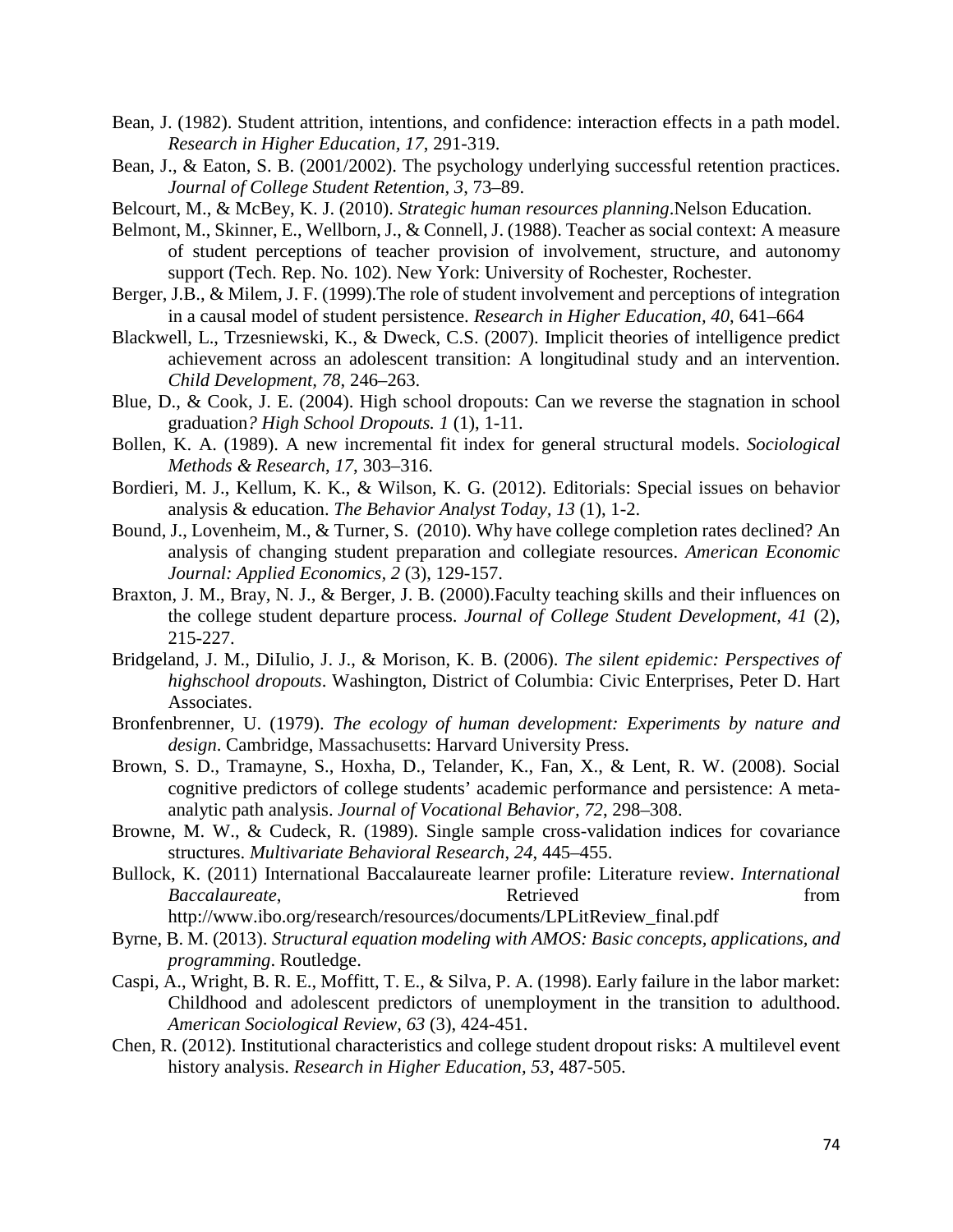- Christenson, S. L., Reschly, A. L., Appleton, J. J., Berman, S., Spanjers, D., & Varro, P. (2008). Best practices in fostering student engagement. In A. Thomas & J. Grimes (Eds.), *Best practices in school psychology (5th Ed.)*. Bethesda, Maryland: National Association of School Psychologists.
- Clark, L. A., & Watson, D. (1995). Constructing validity: Basic issues in objective scale development. *Psychological Assessment, 7,* 309-319.
- Constantin T., Holman A., Hojbota A. M., (2011), *Development and validation of a motivational persistence scale*, *Psihologija, 45* (2), 99–120.
- Cornell, D., Gregory, A., Huang, F., & Fan, X. (2013). Perceived prevalence of bullying and teasing predicts high school dropout rates. *Journal of Educational Psychology, 105,* 138- 149.
- Crain-Dorough, M. L. (2003). *A study of dropout characteristics and school-level effects on dropout prevention*. LSU Graduate School, Electronic Thesis and Dissertation. Retrieved fromhttp://etd.lsu.edu/docs/available/etd-0710103-021510/unrestricted/Crain-Dorough dis.pdf.Accessed 15.03.2015.
- Csikszentmihalyi, M. (1990). *Flow: The psychology of optimal experience*. New York: Harper & Row.
- Daniels, L. M., Stupnisky, R. H., Pekrun, R. H., Haynes, T. L., Newall, N. E., & Perry, R. P. (2009). A longitudinal analysis of achievement goals: From affective antecedents to emotional effects and achievement outcomes. *Journal of Educational Psychology, 101* (4), 948-963.
- Davidson, W. B., Beck, H. P., & Milligan, M. (2009). The college persistence questionnaire: development and validation of an instrument that predicts student attrition. *Journal of College Student Development, 50* (4): 373-390.
- De Raad, B., & Schouwenburg, H. C. (1996). Personality in learning and education: A review. *European Journal of Personality, 10*, 303–336
- Deci, E. & Ryan, R. (1987).The support of autonomy and the control of behavior. *Journal of Personality and Social Psychology, 53*, 1024-1037.
- Deci, E. L. & Ryan, R. M. (1985).*Intrinsic motivation and self-determination in human behavior,* New York: Plenum Publishing Co.
- Deci, E. L., Koestner, R., & Ryan, R. M. (2001). Extrinsic rewards and intrinsic motivation in education: Reconsidered once again. *Review of Educational Research, 71*, 1-27.
- Doll, B., Zucker, S., & Brehm, K. (2004). *Resilient classrooms: Creating healthy environments for learning*. New York: The Guilford Press.
- Duckworth, A. L., Quinn, P. D., &Tsukayama, E. (2012). What no child left behind leaves behind: the roles of IQ and self-control in predicting standardized achievement test scores and report card grades. *Journal of Educational Psychology, 104*, 439–451.
- Duckworth, A.L, & Quinn, P.D. (2009). Development and validation of the short grit scale (Grit-S). *Journal of Personality Assessment, 91*, 166-174.
- Duckworth, A.L. & Seligman, M.E.P. (2005) Self-discipline outdoes IQ in predicting academic performance of adolescents*. Psychological Science, 16*, 939-44.Dweck, C., Walton, G. M., & Cohen, G. L. (2011). Academic tenacity: Mindsets and skills that promote log-term learning. Paper presented at the Gates Foundation, Seattle, Washington.
- Duckworth, A.L., Peterson, C., Matthews, M. D., &Kelly, D.R. (2007). Grit: perseverance and passion for long-term goals. *Journal of Personality and Social Psychology, 92* (6), 1087- 1101.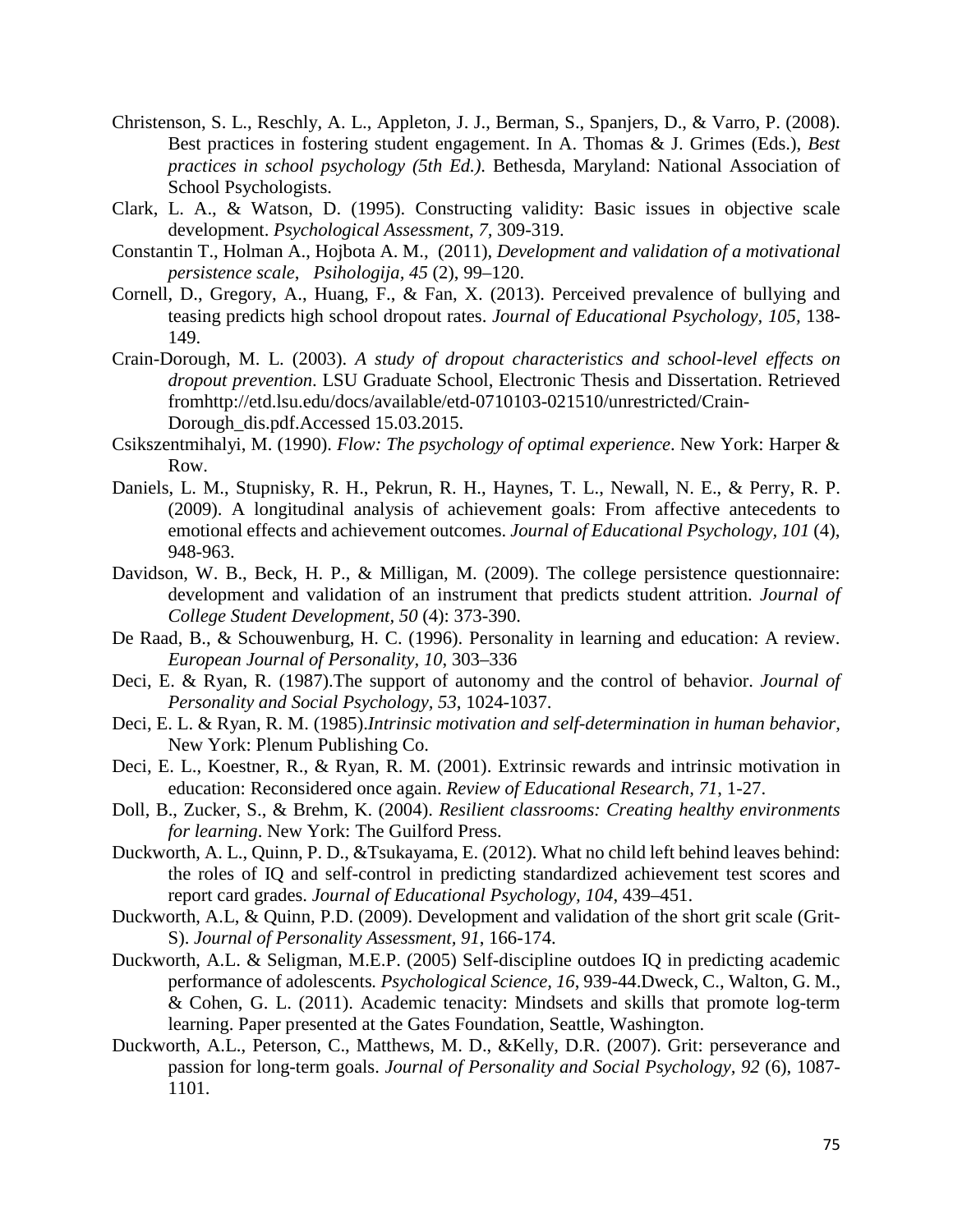- Dweck, C. S. (1996). Implicit theories as organizers of goal and behavior. In P. M. Gollwitzer & J. A. Bargh (Eds.), *The psychology of action: Linking cognition and motivation to behavior*  (pp. 69-90). New York: Guilford Press.
- Dweck, C. S., Chiu, C, & Hong, Y. (1995). Implicit theories and their role in judgments and reactions: A world from two perspectives. *Psychological Inquiry*, 6, 267-285.
- Eccles J.S., Adler, T.F., Futterman, R., Goff, S.B., Kaczala, C.M., Meece, J.L., and Midgley, C. (1983).Expectancies, values, and academic behaviors.In J.T. Spence (Ed.), *Achievement and achievement motivation* (pp. 75-146). San Francisco: W.H. Freeman.
- Fallon, C.M. (2010). School factors that promote academic resilience in urban Latino high school students. Dissertations (Paper 122) Retrieved from http://ecommons.luc.edu/luc\_diss/122
- Farington, C. A., Roderick, M., Allensworth, E., Nagaoka, J., Keyes, T. S., Johnson, D. W., & Beechum, N. O. (2012). *Teaching adolescents to become learners. The role of noncognitive factors in shaping school performance: A critical literature review.* University of Chicago Consortium on Chicago School Research.
- Fenollar, P., Roman, S., & Cuestas, P. J. (2007). University students academic performance: An integrative conceptual framework and empirical analysis. *British Journal of Educational Psychology, 77*, 873-891.
- Finn, J. D. (1989). Withdrawing from school. *Review of Educational Research, 59* (2), 117-142.
- Fredricks, J. A., Blumenfeld, P. C., & Paris, A. H. (2004). School engagement: Potential of the concept, state of the evidence. *Review of Educational Research, 74* (1), 59–109.
- Freudenberg, N., &Ruglis, J. (2007). Reframing school dropout as a public health issue. *Preventing Chronic Disease, 4(4).* Retrieved from http://www.cdc.gov/pcd/issues/2007/oct/07\_0063.htm.
- Gibbs, G. (2002). *Qualitative data analysis: explorations with NVivo*. Open University.
- Govindaraju, R., & Venkatesan, S. (2010). A study on school drop-outs in rural settings. *Journal of Psychology, 1* (1), 47-53.
- Greenwood, C. R., Horton, B. T., & Utley, C. A. (2002). Academic engagement: Current perspectives on research and practice. *School Psychology Review, 31*, 328-349.
- Habley, W. R., & McClanahan, R. (2004). *What Works in Student Retention?* ACT, All Survey Colleges.
- Hamre, B. K., & Pianta, R. C. (2001). Early teacher–child relationships and the trajectory of children's school outcomes through eighth grade. *Child Development, 72,* 625–638.
- Hanford, E. (2012). How important is grit in student achievement? KQED News. Retrieved from http://ww2.kqed.org/mindshift/2012/10/02/how-important-is-grit-in-student-achievement/
- Harden, R. M., Sowden, S., & Dunn, W. R. (1984). Educational strategies in curriculum development: the SPICES model. *Medical Education, 18*, 284-297.
- Hardre, P.L., Reeve, J. (2003). A motivational model of rural students' intentions to persist versus dropout of high school. *Journal of Educational Psychology, 95*(2), 347–356.
- Harris, J. R. (2006). *No two alike*. New York: W. H. Norton.
- Harter, S. (1978). Effective motivation reconsidered: Toward a developmental model. *Human Development, 21,* 36-64.
- Harvey, S., Blouin, C., & Stout, D. (2006). Proactive personality as a moderator of outcomes for young workers experiencing conflict at work. *Personality and individual differences*, *40*  (5), 1063-1074.
- Hattie, J. (2013). *Visible learning: A synthesis of over 800 meta-analyses relating to achievement*. Routledge.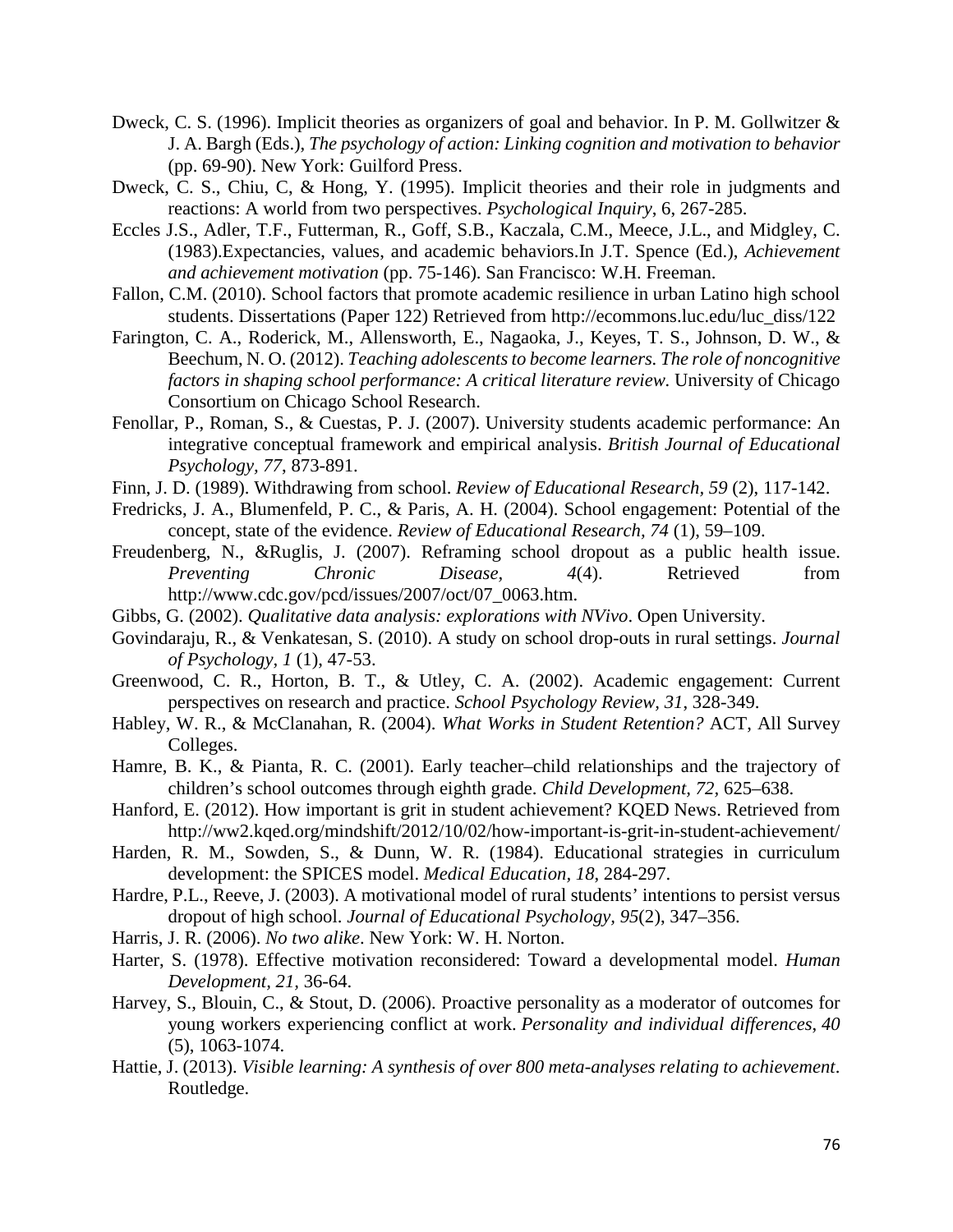- Houser-Marko, L., & Sheldon, K. (2006).Motivating behavioral persistence: The self-as-doer construct.*Personality and Social Psychology Bulletin, 32*, 1037-1049.
- Hu, L. T., & Bentler, P. M. (1995). Evaluating model fit. In R. H. Hoyle (Ed.), Structural *equation modeling: Concepts, issues, and applications* (pp. 76-99). Thousand Oaks, CA: Sage.
- Hu, S., & Ma, Y. (2010). Mentoring and student persistence in college: A study of the Washington State Achievers Program. *Innovative Higher Education, 35*, 329-341.
- Hulleman, C. S., &Harackiewicz, J. M. (2009).Promoting interest and performance in high school science classes.*Science, 326*, 1410–1412.
- Ingrum, A. (2006). High School Dropout Determinants: The Effect of Socioeconomic Status and Learning Disabilities. *The Park Place Economist, Volume XIV*, 73-79.
- Jimerson, S., Reschly, A.L., & Hess, R. (2008). Best practices in increasing the likelihood of school completion. In A. Thomas, & J. Grimes (Eds.). *Best practices in school psychology - 5th Ed* (pp. 1085-1097). Bethesda, Maryland: National Association of School Psychologists.
- Joreskog, K. G., & Sorbom, D. (1993). *LISREL 8: Structural equation modeling with the SIMPLIS command language*. Chicago: Scientific Software International.
- Joreskog, K. G., & Sorbom, D. (1996). *LISREL 8: User's reference guide*. Chicago: Scientific Software International.
- Kohn, A. (2011). *Feel-bad education: And other contrarian essays on children and schooling*. Beacon Press.
- Kohn, A. (2014). *The Downside of "Grit"*. The Washington Post. Retrieved 03/09/2014 from http://www.alfiekohn.org/miscellaneous/grit.htm
- Kuh, G. D., Kinzie, J., Schuh, J. H., Whitt, E. J., & Associates. (2005). Student success in college: Creating conditions that matter. San Francisco: Jossey-Bass.
- Lamb, S., &, Markussen, E. (2011). School dropout and completion: An international perspective. In S. Lamb, E. Markussen, R. Teese, N. Sandberg & J. Polesel (Eds.). *School Dropout and Completion. International Comparative Studies in Theory and Policy (pp. 1-18). Springer.*
- LanRong, X., &Preissle, J. (2009). *Educating Immigrant Students in the 21st Century: What Educators Need to Know.*Thousand Oaks, California: Corwin.
- Lee, T., & Breen, L. (2007). Young people's perceptions and experiences of leaving high school early: An exploration. *Journal of Community and Applied Social Psychology, 17*, 329-346.
- Lee, V. E., &Burkam, D. T. (2001).Dropping out of high school: The role of school organization and structure. Conference Paper: Dropouts in America. Retrieved from [http://civilrightsproject.ucla.edu/research/k-12-education/school-dropouts/dropping-out](http://civilrightsproject.ucla.edu/research/k-12-education/school-dropouts/dropping-out-of-high-school-the-role-of-school-organization-and-structure/lee-role-school-organization-2001.pdf)[of-high-school-the-role-of-school-organization-and-structure/lee-role-school](http://civilrightsproject.ucla.edu/research/k-12-education/school-dropouts/dropping-out-of-high-school-the-role-of-school-organization-and-structure/lee-role-school-organization-2001.pdf)[organization-2001.pdf](http://civilrightsproject.ucla.edu/research/k-12-education/school-dropouts/dropping-out-of-high-school-the-role-of-school-organization-and-structure/lee-role-school-organization-2001.pdf)
- Lee, V.E., & Burkam, D.T. (1992). Transferring high schools: An alternative to dropping out? *American Journal of Education, 100*, 420-453.
- Lehr, C.A., Hanson, A., Sinclair, M.F., & Christenson, S.L. (2003). Moving beyond dropout prevention towards school completion: An integrative review of data-based interventions. *School Psychology Review, 32*, 342–364.
- Locke, E. A., Shaw, K N., Saari, L. M., & Latham, G. P. (1981). Goal setting and task performance: 1969-1980. *Psychological Bulletin, 90*, 125-152.
- Lufi, D., & Cohen, A. (1987).A scale for measuring persistence in children. *Journal of Personality Assessment, 51*(2), 178-185.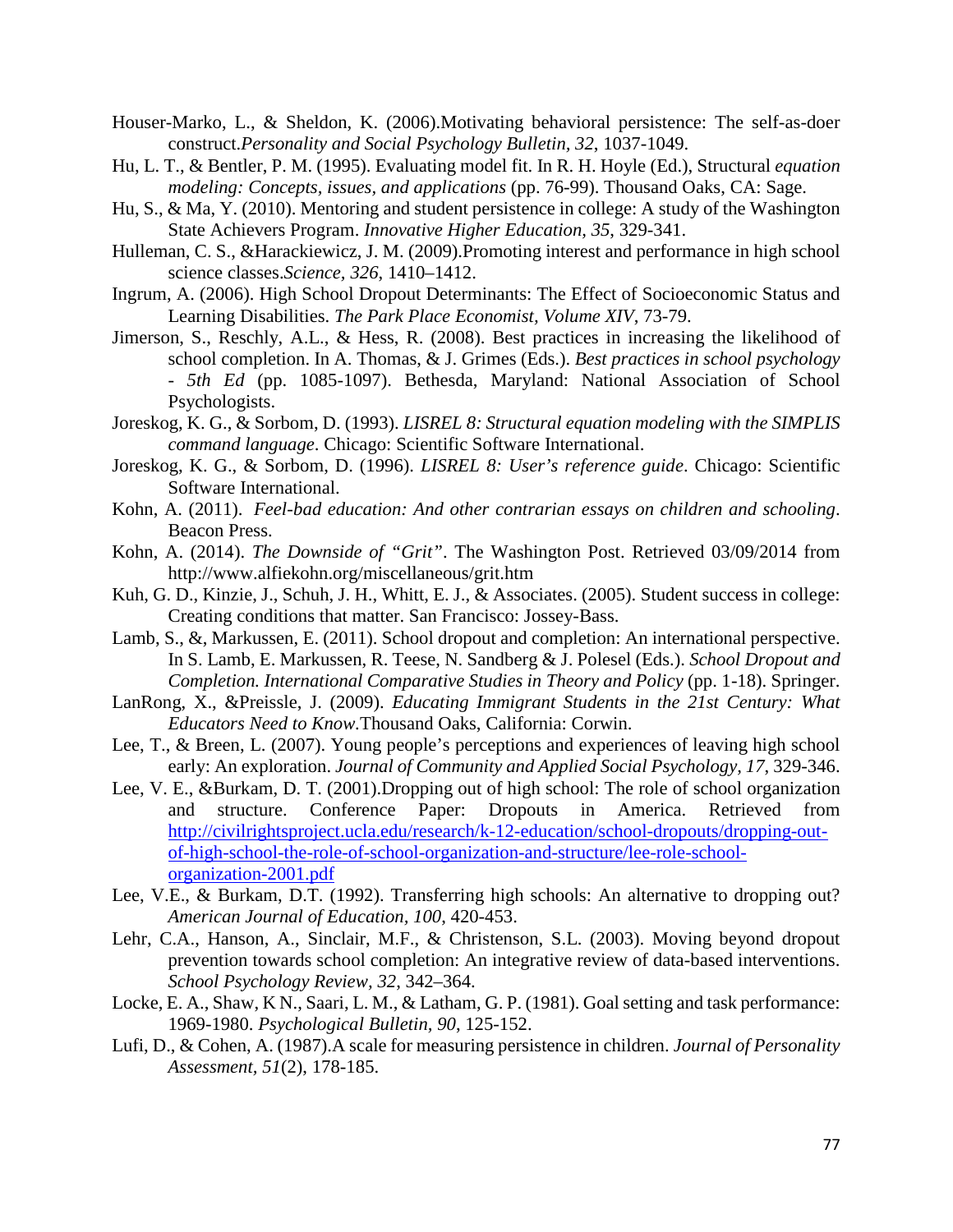- Lufi, D., Parish-Plass, J., & Cohen, A. (2003).Persistence in higher education and its relationship to other personality variables. *College Student Journal, 37*(1), 50.
- Majzub, R. &Rais, M. M. (2010). Teachers' and parents' perception on effective strategies for dropout prevention. *Procedia - Social and Behavioral Sciences Vol. 9*, 1036–1041.
- Maloney, P.W., Grawitch, M.J., Barber, L.K. (2012). The multi-factor structure of the Brief Self-Control Scale: Discriminant Validity of restraint and impulsivity. *Journal of Research in Personality, 46* (1), 111-5.
- Marsh, H., Hau, K. T., Artelt, C., Baumert, J., &Peschar, J. (2006). OECD's brief self-report measure of educational psychology's most useful affective constructs: Cross-cultural, psychometric comparisons across 25 countries. *International Journal of Testing, 6*, 311– 360.
- Martin, A. (2007). Examining a multi dimensional model of student motivation and engagement using a construct validation approach. *British Journal of Educational Psychology, 77*, 413- 440.
- Martin, A. J., Marsh, H.W. (2006). Academic resilience and its psychological and educational correlates: A construct validity approach. *Psychology in the Schools, 43*(3), 267-281.
- McKnight, P.E., Kashdan, T.B. (2009). Purpose in life as a system that creates and sustains health and well-being: An integrative, testable theory. *Review of General Psychology, 13*, 242- 251.
- Miles, M.B., &Huberman, A.M. (1994).*Qualitative data analysis: an expanded sourcebook*. Sage Publications.
- Miller, S. R. (2000). *Falling off track: How teacher-student relationships predict early high school failure rates*. Paper presented at the Annual meeting of the American Educational Research Association, New Orleans: ERIC
- Mischel, W. (2014). *The Marshmallow test: Mastering self-control*. New York: Little, Brown.
- Moore, S., Armstrong, C., & Pearson, J. (2008). Lecture absenteeism among students in higher education: a valuable route to understanding student motivaton. *Journal of Higher Education Policy and Management, 30* (1), 14-24.
- Moreira P. A. S., Oliveira J. T., Cloninger K. M., Azevedo C., Sousa A., Castro J., & Cloninger C. R. (2012). The psychometrics and validity of the junior temperament and character inventory in Portuguese adolescents. *Comprehensive Psychiatry, 53*, 1227-1236.
- Nease A.A., Mudgett B.O., & Quiñones M.A. (1999) Relationships among feedback sign, selfefficacy, and acceptance of performance feedback. *Journal of Applied Psychology, 84*, 806–814.
- Newmann, F. M., Wehlage, G. G., & Lamborn, S. D. (1992).The significance and sources of student engagement. In F. Newmann (Ed.), *Student engagement and achievement in American secondary schools* (pp. 11-39). New York: Teachers College Press.
- Nita, A. M. (2013). The Romanian educational system between endogenous degradation and exogenous support.*Political sciences specialization*, 39, 18-24
- Noftle, E. E., & Robins, R. W. (2007). Personality predictors of academic outcomes: Big Five correlates of GPA and SAT scores. *Journal of Personality and Social Psychology, 93*,116 –130.
- Pascarella, E. T., &Terenzini, P. T. (2005). *How college affects students. Vol. 2: A third decade of research*. San Francisco: Jossey-Bass.
- Pierce, D. W., & Cameron, J. (2002). Summary of the effects of reward contingencies on interest and performance. *The Behavior Analyst Today, 3* (2), 221-228.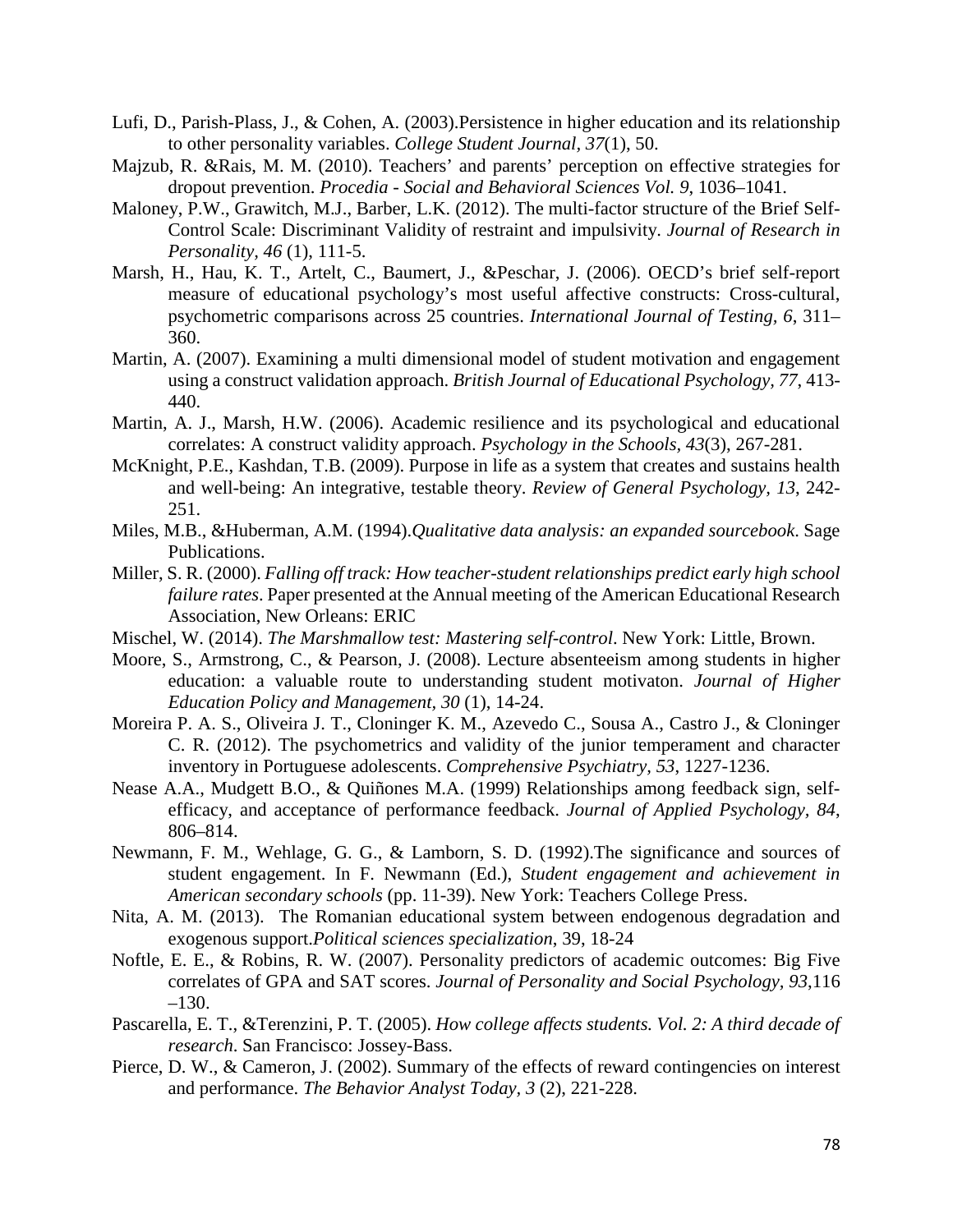- Pintrich, P. R., Smith, D. A., Garcia, T., & McKeachie, W. J. (1993).Reliability and predictive validity of the motivated strategies for learning questionnaire (MSLQ).*Educational and Psychological Measurement, 53,* 801–813.
- Rak, C. F., & Patterson, L. E. (1996).Promoting resilience in at-risk children. *Journal of Counseling and Development, 74* (4), 368-373.
- Reason, R. D. (2003). Student variables that predict retention: Recent research and new developments. *NASPA Journal, 40*, 172–191.
- Reason, R. D. (2009).An examination of persistence research through the lens of a comprehensive conceptual framework. *Journal of College Student Development, 50* (6), 659–692.
- Reeve, J., Ryan, R. M., Deci, E. L., & Jang, H. (2007). Understanding and promoting autonomous self-regulation: A self-determination theory perspective. In D. Schunk & B. Zimmerman (Eds.), *Motivation and self-regulated learning: Theory, research, and application* (pp. 223-244). Mahwah, New Jersey: Lawrence Erlbaum Associates Publishers.
- Reschly, A., & Christenson, S. L. (2006). Promoting school completion. In G. Bear & K. Minke (Eds.), *Children's Needs III: Understanding and addressing the developmental needs of children* (pp. 103–113). Bethesda, Maryland: National Association of School Psychologists.
- Robbins, S. B., Lauver, K. Le, H., Davis, D., Langley, R., & Carlstrom, A. (2004). Do psychosocial and study skill factors predict college outcomes? A meta-analysis. *Psychological Bulletin, 130*, 261–288.
- Rumberger, R. (2000). *Who Drops Out of School and Why*? Paper presented at the School Completion in Standards-Based Reform: Facts and Strategies Workshop, National Research Council, Washington, DC (July 17). California: University of California, Santa Barbara.
- Rumberger, R., & Larson, K. (1998).Student mobility and the increased risk of high school dropout. *American Journal of Education, 107*(1), 1-35.
- Rumberger, R.W. (2006). Why students drop out of school. In G. Orfield (Ed.), *Dropouts in America: Confronting the graduation rate crisis*(pp. 131-155). Cambridge, Massachusetts: Harvard Education Press.
- Rumberger, R.W., & Lamb, S.P. (2003). The early employment and further education experiences of high school dropouts: a comparative study of the United States and Australia. *Economics of Education Review*, 22, 353–366.
- Sabates, R., Akyeampong, K., Westbrook, J., & Hunt, F. (2011). *School Drop out: Patterns, Causes, Changes and Policies.* Education for All Global Monitoring Report.
- Schargel, F. P., &Smink, J. (2001). *Strategies to help solve our school dropout problem*. Larchmont, New York: Eye on Education.
- Schermelleh-Engel, K., Moosbrugger, H., & Müller, H. (2003). Evaluating the fit of structural equation models: Tests of significance and descriptive goodness-of-fit measures. *Methods of psychological research online*, *8*(2), 23-74.
- Schieman, S., & Campbell, J. E. (2001). Age variation in personal agency and self-esteem: The contexts of physical disability. *Journal of Aging and Health, 13,* 155-186.
- Schmitz, G. S., &Schwarzer, R. (1999). Teachers' proactive attitude: Construct description and psychometric analyses. *Zeitschrift fur Empirische Padagogik, 13,* 3-27.
- Schwarzer, R. (1999). Proactive attitude scale [online].Retrieved 24 January 2015, from [http://userpage.fu-](http://userpage.fu-berlin.de/gesund/skalen/Language_Selection/Turkish/Proactive_Attitude/proactive_attitude.htm)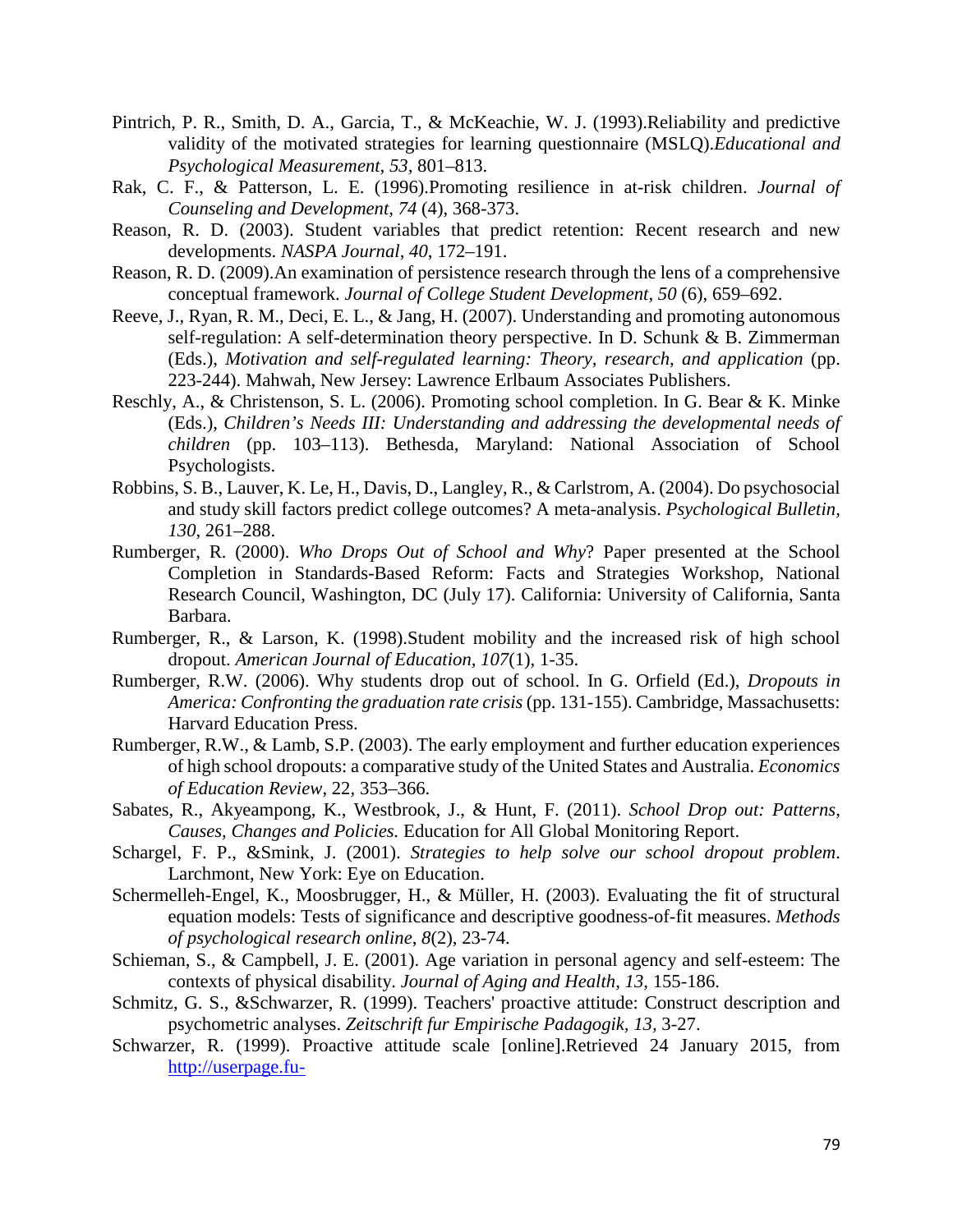berlin.de/gesund/skalen/Language Selection/Turkish/Proactive Attitude/proactive attitu [de.htm.](http://userpage.fu-berlin.de/gesund/skalen/Language_Selection/Turkish/Proactive_Attitude/proactive_attitude.htm)

- Schwarzer, R., & Born, A. (1997). Optimistic self-beliefs: Assessment of general perceived selfefficacy in thirteen cultures. World Psychology, 3, 177-190.
- Schwarzer, R., & Jerusalem, M. **(**1995**)**.Generalized self-efficacy scale. In J. Weinman, S. Wright, & M. Johnston, *Measures in health psychology: A user's portfolio. Causal and control beliefs* (pp. 35- 37). Windsor, England: NFER-NELSON.
- Schwarzer, R., Baessler, J., Kwiatek, P., Schroeder, K., & Zhang, J. X. (1997). The assessment of optimistic self-beliefs: Comparisons of the German, Spanish, and Chinese versions of the Generalized Self-Efficacy scale. *Applied Psychology: An International Review, 46*, 69-88.
- Serban, C., Perju, A., &Macovei, O. I. (2011). Using the online environment as a strategic tool in social communication campaigns: A case study regarding school dropout prevention programs in Romania. *African Journal of Business Management*, *5* (22), 9623-9634.
- Shannon, S. G., & Bylsma, P. (2005). *Promising programs and practices for dropout prevention.* Washington: Office of Superintendent of Public Instruction.
- Sinay, E. (2009). Academic resilience: Students beating the odds. *Research Today, 5*(1), 394-416.
- Socol, I. D. (2014). Taking a closer look at the narratives, *Knowledge Quest*, *43*(1), 8-12.
- Steiger, J. H. (1990). Structural model evaluation and modification: An interval estimation approach. *Multivariate Behavioural Research, 25,* 173-180.
- Strauss, V. (2014, April 8). Ten concerns about the 'let's teach them grit' fad. The Washington Post. Retrieved from http://www.washingtonpost.com/blogs/answersheet/wp/2014/04/08/ten-concerns-about-the-lets-teach-them-grit-fad/
- Tangney, J.P., Baumeister, R.F., Boone, A.L. (2004). High self-control predicts good adjustment, less pathology, better grades, and interpersonal success. *Journal of Personality*, *72* (2), 271-324.
- Terenzini, P. T., & Reason, R. D. (2005, November).*Parsing the first year of college: Rethinking the effects of college on students.* Paper presented at the Annual Conference of the Association for the Study of Higher Education in Philadelphia. Retrieved from [http://www.augustana.edu/Documents/ir/Parsing%20-](http://www.augustana.edu/Documents/ir/Parsing%20-%20Framework%20ASHE05ptt.pdf) [%20Framework%20ASHE05ptt.pdf](http://www.augustana.edu/Documents/ir/Parsing%20-%20Framework%20ASHE05ptt.pdf)
- Tinto, V. (1975). Dropout from Higher Education: A Theoretical Synthesis of Recent Research. *Review of Educational Research*, *45,* 89–125.
- Tinto, V. (1982).Limits of theory and practice in student attrition. *Journal of Higher Education, 53*, 687-700.
- Trautwein, U., Ludtke, O., Roberts, B. W., Schnyder, I., & Niggli, A. (2009). Different forces, same consequence: Conscientiousness and competence beliefs are independent predictors of academic effort and achievement. *Journal of Personality and Social Psychology, 97,* 1115-1128.
- U.S. Department of Education, (2013, February). Promoting Grit, Tenacity, and Perseverance: Critical Factors for Success in the 21st Century. Office of Educational Technology .Retrieved from http://www.ed.gov/edblogs/technology/files/2013/02/OET-Draft-Grit-Report-2-17-13.pdf.
- Ullman, J. B. (2001). Structural equation modeling. In B. G. Tabachnick & L. S. Fidell (2001). *Using Multivariate Statistics* (4th ed; pp 653- 771). Needham Heights, MA: Allyn & Bacon.
- Viau, R. (1997). *La motivation en context escolaire.* De Boeck & Larcier S.A., Paris.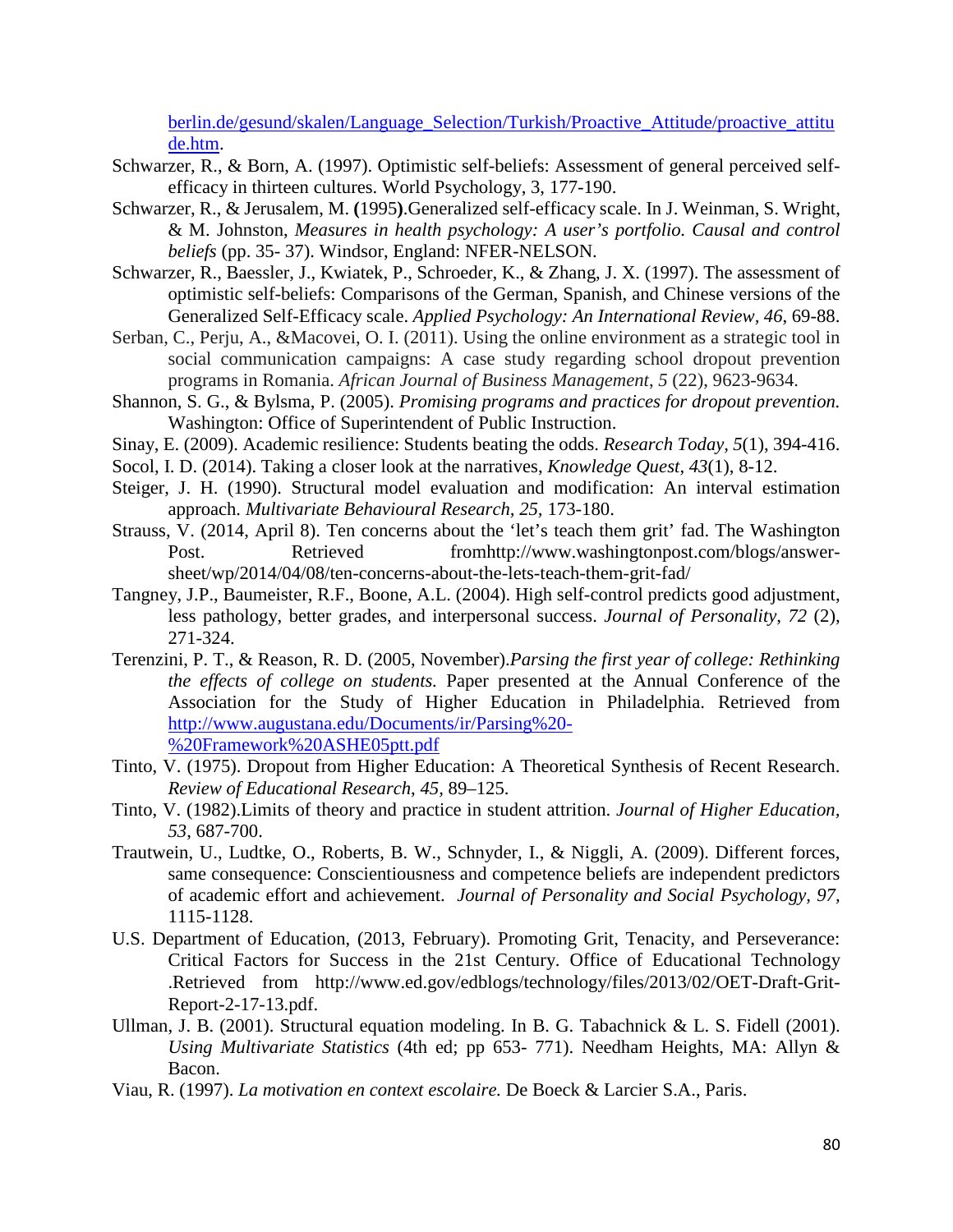- Vitaro, F., Laroque, D., Janosz, M., & Tremblay, R. E. (2001). Negative social experiences and dropping out of school*. Educational Psychology, 21* (4), 401-415.
- Voicu, B. (2010). Impactul valorilor sociale asupra rezultatelor educationale. Implicatii pentru politicile educaţionale, in Emilian M. Dobrescu & NicolaieIancu, eds.,*Politici educaţionale. Relevanţă şi eficienţă*, pp. 386-406, Bucharest: Eurolobby.
- Voicu, B., (ed.) (2009), Renunțarea timpurie la educație: posibile căi de prevenire, București: EDU 2000, UNICEF.
- Wentzel, K. R., &Wigfield, A. (1998).Academic and social motivational influences on student's academic performance.*Educational Psychology Review, 10*, 155–175.
- White, B.Y., & Frederiksen, J.R. (1998). Inquiry, modeling, and metacognition: Making science accessible to all students. *Cognition and Instruction, 16* (1), 3-118.
- Wright, K. (2014). *International Baccalaureate Programmes: Longer Term Outcomes.* Research report. Retrieved from http://www.ibo.org/globalassets/publications/ibresearch/continuum/longer-term-outcomes-final-en.pdf
- Zajacova, A., Lynch, S. M., & Espenshade, T. J. (2005). Self-efficacy, stress and academic success in college. *Research in Higher Education, 46* (6), 677-706.
- Zidărescu, M. (2009). *Rolul familiei, comunităţii şi al mediatorului şcolar în combaterea absenteismului şcolar, a abandonului şcolar şi a delincvenţei juvenile la copiii de etnie romă*. Iaşi: Editura Lumen.
- Zimmerman, B. J., Bandura, A., & Martinez-Pons, M. (1992). Self-motivation for academic attainment: The role of self-efficacy beliefs and personal goal setting. *American Educational Research Journal, 29,* 663-676.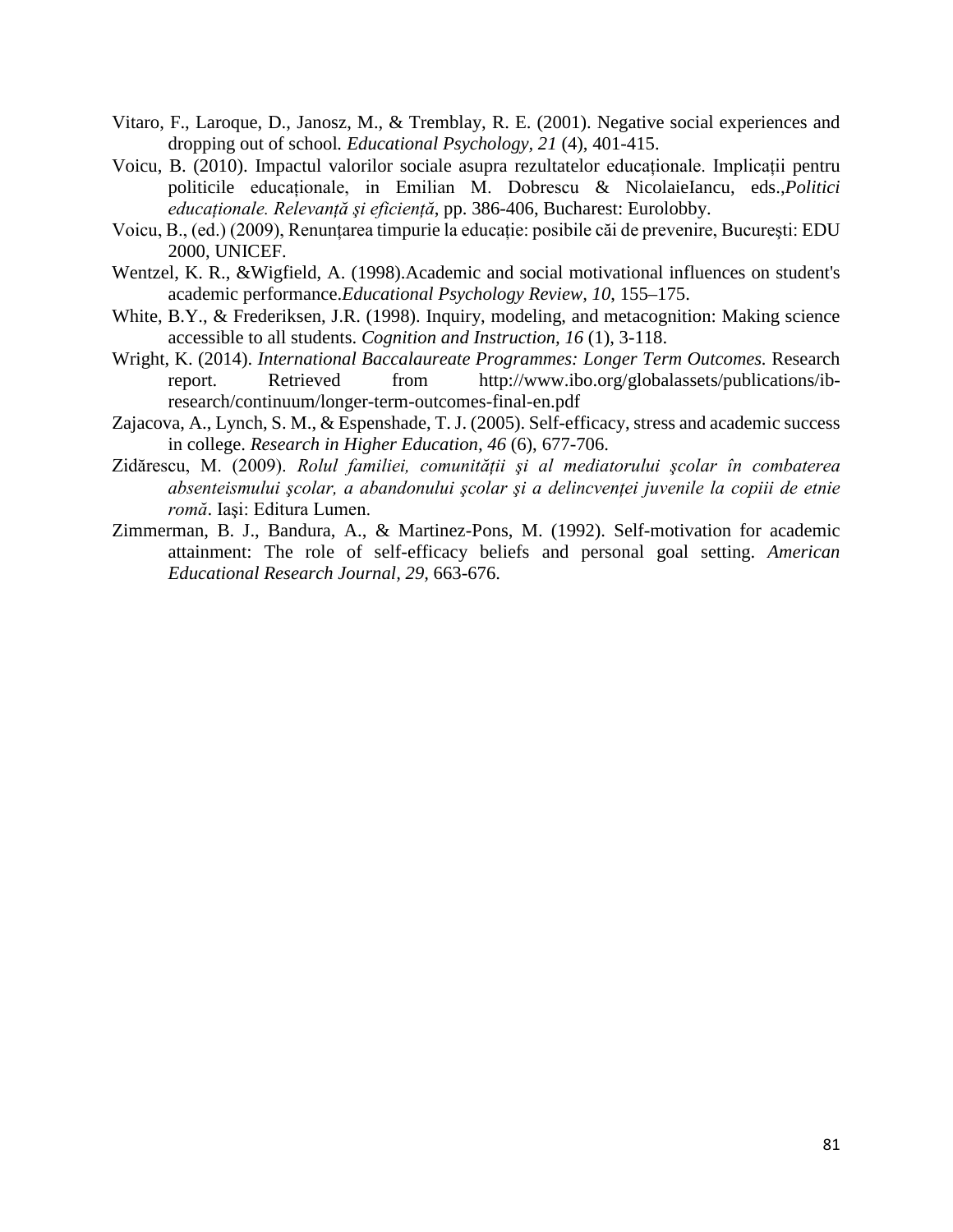### **APPENDICES**

#### **Appendix A. Teacher focus group protocol**

"1. Please tell me a bit about your professional background. How long have you been teaching? How long have you been here, at this school? Have you worked at other schools before? Do you work exclusively with IB students?

2. From your experience, how would you describe a student characterized by high levels of academic persistence? If this helps, please think of a student who stood out to you as very persistent academically?

3. Further, please think specifically of IB students in your schools. How would you describe the IB student with a high level of academic persistence? In your opinion, what are the skills and personality traits specific to the students high in academic persistence?

4. From your perspective, do you think there are differences between the IB students in your school and their non-IB peers in regards to their level of academic persistence? If there are such differences, what do these differences look like?

5. Next, I would like to discuss the components of the IB programme that support the IB students' academic persistence. My suggestion is to focus on four such components, separately:

a) The principles and values promoted by IB (including the IB Learner profile) – which of these support the IB students' academic persistence? Can you think of specific examples?

b) The IB Diploma Programme curriculum – how does it support the IB students' academic persistence? Can you think of specific examples?

c) The work practices encouraged by and applied in the IB Diploma Programme - which of these support the IB students' academic persistence?

d) The evaluation practices specific to the IB Diploma Programme - which of these support the IB students' academic persistence?

6. Finally, I would like you to think of your daily experience in the IB programme. In your opinion, how does the IB programme contribute to the development of the skills and traits associated to a high level of academic persistence?"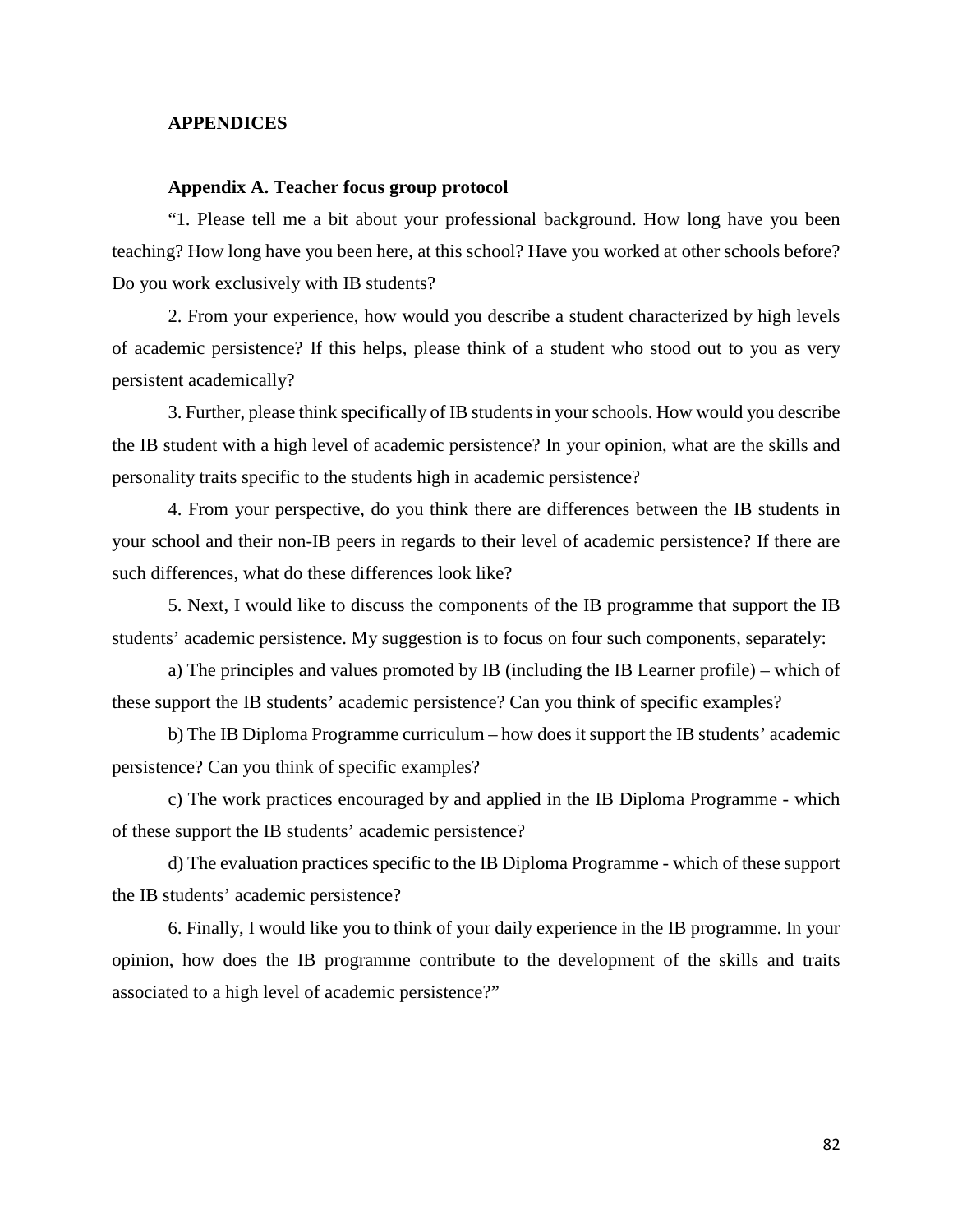## **Appendix B. Student questionnaire administered in the third research phase**

The following questionnaire is part of a scientific research on the perceptions and experiences of high school students. Your responses are anonymous, and the results of the study will only be used in scientific purposes. Please read attentively the following assertions, choose the response that best reflects your opinion and mark the appropriate box with an "X". Where you are asked about your school, please respond by referring to your experiences **in the IB program**.

| $\bf{I}$ |                                                            | Not at all  | <b>Hardly</b> | <b>Moderately</b> | <b>Exactly</b> |
|----------|------------------------------------------------------------|-------------|---------------|-------------------|----------------|
|          |                                                            | <i>true</i> | true          | <i>true</i>       | <i>true</i>    |
| 1.       | I can always manage to solve difficult problems if I try   |             |               |                   |                |
|          | hard enough                                                |             |               |                   |                |
| 2.       | I spend time identifying long-range goals for myself       |             |               |                   |                |
| 3.       | If someone opposes me, I can find means and ways to get    |             |               |                   |                |
|          | what I want                                                |             |               |                   |                |
| 4.       | I feel in charge of making things happen                   |             |               |                   |                |
| 5.       | It is easy for me to stick to my aims and accomplish my    |             |               |                   |                |
|          | goals                                                      |             |               |                   |                |
| 6.       | I feel responsible for my own life                         |             |               |                   |                |
| 7.       | I am confident that I could deal efficiently with          |             |               |                   |                |
|          | unexpected events                                          |             |               |                   |                |
| 8.       | I feel driven by my personal values                        |             |               |                   |                |
| 9.       | Thanks to my resourcefulness, I know how to handle         |             |               |                   |                |
|          | unforeseen situations                                      |             |               |                   |                |
| 10.      | I can solve most problems if I invest the necessary effort |             |               |                   |                |
| 11.      | I am driven by a sense of purpose                          |             |               |                   |                |
| 12.      | I can remain calm when facing difficulties because I can   |             |               |                   |                |
|          | rely on my coping abilities                                |             |               |                   |                |
| 13.      | I am able to choose my own actions                         |             |               |                   |                |
| 14.      | When I am confronted with a problem, I can usually find    |             |               |                   |                |
|          | several solutions                                          |             |               |                   |                |
| 15.      | I focus my efforts on things that I can control            |             |               |                   |                |
| 16.      | If I am in trouble, I can usually think of something to do |             |               |                   |                |
| 17.      | There are abundant opportunities that await me             |             |               |                   |                |
| 18.      | No matter what comes my way, I am usually able to          |             |               |                   |                |
|          | handle it                                                  |             |               |                   |                |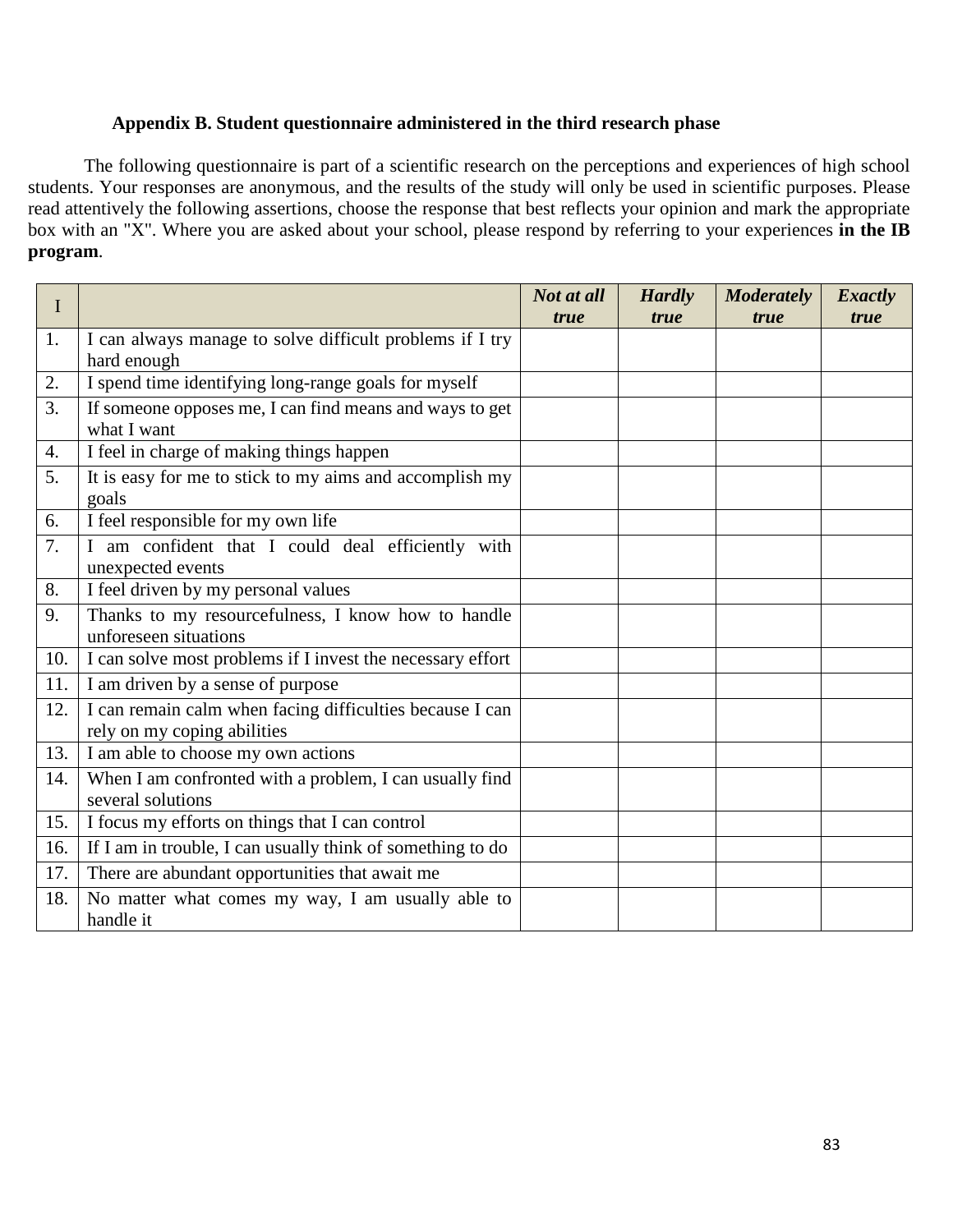| $\mathbf{I}$ |                                                                                                                                                   | Not at<br>all<br><i>true</i><br>of me |                |   |                       |   |   | <b>Very</b><br>true<br>of me |
|--------------|---------------------------------------------------------------------------------------------------------------------------------------------------|---------------------------------------|----------------|---|-----------------------|---|---|------------------------------|
|              |                                                                                                                                                   | $\mathbf{1}$                          | $\overline{2}$ | 3 | $\boldsymbol{\Delta}$ | 5 | 6 | 7                            |
| 1.           | I believe I'm mentally tough when it comes to<br>exams                                                                                            |                                       |                |   |                       |   |   |                              |
| 2.           | I treat the course material as a starting point and<br>try to develop my own ideas about it.                                                      |                                       |                |   |                       |   |   |                              |
| 3.           | I prefer course material that really challenges me<br>so I can learn new things                                                                   |                                       |                |   |                       |   |   |                              |
| 4.           | I don't let study stress get on top of me.                                                                                                        |                                       |                |   |                       |   |   |                              |
| 5.           | I often find myself questioning things I hear or<br>read in this course to decide if I find them                                                  |                                       |                |   |                       |   |   |                              |
|              | convincing                                                                                                                                        |                                       |                |   |                       |   |   |                              |
| 6.           | I'm good at bouncing back from a poor mark in<br>my schoolwork                                                                                    |                                       |                |   |                       |   |   |                              |
| 7.           | When a theory, interpretation, or conclusion is<br>presented in class or in the readings, I try to<br>decide if there is good supporting evidence |                                       |                |   |                       |   |   |                              |
| 8.           | I prefer course material that arouses my<br>curiosity, even if it is difficult to learn                                                           |                                       |                |   |                       |   |   |                              |
| 9.           | I think I'm good at dealing with schoolwork<br>pressures                                                                                          |                                       |                |   |                       |   |   |                              |
| 10.          | Whenever I read or hear an assertion or<br>conclusion in this class, I think about possible<br>alternatives                                       |                                       |                |   |                       |   |   |                              |
| 11.          | I don't let a bad mark affect my confidence                                                                                                       |                                       |                |   |                       |   |   |                              |
| 12.          | When I have the opportunity in my courses, I<br>choose assignments that I can learn from, even if<br>they don't guarantee a good grade            |                                       |                |   |                       |   |   |                              |
| 13.          | I try to play around with ideas of my own related<br>to what I am learning in school                                                              |                                       |                |   |                       |   |   |                              |
| 14.          | I'm good at dealing with difficulties at school                                                                                                   |                                       |                |   |                       |   |   |                              |

| III |                                                                         | Not at all<br>like me | A little<br>like me | Somewhat<br>like me | <b>Mostly</b><br>Like Me | <b>Very</b><br>much like<br>me |
|-----|-------------------------------------------------------------------------|-----------------------|---------------------|---------------------|--------------------------|--------------------------------|
|     | I maintain motivation even in activities that last<br>months and months |                       |                     |                     |                          |                                |
|     | I have a good capability to focus on daily tasks                        |                       |                     |                     |                          |                                |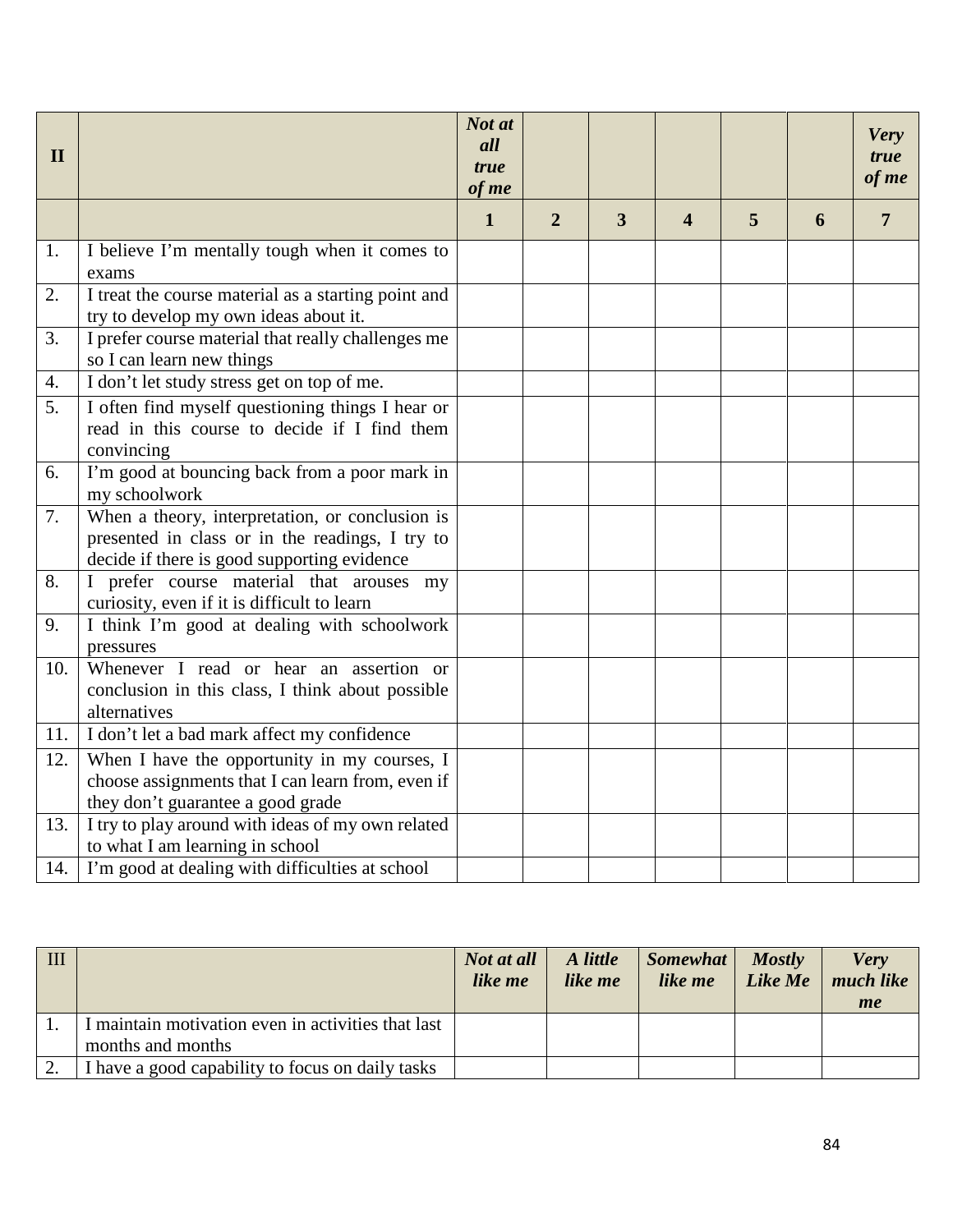| $\overline{3}$ . | I still think of different ways for using the       |  |  |  |
|------------------|-----------------------------------------------------|--|--|--|
|                  | opportunities that we gave up                       |  |  |  |
| 4.               | I am good at resisting temptation                   |  |  |  |
| 5.               | Long-term goals motivate me to overcome the         |  |  |  |
|                  | daily hardships                                     |  |  |  |
| 6.               | When I plan to do something on a day, I do not      |  |  |  |
|                  | give up until I do what I intended                  |  |  |  |
| 7.               | I keep up a difficult task even when others have    |  |  |  |
|                  | already given it up                                 |  |  |  |
| 8.               | I have a hard time breaking bad habits              |  |  |  |
| 9.               | Even if it does not matter anymore, I keep          |  |  |  |
|                  | thinking of personal goals that I had to abandon    |  |  |  |
| 10.              | I realize easily when I have to stop from           |  |  |  |
|                  | pursuing certain important personal goals           |  |  |  |
| 11.              | I abandon daily activities, if they are unpleasant  |  |  |  |
|                  | or not too interesting                              |  |  |  |
| 12.              | I wish I had more self-discipline                   |  |  |  |
| 13.              | Often, new ideas come to me about a former          |  |  |  |
|                  | problem or project                                  |  |  |  |
| 14.              | I insistently pursue fulfilling the projects I      |  |  |  |
|                  | believe in                                          |  |  |  |
| 15.              | I find myself thinking of old, abandoned            |  |  |  |
|                  | initiatives                                         |  |  |  |
| 16.              | People would say that I have iron self-             |  |  |  |
|                  | discipline                                          |  |  |  |
| 17.              | I continue to invest time and effort into ideas     |  |  |  |
|                  | and projects that require years of patience and     |  |  |  |
|                  | work                                                |  |  |  |
| 18.              | When I start working, I forget everything all of    |  |  |  |
|                  | a sudden, and I focus on what I'm doing at the      |  |  |  |
|                  | moment                                              |  |  |  |
| 19.              | It is difficult to forget an important project that |  |  |  |
|                  | I had to give up, in favor of other projects        |  |  |  |

| IV |                                             | <b>Strongl</b><br>disagre<br>$\boldsymbol{e}$ | <b>Disagre</b><br>$\boldsymbol{e}$ | <b>Somewh</b><br>at<br>disagree | <b>Somewh</b><br>at agree | Agree | <b>Strongl</b><br>y agree |
|----|---------------------------------------------|-----------------------------------------------|------------------------------------|---------------------------------|---------------------------|-------|---------------------------|
|    | The school that I am in helps me to develop |                                               |                                    |                                 |                           |       |                           |
|    | towards a successful career                 |                                               |                                    |                                 |                           |       |                           |
| 2. | The subjects that I study contribute to my  |                                               |                                    |                                 |                           |       |                           |
|    | personal growth                             |                                               |                                    |                                 |                           |       |                           |
| 3. | The way our work tasks are organized helps  |                                               |                                    |                                 |                           |       |                           |
|    | me to successfully overcome my difficulties |                                               |                                    |                                 |                           |       |                           |
|    | in learning                                 |                                               |                                    |                                 |                           |       |                           |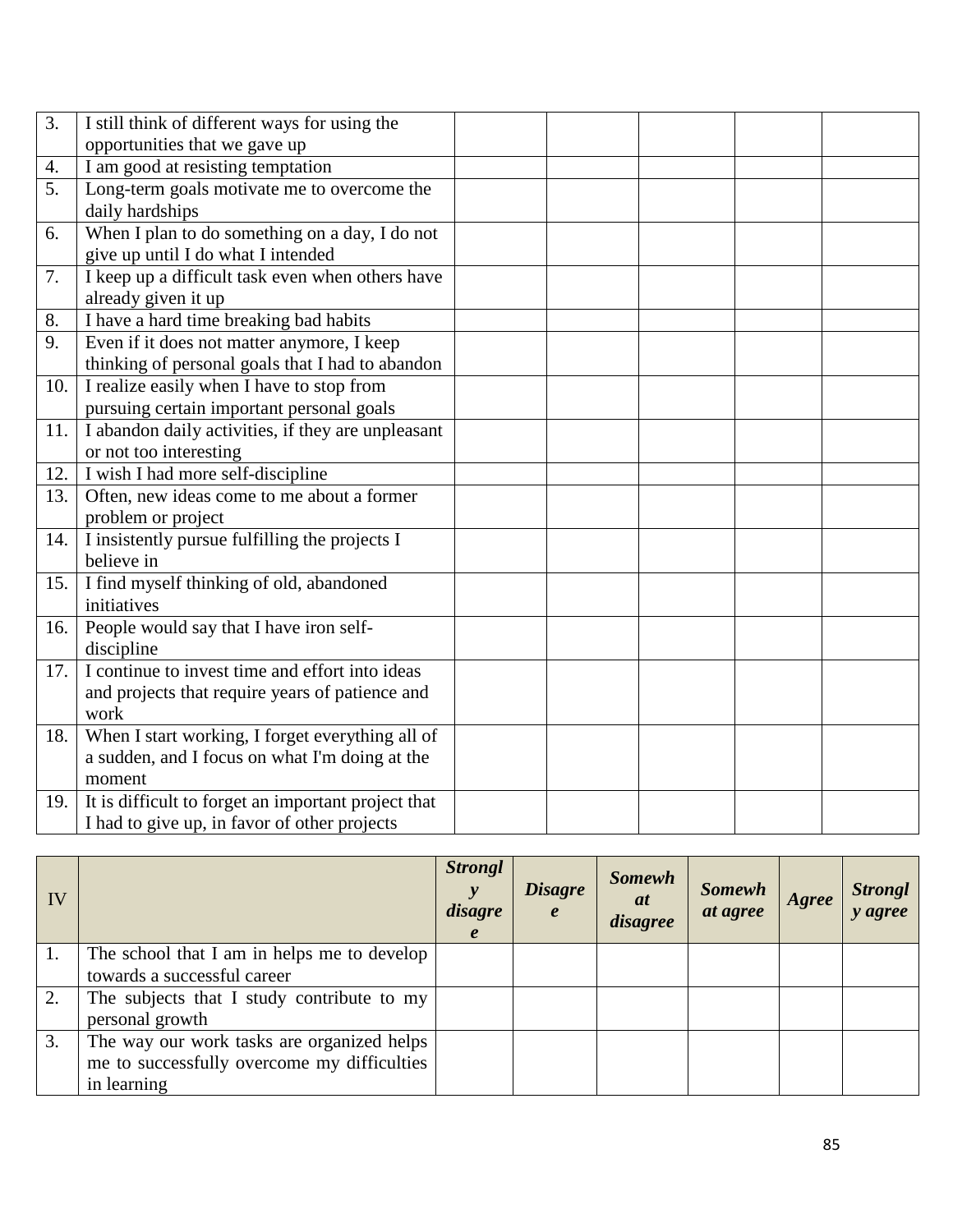| 4.  | High school has taught me to be disciplined     |  |  |  |
|-----|-------------------------------------------------|--|--|--|
| 5.  | We are often encouraged by the teachers to      |  |  |  |
|     | express our own viewpoints concerning the       |  |  |  |
|     | matters discussed during classes                |  |  |  |
| 6.  | My classroom experiences increased my           |  |  |  |
|     | confidence in my ability to solve the problems  |  |  |  |
|     | I am facing                                     |  |  |  |
| 7.  | We are often required to apply the theoretical  |  |  |  |
|     | knowledge to various practical situations       |  |  |  |
| 8.  | We always know why we received a certain        |  |  |  |
|     | mark                                            |  |  |  |
| 9.  | We are often assessed based on the projects     |  |  |  |
|     | we carry out independently                      |  |  |  |
| 10. | I believe that teachers are not involved        |  |  |  |
|     | enough in our education.                        |  |  |  |
| 11. | I would like to receive more guidance from      |  |  |  |
|     | my teachers                                     |  |  |  |
| 12. | Teachers are a real support for me              |  |  |  |
| 13. | During the courses, teachers always have        |  |  |  |
|     | enough time to offer me further explanations    |  |  |  |
|     | or support when I need it                       |  |  |  |
| 14. | The topics we studies often seem obsolete to    |  |  |  |
|     | me                                              |  |  |  |
| 15. | The disciplines I study at school cover my      |  |  |  |
|     | knowledge needs                                 |  |  |  |
| 16. | The topics I study at school will be useful for |  |  |  |
|     | me in the future                                |  |  |  |
| 17. | Teachers in my school help me to evaluate my    |  |  |  |
|     | progresses                                      |  |  |  |
| 18. | The teachers / the school urge me to look for   |  |  |  |
|     | new information                                 |  |  |  |
| 19. | The constant work rhythm that the school        |  |  |  |
|     | requires helps me to deal with my school tasks  |  |  |  |
|     | and exams                                       |  |  |  |
| 20. | I learned in high school how to organize        |  |  |  |
|     | myself in order to respect the deadlines for my |  |  |  |
|     | papers and projects                             |  |  |  |
| 21. | The teachers encourage us to filter the things  |  |  |  |
|     | they teach us through our own mind              |  |  |  |
| 22. | My classroom experiences have raised my         |  |  |  |
|     | trust in my ability to engage in conversations  |  |  |  |
|     | with anyone, even on difficult issues           |  |  |  |
| 23. | We often talk with teachers about the how we    |  |  |  |
|     | can practically apply the information they      |  |  |  |
|     | teach us                                        |  |  |  |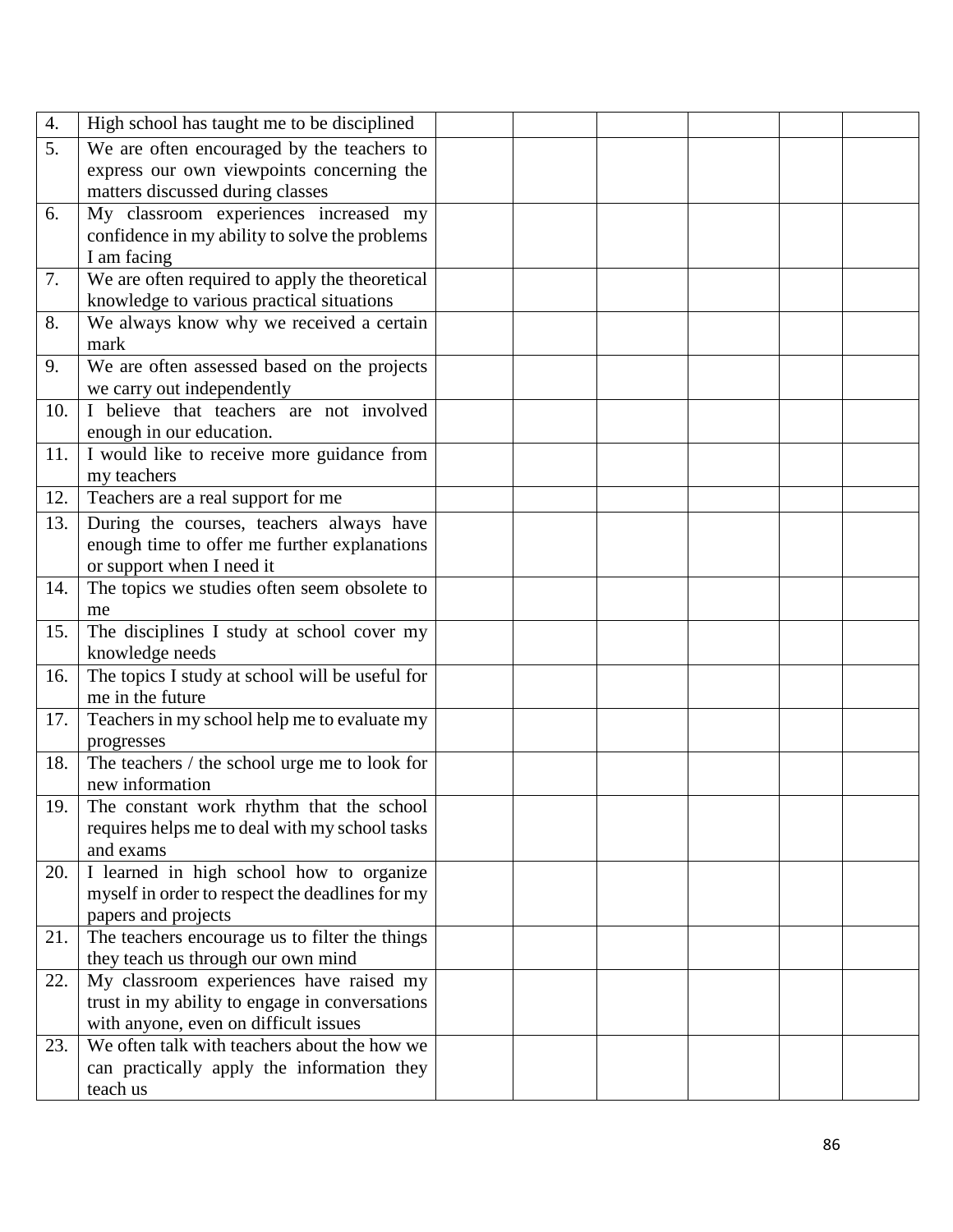| 24. | It is often unclear what to do to get a high     |  |  |  |  |
|-----|--------------------------------------------------|--|--|--|--|
|     | mark                                             |  |  |  |  |
| 25. | Teachers encourage us to come up with            |  |  |  |  |
|     | proposals for new activities                     |  |  |  |  |
| 26. | Teachers pay a lot of efforts to deliver us a    |  |  |  |  |
|     | high quality education                           |  |  |  |  |
| 27. | Sometimes I feel that teachers do not care       |  |  |  |  |
|     | about me                                         |  |  |  |  |
| 28. | I feel I can talk openly with my teachers about  |  |  |  |  |
|     | the challenges I am confronted with              |  |  |  |  |
| 29. | The school groups are too large in number and    |  |  |  |  |
|     | this does not allow teachers to know each one    |  |  |  |  |
|     | of us                                            |  |  |  |  |
| 30. | The information we learn in school are up-to-    |  |  |  |  |
|     | date                                             |  |  |  |  |
| 31. | I feel I couldn't choose the study subjects      |  |  |  |  |
|     | according to my interests                        |  |  |  |  |
| 32. | There are many study subjects that I feel will   |  |  |  |  |
|     | never bring me any real benefit                  |  |  |  |  |
| 33. | I talk to my teachers about my future plans      |  |  |  |  |
| 34. | All the subjects that I study are very important |  |  |  |  |
| 35. | I think the way that the courses and exams are   |  |  |  |  |
|     | organized helps me deal with any task related    |  |  |  |  |
|     | to school                                        |  |  |  |  |
| 36. | The high school program encourages me to         |  |  |  |  |
|     | set myself a working rhythm without being        |  |  |  |  |
|     | carefully monitored by my teachers               |  |  |  |  |
| 37. | Most of our teachers ask us to form our own      |  |  |  |  |
|     | conclusions about the topic discussed, based     |  |  |  |  |
|     | on the information they provide                  |  |  |  |  |
| 38. | The school supports me in developing my          |  |  |  |  |
|     | self-confidence                                  |  |  |  |  |
| 39. | Many of the things we learn are connected to     |  |  |  |  |
|     | real life, to practical issues                   |  |  |  |  |
| 40. | The evaluation criteria for each discipline are  |  |  |  |  |
|     | clear from the outset                            |  |  |  |  |
| 41. | I am granted plenty of freedom in completing     |  |  |  |  |
|     | school tasks and projects                        |  |  |  |  |
| 42. | Teachers are committed in all their work with    |  |  |  |  |
|     | <b>us</b>                                        |  |  |  |  |
| 43. | The teachers adapt the contents of the lessons   |  |  |  |  |
|     | taking our needs into account                    |  |  |  |  |
| 44. | Teachers are available and helpful whenever I    |  |  |  |  |
|     | need them                                        |  |  |  |  |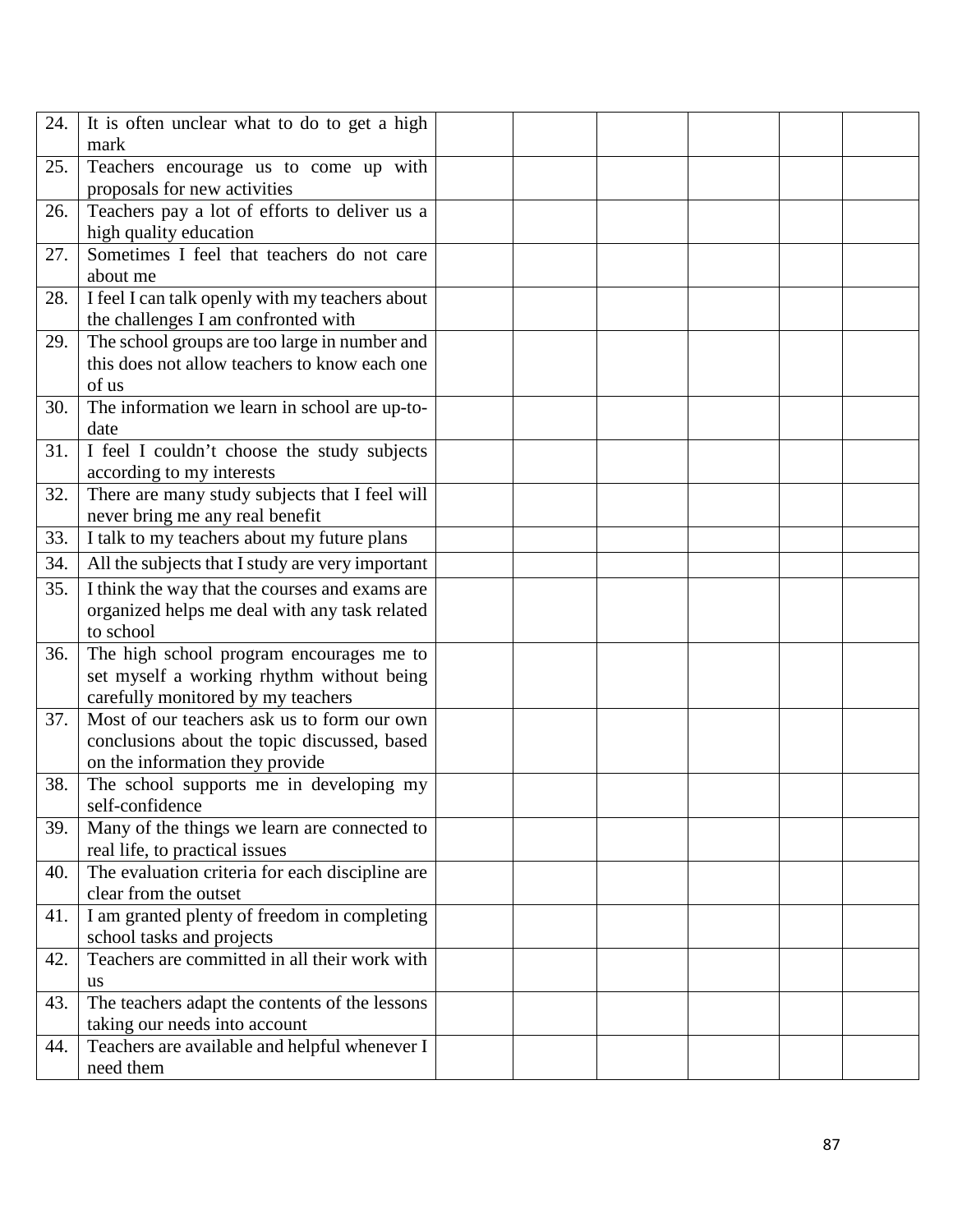| 45. | Sometimes I wish our teachers had more time<br>to work individually with me in classes |  |  |  |
|-----|----------------------------------------------------------------------------------------|--|--|--|
|     | 46. In classes we discuss modern topics,<br>important for our future                   |  |  |  |
| 47. | From my point of view, the subjects that I<br>study are sufficiently diverse           |  |  |  |
| 48. | The disciplines we study really cover the<br>demands of the labor market               |  |  |  |

|                  |                                                   | Not at all<br>like me | A little<br>like me | <b>Somewhat</b><br>like me | <b>Mostly</b><br>Like Me | <b>Very</b><br>much like |
|------------------|---------------------------------------------------|-----------------------|---------------------|----------------------------|--------------------------|--------------------------|
|                  |                                                   |                       |                     |                            |                          | me                       |
| 1.               | I will do my best to make sure I finish my high   |                       |                     |                            |                          |                          |
|                  | school / IB studies in time                       |                       |                     |                            |                          |                          |
| 2.               | I am very committed to earn a degree from this    |                       |                     |                            |                          |                          |
|                  | high school $//$ IB program                       |                       |                     |                            |                          |                          |
| 3.               | I am very confident that this high school / IB    |                       |                     |                            |                          |                          |
|                  | program fits my needs and capabilities            |                       |                     |                            |                          |                          |
| $\overline{4}$ . | I am very interested in doing the right things in |                       |                     |                            |                          |                          |
|                  | order to graduate from this high school / IB      |                       |                     |                            |                          |                          |
|                  | program                                           |                       |                     |                            |                          |                          |

| VI |                                                                        | Not at<br>all |  |  | <b>Very</b><br>true<br>SO |
|----|------------------------------------------------------------------------|---------------|--|--|---------------------------|
|    |                                                                        |               |  |  |                           |
|    | I sometimes consider dropping out of school                            |               |  |  |                           |
| 2. | I intend to drop out of school                                         |               |  |  |                           |
| 3. | I sometimes feel unsure about continuing my<br>studies year after year |               |  |  |                           |

Approximately how many **classes have you missed** this semester for reasons other than illness or school-sponsored activities?

What was your **overall mean mark** on the previous semester? If you don't remember exactly, please approximate.

Gender: male  $\Box$  female  $\Box$ 

**Age: \_\_\_\_\_\_ years**

Grade  $\Box$  XI  $\Box$  XII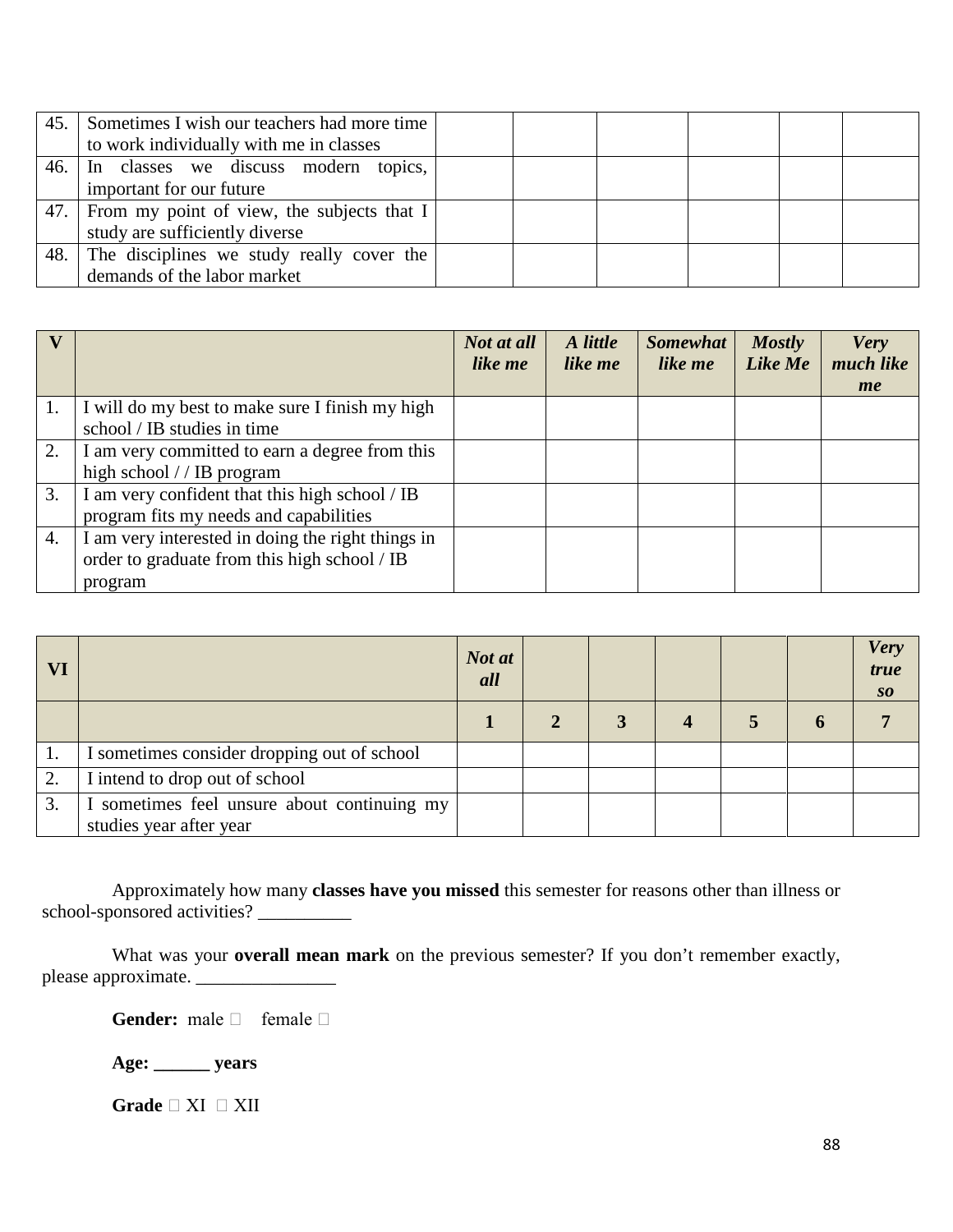\* Since how many years have you been **enrolled in the IB programs** (PYP, MYP, DP)? **\_\_\_\_\_\_**

\* Questions included only in the questionnaire administered to the IB sample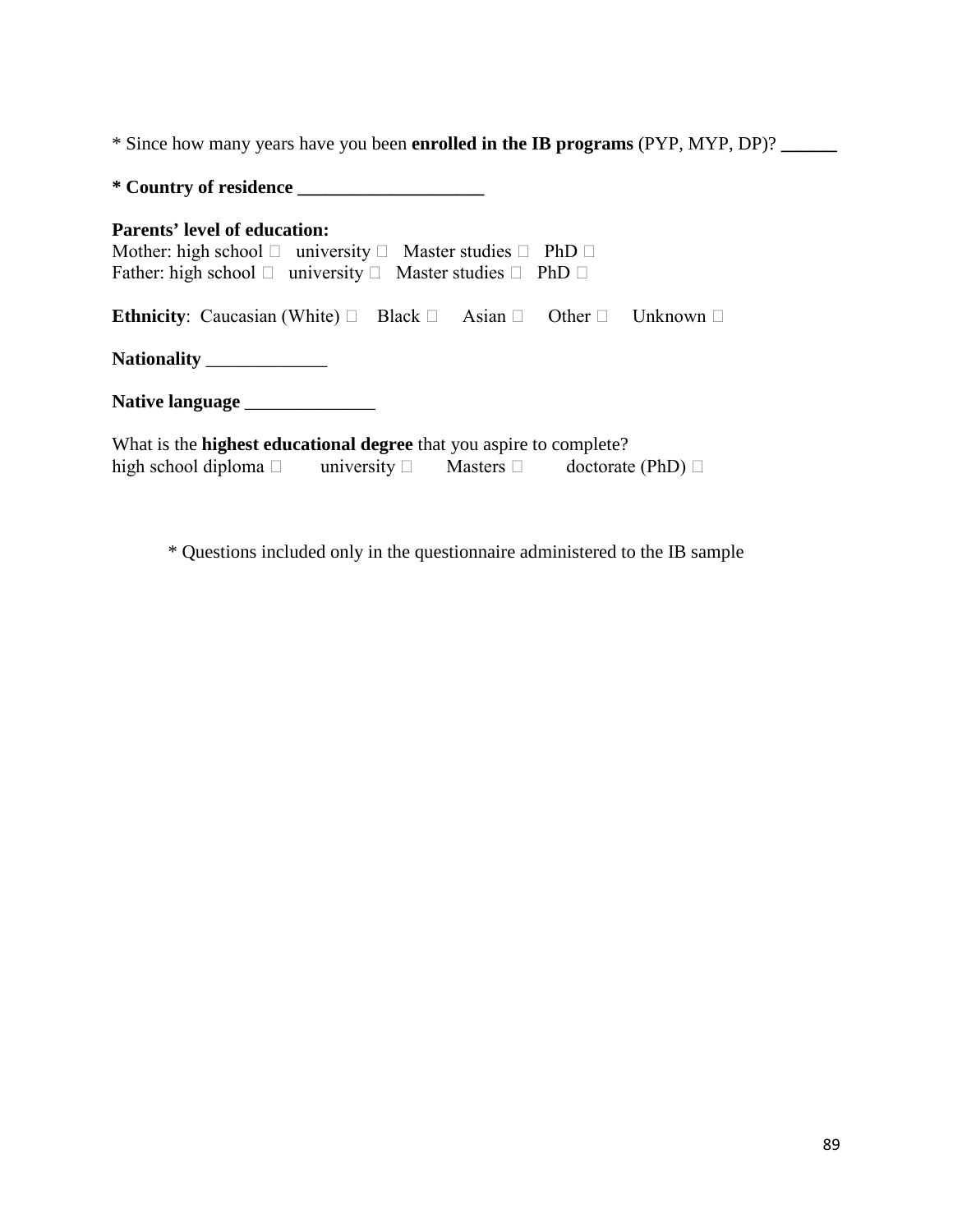# **Appendix C. The descriptions, reliability estimates and sample items of the instruments evaluating the dimensions on the first three layers of investigation**

| <b>Name</b>                                                             | <b>Reliability</b><br>estimates                | <b>Descriptions</b>                                                                                                                                               | Sample item                                                                                             |
|-------------------------------------------------------------------------|------------------------------------------------|-------------------------------------------------------------------------------------------------------------------------------------------------------------------|---------------------------------------------------------------------------------------------------------|
| Applicability<br>$\sigma f$<br>knowledge                                | Cronbach's<br>alpha = $0.78$ ;<br>$MIIC = .50$ | which<br>The<br>degree<br>the<br>to<br>theoretical<br>knowledge<br>transmitted in school is applied<br>to practical issues.                                       | We are often required to<br>theoretical<br>the<br>apply<br>knowledge to various<br>practical situations |
| Clear framework                                                         | Cronbach's<br>alpha = $0.57$ ,<br>$MIIC = .30$ | The perceived transparency and<br>clarity of<br>obligations<br>and<br>responsibilities,<br>tasks<br>and<br>assignments of the evaluation<br>system.               | We always know why<br>we received a certain<br>mark                                                     |
| Independent<br>work style                                               | Cronbach's<br>alpha = $0.59$ ,<br>$MIIC = .23$ | The presence of opportunities<br>and encouragements offered by<br>school to develop<br>and<br>the<br>maintain<br>independent<br>work<br>habits in their students. | We are often assessed<br>based on the projects we<br>carry out independently                            |
| Teachers'<br>involvement                                                | Cronbach's<br>alpha = $0.72$ ,<br>$MIIC = .47$ | teacher<br>The<br>degree<br>of<br>engagement in the instructional<br>process.                                                                                     | I believe that teachers<br>are not involved enough<br>in our education                                  |
| Focusing on the<br>student                                              | Cronbach's<br>alpha = $0.51$ ,<br>$MIIC = .50$ | The degree to which teachers<br>take into consideration students'<br>needs and preferences.                                                                       | I would like to receive<br>more guidance from my<br>teachers                                            |
| <b>Intense</b><br>collaboration<br>and partnership<br>with the teachers | Cronbach's<br>alpha = $0.79$ ,<br>$MIIC = .50$ | The general evaluation of the<br>quality of the teacher-student<br>relationship.                                                                                  | Teachers<br>real<br>are<br>a<br>support for me                                                          |

*Table 1. The scales evaluating students' perceptions concerning the educational strategies through which the IB programme fosters students' academic persistence*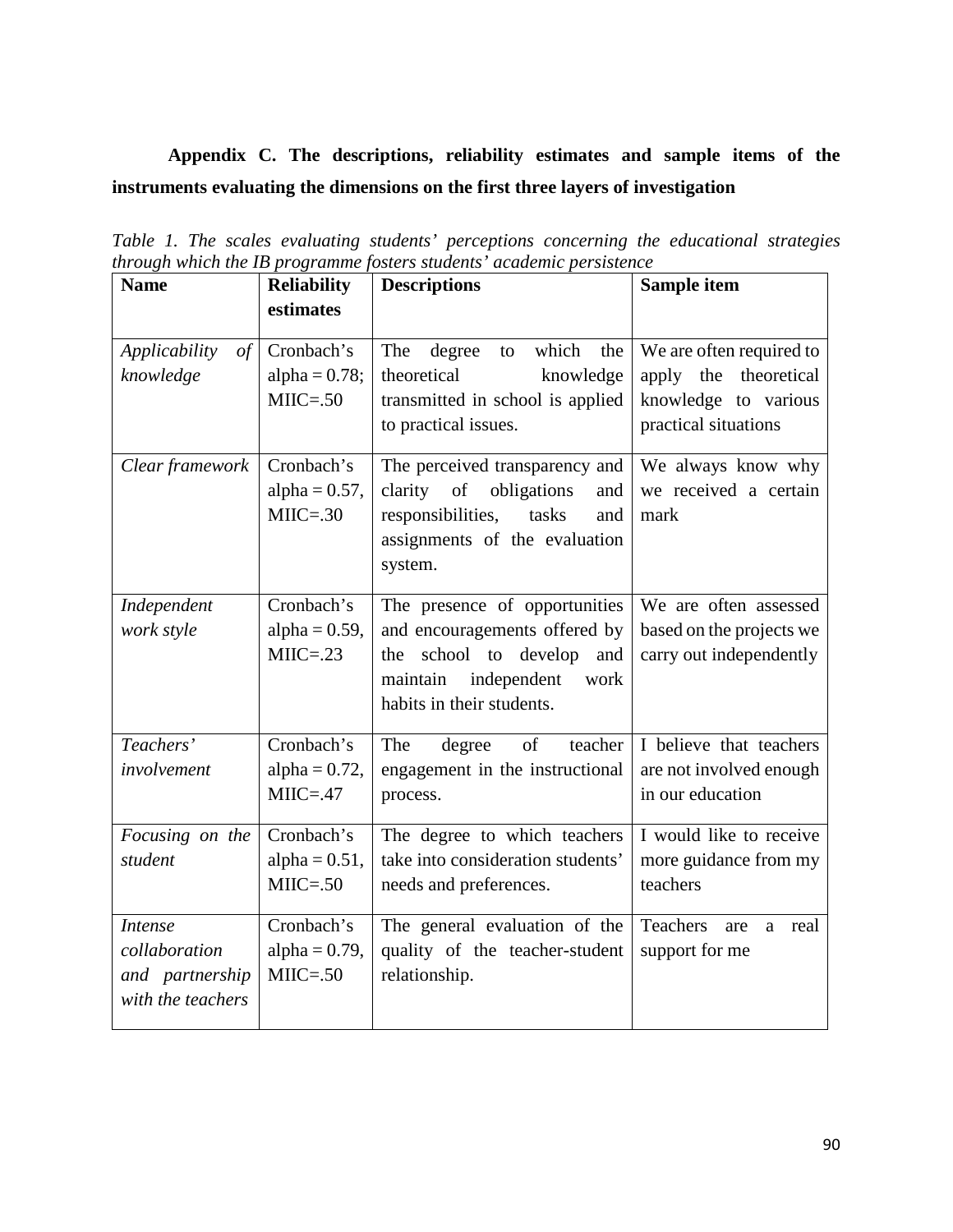| Student class size | Cronbach's       | The adequacy of class sizes for   | During<br>the<br>courses, |
|--------------------|------------------|-----------------------------------|---------------------------|
|                    | alpha = $0.44$ , | the achievement of educational    | teachers always have      |
|                    | $MIIC = .20$     | goals, or whether they should be  | enough time to offer me   |
|                    |                  | adjusted in order to serve every  | further explanations or   |
|                    |                  | student's needs appropriately.    | support when I need it    |
| <b>Updated</b>     | Cronbach's       | The novelty and appropriateness   | The topics we study       |
| curricula          | alpha = $0.52$ , | of the educational contents and   | often seem obsolete to    |
|                    | $MIIC = .27$     | technologies to students needs    | me                        |
|                    |                  | and demands.                      |                           |
|                    |                  |                                   |                           |
| Comprehensive      | Cronbach's       | The broadness of the subjects     | The disciplines I study   |
| curricula          | alpha = $0.51$ , | and the degree to which they      | at school cover<br>my     |
|                    | $MIIC = .27$     | satisfy all the knowledge         | knowledge needs           |
|                    |                  | demands of students.              |                           |
|                    |                  |                                   |                           |
| Curricula          | Cronbach's       | The perceived applicability and   | The topics I study at     |
| focused on the     | alpha = $0.63$ , | utility of the knowledge that the | school will be useful for |
| real, practical    | $MIIC = .37$     | students usually attach to their  | me in the future.         |
| needs of students  |                  | academic work.                    |                           |
|                    |                  |                                   |                           |

*Table 2. The scales evaluating psychological traits (academic persistence and the traits hypothesized to support it)* 

| <b>Name</b>                       | <b>Reliability</b> | <b>Descriptions</b>                  | <b>Sample</b> |
|-----------------------------------|--------------------|--------------------------------------|---------------|
|                                   | estimates          |                                      | item          |
|                                   |                    |                                      |               |
| Proactive<br>attitude<br>scale    | Cronbach's         | 8-item scale evaluating the belief   | I spend time  |
| (Schmitz<br>&Schwarzer,           | alpha<br>$=$       | that one can bring changes to        | identifying   |
| addressing<br>1999),<br>the       | 0.69;              | oneself and the environment.         | long-range    |
| dimension<br>of <i>ambition</i>   | $MIIC = .22$       | These changes mobilized by a         | goals<br>for  |
| <i>(academic goal setting and</i> |                    | vision regarding life and important, | myself.       |
| <i>pursuit</i> )                  |                    | ambitious<br>taking<br>goals,        |               |
|                                   |                    | responsibility for one's success     |               |
|                                   |                    | and development, resourcefulness     |               |
|                                   |                    | (believing one has sufficient        |               |
|                                   |                    | external and internal resources to   |               |
|                                   |                    | access in order to reach goals) and  |               |
|                                   |                    | values. Response scale from $1 =$    |               |
|                                   |                    | "Not at all true" to $4 =$ "Exactly" |               |
|                                   |                    | true".                               |               |
|                                   |                    |                                      |               |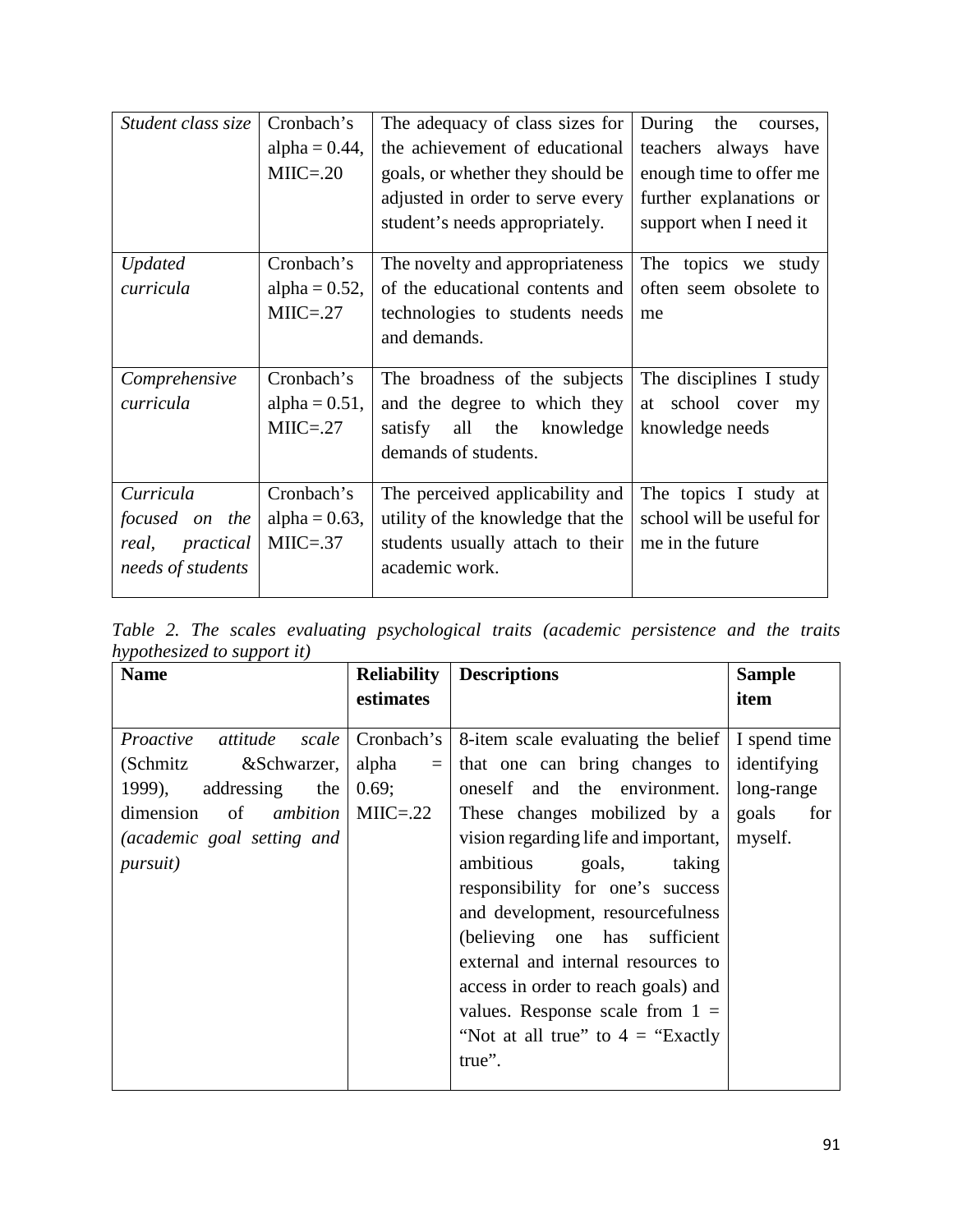| General Self-Efficacy Scale<br>(Schwarzer&<br>Jerusalem,<br>1995),<br>addressing<br>the<br>dimension of self-confidence                                                                                                                                            | Cronbach's<br>alpha<br>$=$<br>0.81,<br>$MIIC = .30$ | 10-item scale evaluating broad<br>positive beliefs in one's ability to<br>manage difficulties and cope with<br>challenges and stressful situations.<br>dimension<br>The<br>correlates<br>negatively with depression and<br>anxiety, and positively with self-<br>efficacy, self-esteem and optimism<br>&Schwarzer,<br>(Schmitz)<br>1999;<br>Schwarzer,<br>Baessler, Kwiatek,<br>Schroeder<br>&Zhang,<br>1997;<br>Schwarzer & Born, 1997) and helps<br>people persevere despite obstacles<br>via their beliefs in the capacity to<br>alter environments and their own<br>behaviors (Schieman& Campbell,<br>2001). Response scale from $1 =$<br>"Not at all true" to $4 =$ "Exactly"<br>true".                                                                  | I am certain<br>that I can<br>accomplish<br>my goals.                                                                          |
|--------------------------------------------------------------------------------------------------------------------------------------------------------------------------------------------------------------------------------------------------------------------|-----------------------------------------------------|---------------------------------------------------------------------------------------------------------------------------------------------------------------------------------------------------------------------------------------------------------------------------------------------------------------------------------------------------------------------------------------------------------------------------------------------------------------------------------------------------------------------------------------------------------------------------------------------------------------------------------------------------------------------------------------------------------------------------------------------------------------|--------------------------------------------------------------------------------------------------------------------------------|
| Mastery Goals Scale from<br>the Motivated Strategies for<br>Questionnaire<br>Learning<br>$(MSLQ)$ (Pintrich et al., 1993,<br>validated also by Daniels et<br>al., 2009), addressing the<br>dimension<br>academic<br>of<br>purposes related to self-<br>development | Cronbach's<br>alpha<br>$=$<br>0.60,<br>$MIIC = .34$ | 3-item scale evaluating students'<br>tendency to choose goals and tasks<br>in a way that allows them to focus<br>on growth and development of<br>their skills, not only achieving<br>formal<br>acknowledgment<br>and<br>for their work.<br>The<br>rewards<br>original<br><b>MSLQ</b><br>self-report<br>instrument comprised 81 items<br>measuring motivational orientation<br>and learning strategies, based on a<br>model of self-regulated learning<br>that views motivation as directly<br>related to the students' ability to<br>organize and self-regulate. High<br>scorers on the Mastery Goals scale<br>seek new learning situations, and<br>perceive them as opportunities to<br>increase their knowledge<br>and<br>skills. Response scale from $1 =$ | The way our<br>work tasks<br>are<br>organized<br>helps me to<br>successfully<br>overcome<br>my<br>difficulties<br>in learning. |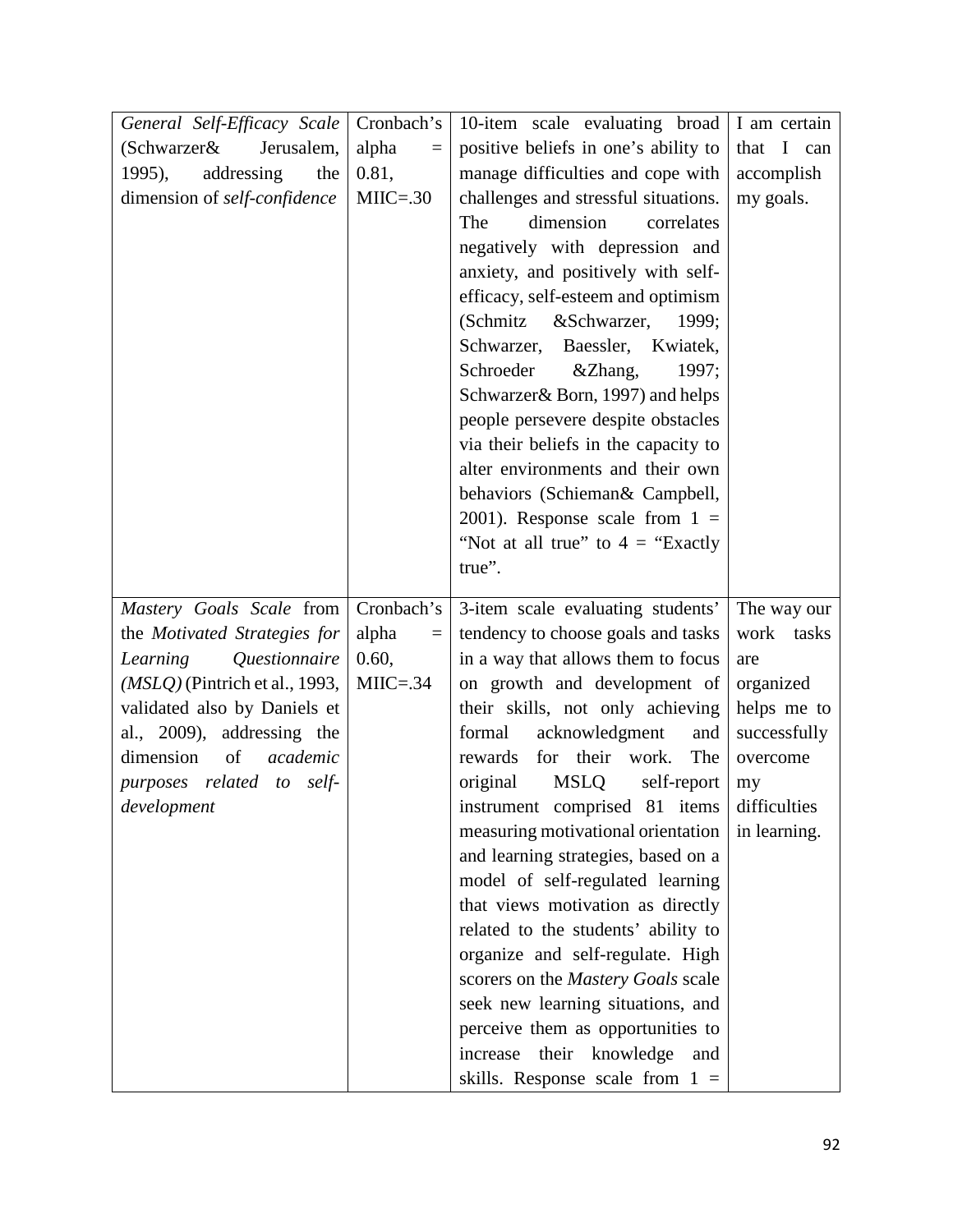|                                                |              | "Not at all true of me" to $7 =$ "Very"                                      |               |
|------------------------------------------------|--------------|------------------------------------------------------------------------------|---------------|
|                                                |              | true of me".                                                                 |               |
|                                                |              |                                                                              |               |
| Academic resilience scale                      | Cronbach's   | 6-item scale evaluating students'                                            | I think I'm   |
| (Martin & Marsh, 2006)                         | alpha<br>$=$ | ability to cope with stressors and                                           | good<br>at    |
|                                                | 0.81,        | school pressure, enabling them to                                            | dealing with  |
|                                                | $MIIC = .42$ | persist in achieving their academic                                          | schoolwork    |
|                                                |              | goals. The scale correlates with                                             | pressures.    |
|                                                |              | indicators of academic success,                                              |               |
|                                                |              | including enjoyment, general self-                                           |               |
|                                                |              | esteem<br>and participation<br>in                                            |               |
|                                                |              | classroom activities (Martin &                                               |               |
|                                                |              | Marsh, 2006). Response scale from                                            |               |
|                                                |              | 1 = "Not at all true of me" to $7 =$                                         |               |
|                                                |              | "Very true of me".                                                           |               |
| Critical Thinking scale from                   | Cronbach's   | 5-item scale from the MSLQ                                                   | I treat the   |
| the Motivated Strategies for                   | alpha        | evaluating the higher order set of                                           | course        |
| Questionnaire<br>Learning                      | 0.76,        | skills and strategies employed in                                            | material as a |
| (Pintrich et al., 1993)                        | $MIIC = .39$ | information<br>applying<br>and                                               | starting      |
|                                                |              | knowledge to new problems or                                                 | point and try |
|                                                |              | when critically evaluating new                                               | develop<br>to |
|                                                |              | concepts and ideas. Response scale                                           | my<br>own     |
|                                                |              | from $1 =$ "Not at all true of me" to                                        | ideas about   |
|                                                |              | $7 =$ "Very true of me".                                                     | it            |
|                                                |              |                                                                              |               |
| Restraint subscale from the                    | Cronbach's   | 4-item<br>scale<br>evaluating<br>the                                         | I am good at  |
| Self-Control<br>Scale<br><i>Brief</i>          | alpha<br>$=$ | individual<br>ability<br>resist<br>to                                        | resisting     |
| (Tangney, Baumeister,<br>$\&$                  | 0.50,        | temptations and not succumb to                                               | temptation    |
| Boone, 2004, validated also                    | $MIIC = .20$ | momentary desires and impulses;                                              |               |
| by Maloney, Grawitch, &                        |              | other<br>words,<br>to<br>delay<br>in                                         |               |
| Barber., 2012), addressing<br>the dimension of |              | gratification; general measure of                                            |               |
|                                                |              | the tendency to engage in effortful<br>restrained behaviors. This ability is |               |
| Self-discipline                                |              | crucial in a person's self-imposed                                           |               |
|                                                |              | regulation of behavior, predicting                                           |               |
|                                                |              | long-term outcomes, including                                                |               |
|                                                |              | academic success (Duckworth et                                               |               |
|                                                |              | al., 2012). Response scale from 1                                            |               |
|                                                |              | $=$ "Not at all like me" to $5 =$ "Very"                                     |               |
|                                                |              | much like me".                                                               |               |
|                                                |              |                                                                              |               |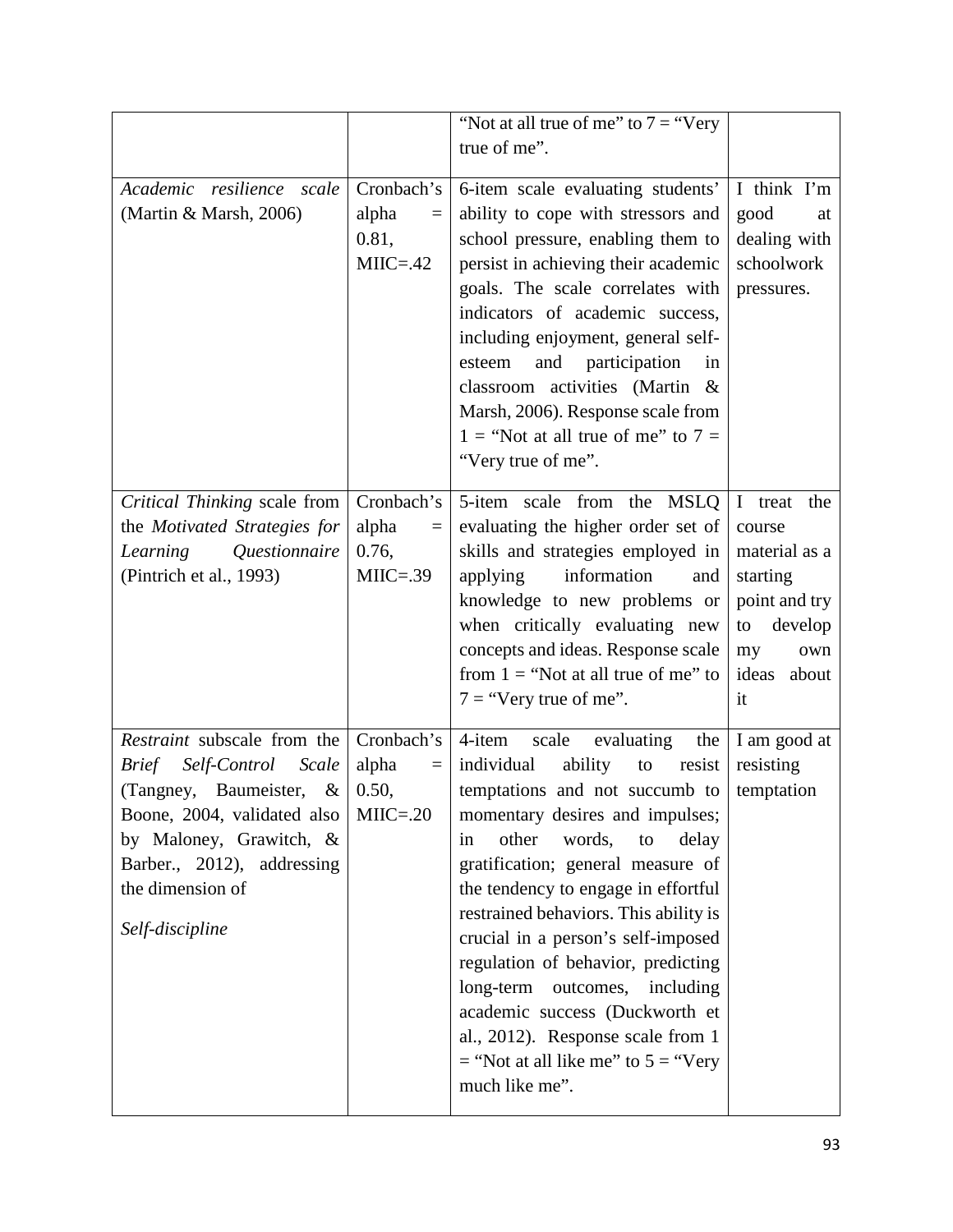| Motivationalpersistencescale       | Cronbach's        | 19-item scale (extended version of    | Long-term           |
|------------------------------------|-------------------|---------------------------------------|---------------------|
| $-$ MPS<br>(Constantin et al.,     | alpha<br>$=$      | the initial 13-item scale) evaluating | goals               |
| 2011)                              | 0.84,             | an individual's predisposition to     | motivate me         |
|                                    | $MIIC = .27$      | persist motivationally in the effort  | to overcome         |
|                                    |                   | directed towards achieving<br>an      | daily<br>the        |
|                                    |                   | assumed goal. Cumulated scores of     | hardships           |
|                                    |                   | the three factors of the MPS          |                     |
|                                    |                   | Questionnaire (LTPP - long term       |                     |
|                                    |                   | goal pursuit; CPP - current goal      |                     |
|                                    |                   | pursuit; and RUP - recurrence of      |                     |
|                                    |                   | unattained purposes), allow the       |                     |
|                                    |                   | assessment of a person's tendency     |                     |
|                                    |                   | to persevere behaviorally<br>and      |                     |
|                                    |                   | motivationally in the effort to       |                     |
|                                    |                   | ambitious targets;<br>achieve<br>to   |                     |
|                                    |                   | persist, and not abandon. Response    |                     |
|                                    |                   | scale from $1 =$ "very small extent"  |                     |
|                                    |                   | to $5 =$ "very high extent".          |                     |
|                                    |                   |                                       |                     |
|                                    |                   |                                       |                     |
| Academic Persistence scale         | Cronbach's        | institutional<br>4-item<br>scale;     | $\bf{I}$<br>am very |
| is adapted from the subscales      | alpha<br>$\equiv$ | commitment measures the loyalty       | confident           |
| Degree<br>Commitment,              | 0.82,             | and trust the student invests in the  | that<br>this        |
| Commitment<br><i>Institutional</i> | $MIIC = .50$      | academic institution he or she is     | high school /       |
| and Academic Consciousness         |                   | enrolled in, deriving from the        | IB program          |
| in the College Persistence         |                   | satisfaction with the choice to       | fits<br>my          |
| Questionnaire (Davidson et         |                   | pursue that specific educational      | needs<br>and        |
| al., 2009)                         |                   | Degree<br>commitment<br>program.      | capabilities.       |
|                                    |                   | refers to the importance or the       |                     |
|                                    |                   | strength of intentions to earn a      | I will do my        |
|                                    |                   | degree. Academic Consciousness        | best to make        |
|                                    |                   | refers to the efforts the student     | sure I finish       |
|                                    |                   | invests in academic work in           | high<br>my          |
|                                    |                   | respecting deadlines, participating   | school / IB         |
|                                    |                   | in school activities and completing   | studies<br>in       |
|                                    |                   | required assignments. Response        | time                |
|                                    |                   | scale from $1 =$ "Not at all true of  |                     |
|                                    |                   | me" to $7 =$ "Very true of me".       |                     |

*Table 3. The scales evaluating students' perceptions concerning the strategies used by the schools in order to foster the 6 psychological traits hypothesized to support academic persistence*